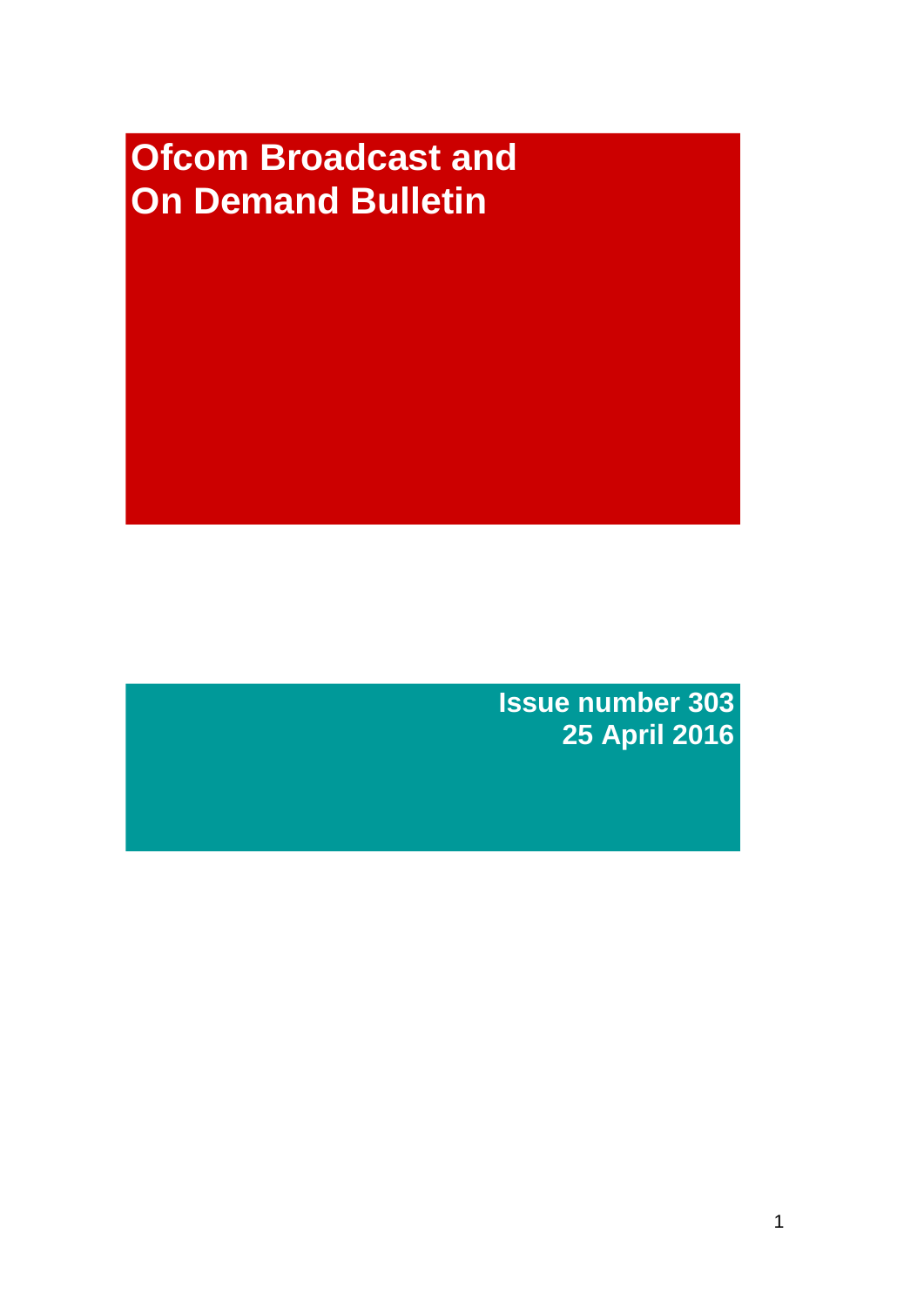## **Contents**

| Introduction                                                                                                                | 4  |
|-----------------------------------------------------------------------------------------------------------------------------|----|
| <b>Broadcast Standards cases</b>                                                                                            |    |
| In Breach                                                                                                                   |    |
| Can't Pay? We'll Take It Away!<br>Spike, 4 February 2016, 20:00                                                             | 6  |
| <b>Super Bass Top 20</b><br>Flava, 16 January 2016, 16:00                                                                   | 9  |
| <b>News</b><br>That's Solent, 14 January 2016, 11:00                                                                        | 12 |
| Resolved                                                                                                                    |    |
| <b>News</b><br>Gem 106, 11 March 2016, 11:00                                                                                | 17 |
| <b>Television Advertising Scheduling cases</b>                                                                              |    |
| In Breach                                                                                                                   |    |
| <b>Advertising minutage</b><br>Channel i, 23 December 2015, 20:00 to 00:00                                                  | 20 |
| <b>Broadcast Licence Conditions cases</b>                                                                                   |    |
| <u>In Breach</u>                                                                                                            |    |
| Providing a service in accordance with 'Key Commitments'<br>1 Ummah FM (Reading), 25 to 27 February 2016                    | 22 |
| Providing a service in accordance with 'Key Commitments'<br>Access FM (Bridgwater), 21 to 23 January 2016                   | 24 |
| <b>Broadcast Fairness and Privacy cases</b>                                                                                 |    |
| <u>Upheld</u>                                                                                                               |    |
| Complaint by Mrs D on behalf of her two sons (minors)<br>Britons Living Behind the Veil, BBC News Channel, 7 September 2015 | 26 |
| <u>Not Upheld</u>                                                                                                           |    |
| Complaint by Mr Curt Andren on behalf of Mr Johan Andren<br>Stalkers, TV3 Sweden, 10 March 2015 (and various repeats)       | 37 |
|                                                                                                                             |    |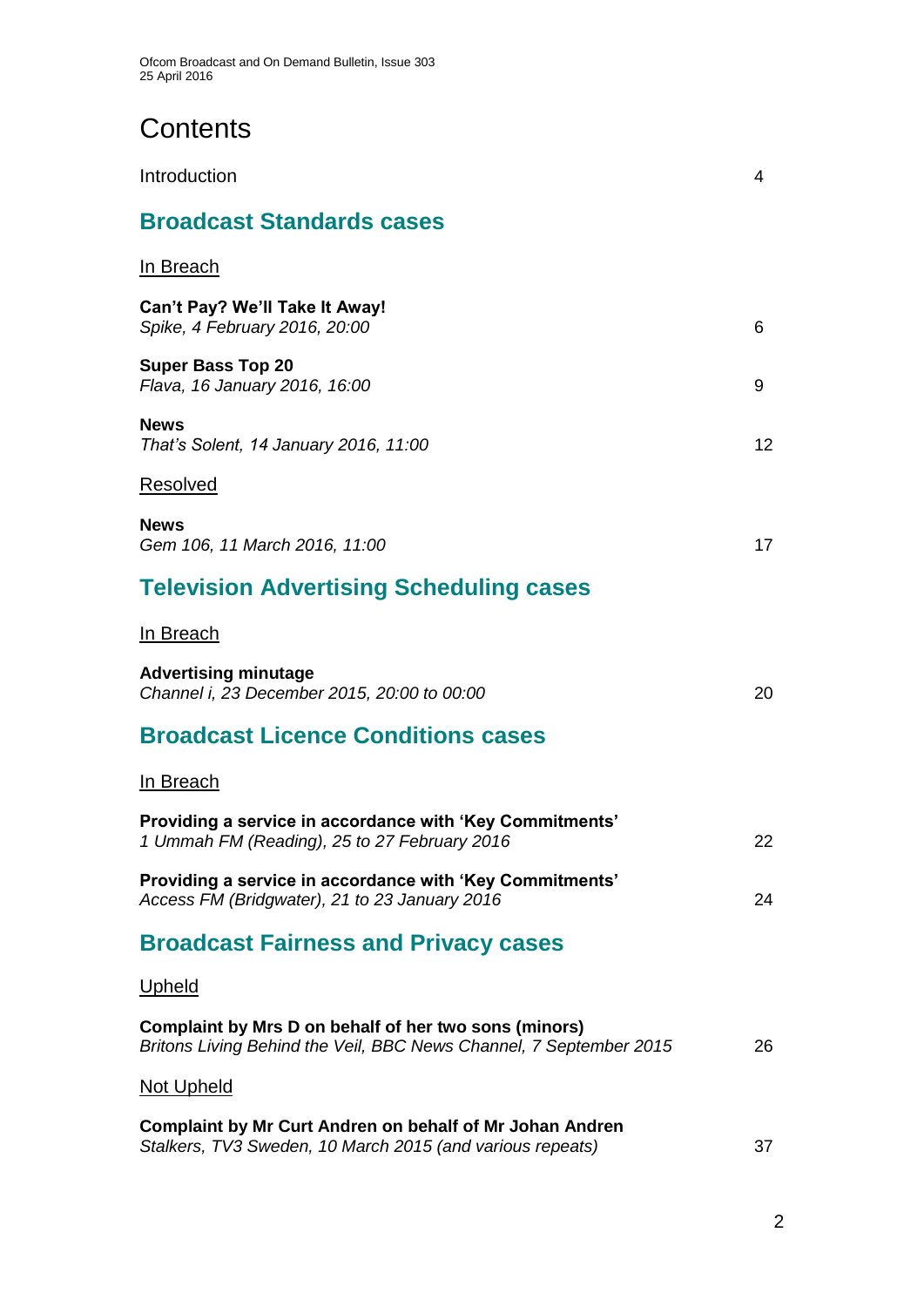Ofcom Broadcast and On Demand Bulletin, Issue 303 25 April 2016

## **Tables of cases**

| <b>Investigations Not in Breach</b>          | 68  |
|----------------------------------------------|-----|
| <b>Complaints assessed, not investigated</b> | 69  |
| <b>Complaints outside of remit</b>           | 77  |
| <b>Investigations List</b>                   | 79. |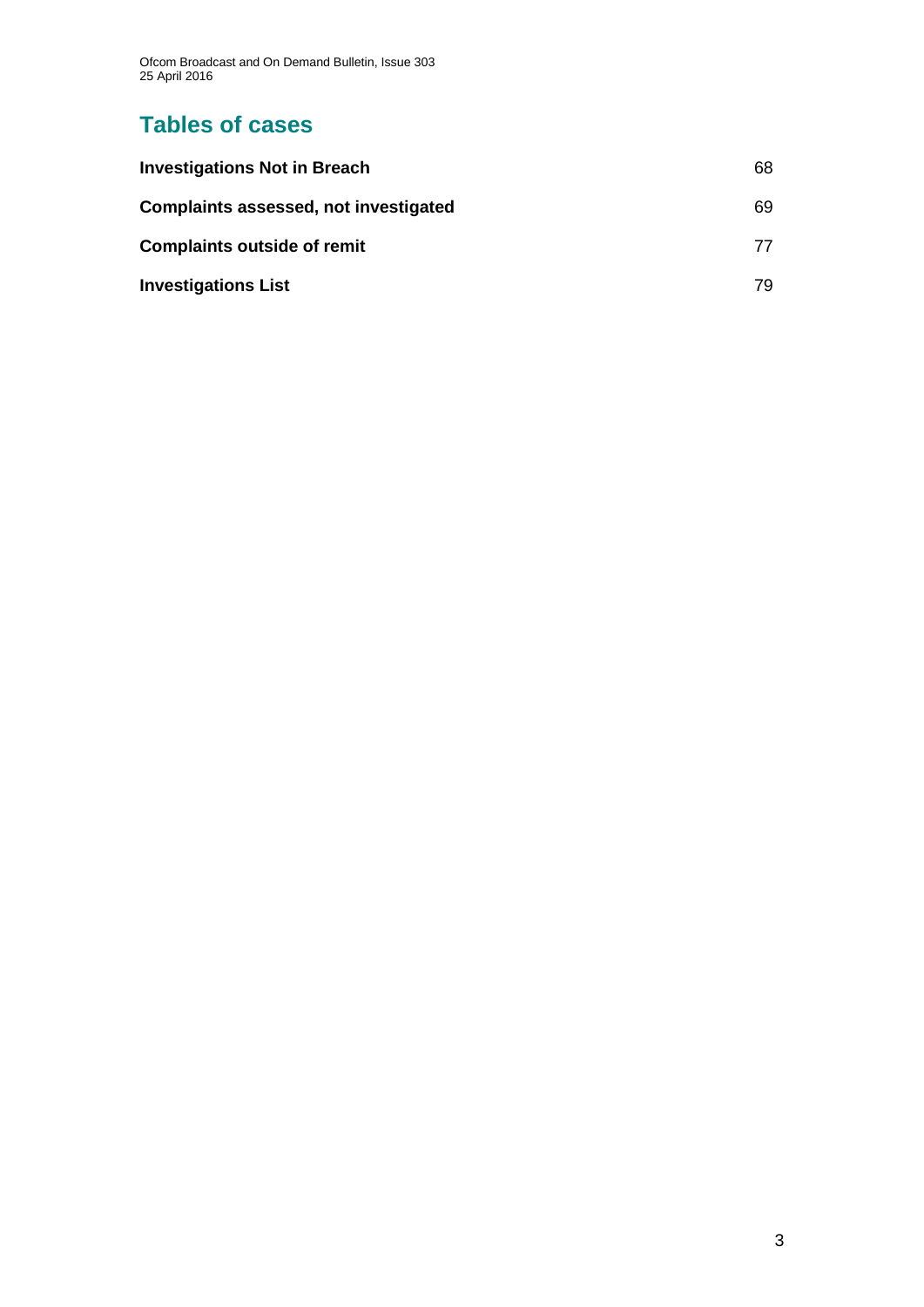## **Introduction**

Under the Communications Act 2003 ("the Act"), Ofcom has a duty to set standards for broadcast content as appear to it best calculated to secure the standards objectives<sup>1</sup>. Ofcom also has a duty to secure that every provider of a notifiable On Demand Programme Services ("ODPS") complies with certain standards requirements as set out in the Act<sup>2</sup>. Ofcom must include these standards in a code, codes or rules. These are listed below.

The Broadcast and On Demand Bulletin reports on the outcome of investigations into alleged breaches of those Ofcom codes and rules below, as well as licence conditions with which broadcasters regulated by Ofcom are required to comply. We also report on the outcome of ODPS sanctions referrals made by the ASA on the basis of their rules and guidance for advertising content on ODPS. These Codes, rules and guidance documents include:

- a) [Ofcom's Broadcasting Code](http://stakeholders.ofcom.org.uk/broadcasting/broadcast-codes/broadcast-code/) ("the Code") for content broadcast on television and radio services.
- b) the [Code on the Scheduling of Television Advertising](http://stakeholders.ofcom.org.uk/binaries/broadcast/other-codes/COSTA_April_2016.pdf) ("COSTA") which contains rules on how much advertising and teleshopping may be scheduled in television programmes, how many breaks are allowed and when they may be taken.
- c) certain sections of the [BCAP Code: the UK Code of Broadcast Advertising,](https://www.cap.org.uk/Advertising-Codes/Broadcast.aspx) which relate to those areas of the BCAP Code for which Ofcom retains regulatory responsibility for on television and radio services. These include:
	- the prohibition on 'political' advertising;
	- sponsorship and product placement on television (see Rules 9.13, 9.16 and 9.17 of the Code) and all commercial communications in radio programming (see Rules 10.6 to 10.8 of the Code);
	- 'participation TV' advertising. This includes long-form advertising predicated on premium rate telephone services – most notably chat (including 'adult' chat), 'psychic' readings and dedicated quiz TV (Call TV quiz services). Ofcom is also responsible for regulating gambling, dating and 'message board' material where these are broadcast as advertising<sup>3</sup>.
- d) other licence conditions which broadcasters must comply with, such as requirements to pay fees and submit information which enables Ofcom to carry out its statutory duties. Further information can be found on Ofcom's website for [television](http://licensing.ofcom.org.uk/tv-broadcast-licences/) and [radio](http://licensing.ofcom.org.uk/radio-broadcast-licensing/) licences.
- e) Ofcom's [Statutory Rules and Non-Binding Guidance for Providers of On-](http://stakeholders.ofcom.org.uk/binaries/broadcast/on-demand/rules-guidance/rules_and_guidance.pdf)[Demand Programme Services](http://stakeholders.ofcom.org.uk/binaries/broadcast/on-demand/rules-guidance/rules_and_guidance.pdf) for editorial content on ODPS. Ofcom considers sanctions in relation to advertising content on ODPS on referral by the Advertising Standards Authority ("ASA"), the co-regulator of ODPS for advertising or may do so as a concurrent regulator.

[Other codes and requirements](http://stakeholders.ofcom.org.uk/broadcasting/broadcast-codes/) may also apply to broadcasters, depending on their circumstances. These include the Code on Television Access Services (which sets out how much subtitling, signing and audio description relevant licensees must

<sup>1</sup>  $1$  The relevant legislation is set out in detail in Annex 1 of the Code.

 $2$  The relevant legislation can be found at Part 4A of the Act.

 $3$  BCAP and ASA continue to regulate conventional teleshopping content and spot advertising for these types of services where it is permitted. Ofcom remains responsible for statutory sanctions in all advertising cases.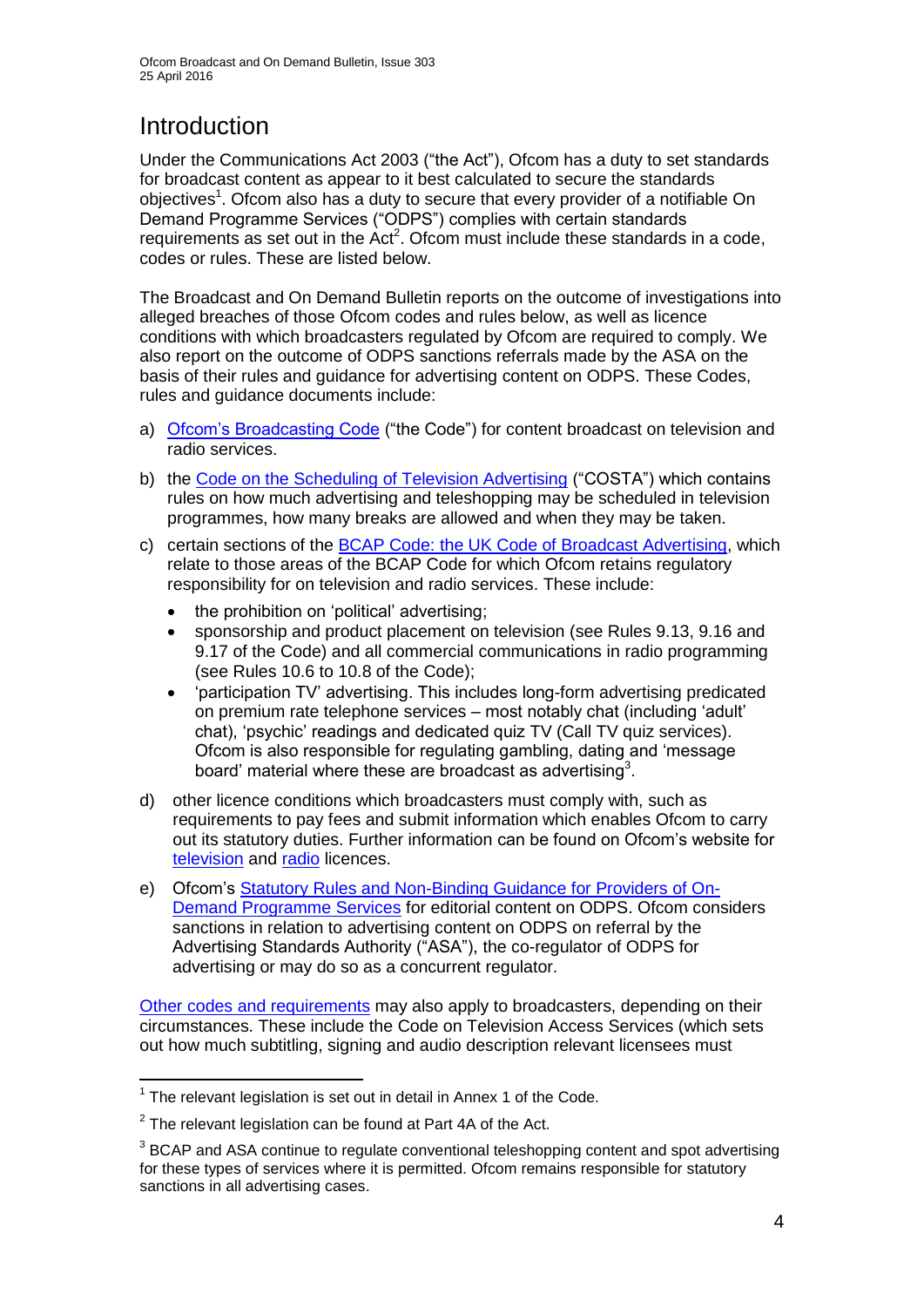provide), the Code on Electronic Programme Guides, the Code on Listed Events, and the Cross Promotion Code.

**It is Ofcom's policy to describe fully the content in television, radio and on demand content. Some of the language and descriptions used in Ofcom's Broadcast and On Demand Bulletin may therefore cause offence.**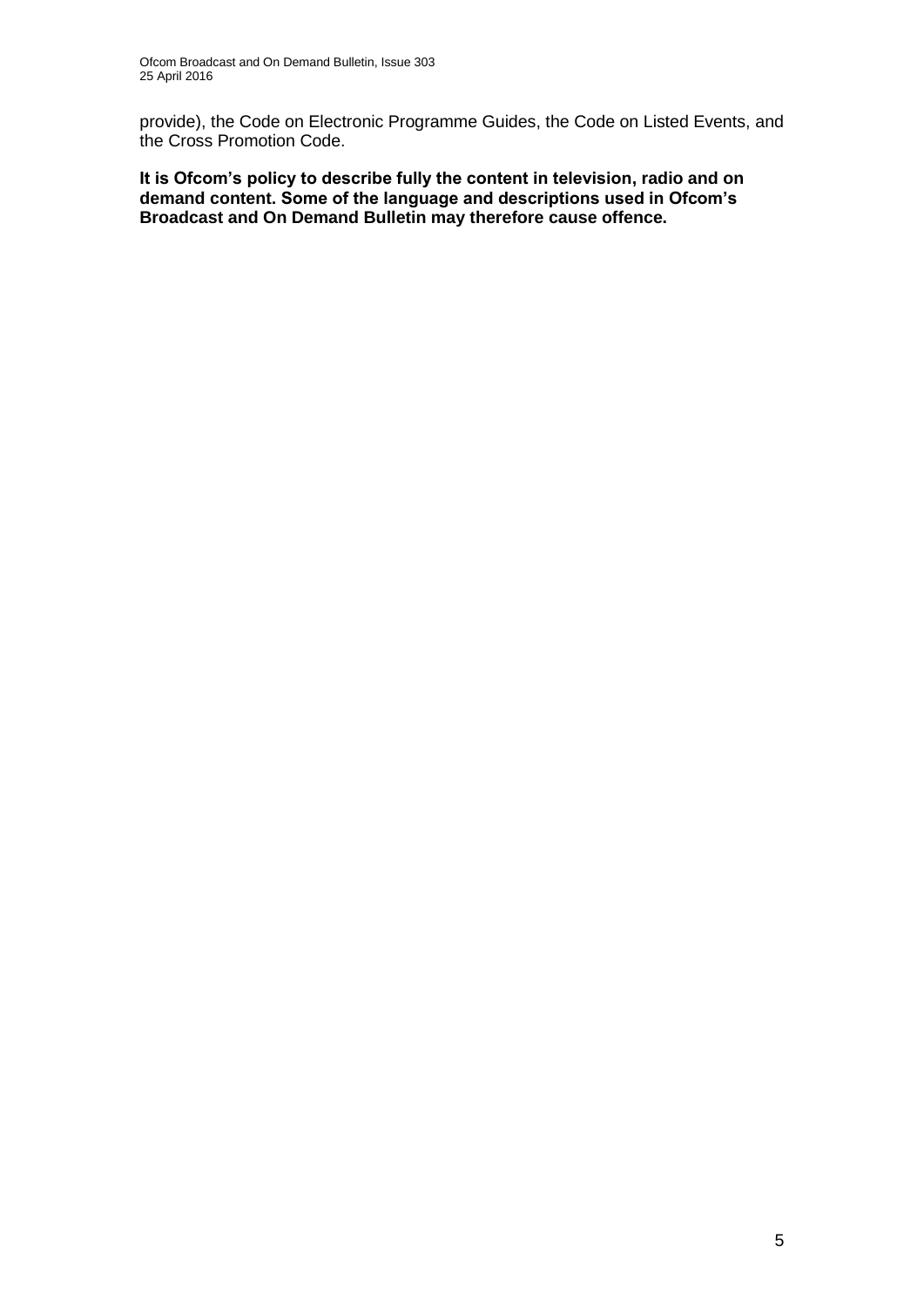## **Broadcast Standards cases**

## **In Breach**

## **Can't Pay? We'll Take It Away!**

*Spike, 4 February 2016, 20:00*

### **Introduction**

Spike is a general entertainment channel that specialises in reality programming. The licence for Spike is held by Channel 5 Broadcasting Limited ("Channel 5" or "the Licensee").

*Can't Pay? We'll Take It Away!* is an observational documentary series that follows the work of High Court Enforcement Officers as they attempt to resolve debt disputes through negotiated settlements and asset seizures.

A complainant alerted Ofcom to the broadcast of offensive language during this episode. We viewed the programme and noted that it included three uses of the word "fucking".

We considered this material raised issues warranting investigation under Rule 1.14 of the Code, which states:

"The most offensive language must not be broadcast before the watershed …".

We therefore asked the Licensee how the material complied with this rule.

### **Response**

1

Channel 5 said the programme was "originally commissioned for… a 9pm slot" and "accordingly, the Content Legal Team ensured that it was compliant with [the Code] for that slot". The Licensee explained that subsequently a new version of the programme was "created to enable it to be broadcast at 8pm" by removing language and material unsuitable for pre-watershed broadcast.

The Licensee said that "regrettably…the post-watershed version of the programme was broadcast at 8pm on 4 February 2016 rather than the pre-watershed reversion". Channel 5 said it "urgently investigated how this had occurred".

The Licensee explained that "over the final months of 2015, data contained in Channel 5's Broadcast Management System was migrated to the same Broadcast Management System used by the rest of the Viacom group of channels"<sup>1</sup>. Channel 5 said "it transpires that there was a bug in the migration system".

Channel 5 told Ofcom that "the version of the programme complied for 9pm broadcast had not actually been broadcast prior to the migration". Channel 5 said "the system bug, finding no evidence of transmission of the 9pm version, inexplicably assigned that version a SATNK rating (schedule any time, except when children are likely to be watching) rather than the 9pm rating the Compliance Team had prescribed".

 $1$  Channel 5 Broadcasting Limited was taken over by Viacom International Media Networks in 2014.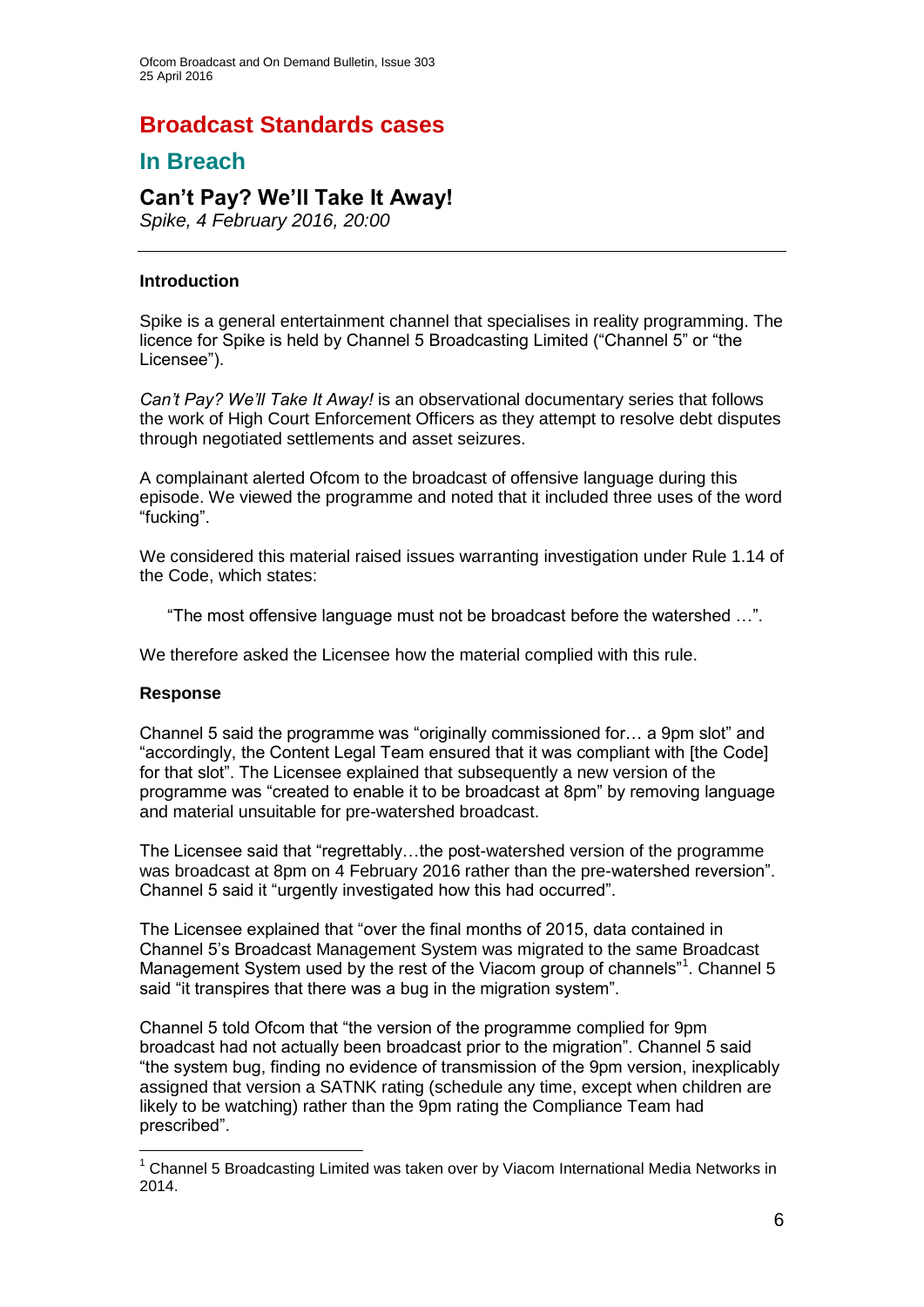Channel 5 said that "there was no simple way to detect this error" and "despite the many people involved in the migration system and processes in place, the system bug undermined the migration of data in this case".

Following this incident, Channel 5 said that it had undertaken "a labour-intensive system of manually checking the suitability of all programmes scheduled for broadcast" and that this "system remains in place". The Licensee also informed Ofcom that: it had been "advised that it is technically not possible for this particular issue to occur again in relation to this programme or other programmes"; "the migration bug has been fixed"; and, "in any event, no further data is being migrated".

Channel 5 said it "deeply regrets what has happened in this case and the resulting breach" of the Code. It also told Ofcom that "this was not a case where Channel 5 was seeking to push or test the boundaries set by [the Code]; nor was it a case where the error of an individual was preventable". Rather, the Licensee said that "this was a case of an error in the migration of data which has had embarrassing and regrettable consequences".

## **Decision**

Under the Communications Act 2003 Ofcom has a statutory duty to set standards for broadcast content as appear to it best calculated to secure standards objectives, including that "persons under the age of eighteen are protected". This objective is reflected in Section One of the Code.

Rule 1.14 of the Code states that "the most offensive language must not be broadcast before the watershed". Ofcom research on offensive language $2$  notes that the word "fuck" and variations of this word are considered by audiences to be amongst the most offensive language.

As noted above, this pre-watershed programme included three uses of the word "fucking". It was therefore in clear breach of Rule 1.14.

We noted that this breach occurred as a result of a technical error during the migration of broadcast systems. We also took into account the actions taken by the Licensee after the incident and its assurance that "it is technically not possible for this particular issue to occur again".

However, this is the second recent breach that has occurred as a result of an unedited post-watershed programme including multiple instances of the most offensive language being broadcast on one of the Licensee's services before the watershed. The first of these breach decisions was published on 25 January 2016<sup>3</sup> and concerned the programme *Benefits Brits By The Sea*. This programme was broadcast at 20:00 on 5\* and included 21 uses of the word "fuck" and variations of this word as well as 19 uses of other offensive language. In that instance, the Licensee said that a member of its scheduling staff had incorrectly selected the postwatershed version of the programme for the pre-watershed slot, despite automated warnings that the wrong version had been selected. The Licensee also said that "to prevent any re-occurrence" of the issue, a separate member of its scheduling team would "check that correct versions have been scheduled for broadcast as the

 2 <http://stakeholders.ofcom.org.uk/binaries/research/tv-research/offensive-lang.pdf>

<sup>3</sup> [http://stakeholders.ofcom.org.uk/binaries/enforcement/broadcast](http://stakeholders.ofcom.org.uk/binaries/enforcement/broadcast-bulletins/obb297/Issue_297.pdf)[bulletins/obb297/Issue\\_297.pdf](http://stakeholders.ofcom.org.uk/binaries/enforcement/broadcast-bulletins/obb297/Issue_297.pdf)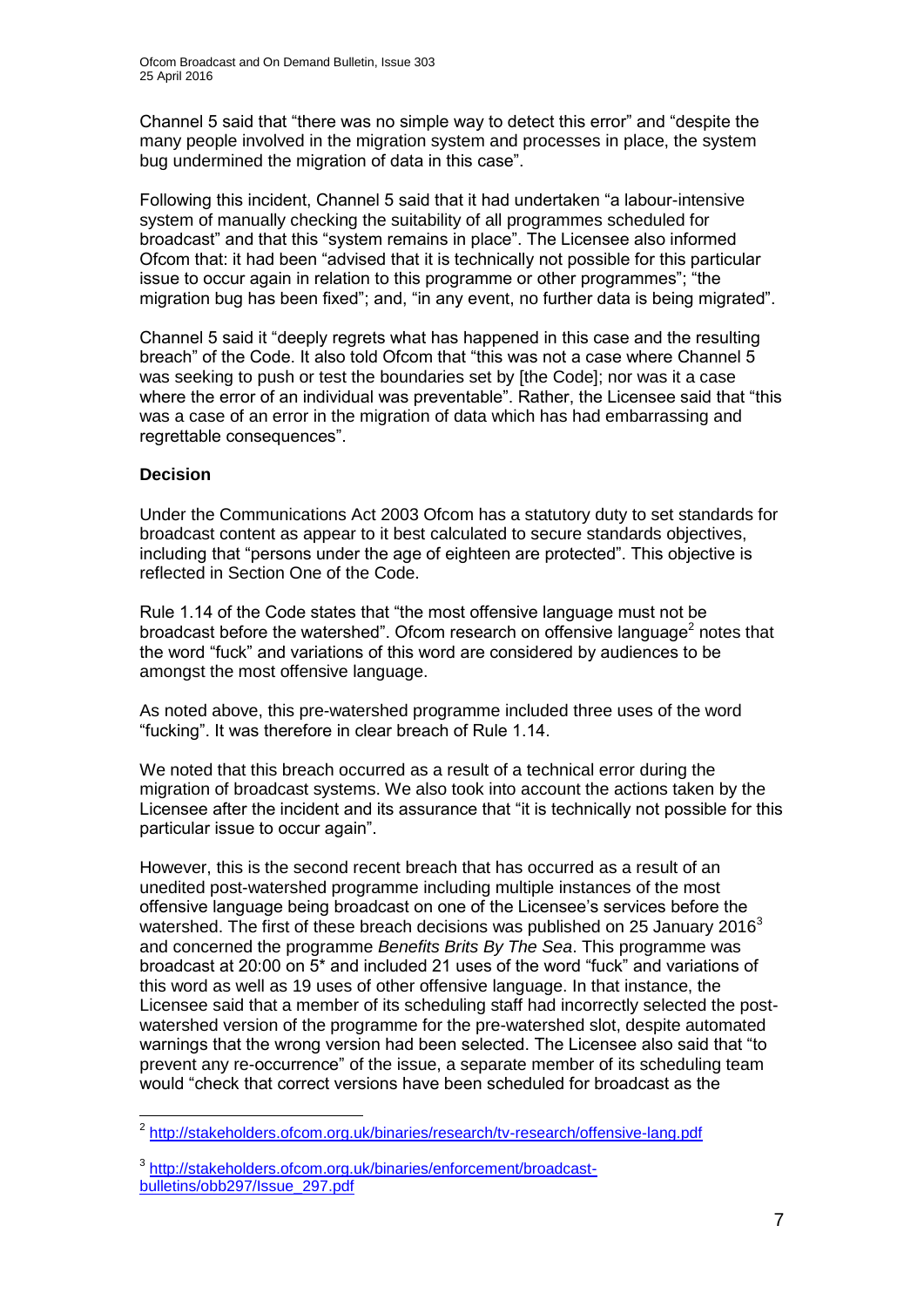schedule approaches finalization". In addition, Channel 5 said that a member of its compliance team would also "check the schedules to ensure that no programme has been inadvertently or unaccountably scheduled in error". Ofcom recorded breaches of Rules 1.14, 1.16 and 2.3. Our published decision stated that: "should any similar breaches occur in the future, Ofcom will consider taking further regulatory action".

Ofcom recognised the different nature of the circumstances that resulted in the broadcast of the incorrect version of *Can't Pay? We'll Take It Away!* However we were concerned that the additional measures implemented by the Licensee after the *Benefits Brits By The Sea* Code contravention were not sufficient to prevent this most recent breach. Although Ofcom does not intend taking further regulatory action in this case, we remind the Licensee of the need to have effective compliance procedures in this area.

## **Breach of Rule 1.14**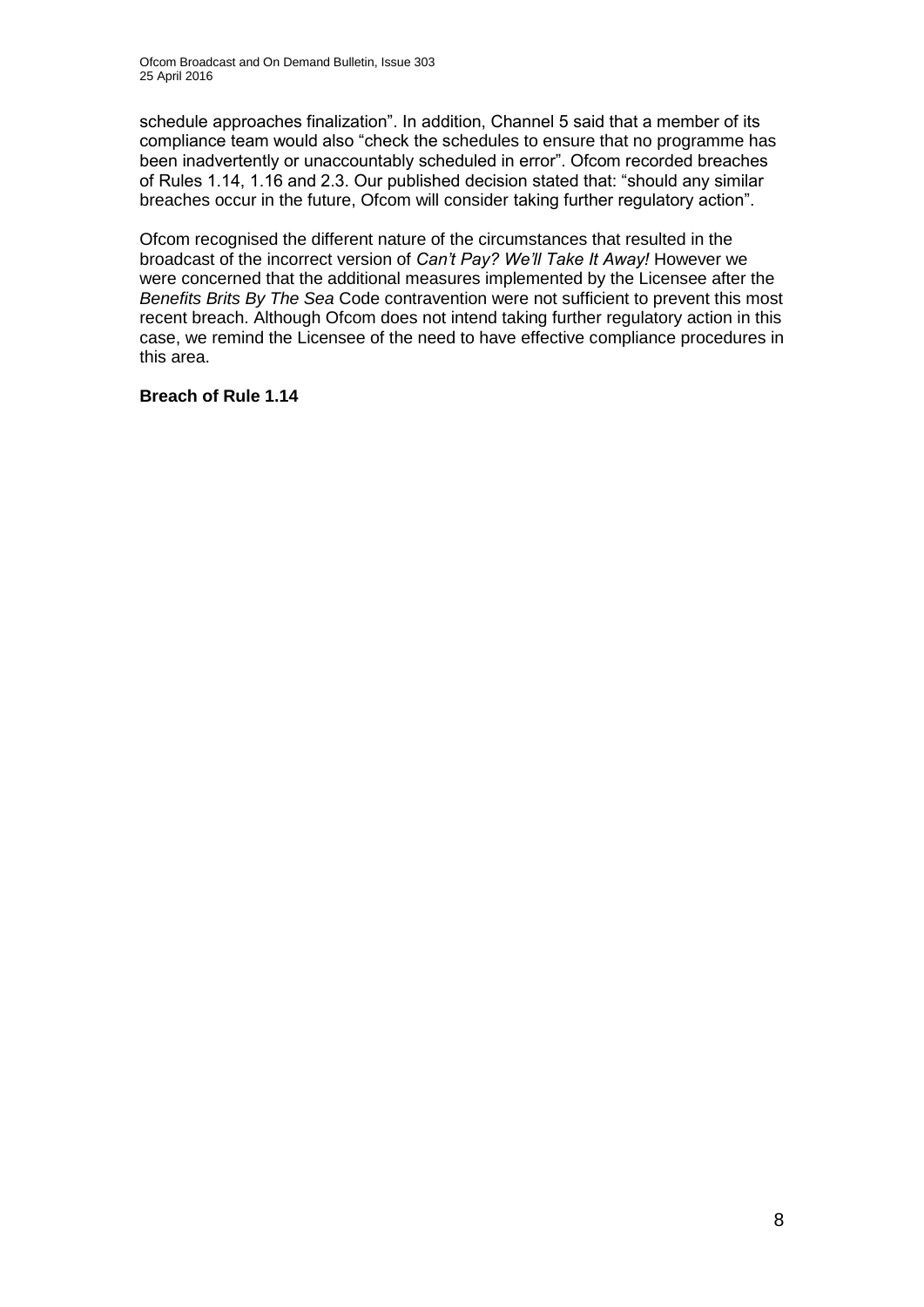## **In Breach**

## **Super Bass Top 20**

*Flava, 16 January 2016, 16:00*

## **Introduction**

Flava is a music television channel operated by CSC Media Group Limited ("CSC Media" or "the Licensee") available on the digital satellite platform.

*Super Bass Top 20* is a programme which features the 20 most popular music tracks of an artist. Ofcom received a complaint from a viewer that the video for the song *High School* by Nicki Minaj featuring Lil Wayne, which appeared in the programme on 16 January 2016, featured a visual reference to MYX Fusions Moscato<sup>1</sup>.

During a scene including Nicki Minaj and Lil Wayne at a business meeting, there was a close-up shot of eight bottles of MYX Fusions Moscato. This was followed by two wide shots in which the bottles of MYX could be seen at the centre of the frame. There were other brief wide shots in which bottles could be seen later in the music video.

Ofcom requested information from the Licensee to decide whether the references constituted product placement as defined in the Code<sup>2</sup>. The Licensee confirmed that there was no commercial arrangement in place between CSC Media, the producer of *Super Bass Top 20*, or any 'connected person' and MYX Beverage LLC, to air references to MYX Fusions Moscato.

Ofcom therefore considered that the complaint raised issues warranting investigation under Rule 9.5 of the Code, which states:

"No undue prominence may be given in programming to a product, service or trade mark. Undue prominence may result from:

- the presence of, or reference to, a product, service or trade mark in programming where there is no editorial justification; or
- the manner in which a product, service or trade mark appears or is referred to in programming."

We therefore asked CSC Media for its comments on how the video complied with this rule.

### **Response**

The Licensee argued that the branding on the bottle was only visible for 28 frames (just over a second) in a video which is three minutes and 38 seconds long. Further,

<sup>1</sup>  $1$  A brand of fruit-infused sparkling wine which is co-owned by Nicki Minaj.

 $2$  The Code defines product placement as "The inclusion in a programme of, or reference to, a product, service or trademark where the inclusion is for a commercial purpose, and is in return for the making of any payment, or the giving of other valuable consideration, to any relevant provider or any other person connected with a relevant provider, and is not prop placement".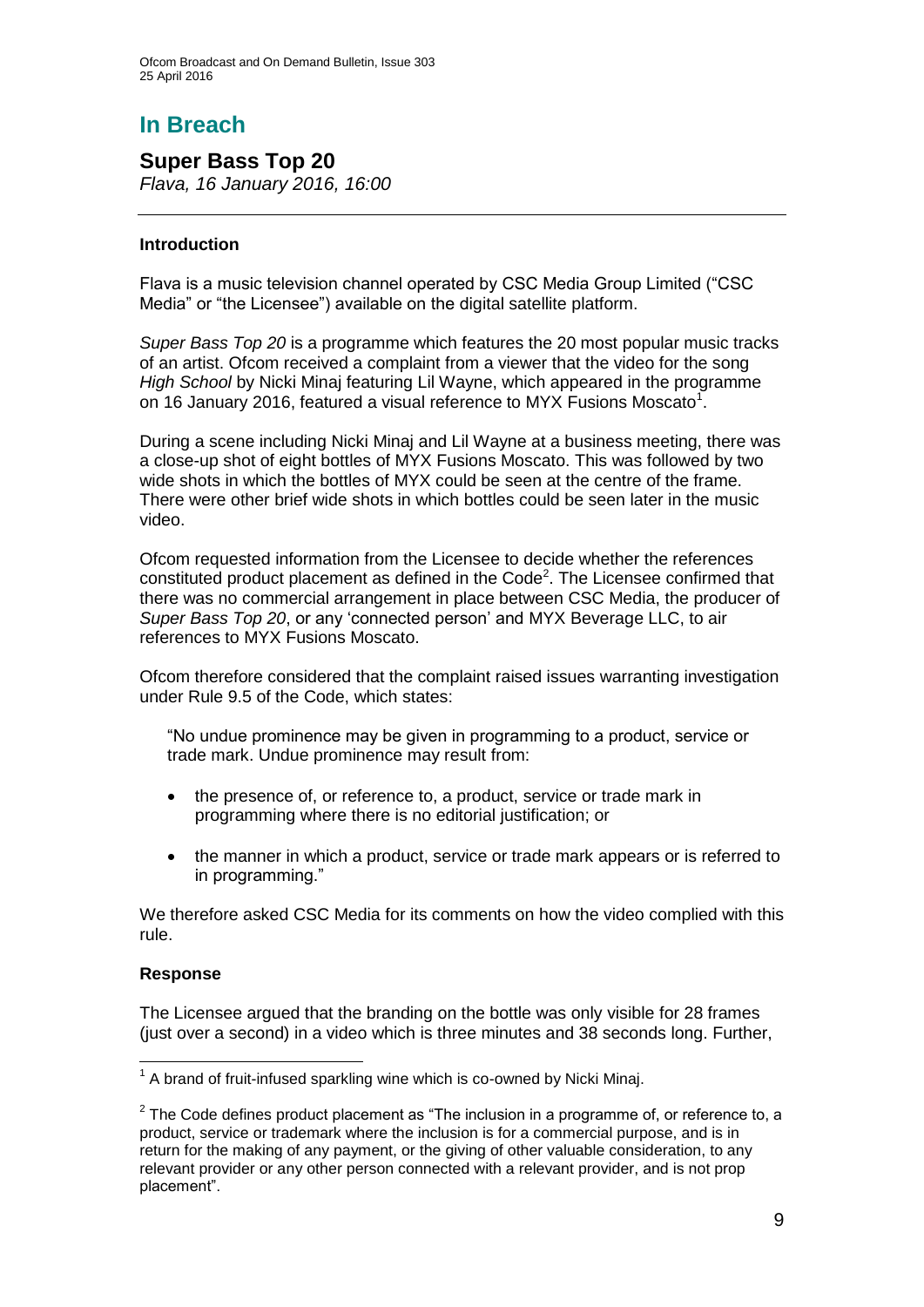there are blue bottles in shot at other times but in the Licensees view they were either in the background and/or the branding could not be seen.

The Licensee added that the close-up shot of the bottles was not out of context in that it formed part of a music video "set in the context of a luxury lifestyle where a range of brands – a Ferrari sports car, a Louis Vuitton bag, Christian Louboutin shoes – …editorially paint a picture of conspicuous wealth".

CSC Media emphasised that the images were not aired as a result of a commercial arrangement between themselves and any other party. It added "as ever, we remain vigilant and mindful of…our wider responsibilities in ensuring programming is compliant and fit for purpose".

## **Decision**

Under the Communications Act 2003 ("the Act"), Ofcom has a statutory duty to set standards for broadcast content as appear to it best calculated to secure a number of standards objectives, one of which is "that the international obligations of the United Kingdom with respect to advertising included in television and radio services are complied with". These obligations include ensuring compliance with the Audiovisual Media Services ("AVMS") Directive.

The AVMS Directive contains a number of provisions designed to help maintain a distinction between advertising and editorial content, including requirements that television advertising is kept visually and/or audibly distinct from programming in order to prevent programmes becoming vehicles for advertising and to protect viewers from surreptitious advertising.

The requirements of the Act and the AVMS Directive are reflected in Section Nine of the Code, including Rule 9.5 among other rules.

Ofcom's published guidance<sup>3</sup> on Rule 9.5 states: "Whether a product, service or trade mark appears in a programme for solely editorial reasons…or as a result of a commercial arrangement between the broadcaster or producer and a third party funder...there must be editorial justification for its inclusion. The level of prominence given to a product, service or trade mark will be judged against the editorial context in which the reference appears. A product that is integral to a scene may justify a greater degree of product exposure…However, where a product is used as a set prop, care should be taken to avoid close-up or lingering shots".

In this case, a close-up image of eight distinctive bottles of MYX Fusions Moscato were shown for approximately two seconds during a music video. We noted that the Licensee's argument that the video contained references to branded products "to paint a picture of conspicuous wealth". However we did not agree that MYX Fusions Moscato drinks are widely considered a luxury product. In addition, we noted that images of the brands highlighted by the Licensee were not shown in close-up for a similar duration.

Because, in our view, the product did not form part of the narrative of the video, we considered that including a close-up shot of the product could not be justified editorially and resulted in MYX Fusions Moscato being given undue prominence in breach of Rule 9.5 of the Code.

 3 <http://stakeholders.ofcom.org.uk/binaries/broadcast/guidance/831193/section9.pdf>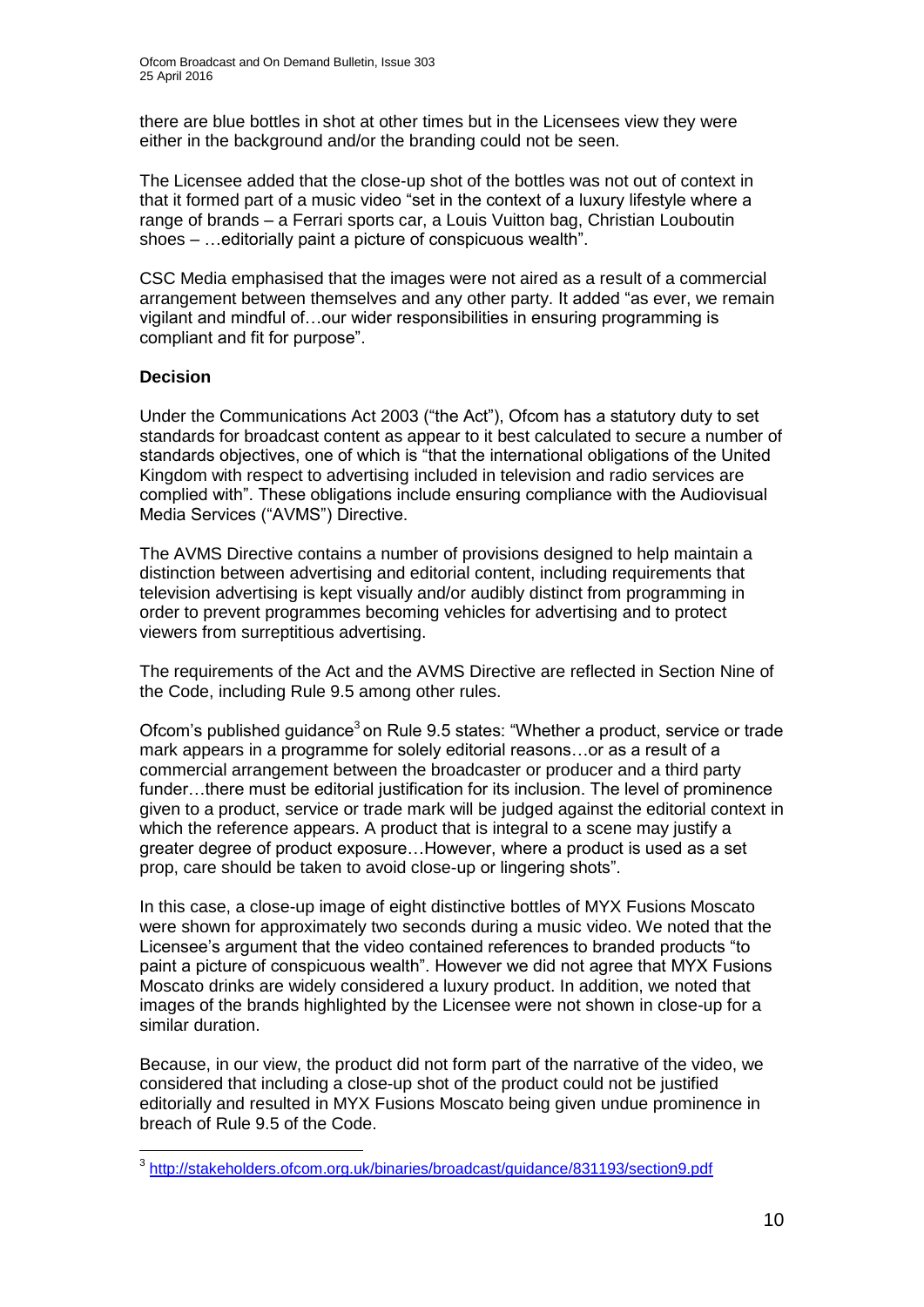Although we acknowledge that neither CSC Media nor the producer of *Super Bass Top 20* received a commercial benefit from the inclusion of MYX Fusions Moscato drinks in the video, we noted that Nicki Minaj is a co-owner of the MYX Fusions brand. In such cases we would expect licensees to demonstrate particular care to ensure references to brands (including cases such as this where brands are coowned by an artist) are not unduly prominent and are justified by the editorial requirements of the content.

For the reasons set out above, the programme was therefore in breach of Rule 9.5 of the Code.

## **Breach of Rule 9.5**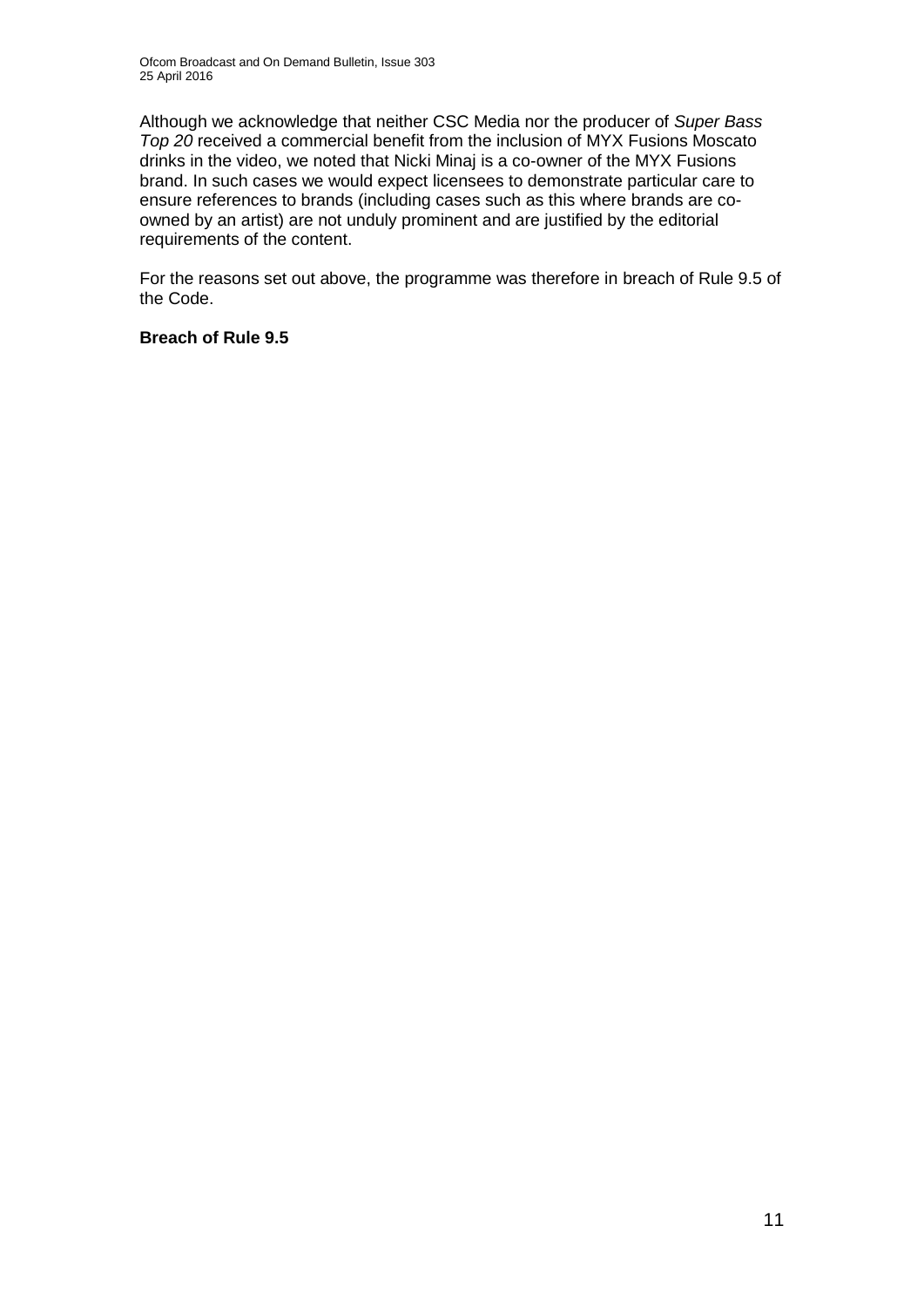## **In Breach**

**News** *That's Solent, 14 January 2016, 11:00*

## **Introduction**

That's Solent is the local television service for Southampton and surrounding areas. The licence for the service is held by That's Solent Limited ("That's Solent" or "the Licensee").

During routine monitoring, Ofcom noted an item in a news bulletin about a taxi company called Cab My Ride, which had developed a booking application for mobile devices in partnership with the University of Southampton. The news presenter introduced a report that was about four minutes and 45 seconds in length.

The report included repeated footage of taxis with branding for the company, including its telephone number. At various points, information about where the app could be downloaded was also visible, as well as the following slogans giving details of the service provided: *"DRIVER PHOTO"*, *"NAME & CAR"*, *"TRACK CAB"*, *"FARE ESTIMATE"*, *"PRE-BOOK RIDES"* and *"RIDE HISTORY"*.

The sequence also included interviews with a director of Cab My Ride, Harjit Sahota and the employee of the company with responsibility for 'customer experience', Arjan Sahota. Harjit and Arjan Sahota's interviews included the following:

*"Nothing ever stands still. It's to make the industry more smarter, more transparent, more honest for drivers and for customers, which we call basically connecting smart drivers with smart riders".*

*"We wanted everyone to be able to use Cab My Ride and experience the service. So we created, obviously the app, which is just press a button and the taxi's on its way… You could either phone us on* [phone number given] *and get a taxi to you within ten minutes, or for businesses you can do the web booking, where you literally type in your client's name and number and press 'book' and the taxi's on its way. So we've got three products, and them three products will revolutionise the way people move and connect with taxis from now on".*

*"It's seamless, one smart touch. You download the app, once it's on your phone you just tap it once to go into the platform, and once you're there it picks up your GPS location: 'This is precisely where I am – book now'. Then it takes you to the next screenshot, you get the photograph of the driver, all the cab details including his name, the date and time, your pick-up location. As soon as you enter in the destination, it gives you the estimated cost for your journey as well. We have routes in there as well, which is basically the fare is calculated on the shortest route, instead of taking a long-winded way round".*

The sequence continued, with the interviews interspersed with footage of taxicabs:

Reporter: *"Managed by Arjan, the operation has a heavy focus on both safety and customer experience. Cab drivers are licensed by the local authority, and also receive training in customer service".*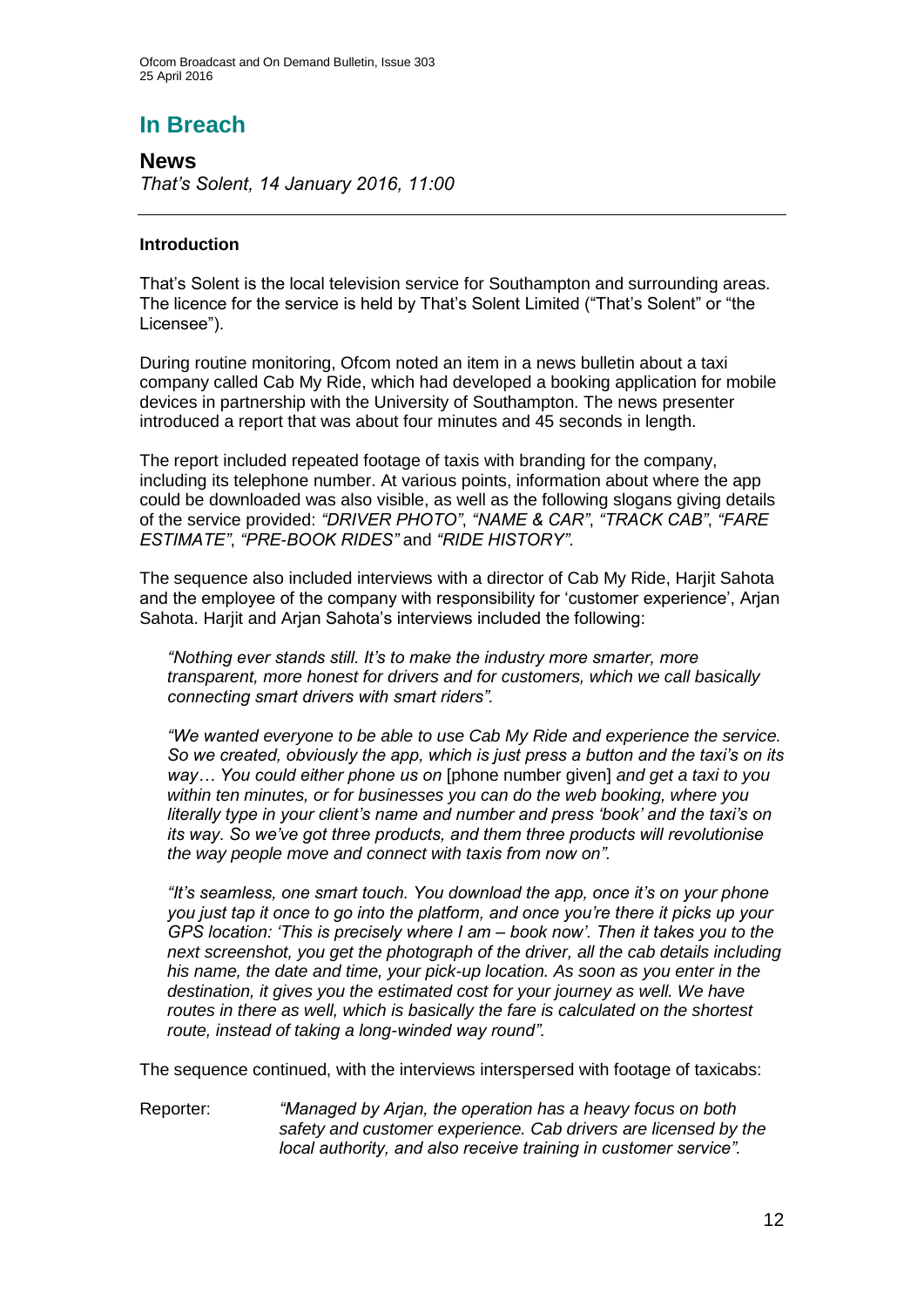- Arjan Sahota: *"When they're actually brought onto the team, we go through training, so again customer service which is a key one, the way they should speak to a customer, obviously map directions and stuff like that, but most importantly we're starting to roll out like secret customers, so whether it maybe a regular customer or one of our secret customers, they go in, they review the taxis, how clean it is, or how does the driver interact with them, or what other services does the driver provide. That's how we ensure that the driver's always making sure our five-star service is always being delivered".*
- Harjit Sahota: *"We do let the customers know, you know, update them on their bookings, update them on their ride, so basically you can track the car as well, so once you've made your booking you can actually see the vehicle or the cab coming to you, so you track the cab as well. And if you've got your favourite rides there, you just tap on it, go to options, rebook, job is done".*
- Arjan Sahota: *"All of our taxis, or any city we launch in, it's always run by the local meter tariffs set by the council. So, for instance, from the docks to Southampton Airport, with Cab My Ride it comes to about £12-13 approximately, on a good day. And the good thing with the app is if you want to know how much a taxi is, just type in where you're going from and to in the advance booking, and you can see how much your taxi's going to be. And we're doing discounts and stuff like that, so by all means go to our social media and you'll see everything we're doing".*

The Licensee confirmed that the report was not subject to a commercial arrangement between the broadcaster and Cab My Ride or the University of Southampton.

Ofcom considered that the content raised potential issues warranting investigation under the following rules:

- Rule 9.4: "Products, services and trade marks must not be promoted in programming".
- Rule 9.5: "No undue prominence may be given in programming to a product, service or trade mark. Undue prominence may result from:
	- the presence of, or reference to, a product, service or trade mark in programming where there is no editorial justification; or
	- the manner in which a product, service or trade mark appears or is referred to in programming".

We therefore asked That's Solent to provide comments as to how the material complied with these rules.

### **Response**

The Licensee stated that it was important to it to maintain its editorial integrity, and reiterated that it had not entered into a commercial arrangement with Cab My Ride. That's Solent said that in its view this business story was "newsworthy" and would be "of interest to [its] audience", noting that it had been "covered by other local media",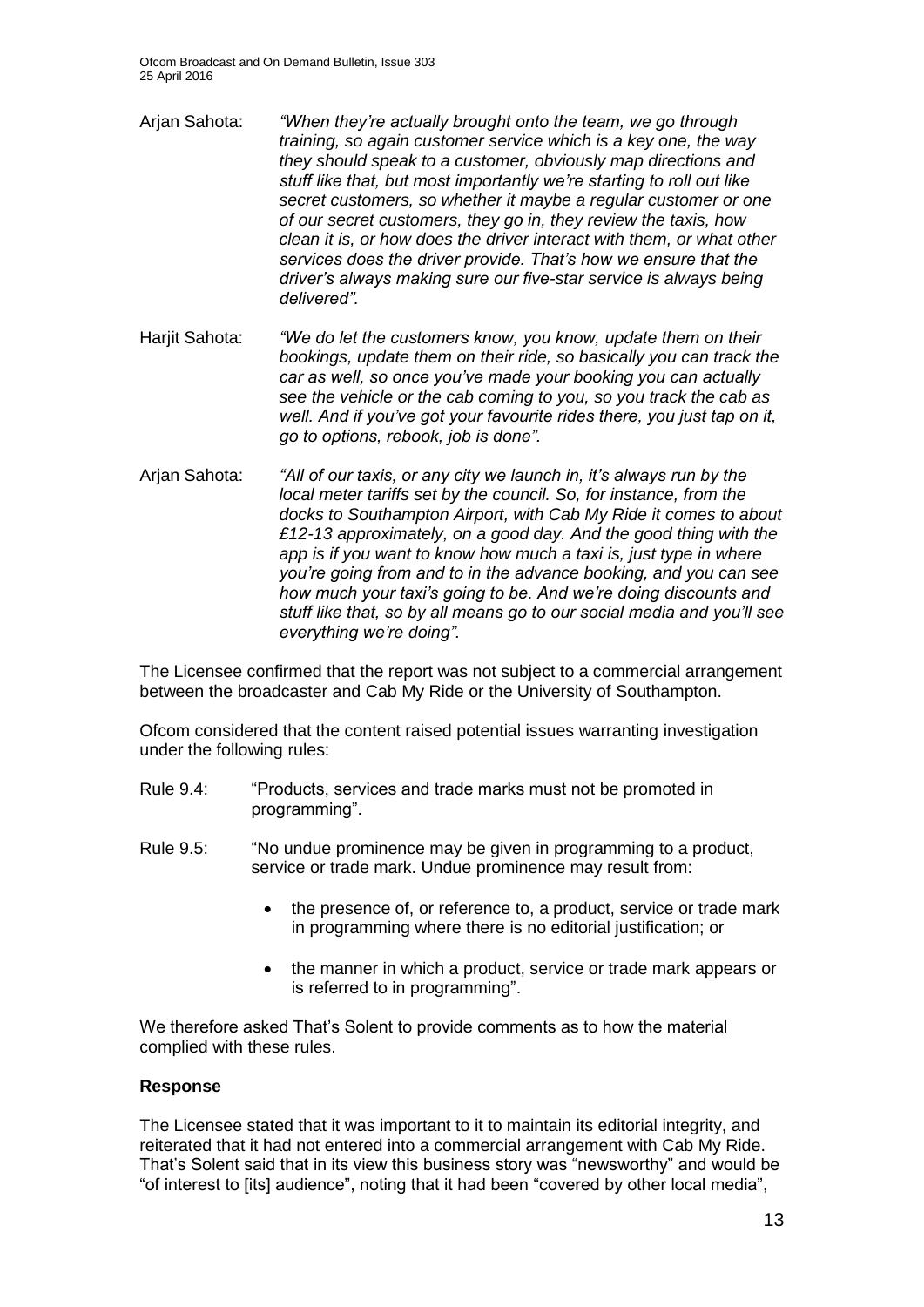and claiming that the channel would also "follow…plans for other apps to launch". It added: "We do believe that it is appropriate for a feature on a new locally-targeted product which is unlikely to be familiar to many local viewers…to make references to the features of the product".

The Licensee described the reporter on the item as "an experienced journalist familiar with Ofcom guidelines". It accepted that "the story could have been filmed and edited differently", stating that "a different edit of this item may not have raised all of the concerns referred to by Ofcom". It nevertheless maintained that there was "clear editorial justification" for "report[ing] on an innovative app developed over an extended period" like Cab My Ride.

That's Solent concluded: "We remain committed to telling stories about new businesses and innovation in our area in an appropriate form".

## **Decision**

Under the Communications Act 2003 ("the Act"), Ofcom has a statutory duty to set standards for broadcast content as appear to it best calculated to secure specific standards objectives, including "that the international obligations of the United Kingdom with respect to advertising included in television and radio services are complied with". These obligations include ensuring compliance with the Audiovisual Media Services ("AVMS") Directive.

The requirements of the Act and the AVMS Directive are reflected in Section Nine of the Code. The rules in this section serve to protect viewers from both excessive commercial references in programming and from surreptitious advertising by:

- limiting the extent to which references to products, services and trade marks can feature in programming;
- requiring that viewers are made aware when a reference to a product, service or trade mark features in programming as a result of a commercial arrangement between the broadcaster or producer and a third party funder; and
- helping to ensure that broadcasters do not exceed the limits placed on the amount of advertising they can transmit.

Importantly, Section Nine does not proscribe all references to products and services in programmes. However, it does require all such references to be justified by the editorial requirements of a programme and not be promotional or unduly prominent.

### Rule 9.4

Rule 9.4 stipulates that products, services and trade marks must not be promoted in programming. Ofcom's Guidance<sup>1</sup> on Rule 9.4 explains: "Where a reference to a product or service features in a programme for purely editorial reasons, the extent to which a reference will be considered promotional will be judged by the context in which it appears. In general, products or services should not be referred to using favourable or superlative language and prices and availability should not be discussed".

<sup>1</sup> <sup>1</sup> See: [http://stakeholders.ofcom.org.uk/binaries/broadcast/code-july-15/section9-jul15.pdf.](http://stakeholders.ofcom.org.uk/binaries/broadcast/code-july-15/section9-jul15.pdf)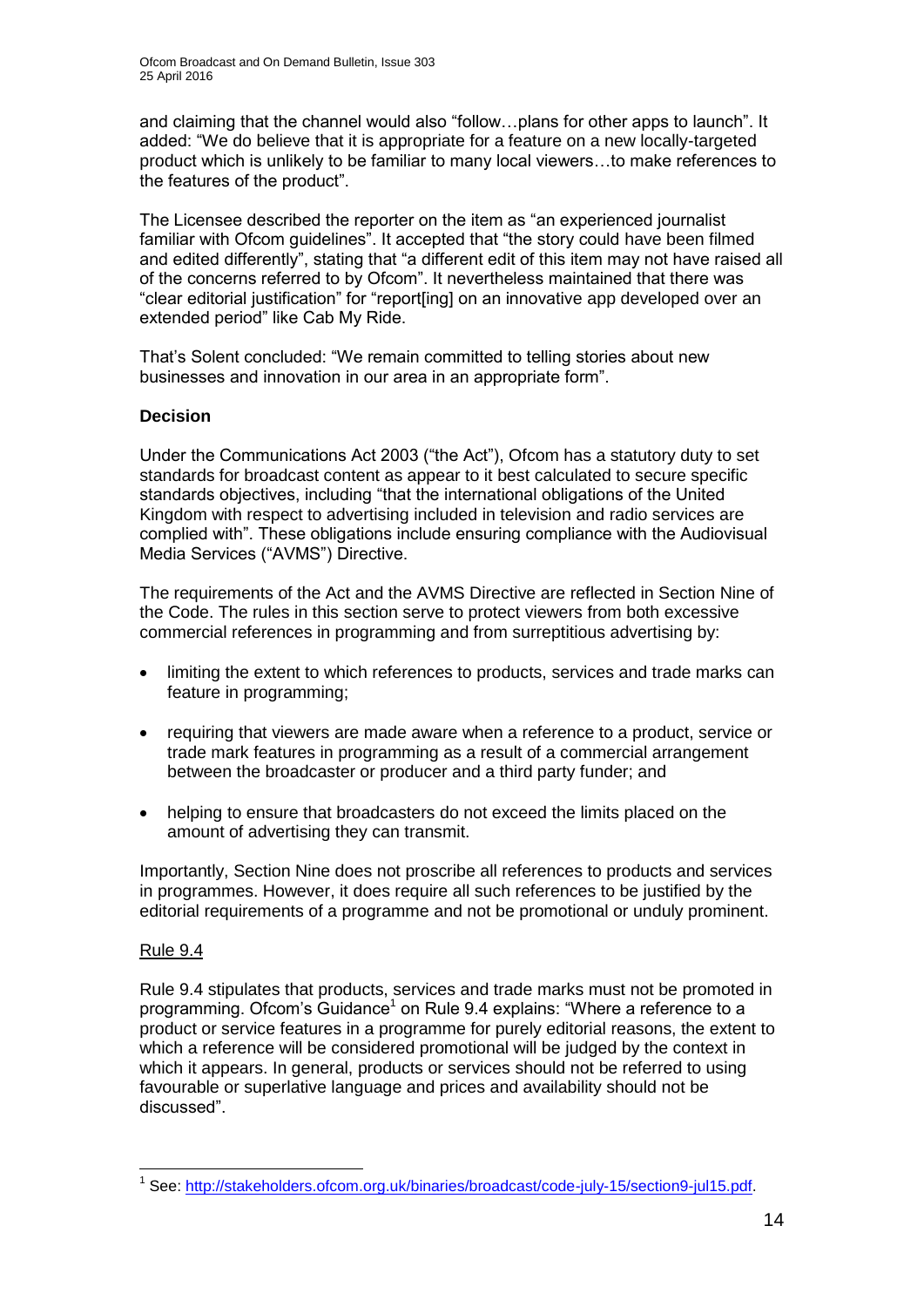Ofcom noted that during their interviews, Harjit and Arjan Sahota used favourable language to highlight features of Cab My Ride. These instances included:

- references to the benefits of the company's business model, for example: referring to the app making the industry *"smarter, more transparent, more honest for drivers and for customers"*; and claiming that the company's products *"will revolutionise the way people move and connect with taxis from now on"*;
- references to the ease and convenience of using the company's app, for example: *"It's seamless, one smart touch. You download the app, once it's on your phone you just tap it once to go into the platform, and once you're there it picks up your GPS location: 'This is precisely where I am – book now'"*;
- a reference to the value offered to customers by the company: *"As soon as you enter in the destination, it gives you the estimated cost for your journey as well. We have routes in there as well, which is basically the fare is calculated on the shortest route, instead of taking a long-winded way round"*; and
- a reference to the company's approach to pricing and the availability of discounts: *"And the good thing with the app is if you want to know how much a taxi is, just type in where you're going from and to in the advance booking, and you can see how much your taxi's going to be. And we're doing discounts and stuff like that, so by all means go to our social media and you'll see everything we're doing"*.

In addition, there were visual and aural references to Cab My Ride's telephone number, and an aural reference to the *"five-star service"* offered by the company.

We recognise that it is legitimate for news programmes (whether on local television or other services) to feature stories about businesses for editorial reasons. Broadcasters however must take care to ensure that all such references are justified by the context of that news report. In this case, taken together, Ofcom considered that the favourable language used to describe Cab My Ride as well as the references to pricing and service availability promoted the company, in breach of Rule 9.4.

## Rule 9.5

Rule 9.5 states that no undue prominence may be given in programming to a product, service or trade mark, with undue prominence resulting from: the presence of, or reference to, a product, service or trade mark where there is no editorial justification; or the manner in which a product, service or trade mark is referred to.

Ofcom noted That's Solent's view that there was "clear editorial justification" for "report[ing] on an innovative app developed over an extended period" as with Cab My Ride. Ofcom acknowledged that there was scope for limited editorially justified references in a news item about a local business that had developed a new product in partnership with a local university. However, as Ofcom's Guidance makes clear: "The level of prominence given to a product, service or trade mark will be judged against the editorial context in which the reference appears".

In this case, the item included repeated footage of taxis with branding for Cab My Ride, including information such as: the firm's telephone number; where the app could be downloaded; and features of the service, such as the facility to pre-book rides and access to your ride history. Although the item did discuss the involvement of local students in developing the company's app as well the experience they had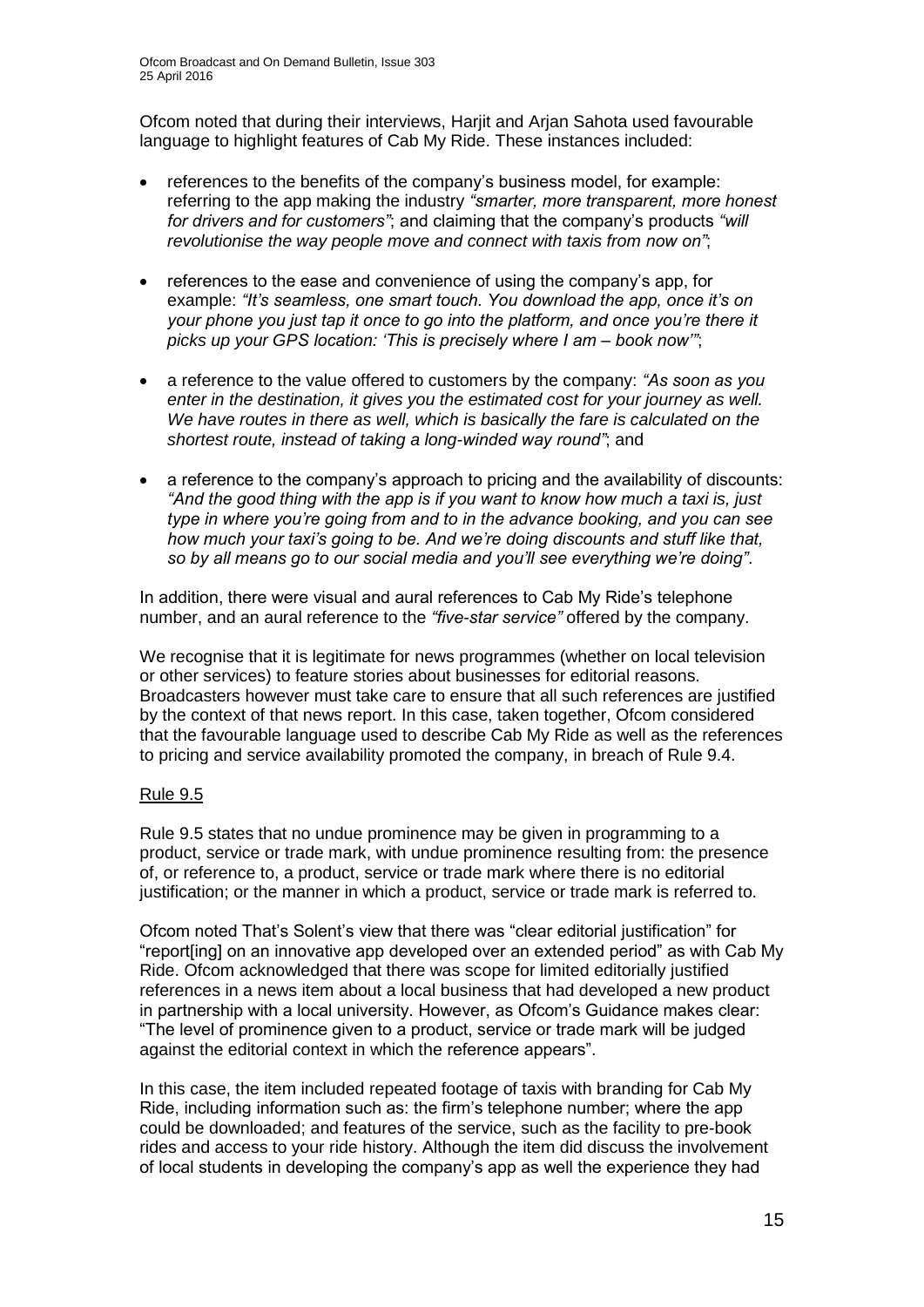gained from doing so, we noted that over half of the feature's running time consisted of interviews with representatives of the company, who promoted the benefits of their service. Because we considered that the amount of these references included within a short item was excessive, Ofcom concluded that the material was in breach of Rule 9.5.

## **Breaches of Rules 9.4 and 9.5**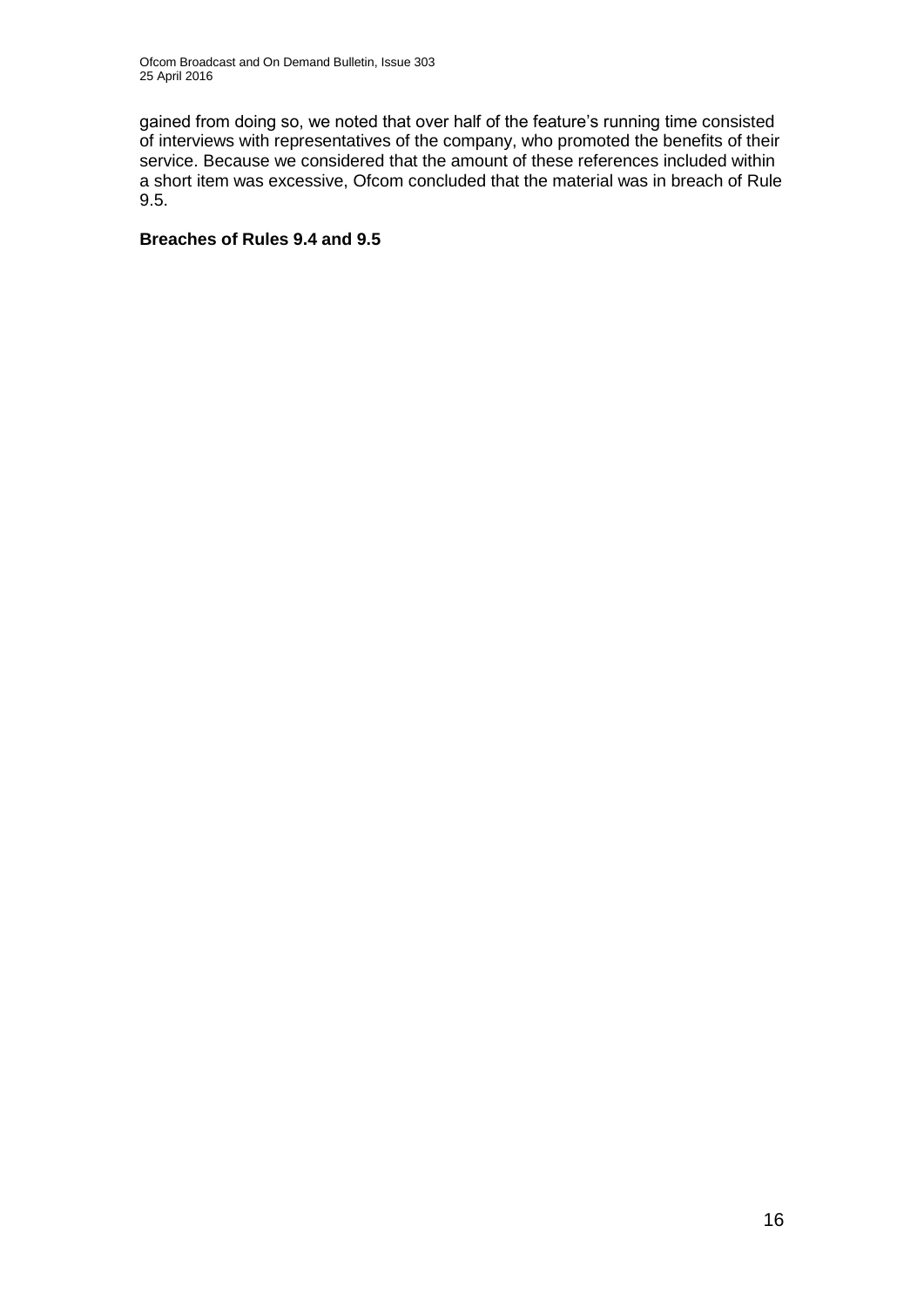## **Resolved**

## **News**

*Gem 106, 11 March 2016, 11:00*

## **Introduction**

Gem 106 is an analogue commercial radio station that broadcasts to the East Midlands area. The licence for the service is held by Orion Media (East Midlands) Ltd ("Orion" or "the Licensee").

A complainant alerted Ofcom to the promotion in *News* of Nottingham's Splendour Festival, due to be held on 23 July 2016. It stated:

*"…and Justin will be joined by the likes of The Human League, UB40 and Jamie Lawson in Nottingham's Splendour Festival this year. Tickets for the Wollaton Hall event are on sale through our website,* [website address given]*…".*

Ofcom considered the material raised issues warranting investigation under Rule 10.3 of the Code, which states:

"No commercial reference, or material that implies a commercial arrangement, is permitted in or around news bulletins or news desk presentations.

"This rule does not apply to:

- reference to a news supplier for the purpose of identifying that supplier as a news source;
- specialist factual strands that are not news bulletins or news desk presentations, but may be featured in or around such programming;
- the use of premium rate services (e.g. for station/broadcaster surveys); and
- references that promote the station/broadcaster's own products and/or services (e.g. the programme/station/broadcaster's website or a station/broadcaster's event)".

We therefore sought Orion's comments on how it considered the above content complied with this Rule.

### **Response**

Orion submitted to Ofcom a copy of Gem 106's "Partnership Agreement 2016" with DHP, the producer of the Splendour Festival, which, among other things, recognised the station as the event's "Official Media Partner". The agreement included a commitment by Gem 106 to promote the July event in spot advertisements throughout the preceding seven weeks. The Licensee noted that the agreement also provided for Gem 106 to brand the event and for its presenters to appear on stage, adding that the station was therefore "very much part of the experience". Orion said that, although other broadcast commitments included "ticket giveaways and the like", reference to the event in *News* formed no part of the agreement and the Licensee was to receive no revenue from ticket sales.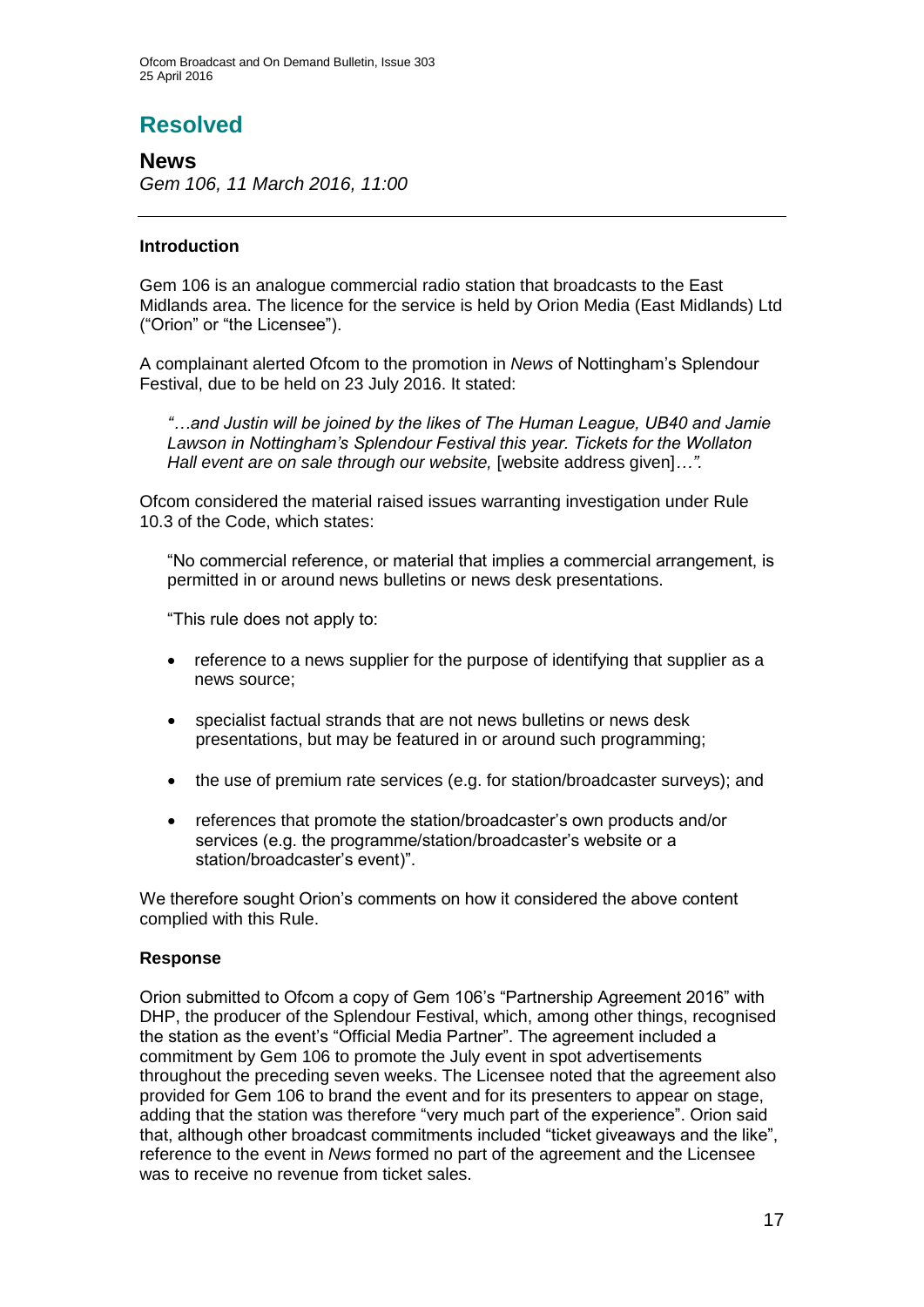Orion considered that, as the Splendour Festival was a large event, with artists of interest to Gem 106 listeners, "the announcement of the acts was justified [as a news item]". However, acknowledging that "the newsreader went on to mention that tickets [were] on sale through [the station's] website", Orion noted that the news staff member on duty had considered the broadcast material to be a reference that promoted the station's own products and services (i.e. an exemption from Rule 10.3 of the Code), as a "dispensation…designed to help those stations which work on event partnerships to boost their profile, as well as those with the resources to stage their own events wholly, as is the case with larger and national radio brands".

The Licensee said the news staff member had therefore considered, "in this context, the ticketing element [of the broadcast] was useful to listeners and permissible".

Orion added that, on hearing the broadcast in *News* of such a promotion, its Content and Operations Director immediately contacted the Group News Editor, who clarified to her team "that only [Gem 106's] wholly-operated events and activities qualify for the exclusion [from Rule 10.3]".

The Licensee said it attaches high importance to compliance and had "rolled out a compliance roadshow to presenters and journalists", when its "journalists [had been made] well aware of the general prohibition on commercial mentions [in News]".

## **Decision**

Under the Communications Act 2003 ("the Act"), Ofcom has a statutory duty to set standards for broadcast content as appear to it best calculated to secure standards objectives. These objectives include ensuring that "…generally accepted standards are applied to the contents of...radio services so as to provide adequate protection for members of the public from the inclusion in such services of...harmful material" and "news included in…radio services is presented with due impartiality…". In setting or revising such standards, Ofcom must also, under the Act, have regard to "…the desirability of maintaining the independence of editorial control over programme content".

Ofcom has reflected these requirements in, among other things, Rule 10.3 of the Code. This rule prohibits any commercial reference, or material that implies a commercial arrangement, in or around news bulletins or news desk presentations, subject to limited exceptions, such as "references that promote the station/broadcaster's own products and/or services (e.g. the programme/station/broadcaster's website or a station/broadcaster's event)".

The purpose of Rule 10.3 is to ensure that news bulletins and news desk presentations are neither distorted for commercial purposes nor perceived by listeners to have been so distorted.

Ofcom noted that the Splendour Festival's line-up was released on the festival website<sup>1</sup> on 11 March 2016, the day of the broadcast. Given also the potential interest of the event and featured acts to Gem 106 listeners, we accepted that providing details of the line-up in *News* (i.e. *"…and Justin will be joined by the likes of The Human League, UB40 and Jamie Lawson in Nottingham's Splendour Festival this year..."* ) on the day the performers were announced was justified.

<sup>1</sup> 1 [http://www.splendourfestival.com](http://www.splendourfestival.com/)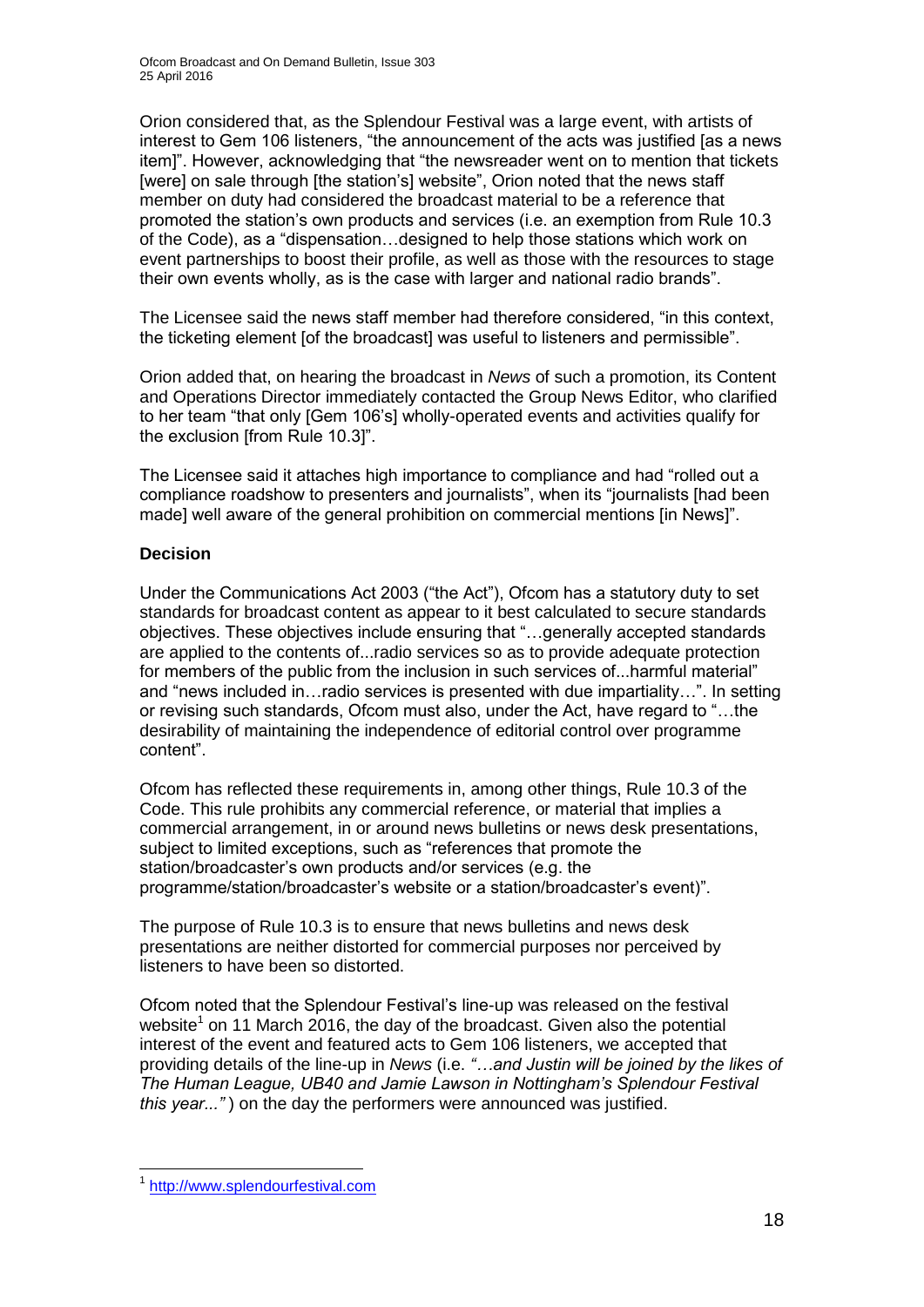As noted in the Code, "for the purposes of [Section Ten] of the Code a commercial reference is a reference in programming to a brand, trademark and/or service that:

- is subject to a commercial arrangement; or
- promotes the station/broadcaster's own products or services".

The announcement, *"Tickets for the Wollaton Hall event are on sale through our*  website, [website address given]..." did not promote an event run by the station and was not subject to the agreement between Gem 106 and DHP (the event producer). This announcement was not therefore a commercial reference.

However, Rule 10.3 also prohibits "material that implies a commercial arrangement" in or around news programming. Ofcom's guidance to Rule 10.3 clarifies that, among other things "prohibiting in news any material that *implies* a commercial arrangement is intended to prevent the more general or unjustified prominence of products and services in news".

In this case, the on-air announcement of ticket availability for the Splendour Festival promoted ticket availability for a third party's event (i.e. that of DHP) through the station's own website. It was Ofcom's view that this announcement gave more general and unjustified prominence to the event and that Gem 106 listeners were likely to consider the material was subject to a commercial agreement between the station and a third party.

The news item was therefore material that implied a commercial arrangement, in breach of Rule 10.3 of the Code.

Ofcom noted the immediate action taken by senior staff in response to the broadcast, as well as the provision of training by Orion for its presenters and journalists. Ofcom therefore considered the matter resolved.

### **Resolved**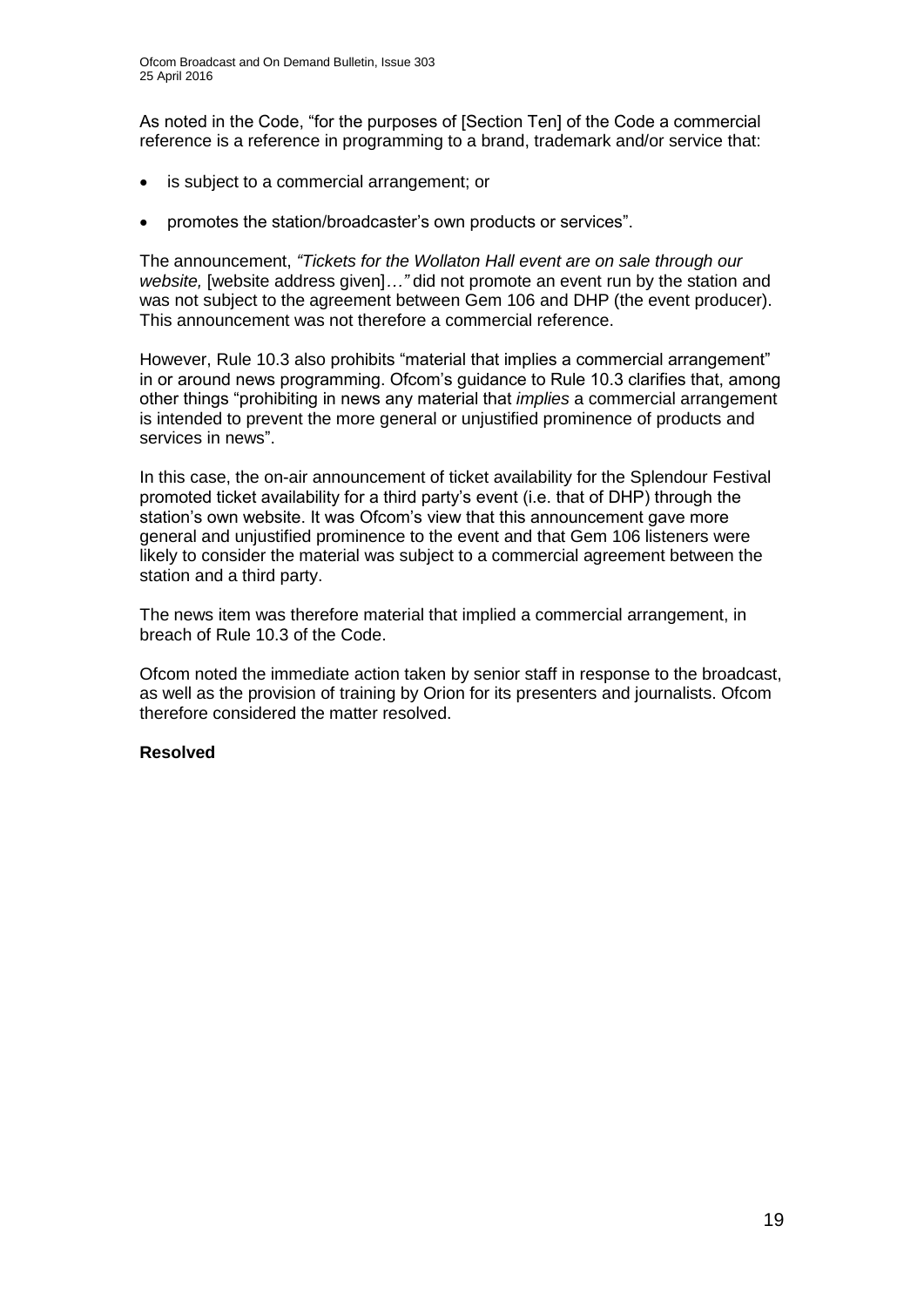## **Television Advertising Scheduling cases**

## **In Breach**

## **Advertising minutage**

*Channel i, 23 December 2015, 20:00 to 00:00* 

## **Introduction**

Channel i is a news and general entertainment channel aimed at the Bangladeshi community in the UK and Europe. The licence for Channel i is held by Prime Bangla Limited ("Prime Bangla" or "the Licensee").

Rule 4 of the Code on the Scheduling of Television Advertising ("COSTA") states:

"time devoted to television advertising and teleshopping spots on any channel in any one hour must not exceed 12 minutes".

Ofcom was alerted by a complainant that the advertising on the channel on 23 December 2015 appeared to exceed what is permitted under COSTA. After assessing the recording provided by the Licensee, Ofcom noted that there were four instances where the amount of advertising in a single clock hour exceeded the permitted allowance:

| Clock hour | <b>Amount of advertising</b><br>(minutes and seconds) |
|------------|-------------------------------------------------------|
| 20:00      | 13:21                                                 |
| 21:00      | 12:34                                                 |
| 22:00      | 12:16                                                 |
| 23:00      | 12:45                                                 |

Ofcom considered the matter raised issues warranting investigation in respect of Rule 4 of COSTA. We therefore asked the Licensee for its comments under this rule.

### **Response**

Prime Bangla agreed that it had "slightly" exceeded the permitted allowance. It said it had a procedure in place to limit the amount of advertising to 12 minutes per hour, but that its "system rounds to [the] whole number which led to confusion".

The overruns "may have [been] caused due to manual error" or a "mismatch" in the length of the file booked by the advertising scheduling team, and what was actually broadcast by the playout team.

Prime Bangla said it has "always tried" to keep to the hourly limit and that it will "ensure that the errors are corrected immediately".

## **Decision**

Under the Communications Act 2003, Ofcom has a statutory duty to set standards for broadcast content which it considers are best calculated to secure a number of standards objectives. One of these objectives is that "the international obligations of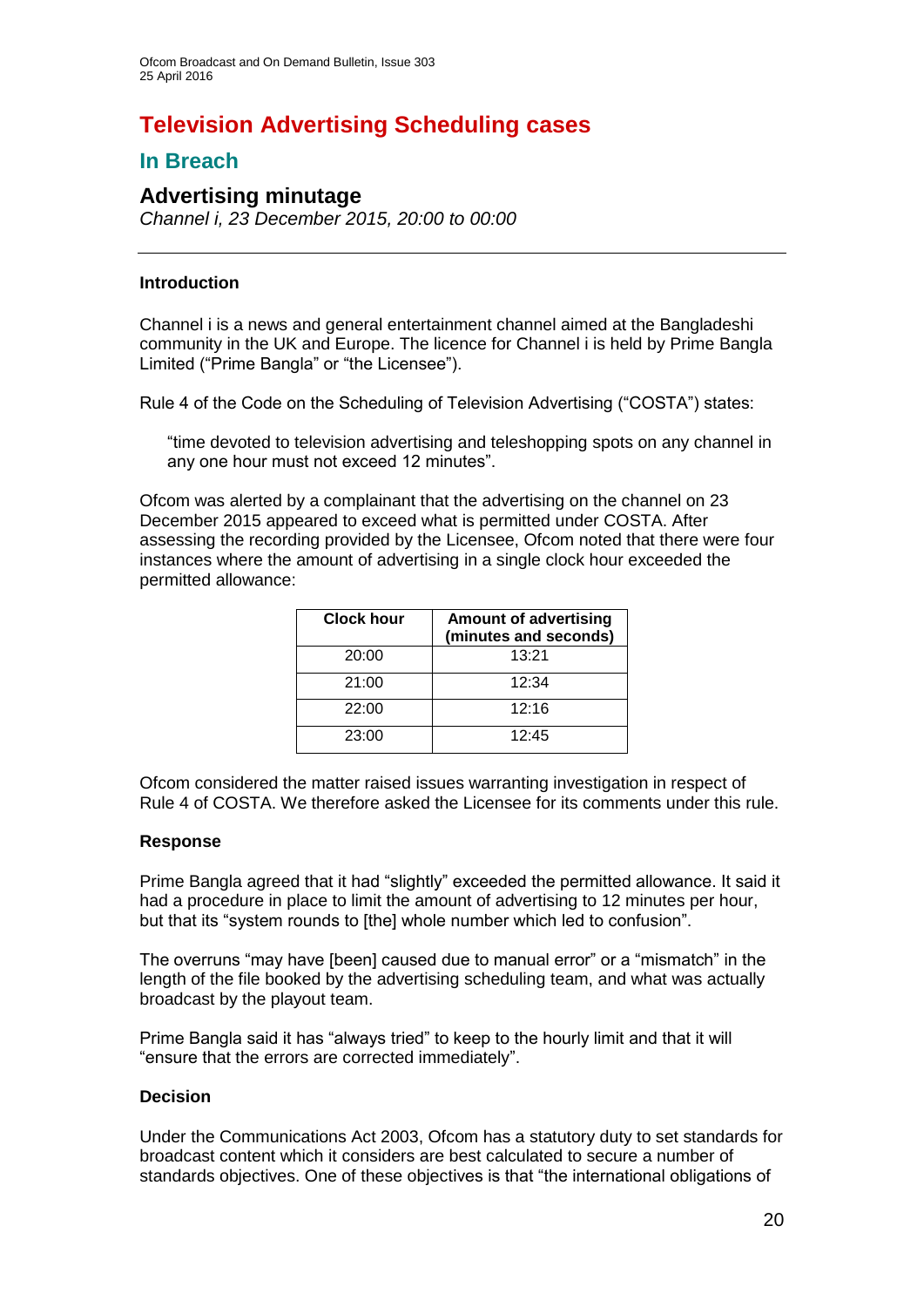the United Kingdom with respect to advertising included in television and radio services are complied with".

Articles 20 and 23 of the Audiovisual Media Services Directive set out strict limits on the amount and scheduling of television advertising. Ofcom has transposed these requirements by means of key rules in COSTA. Ofcom undertakes routine monitoring its licensees' compliance with COSTA.

In this case, the amount of advertising broadcast on Channel i exceeded the permitted allowance on four occasions.

Ofcom noted the Licensee's explanation for how these incidents occurred. However, we were concerned that Channel i appeared to misinterpret the maximum permitted allowance and considered any advertising in the 12 minute range as being compliant with COSTA. This is not the case.

It is clear from Channel i's submissions that it had insufficient compliance awareness of COSTA. We also noted that the Licensee had no firm conclusion as to why the overruns occurred, presenting two possible reasons for the errors.

We will continue to monitor Channel i's compliance with COSTA. Ofcom puts the Licensee on notice that it will consider further regulatory action in the event of a recurrence.

### **Breaches of Rule 4 of COSTA**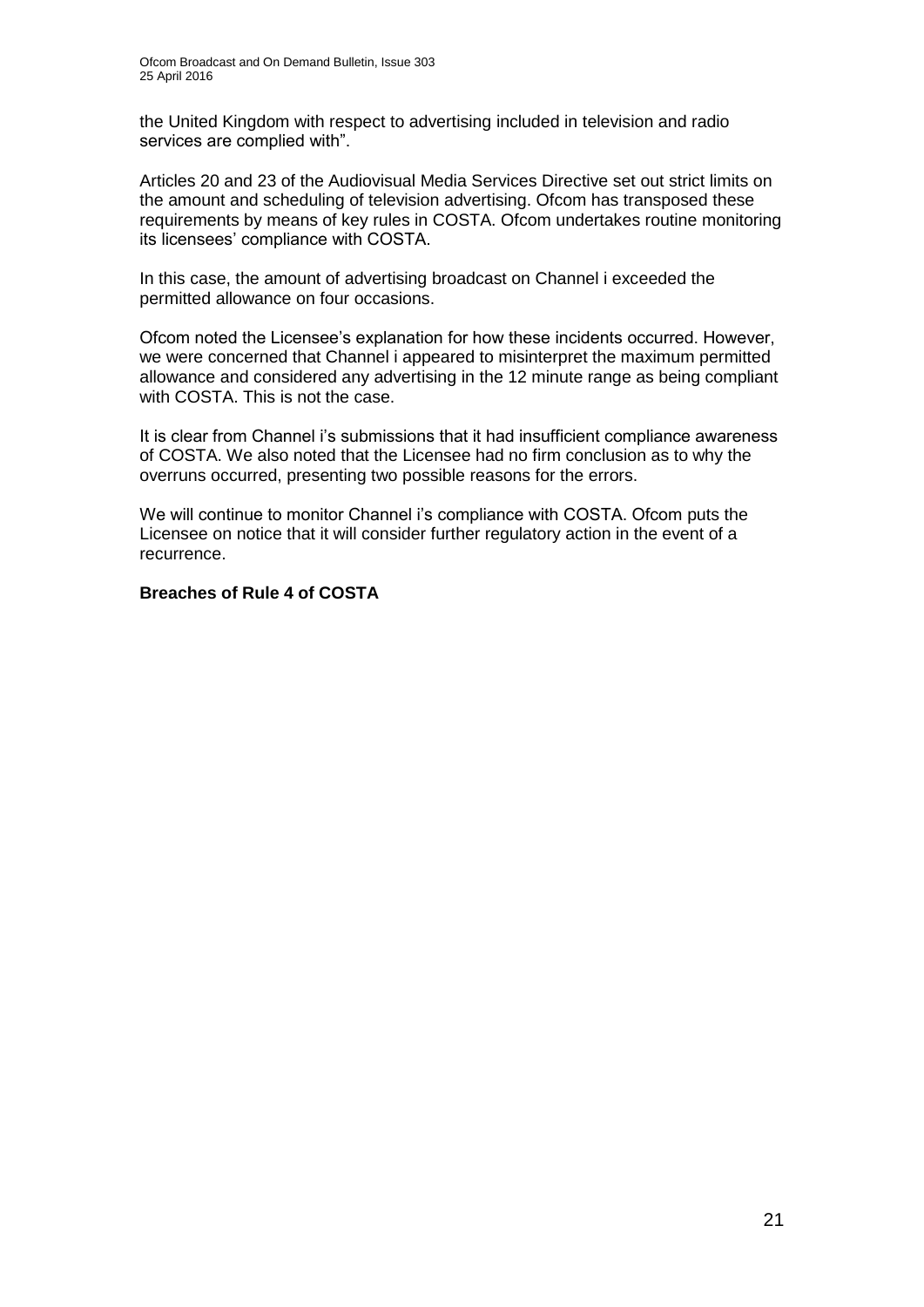## **Broadcast Licence Conditions cases**

## **In Breach**

## **Providing a service in accordance with 'Key Commitments'**

*1 Ummah FM (Reading), 25 to 27 February 2016*

## **Introduction**

1 Ummah FM is a community radio station licensed to provide a service for the Muslim community of Reading. The licence is held by 1 Ummah FM Community Interest Company ("1 Ummah" or "the Licensee").

Like other community radio stations, 1 Ummah is required to deliver the 'Key Commitments' which form part of its licence.<sup>1</sup> These set out how the station will serve its target community and include a description of the programme service; social gain (community benefit) objectives such as training provision; arrangements for access for members of the target community; opportunities to participate in the operation and management of the service; and accountability to the community.

Ofcom received a complaint alleging that 1 Ummah was providing very little live and local programming, instead playing out pre-recorded religious sermons or lectures that did not appear to be recorded locally.

1 Ummah has the following Key Commitment set out in its licence:

"Original and live locally produced output will feature for 8 hours per day. (Live programming may include pre-recorded inserts, if applicable). The majority of the output will be locally produced".

We requested recordings of three days of 1 Ummah's output, covering Thursday 25, Friday 26, and Saturday 27 February 2016. We also asked the Licensee to highlight the original, live or local programmes on its schedule for the week commencing Monday 21 February, which included our three monitoring days.

Responding to our request, the Licensee stated that the hours of live and/or local programming broadcast on the week commencing Monday 21 February were as follows:

| Monday 22 February    | 0 hours           |
|-----------------------|-------------------|
| Tuesday 23 February   | 50 minutes        |
| Wednesday 24 February | 1 hour            |
| Thursday 25 February  | 1 hour 50 minutes |
| Friday 26 February    | 0 hours           |
| Saturday 27 February  | 50 minutes        |
| Sunday 28 February    | 50 minutes        |

1

Given the requirement in the Key Commitments is for the station to broadcast original live locally produced output for eight hours per day, Ofcom considered that the issue

 $<sup>1</sup>$  The Key Commitments are contained in an annex to 1 Ummah's licence. They can be</sup> viewed in full at:

[http://www.ofcom.org.uk/static/radiolicensing/Community/commitments/cr000214.pdf.](http://www.ofcom.org.uk/static/radiolicensing/Community/commitments/cr000214.pdf)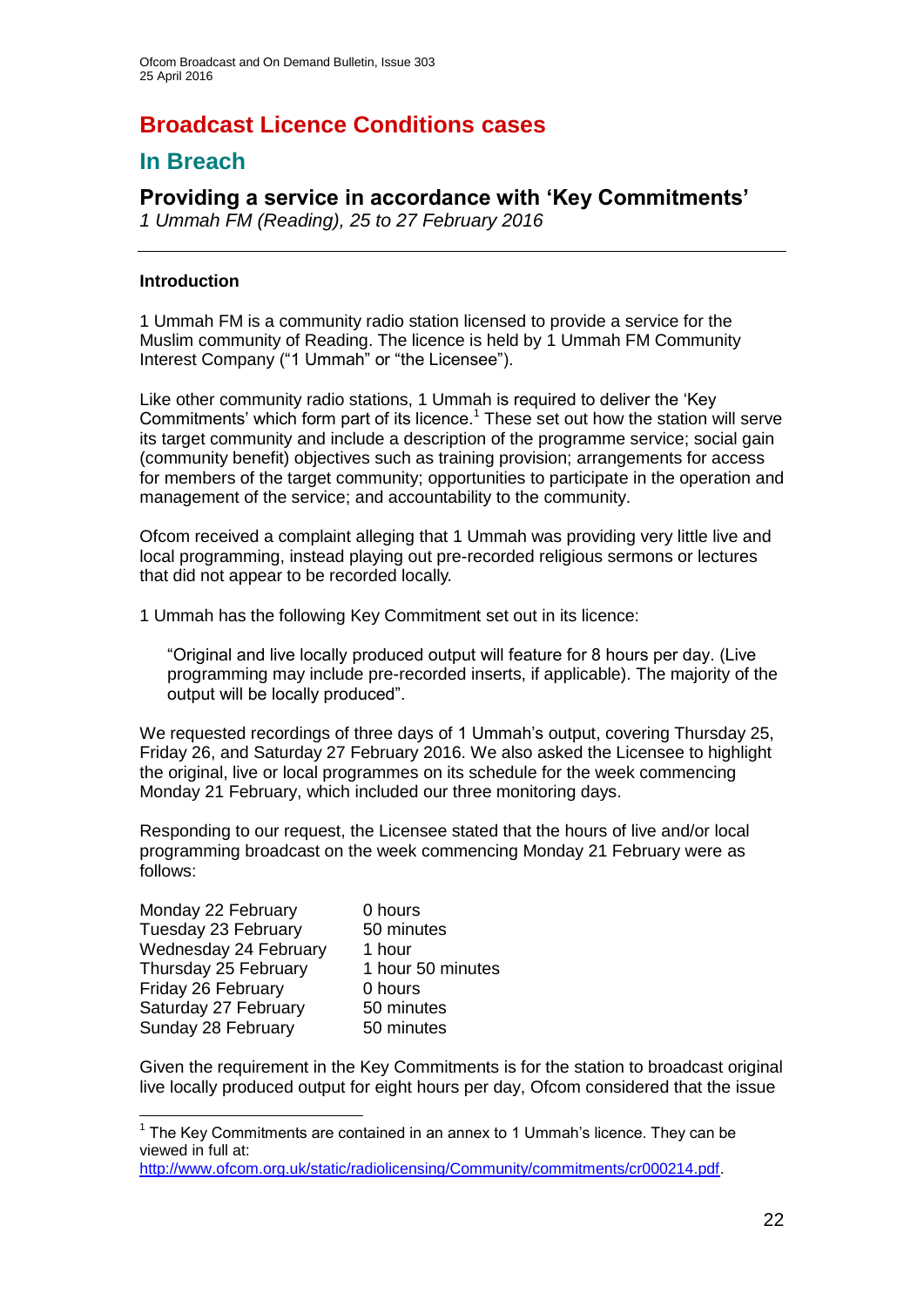warranted investigation under Conditions 2(1) and 2(4) in Part 2 of the Schedule to 1 Ummah's licence. These state, respectively:

"The Licensee shall provide the Licensed Service specified in the Annex for the licence period." (Section 106(2) of the Broadcasting Act 1990); and

"The Licensee shall ensure that the Licensed Service accords with the proposals set out in the Annex so as to maintain the character of the Licensed Service throughout the licence period." (Section 106(1) of the Broadcasting Act 1990).

We therefore requested 1 Ummah's comments on how it was complying with these conditions, with reference to the specific Key Commitment set out above.

## **Response**

The Licensee stated that the shortfall in live and local programming was "being dealt with as a main priority over the last couple of weeks". It said that the lack of such programming has been due to 1 Ummah "not having enough volunteers", but added that this situation is now improving and that "we shall be able to produce what is required of us in future".

## **Decision**

1

Ofcom has a number of duties in relation to radio broadcasting, including securing a diverse range of local radio services which are calculated to appeal to a variety of tastes and interests, along with the optimal use of the radio spectrum. These matters are reflected in the licence condition requiring the provision of the specified licensed service. Provision by a licensee of its licensed service on the frequency assigned to it is the fundamental purpose for which a community radio licence is granted.

In the week we assessed, 1 Ummah failed to provide the live and local programming for the eight hours per day required by its licence. On two days, there was no live or local programming broadcast at all. We noted only one day (Thursday 25 February) when there was more than a single hour of local or live programming aired by the station.

A breach of 1 Ummah's licence was previously recorded for failing to deliver the required amount of original and live local output in June 2015.<sup>2</sup>

Provision of locally-produced programming is a fundamental characteristic of community radio services. Ofcom is concerned about the Licensee's compliance in this area. Taking into account the improvements the Licensee assured us would occur, we do not intend to take further regulatory action at this time. However, we are putting the Licensee on notice that we intend to monitor its output in the near future and will consider taking further regulatory action if necessary.

### **Breaches of Licence Conditions 2(1) and 2(4) in Part 2 of the Schedule to the community radio licence held by 1 Ummah CIC (licence number CR000158).**

 $2$  Page 59 of issue 282 of the Ofcom Broadcast Bulletin, available at: <http://stakeholders.ofcom.org.uk/enforcement/broadcast-bulletins/obb282/>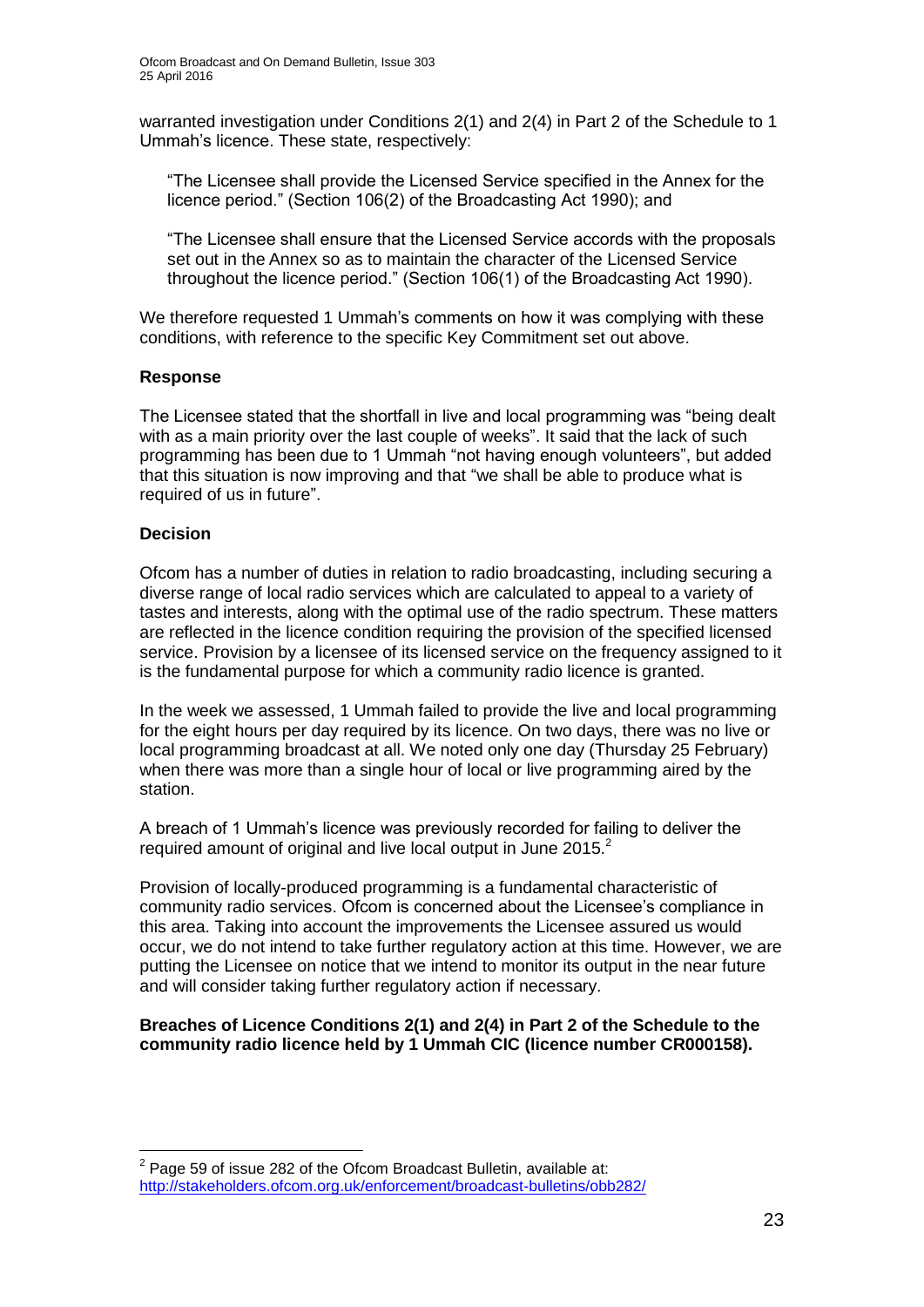## **In Breach**

## **Providing a service in accordance with 'Key Commitments'**

*Access FM (Bridgwater), 21 to 23 January 2016*

## **Introduction**

Access FM is a community radio station licensed to serve the people of Bridgwater and the surrounding area in Somerset, catering for "a wide range of local tastes and interests." The licence is held by Bridgwater Young Men's Christian Association ("Bridgwater YMCA" or "the Licensee").

Like other community radio stations, Bridgwater YMCA is required to deliver the 'Key Commitments' which form part of its licence.<sup>1</sup> These set out how the station will serve its target community and include a description of the programme service; social gain (community benefit) objectives such as training provision; arrangements for access for members of the target community; opportunities to participate in the operation and management of the service; and accountability to the community.

Ofcom received a complaint alleging that, during its mainstream daytime programming, Access FM was playing music drawn mainly from the 1980s. The station's licence includes the following Key Commitment:

"Music output will comprise of largely current chart music, however specialist shows and arts programmes will broaden this output".

We requested recordings and music logs for three days of Access FM's output, covering Thursday 21, Friday 22, and Saturday 23 January 2016.

Having reviewed the material, and given the requirement in the Key Commitments set out above, Ofcom considered that the issue warranted investigation under Conditions 2(1) and 2(4) in Part 2 of the Schedule to Bridgwater YMCA's licence.

These state, respectively:

"The Licensee shall provide the Licensed Service specified in the Annex for the licence period." (Section 106(2) of the Broadcasting Act 1990); and

"The Licensee shall ensure that the Licensed Service accords with the proposals set out in the Annex so as to maintain the character of the Licensed Service throughout the licence period." (Section 106(1) of the Broadcasting Act 1990).

We therefore requested Bridgwater YMCA's comments on how it was complying with these conditions, with reference to the specific Key Commitment set out above.

## **Response**

The Licensee did not provide any comments on the matter.

<sup>1</sup>  $1$  The Key Commitments are contained in an annex to Bridgwater YMCA's licence. They can be viewed in full at:

[http://www.ofcom.org.uk/static/radiolicensing/Community/commitments/cr000240.pdf.](http://www.ofcom.org.uk/static/radiolicensing/Community/commitments/cr000240.pdf)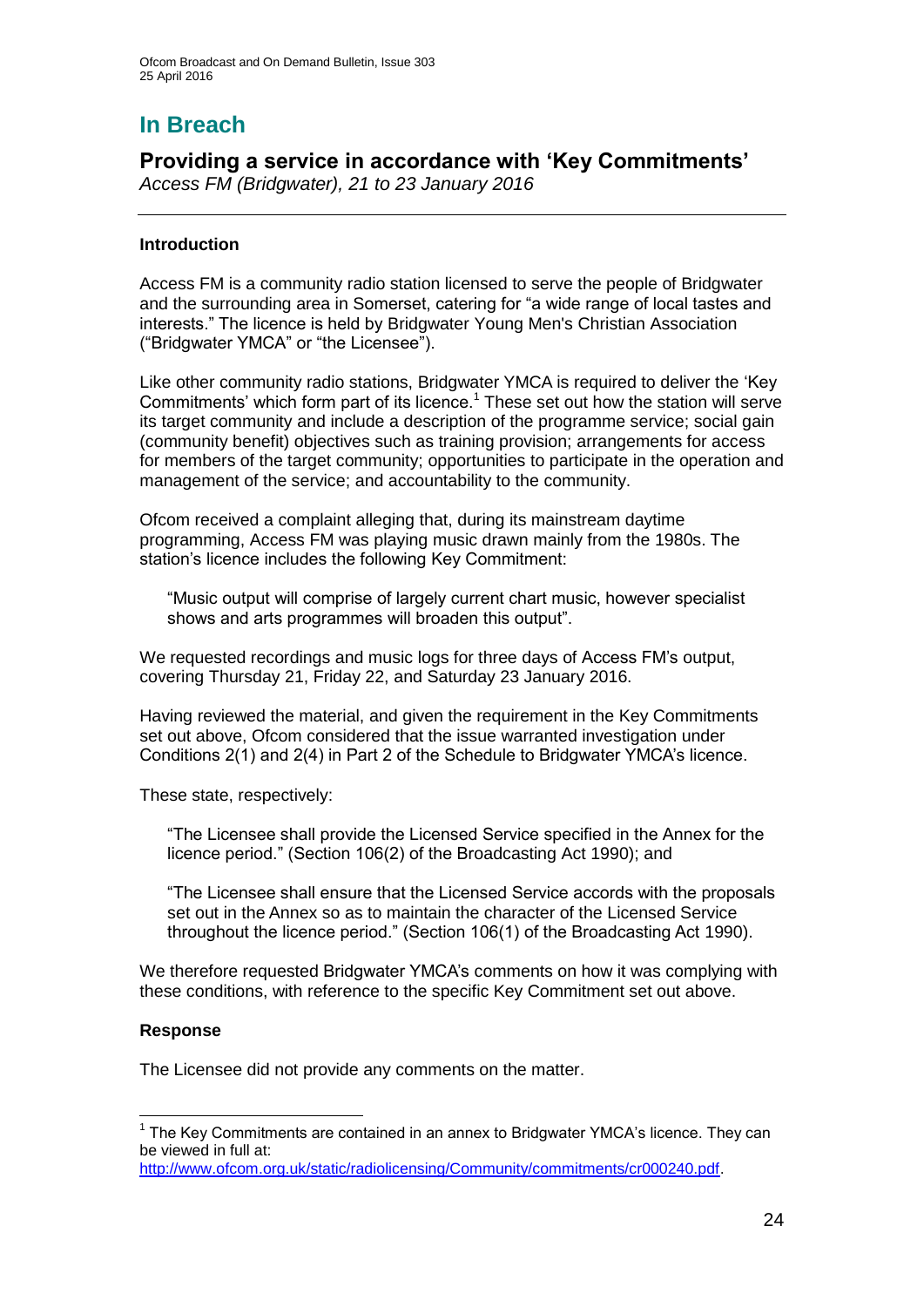## **Decision**

Ofcom has a number of duties in relation to radio broadcasting, including securing a diverse range of local radio services which are calculated to appeal to a variety of tastes and interests, along with the optimal use of the radio spectrum. These matters are reflected in the licence condition requiring the provision of the specified licensed service. Provision by a licensee of its licensed service on the frequency assigned to it is the fundamental purpose for which a community radio licence is granted.

We analysed a number of hours of Access FM's mainstream music output, taken from the three days for which we had requested audio and data. On average, a quarter of the tracks in the hours we monitored were either current chart hits or had been released during the previous year.

In our view, the amount of current music being aired by Access FM was inconsistent with the Key Commitment requirement that "Music output will comprise of largely current chart music". This is because the overwhelming majority of tracks played by Access FM during our monitoring period were drawn from the 70s, 80s, 90s and 00s.

**Breaches of Licence Conditions 2(1) and 2(4) in Part 2 of the Schedule to the community radio licence held by Bridgwater Young Men's Christian Association (licence number CR000240).**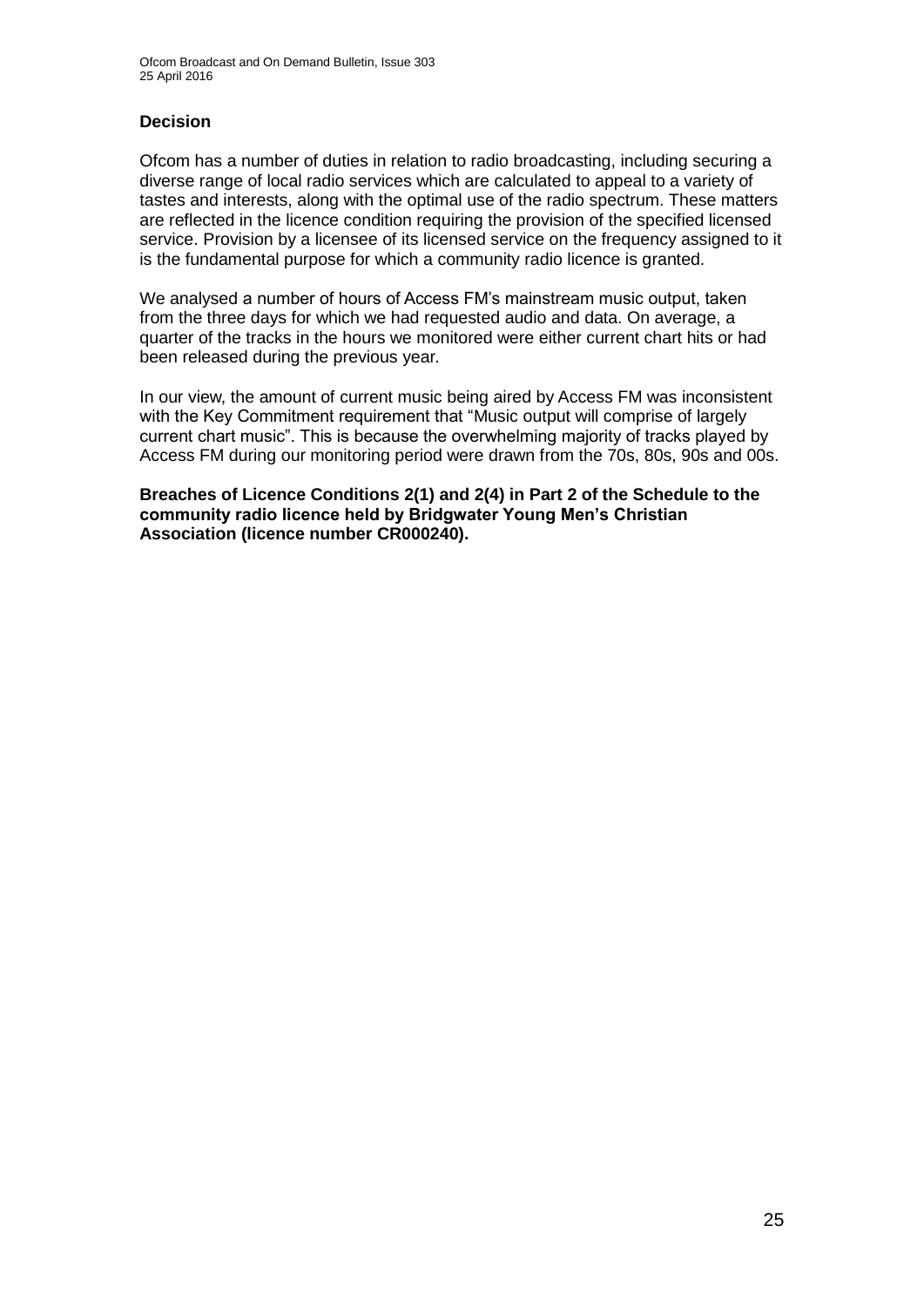## **Broadcast Fairness and Privacy cases**

## **Upheld**

## **Complaint by Mrs D on behalf of her two sons (minors)**

*Britons Living Behind the Veil, BBC News Channel, 7 September 2015*

## **Summary**

Ofcom has upheld this complaint made by Mrs D on behalf of her two sons (minors) of unwarranted infringement of privacy.

The programme reported on the growing number of attacks, both verbal and physical, on Muslims in the UK. In particular, during a discussion with the Chairman of Finsbury Park Mosque in London about the steps taken by the mosque to engage with the wider local community, footage of Mrs D's two sons (along with various other children) at a youth club held at the mosque was shown. Mrs D's two children were not named, but their faces were clearly visible in the programme.

Ofcom found that Mrs D's two sons had a legitimate expectation of privacy in connection both with the obtaining and subsequent broadcast of the footage of them in the programme. In the circumstances, the children's legitimate expectation of privacy was not outweighed by the broadcaster's right to freedom of expression and the audience's right to receive information and ideas without interference and was not warranted in the public interest. The broadcaster had therefore unwarrantably infringed their privacy in respect of the obtaining of this material included in the programme and in the programme as broadcast.

## **Programme summary**

1

On 7 September 2015, *BBC News Channel* broadcast a documentary about the growing numbers of attacks, both verbal and physical, on Muslims in the UK $<sup>1</sup>$ . In</sup> particular, the programme focussed on attacks on Muslim women who were easier to identify as a Muslim because of their decision to wear a niqab (veil) or hijab (headscarf) as part of their faith. The programme featured a number of stories from Muslim women who spoke about the physical and verbal attacks they had experienced.

Later in the programme, the reporter visited a mosque in Leyton, east London which she said had an *"open door policy"* and had decided to engage with the wider community *"to weaken the potential influence of both right-wing and Muslim extremists in the area".* The reporter then discussed the Finsbury Park Mosque which was also employing this strategy. The reporter said that this was because in the early 2000s, the mosque had been *"splashed across the front pages as an extremist camp in the heart of London, controlled by the now imprisoned radical preacher Abu Hamza".* The Chairman of Finsbury Park Mosque, discussed the impact this had on the mosque and its congregation. The reporter said that since then: *"the mosque has gone through a process of renewal with its extremist elements now banished"*. The Chairman stated:

 $1$  The programme was a repeat of a story from the London edition of Inside Out programme broadcast earlier on 7 September 2015 at 19:30 on BBC1.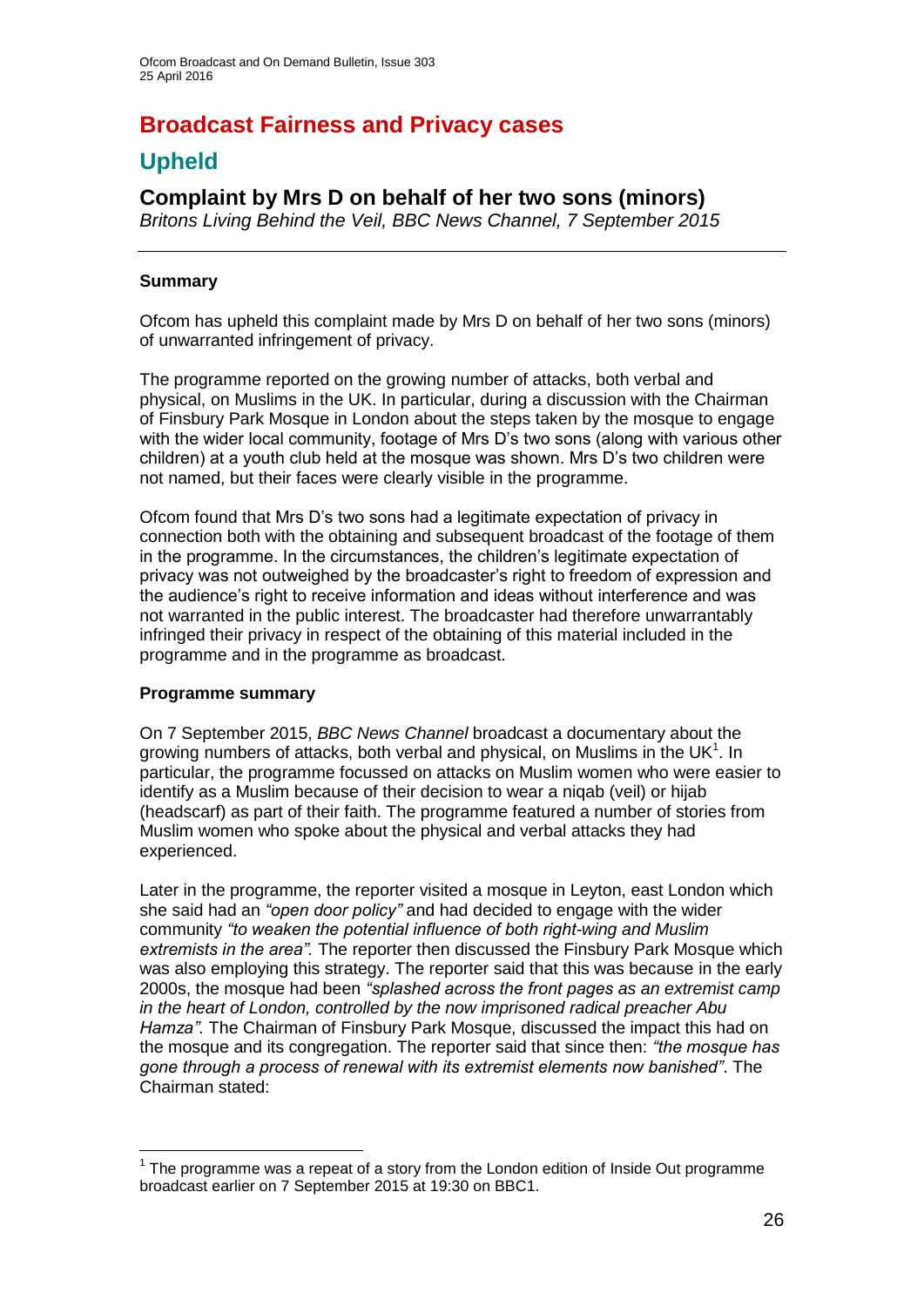*"We have to move forward and try to bring back this mosque to the Muslim community and the wider community and keep it away from extremists. It's actually more than a place of worship, it's a community centre, it has youth activities taking place here in the mosque, women activities. We open our doors to all communities, especially our neighbours around us".*

While the Chairman spoke, footage of children engaged in playing video games, table tennis and pool was shown. This included footage of Mrs D's children who were shown in the background watching and talking to other children playing.

The reporter then said:

*"However, their public relations' campaign has, so far, failed to gain universal approval. The mosque and its congregation has been the focus of increasing hate attacks".*

The Chairman said:

*"We have women being pushed…This mosque was subject to white powder, for example, being sent to us by post. Cartoons, which is very nasty drawing about our prophet, about our religion, about our book, about our community. All these sorts of hate crimes is happening here at Finsbury Park Mosque and it's happening in other mosques and community centres around the country".*

The programme's reporter explained that *"the children who come to the mosque here and thousands of other Muslim kids around the country are learning early on that not everyone approves of their religion and some fear that could be the trigger for terrible future repercussions".* The programme went on to describe incidences of Islamophobia in schools.

No further footage of Mrs D's children was included in the programme.

### **Summary of the complaint and the broadcaster's response**

- a) Mrs D complained that her children's privacy was unwarrantably infringed in connection with the obtaining of the material included in the programme because they were filmed at Finsbury Park Mosque without her knowledge or consent.
- b) Mrs D also complained that her children's privacy was unwarrantably infringed in the programme as broadcast because footage of them with their faces unobscured was broadcast without her knowledge or consent.

By way of background, Mrs D said the programme was about Islamophobia and included testimonies from individuals who spoke about the physical and emotional abuse they had incurred because of their religious beliefs. Mrs D said that these individuals had had their faces obscured, however, her children's faces were not obscured and, as a consequence, the programme had put her children at risk of being subjected to similar abuse.

In response to both heads of complaint, the BBC said that the Chairman of Finsbury Park Mosque was first contacted by the producer of the report in July 2015. The broadcaster explained that in that initial conversation, the producer outlined the subject matter of the film and requested an interview with the mosque's Chairman. He was also asked if it was possible to film general shots of the mosque and any activities that demonstrated how the mosque was embracing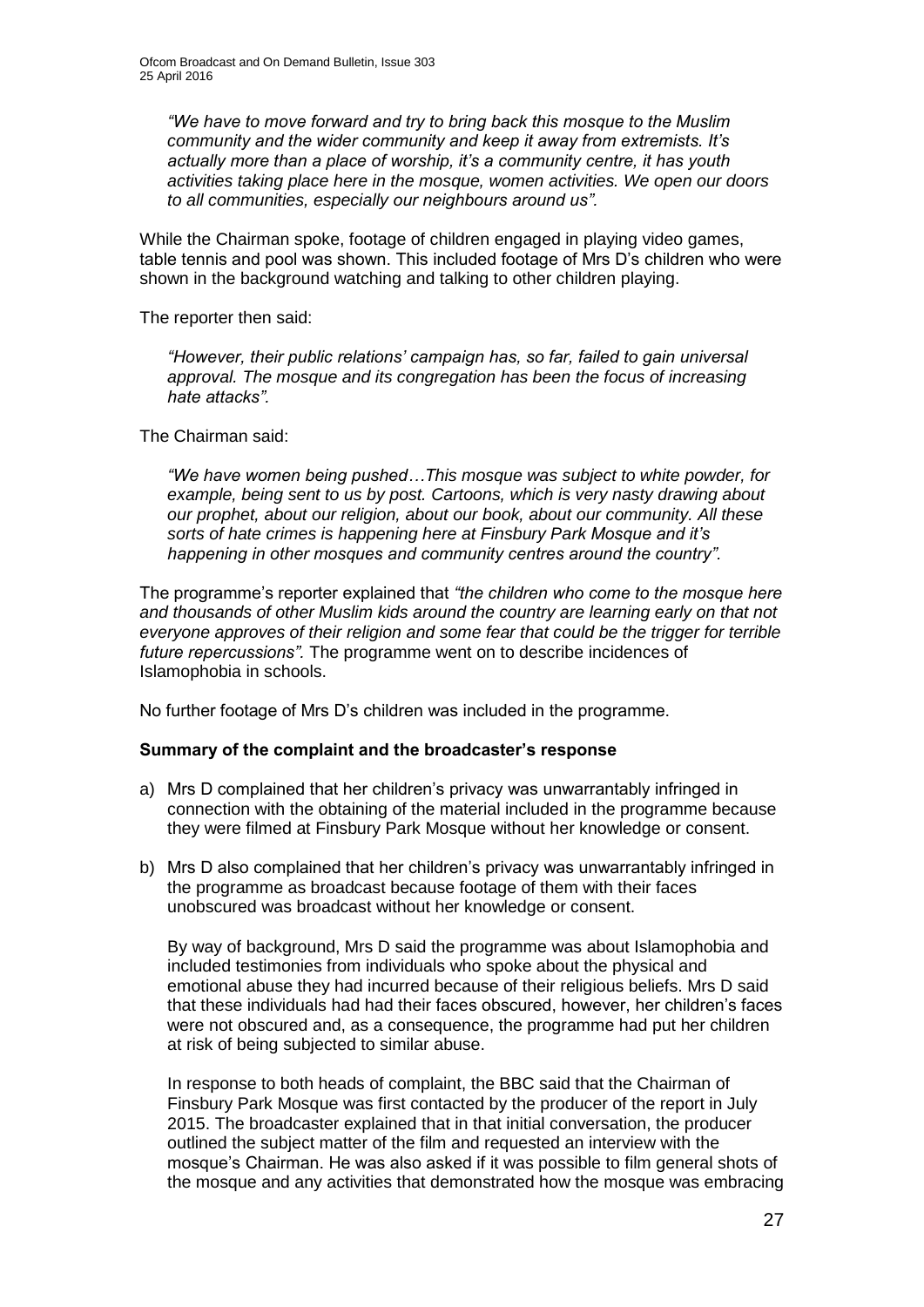and engaging with all members of the community; and, therefore distancing itself from extremist elements.

The BBC said that the interview with the Chairman was conducted on 3 August 2015, at which time he suggested that the mosque's youth project would provide an appropriate illustration of its inclusive "open door" policy. The BBC stated that the Chairman offered to sign the filming consent form (a copy of which was provided to Ofcom) on behalf of the children in the youth project, acting *in loco parentis* (i.e. taking the legal responsibility and some of the functions and responsibilities of a parent). The BBC said that the producer suggested to the Chairman that, as an additional check, the consent forms should be sent to the children's parents, however, the Chairman said that he preferred to speak personally to the parents and explain the nature of the programme and the filming, since many of them did not speak English and would have struggled to understand the paperwork. Further, the BBC said that the Chairman felt that some parents might have been reluctant to have their personal information documented in this way. Therefore, the BBC said that the programme makers agreed with the Chairman that cultural and linguistic barriers made standard paperwork impractical.

The BBC said that on 7 August 2015, the producer spoke to the Chairman who confirmed that he had obtained verbal permission from the parents of all the children who would be attending the youth club that evening and that he gave his consent, *in loco parentis*, to film the children. The broadcaster added that as the Chairman was a trusted and respected member of the community in charge of running the youth club, the programme makers felt they could rely on his word, but as an additional precaution, the producer told the young people present at the centre that filming would be taking place that evening and asked them to let him know if they or their parents did not wish them to appear in the film. The BBC said that of around 50 children present, only one girl stated that her parents objected, and she agreed to leave the area in which the filming was taking place.

The BBC said that when the programme makers contacted the Chairman following the complaint made to Ofcom by Mrs D, he explained that her children were not regular attendees of the groups at the time. Consequently, the BBC said that the Chairman had not spoken to Mr and Mrs D. The broadcaster added that the Chairman had since apologised to Mr and Mrs D personally for the oversight in not contacting them about the filming.

The BBC stated that in Mrs D's complaint, she asserted that by not obscuring her children's faces the BBC had put her children at risk of being subjected to abuse similar to that described by contributors to the programme. However, the BBC said that the accompanying narrative to the footage in which the children appeared made it very clear that the mosque had distanced itself from its previous extremist connections and was now embracing an inclusive form of Islam. The BBC added that the youth club was an example of how the mosque was successfully engaging with the wider local community. The BBC stated that Mrs D's children appeared only fleetingly, and it did not believe that there was reason to conclude that any of the children who appeared incidentally in the report would be under threat from hate attacks as a result. The BBC clarified that only one interviewee's face was obscured and this was for legal reasons. Further, given the subject matter of the programme, the BBC said that many of the contributors were wearing face-veils, but they were not offered anonymity and nor was it considered necessary for their protection.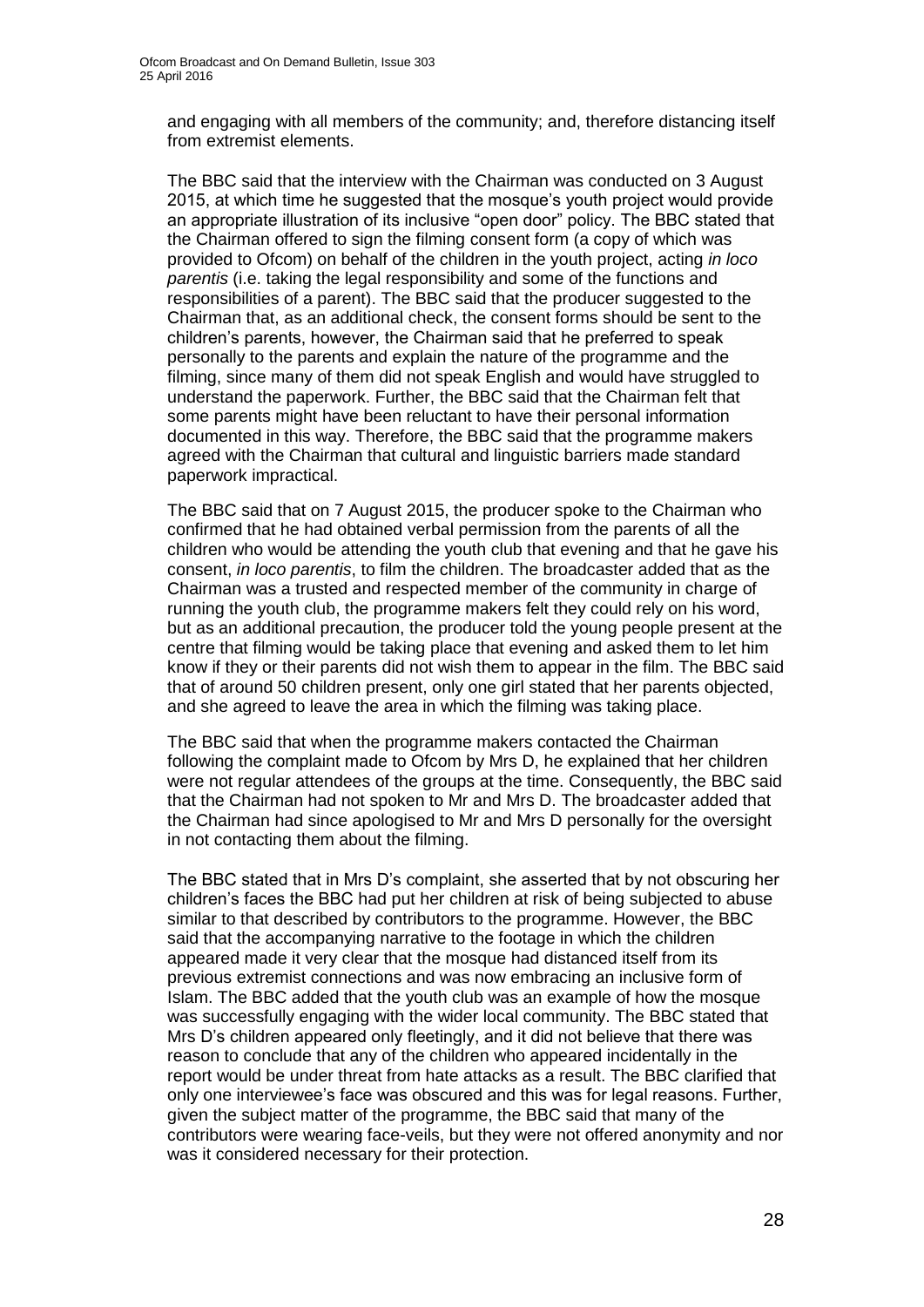## **Ofcom's Preliminary View**

Ofcom prepared a Preliminary View in this case that the complaint of unwarranted infringement of privacy should be upheld.

Both parties were given the opportunity to make representations on the Preliminary View. Both Mrs D and the BBC submitted representations on the Preliminary View, which are summarised below.

#### *Mrs D's representations*

In summary, Mrs D said that her children had been going to the youth club since 2014 and had only been absent when they were unwell or when the youth club was closed.

Further, Mrs D said she considered that the Chairman of the mosque had no legal right over her children. In particular, she said that she and her husband had not given the Chairman verbal or written consent to act on behalf of their children so he could not take the decision regarding the filming of their children. Mrs D said that the Chairman did not know her or her husband personally so was not the right person to speak to on their behalf. Mrs D also said that she did not receive any letter from the BBC or the Finsbury Park Mosque asking for her consent.

Mrs D also said it was unacceptable for the BBC to consider the word of the Chairman of the mosque to be enough to replace proper written parental consent. In particular, she said that the BBC should not have accepted the linguistic barrier as a reason for not having parental consent; if the English language was a barrier, an interpreter should have been used by the BBC or by the Finsbury Park Mosque.

In addition, Mrs D said that the consent of children under the age of 16 was not enough to act as a replacement for written parental consent. She added that her children were in a trusted environment and were not old enough to fully understand the impact the filming would have on them. In particular, Mrs D said that they were not able to take a decision regarding consent. This was demonstrated by the fact that when she asked her children why the BBC came to film at the mosque, they were not able to explain. Mrs D said that Finsbury Park Mosque has always been targeted with "bad press" and, previously, with having "a bad reputation". She said that the mosque has done a lot to change the views of people by being open and transparent but that it has been targeted again as a consequence of "what is going on in the world at the moment" and following the 13 November 2015 Paris attacks. In particular, Mrs D said that the last reported attack on the mosque occurred on 27 November 2015. Mrs D reiterated that she and her husband were afraid of the impact the programme could have on their children if it were to be broadcast with their children being easily recognisable.

### *BBC representations*

In response to Mrs D's representations, the BBC noted that Mrs D disputed some aspects of the BBC's account of events, particularly in relation to the information given to the programme makers by the Chairman of the mosque. The BBC said that it was not in a position to address all the disputed points, which in any case it considered to be immaterial to Ofcom's decision.

In view of Mrs D's concern about the safety of her children, the BBC said that Ofcom may wish to note that many of those filmed had told the programme makers that the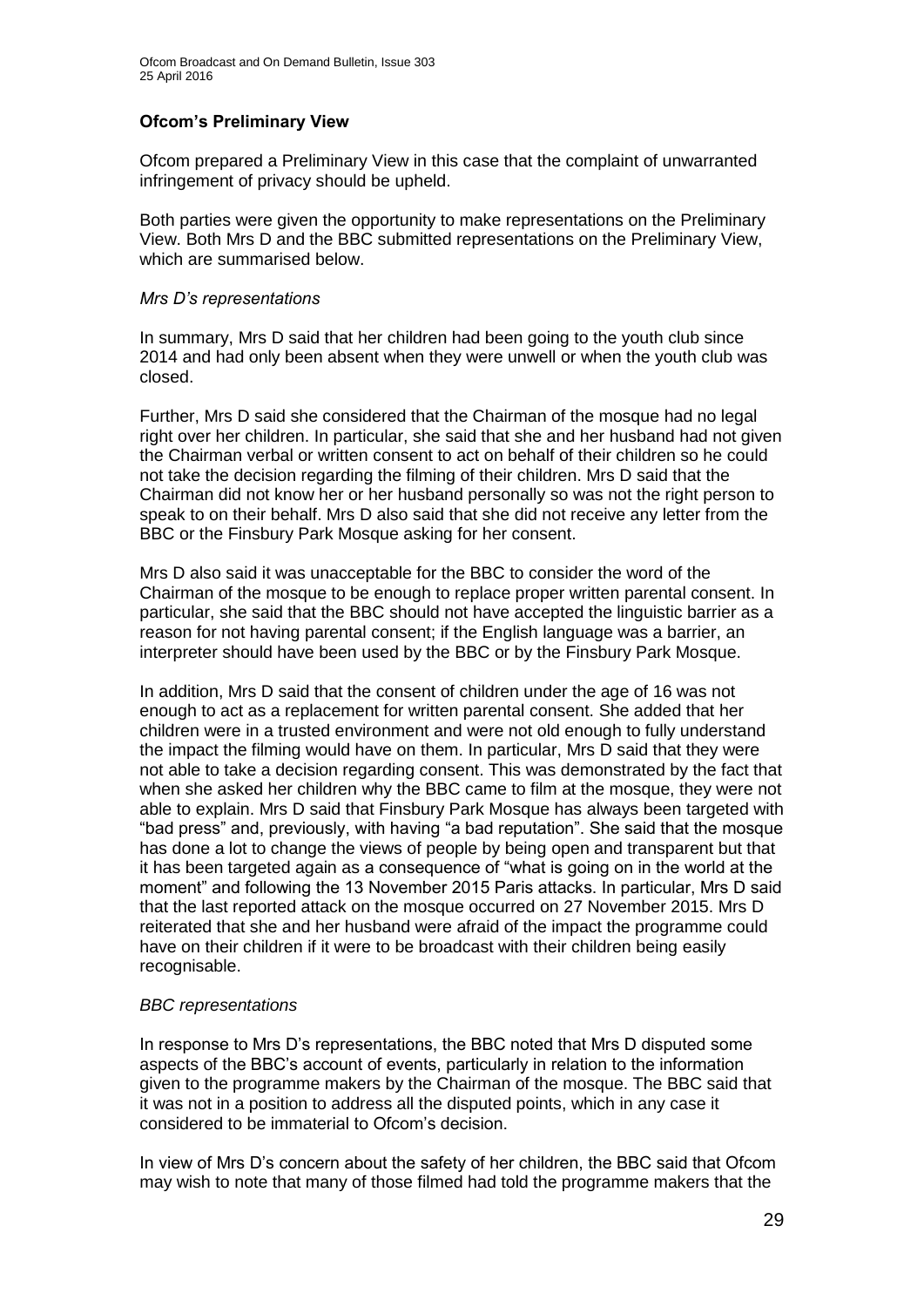number of Islamophobic incidents in the vicinity of the mosque had declined, and that community relations had improved.

### **Decision**

Ofcom's statutory duties include the application, in the case of all television and radio services, of standards which provide adequate protection to members of the public and all other persons from unwarranted infringement of privacy in, or in connection with the obtaining of material included in, programmes in such services.

In carrying out its duties, Ofcom has regard to the need to secure that the application of these standards is in the manner that best guarantees an appropriate level of freedom of expression. Ofcom is also obliged to have regard, in all cases, to the principles under which regulatory activities should be transparent, accountable, proportionate and consistent and targeted only at cases in which action is needed.

In reaching this decision, we carefully considered all the relevant material provided by both parties. This included a recording of the programme as broadcast and transcript and both parties' written submissions. Ofcom also took into account the representations made by Mrs D and the BBC in response to Ofcom's Preliminary View in this case. After careful consideration we concluded that those representations did not materially affect the outcome of Ofcom's Preliminary View, which was to uphold the complaint.

In Ofcom's view, the individual's right to privacy has to be balanced against the competing rights of the broadcaster to freedom of expression. Neither right as such has precedence over the other and where there is a conflict between the two, it is necessary to intensely focus on the comparative importance of the specific rights. Any justification for interfering with or restricting each right must be taken into account and any interference or restriction must be proportionate. This is reflected in how Ofcom applies Rule 8.1 which states that any infringement of privacy in programmes, or in connection with obtaining material included in programmes, must be warranted.

In assessing both heads of complaint, Ofcom had particular regard to Practices concerning children, Practices 8.20 and 8.21. Practice 8.20 of the Code states that broadcasters should pay particular attention to the privacy of people under sixteen, and Practice 8.21 states that where a programme features an individual under sixteen or a vulnerable person in a way that infringes privacy, consent must be obtained from: a parent, guardian or other person of eighteen or over in loco parentis; and wherever possible, the individual concerned; unless the subject matter is trivial or uncontroversial and the participation minor, or it is warranted to proceed without consent.

a) Mrs D complained that her children's privacy was unwarrantably infringed in connection with the obtaining of the material included in the programme because they were filmed at Finsbury Park Mosque without her knowledge or consent.

In assessing this head of complaint Ofcom had particular regard to Practices 8.5 and 8.8. Practice 8.5 states that any infringement of privacy in the making of a programme should be with the person's and/or organisation's consent or be otherwise warranted. Practice 8.8 states that when filming in institutions, organisations or other agencies, permission should be obtained from the relevant authority or management, unless it is warranted to film or record without permission. Individual consent of employees or others whose appearance is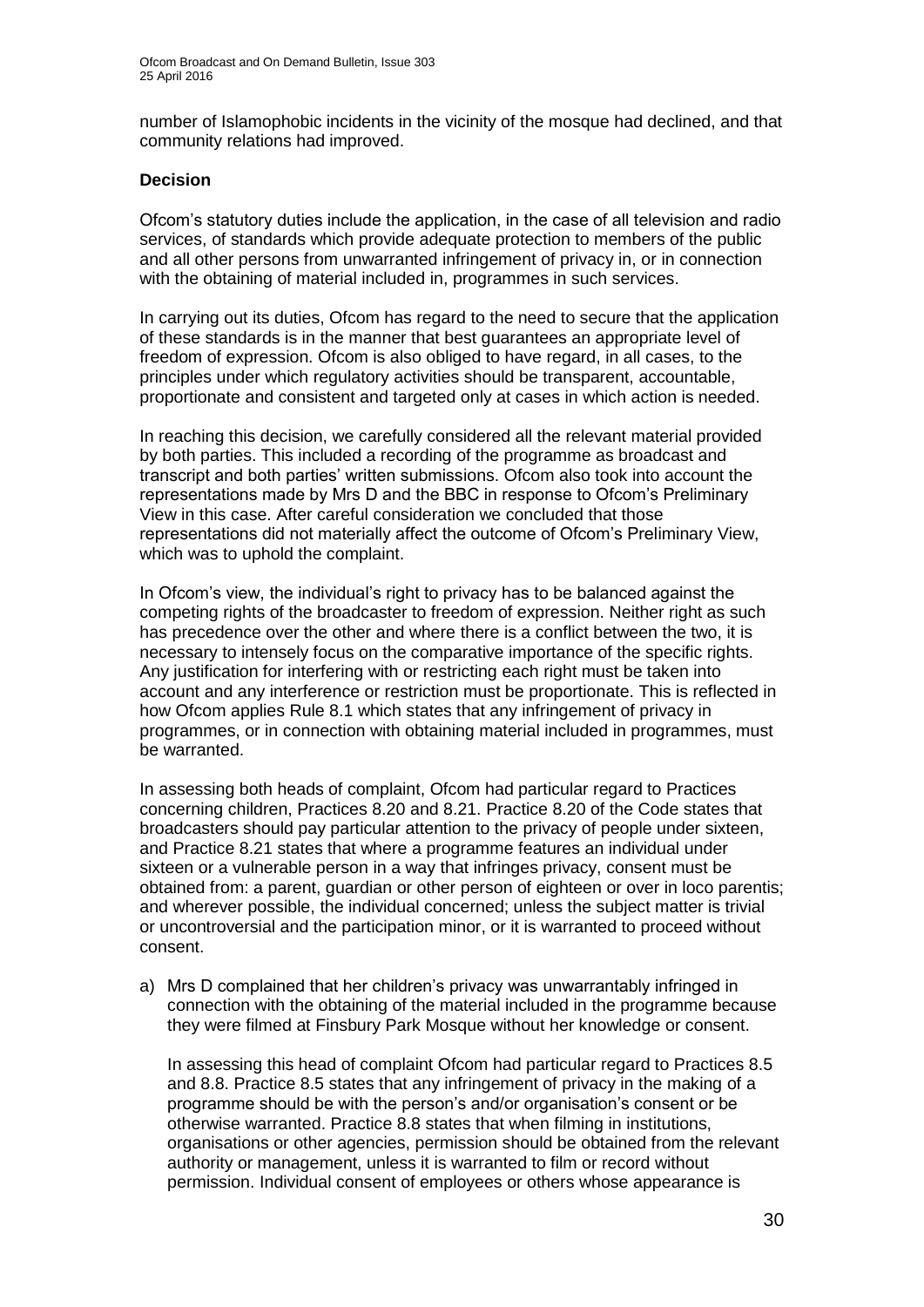incidental or where they are essentially anonymous members of the general public will not normally be required. As noted above, we also took into consideration Practices 8.20 and 8.21.

In considering whether or not Mrs D's two children's privacy was unwarrantably infringed in connection with the obtaining of material included in the programme, Ofcom first considered the extent to which the two children had a legitimate expectation of privacy in the particular circumstances in which the material included in the programme was obtained.

Ofcom considers that the test as to whether a legitimate expectation of privacy arises is objective: it is fact sensitive and must always be judged in light of the circumstances in which the individual concerned finds him or herself. Ofcom therefore approaches each case on its facts.

We recognise that children do not have a legitimate expectation of privacy merely because they are children. However, there are relevant considerations relating to children that may result in a child having a legitimate expectation of privacy where an adult might not. For instance, the age of the child, the nature of what was filmed and where the filming took place, the purpose of the filming and the broadcast, consent, and the effect on the child are all relevant factors. These must be taken into account along with all the other circumstances of the case in determining whether or not a child has a legitimate expectation of privacy.

In considering whether the two children had a legitimate expectation of privacy in relation to the filming of them at the youth club at Finsbury Park Mosque we noted from the edited footage that Mrs D's two children were filmed along with other children at the youth club as the children played video games, table tennis and pool.<sup>2</sup> Ofcom was satisfied from both parties' submissions and from viewing the footage that the filming took place openly and that Mrs D's children had not been the focus of the filming. Further, it did not appear that they were filmed doing anything of a particularly private or sensitive nature. We also noted that the part of the programme for which Mrs D's children were being filmed was relatively uncontroversial (i.e. they were filmed to help illustrate the mosque's open door policy). However, we noted that at the time of the filming, Mrs D's children were 10 and 13 years old. It was also likely that many of the other children filmed at the mosque's youth club would have been under the age of 16. We considered that filming in these circumstances pointed towards a higher expectation of privacy, particularly as the environment in which the filming took place was potentially sensitive, not only on account of the age of the children but also taking account of the fact that the mosque and its congregation had, at the time of filming, been the focus of increasing hate attacks. Further, we considered that the children's attendance at the youth club formed part of their private recreational time.

In these circumstances Ofcom considered that Mrs D's two children had a legitimate expectation of privacy in relation to the obtaining of the footage of them included in the programme.

Therefore, Ofcom went on to consider whether the programme makers had secured consent to obtain the material. In particular, and in accordance with Practices 8.8 and 8.21, we considered whether it was necessary for the

1

 $2$  It was not necessary to consider the unedited footage in this case as Mrs D's complaint appeared to refer only to the obtaining of the footage of her children that was subsequently broadcast.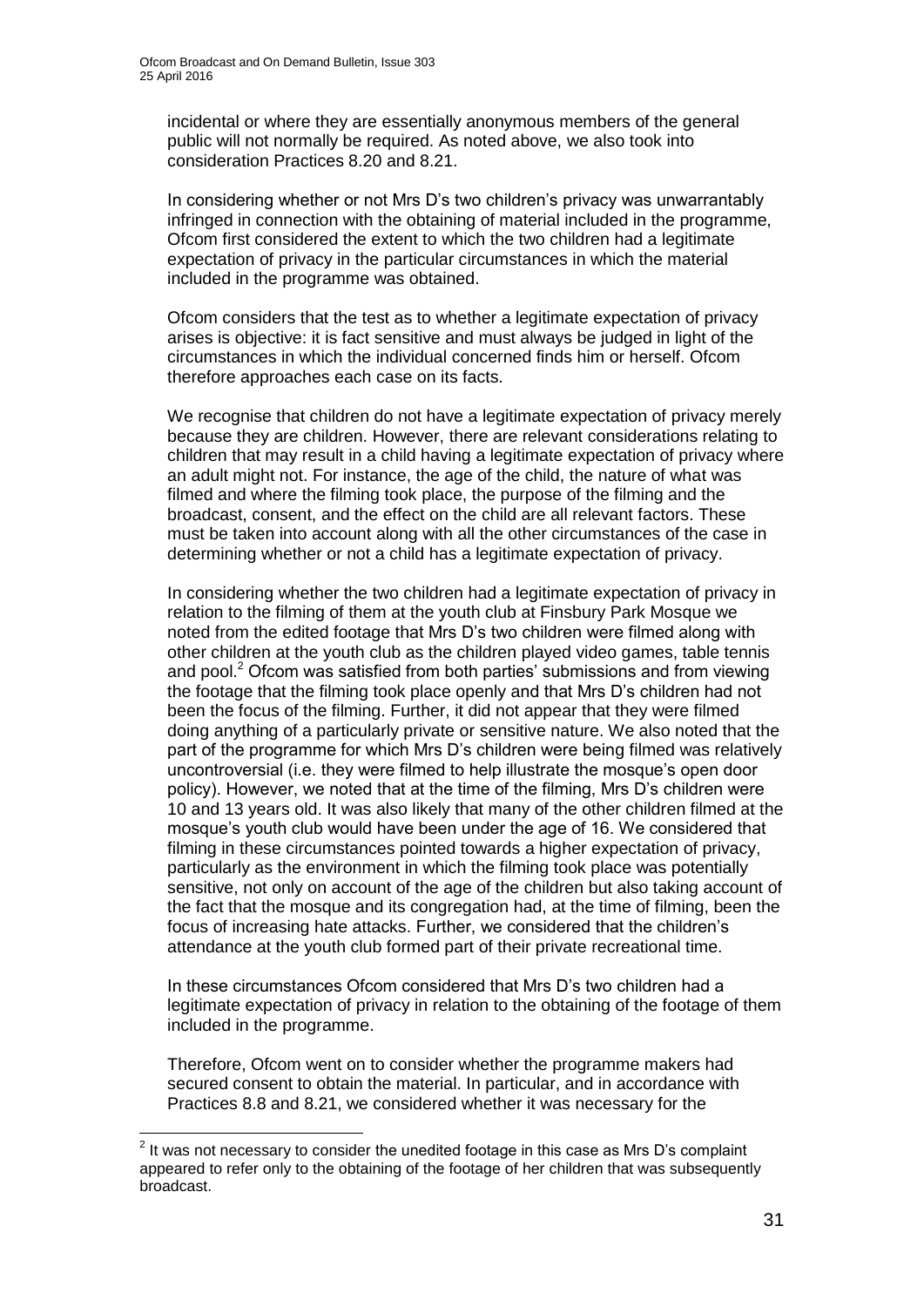programme makers to have obtained individual consent from Mrs D or from any other person prior to filming her two sons or whether, in fact, the subject matter was trivial or uncontroversial and the participation minor such that consent was not required.

Ofcom noted that the main purpose of the filming at the mosque was to obtain footage of the children at the youth club and the activities which took place as an example of an action taken by the mosque to engage with the wider community. Although we noted that the part of the programme for which Mrs D's children were being filmed for was relatively uncontroversial (i.e. they were filmed to help illustrate the mosque's open door policy), when taking the programme as a whole, we considered that the matter being investigated was serious in that it considered the increase of verbal and physical attacks on Muslims in the UK. Given this, we considered it was necessary for the programme makers to have obtained consent from Mrs D to film her children.

We noted that the programme makers had arranged the filming in advance with the Chairman of Finsbury Park Mosque. We noted from the Chairman's "Contributor consent form" provided to Ofcom by the BBC, that there was a handwritten note made by one of the programme makers which stated: "in regards to the children at the mosque to be filmed on 7/8/15 please see attached notes – we will require parental or guardian consent". A "BBC Child Consent Form" was also attached which requested that the parents or guardians of the children consent to the filming and subsequent broadcast of the footage of their children. However, we noted that the BBC said in its response that the Chairman felt it would be preferable for him to speak personally to the parents and explain the nature of the programming and the filming, since many of them did not speak English and would have struggled to understand the paperwork. The BBC said that the Chairman also felt that some parents might be reluctant to have their personal information documented in this way. The BBC said that in this context the programme makers agreed with the Chairman that cultural and linguistic barriers made standard paperwork impractical and it was on this basis that they had relied on him to obtain consent from the parents or guardians of the children to be filmed.

Ofcom noted that the Chairman, who was in charge of running the youth club, had confirmed to the programme makers on 7 August 2015 that he had obtained verbal permission from the parents of all the children who would be attending the youth club on the evening of the filming and that he gave his consent, *in loco parentis*, to film the children. We also noted that he said in subsequent correspondence to the BBC that the safety and security of the children under the mosque's care and in the youth centre is always their main focus and that before the BBC came to film, the mosque had contacted the "parents and legal guardians of the children who **usually** attend our youth club to inform them about the filming" [emphasis added by Ofcom] $3$ . We further noted that the mosque's Chairman had informed the BBC that Mrs D's children were not regular attendees of the youth club at the time and that, consequently, the Chairman had not spoken to Mrs D (for which he had since apologised). We noted that Mrs D disputed that her children were not regular attendees. Mrs D said that they had attended the youth club since 2014 and were only absent when they were unwell or the youth club was closed. Notwithstanding this conflict of facts, we recognised that the programme makers and the broadcaster would not have appreciated, at

1

 $3$  This was in an email sent by Mr Kozbar to the BBC in November 2015 following Mrs D's complaint about the programme.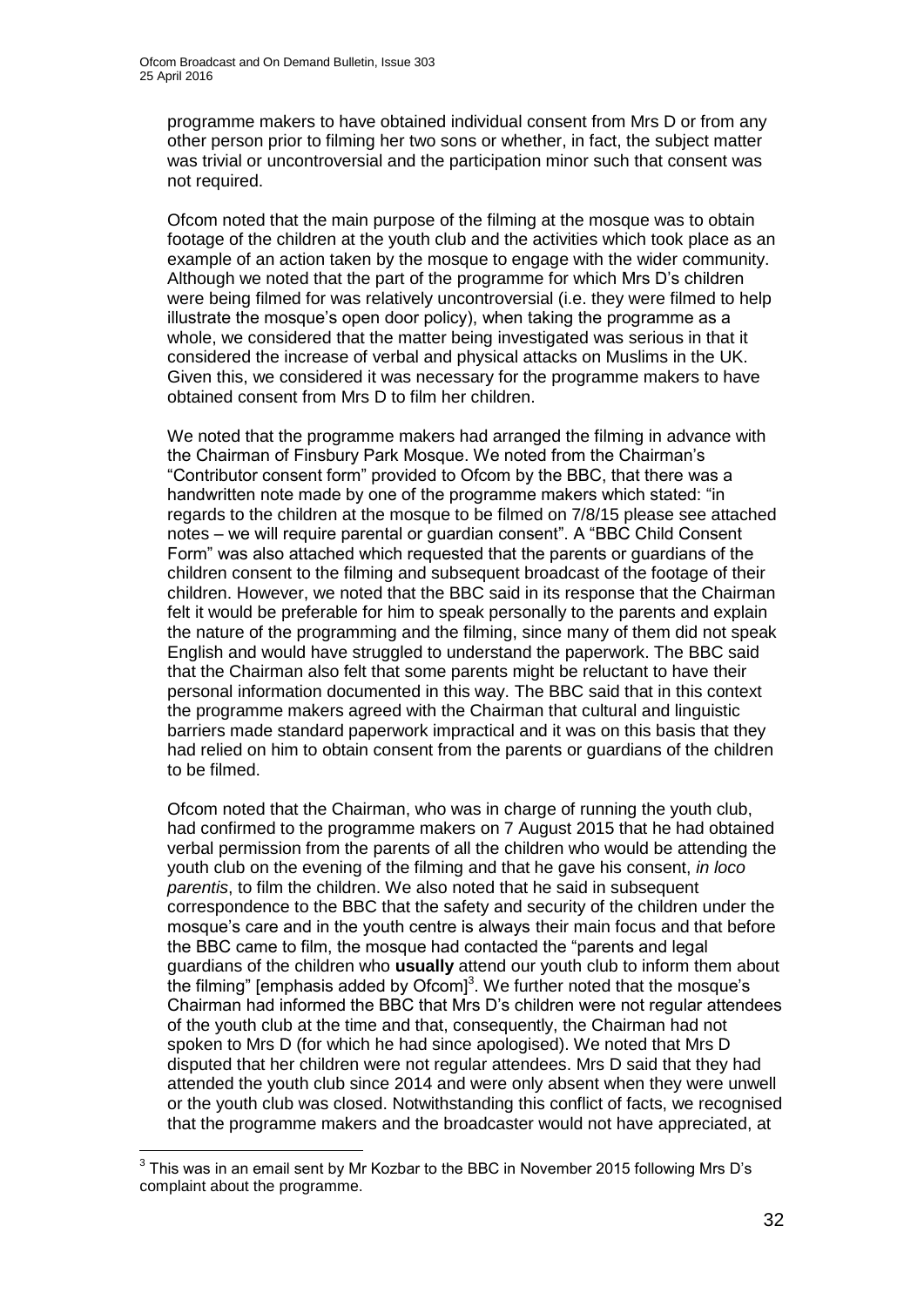the time the filming took place, that the Chairman had not spoken to Mrs D. We also noted from Mrs D's representations that he did not know her or her husband personally. As to the Chairman being *in loco parentis* at the time the filming took place, we considered that parents would not ordinarily expect decisions about matters relating to their children's privacy, and in particular whether or not they could be filmed for the purpose of a television programme, to form part of the responsibility of someone they had entrusted to act *in loco parentis* (if indeed this was the case here, which Mrs D strongly disputed). In our view it was not sufficient to rely on any consent the Chairman said he had given to the filming; the responsibility for ensuring that the appropriate consent was obtained for each of the children at the youth club rested solely with the programme makers and the broadcaster.

Given this, we went on to consider the further steps the BBC said the programme makers had taken to ensure they had the consent of the parents. We noted that the BBC said that the programme makers had taken the additional precaution of asking the children at the youth club whether they or their parents objected to the filming that would be taking place that evening and that, of around fifty children present, the BBC said that only one girl stated that her parents objected and that she agreed to leave the area in which the filming was taking place. It was not clear to Ofcom whether or not Mrs D's children were present when the programme makers asked the children at the youth club whether they or their parents objected to the filming and we noted that there was nothing in the submissions to show that they were. We also noted Mrs D's comment that boys under the age of 16 are not old enough to fully understand the impact of filming and are unable, therefore, to provide informed consent for themselves. In our view, it was clear that at no point was Mrs D told that her children were being filmed. On this basis, we concluded that the broadcaster did not have Mrs D's consent for the filming of her two children at the youth club.

Ofcom therefore went on to consider whether the infringement into Mrs D's two children's privacy was warranted. In doing so, we assessed the broadcaster's competing right to freedom of expression and the audience's right to receive information and ideas without unnecessary interference. We also took into consideration the rights of freedom of other parents and children, the BBC and the programme makers in relation to filming for the programme.

The Code states that "warranted" has a particular meaning. It means that, where broadcasters wish to justify an infringement of privacy as warranted, they should be able to demonstrate why, in the particular circumstances of the case, it is warranted. If the reason is that it is in the public interest, then the broadcaster should be able to demonstrate that the public interest outweighs the right to privacy. Examples of public interest could include revealing or detecting crime, protecting public health or safety, exposing misleading claims by individuals or organisations or disclosing incompetence that affects the public.

We recognised that there may have been a genuine public interest in making this programme about the reality of daily life for some Muslim women and the physical and verbal attacks that they are subjected to and that it was within this context that the programme set out to explore the increase of Islamophobia in the UK and the steps some mosques, such as the Finsbury Park Mosque, were taking to engage with the wider community. However we noted that the BBC did not provide any specific arguments as to why, in the particular circumstances of this case, they considered it was warranted to have obtained the infringing material of Mrs D's two sons.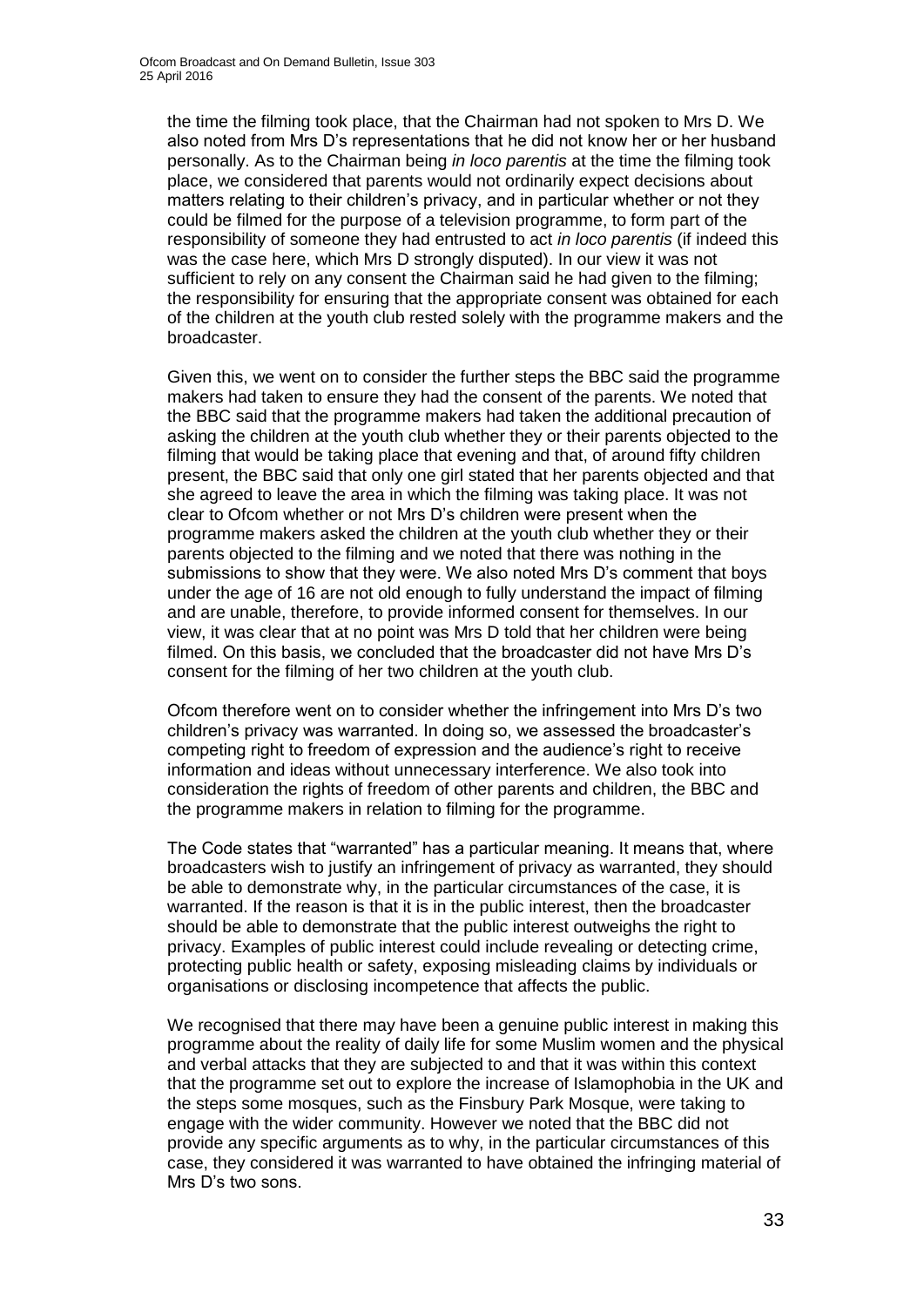As noted already in relation to assessing whether the children had a legitimate expectation of privacy in relation to the filming, Mrs D's two sons were 10 and 13 years old at the time and were filmed at a youth club inside the mosque. This was a private recreational environment where many of the other children also would have been under the age of 16. Furthermore, Mrs D's sons were filmed without her or her husband's consent. As also noted above, the youth club was potentially sensitive, not only on account of the age of the children, but also taking account of the fact that the mosque and its congregation had, at the time of filming, been the focus of increasing hate attacks. For all these reasons we considered that the filming by the BBC in these circumstances did not outweigh any public interest in obtaining the footage.

Having taken all the above factors into account, we considered that, on balance, the rights of Mrs D's two children were not outweighed by the broadcaster's right to freedom of expression in obtaining the footage. Therefore, in the circumstances of this case, we found that there was an unwarranted infringement of privacy in connection with the obtaining of footage of Mrs D's two children for inclusion in the programme.

b) Mrs D also complained that her children's privacy was unwarrantably infringed in the programme as broadcast because footage of them with their faces unobscured was broadcast without her or her husband's knowledge or consent. By way of background, Mrs D said the programme was about Islamophobia and included testimonies from individuals who spoke about the physical and emotional abuse they had suffered because of their religious beliefs. Mrs D said that these individuals had had their faces obscured, however, her children's faces were not obscured and, as a consequence, the programme had put her children at risk of being subjected to similar abuse.

In assessing this head of Mrs D's complaint, as well as taking into consideration Practices 8.20 and 8.21, we had regard to Practice 8.6 of the Code which states that if the broadcast of a programme would infringe the privacy of a person, consent should be obtained before the relevant material is broadcast, unless the infringement of privacy is warranted.

In considering whether or not Mrs D's two son's privacy was unwarrantably infringed in the programme as broadcast, Ofcom first considered the extent to which they had a legitimate expectation of privacy in relation to footage of them being included in the programme without her consent.

As set out in the "Programme summary" section above, following a brief discussion about the previous extremist associations of Finsbury Park Mosque, the mosque's Chairman explained that the mosque now had a more inclusive, open door policy and was more than just a place of worship as it also acted as a community centre. Following this, footage of various children (including Mrs D's two sons) playing video games, table tennis and pool was shown. The programme also explained that the mosque and its congregation had been the focus of hate attacks and the Chairman explained some of those which had taken place.

As under head a) in relation to considering Mrs D's complaint of an unwarranted infringement of privacy in the making of the programme, the test applied by Ofcom as to whether a legitimate expectation of privacy arises in relation to inclusion of footage in the programme as broadcast is objective: it is fact sensitive and must always be judged in light of the circumstances in which the individual concerned finds him or herself. Therefore, in considering whether or not Mrs D's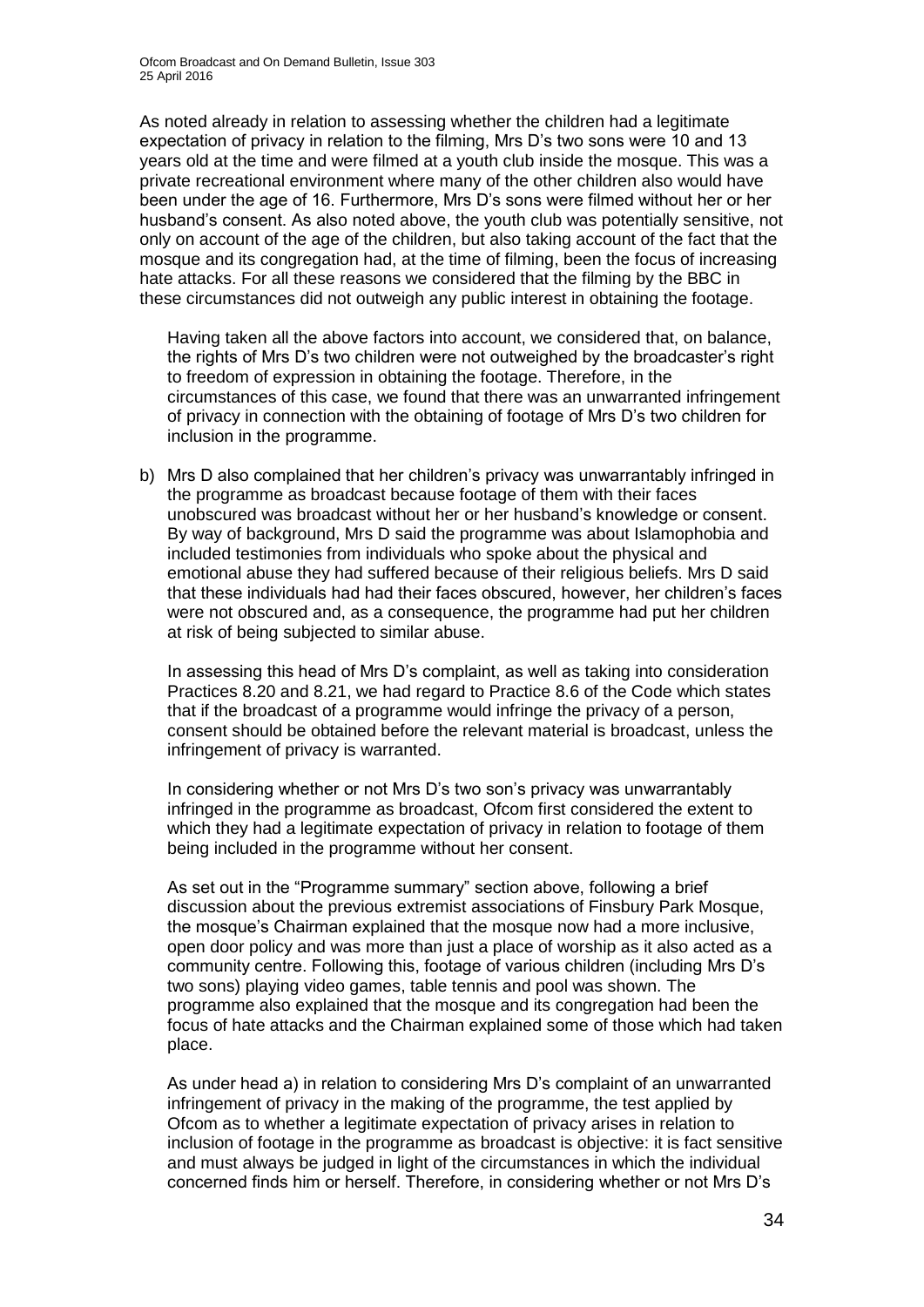two children had a legitimate expectation of privacy in relation to the inclusion of the footage of them in the programme, we took into consideration the circumstances in which this information was included. We also took into account the considerations relating to children as set out in head a) that may result in a child having a greater legitimate expectation of privacy or in having an expectation of privacy in circumstances where an adult might not.

For all the same reasons as in relation to our consideration of the above points in head a) we concluded that Mrs D's children had a legitimate expectation of privacy. However, we considered that such legitimate expectation was even further heightened in relation to the broadcast of the footage because the children were clearly visible in the footage and no steps had been taken to obscure their identity. In particular, we considered that they were identifiable and that it would have been clear from watching the programme that the two children had attended a youth club at Finsbury Park Mosque; a mosque which in the past had had links to extremism and whose congregation were still the focus of hate attacks. We also noted Mrs D's concerns about the risk of her children being subjected to abuse as a result of being visible in the footage. Further, we considered that the children's attendance at the youth club formed part of their private recreational time.

While we noted that Mrs D's children's participation in the programme was relatively minor and that the subject matter of the part of the programme in which they appeared was relatively uncontroversial, the subject matter of the programme when taken as a whole was serious because it considered the increasing number of verbal and physical attacks on Muslims in the UK. Taking these considerations into account and for all the reasons set out under head a) in relation to the obtaining of the footage, we considered it was not sufficient to rely on any consent the Chairman had given and that it was necessary for the broadcaster to have obtained individual consent from Mrs D for the subsequent broadcast of this material. We noted from the BBC's submissions that the broadcaster did not dispute that it had not obtained Mrs D's consent for the material to be broadcast. In all the circumstances, therefore, we concluded that Mrs D had not consented to the broadcast of footage of her children in the programme.

Ofcom therefore went on to consider whether the infringement of Mrs D's two children's privacy was warranted. In doing so we were conscious of the broadcaster's right to freedom of expression and the audience's right to receive information without unnecessary interference, as well as the privacy rights of Mrs D's two children. In particular, we considered whether there was a sufficient public interest or other reason to justify the infringement of Mrs D's children's privacy in broadcasting the footage of them without her consent.

As already noted in relation to head a) above, the BBC did not provide any specific arguments regarding why, in its view, it might be warranted to have included this material which infringed the privacy of Mrs D's two children. However, for the same reasons as set out under head a) in relation to the making of the programme, we considered that there was a public interest in broadcasting this programme. In particular, we considered that there was a public interest in showing footage of the youth club in order to demonstrate how, by opening its doors up to the wider community, the mosque was attempting to keep itself away from extremists.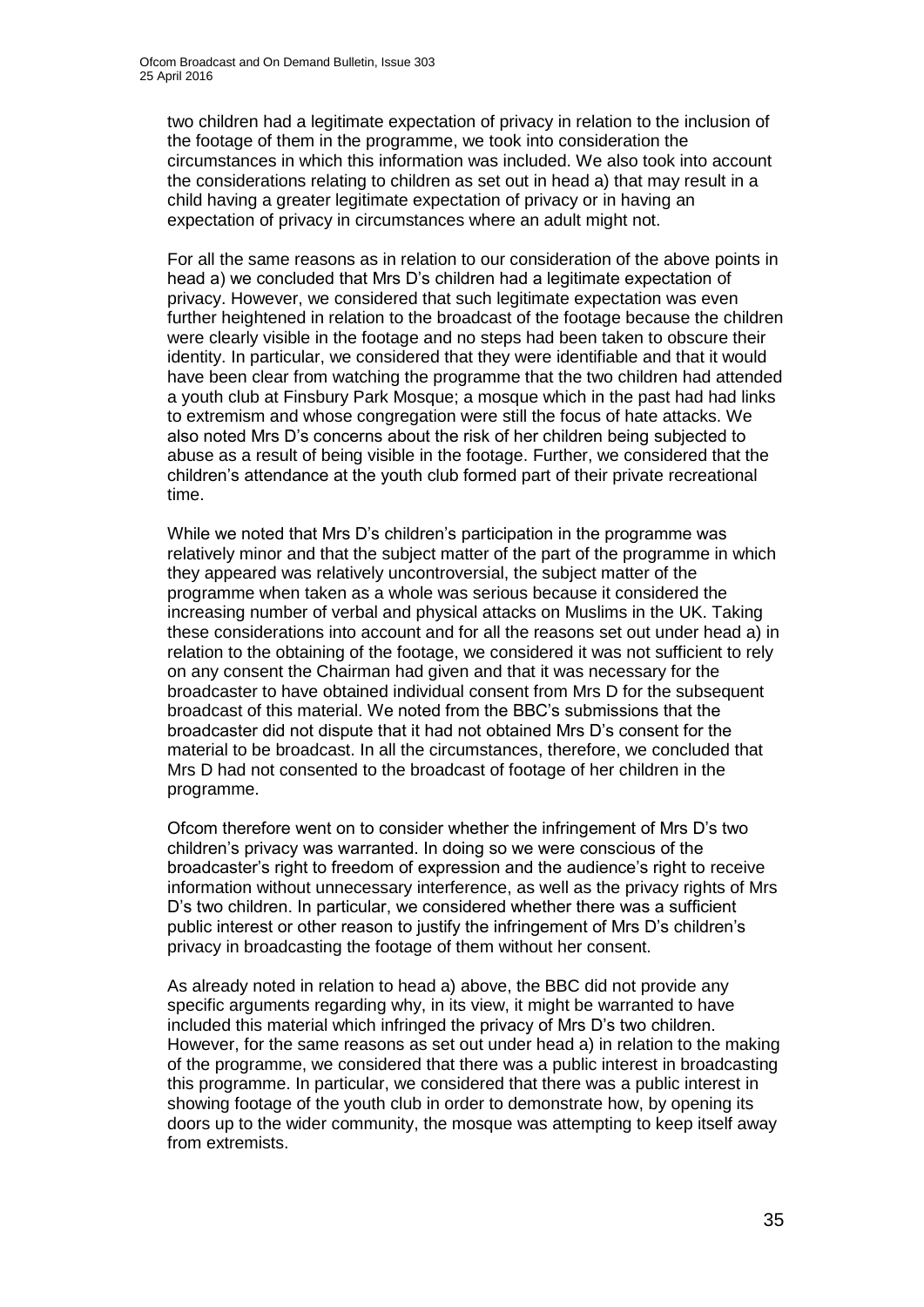While we recognised that the participation in the programme of Mrs D's two sons was relatively minor and their appearance in the footage fleeting, we considered that they were identifiable and that the subject matter of the programme, when taken as a whole, was serious because it considered the increasing number of verbal and physical attacks on Muslims in the UK and included testimony from various individuals about the physical and emotional abuse they had suffered because of their religious beliefs. We also took into consideration that the Chairman had stated that some members of the Finsbury Park Mosque itself had been the subject of hate attacks. Within this context and having particular regard to the lack of consent and the factors considered under head a) in relation to the heightened expectation of privacy of Mrs D's children, including their age and the environment in which they were filmed, it was our view that the broadcaster's right to freedom of expression and any public interest in broadcasting the footage of Mrs D's children were not sufficient to justify the infringement of their privacy. Therefore, in all the particular circumstances of this case, we concluded that the rights of Mrs D's two children were not outweighed by the broadcaster's right to freedom of expression.

Therefore, Ofcom found that there was an unwarranted infringement of the privacy of Mrs D's two sons in the programme as broadcast.

**Ofcom has upheld Mrs D's complaint made on behalf of her two children (minors) of unwarranted infringement of privacy in connection with the obtaining of material of included in the programme, and in the programme as broadcast.**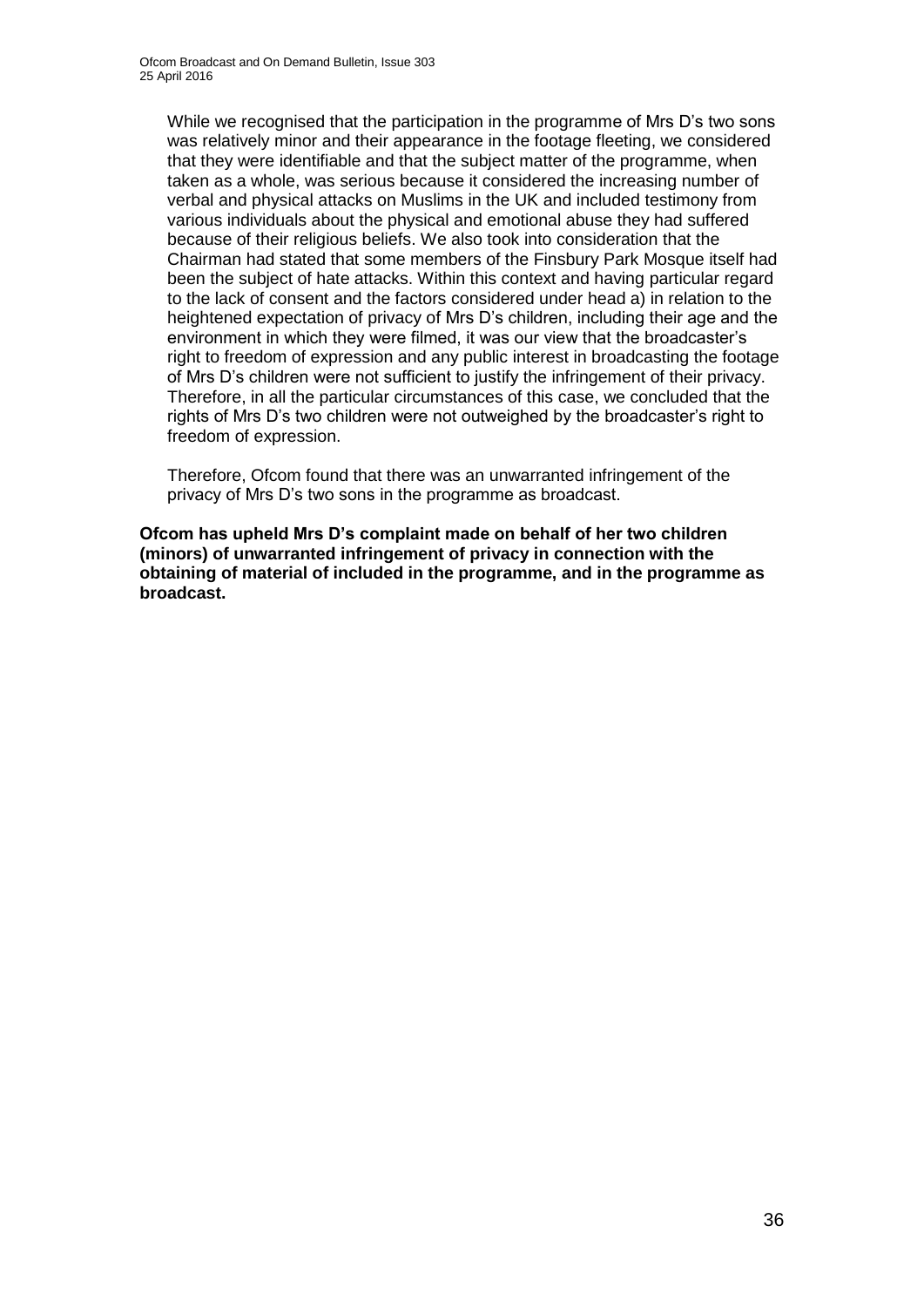# **Not Upheld**

# **Complaint by Mr Curt Andren on behalf of Mr Johan Andren**

*Stalkers, TV3 Sweden, 10 March 2015 (and various repeats)*

## **Summary**

Ofcom has not upheld Mr Curt Andren's complaint, made on behalf of his son Mr Johan Andren, of unjust or unfair treatment in the programme as broadcast and of unwarranted infringement of privacy in connection with the obtaining of material included in the programme and in the programme as broadcast.

The programme, part of a documentary series recounting cases involving allegations of stalking, provided a detailed account of "Lotta's" experience of being stalked by "Stefan" (an alias for Mr Johan Andren). Mr Curt Andren complained that his son was treated unfairly in the programme as broadcast because false accusations were made about him in the programme, and his privacy was unwarrantably infringed.

Ofcom found that:

- In relation to the complaint of unjust or unfair treatment, Ofcom considered that the programme was not misleading or unfair in its representation of Mr Johan Andren. We considered that viewers were likely to have understood that events depicted in the programme were a representation of Lotta's side of the story and would not have considered the information presented as unequivocal fact. Further, given the nature of the crimes Mr Johan Andren was convicted of, we did not consider that the particular claims made in the programme were likely to have materially and adversely affected viewers' opinions of him in a way that was unfair.
- In relation to the complaint of unwarranted infringement of privacy regarding the filming of Mr Johan Andren outside the court, the filming of his property, and the obtaining of an audio court recording of court proceedings, and the subsequent broadcast of this footage, and the broadcast of information from his Facebook page, Ofcom considered that Mr Johan Andren did not have a legitimate expectation of privacy in the particular circumstances of this case. Therefore, it was not necessary for Ofcom to consider whether any infringement into his privacy was warranted.

#### **Programme summary**

TV3 Sweden ("TV3") is a Swedish channel that is licensed to Modern Times Group MTG Limited ("MTG") by Ofcom.

MTG provided Ofcom with a recording of the programme broadcast. As the programme was broadcast in Swedish, an English translation was obtained by Ofcom from an independent translation company and provided to the complainant and broadcaster. Both parties' comments on the translation were sent to the translation company for its views. Having assessed all of the comments made, appropriate amendments were made by Ofcom and the parties were provided with a final version of the translated transcript. The parties were informed that Ofcom would use this transcript to investigate the complaint.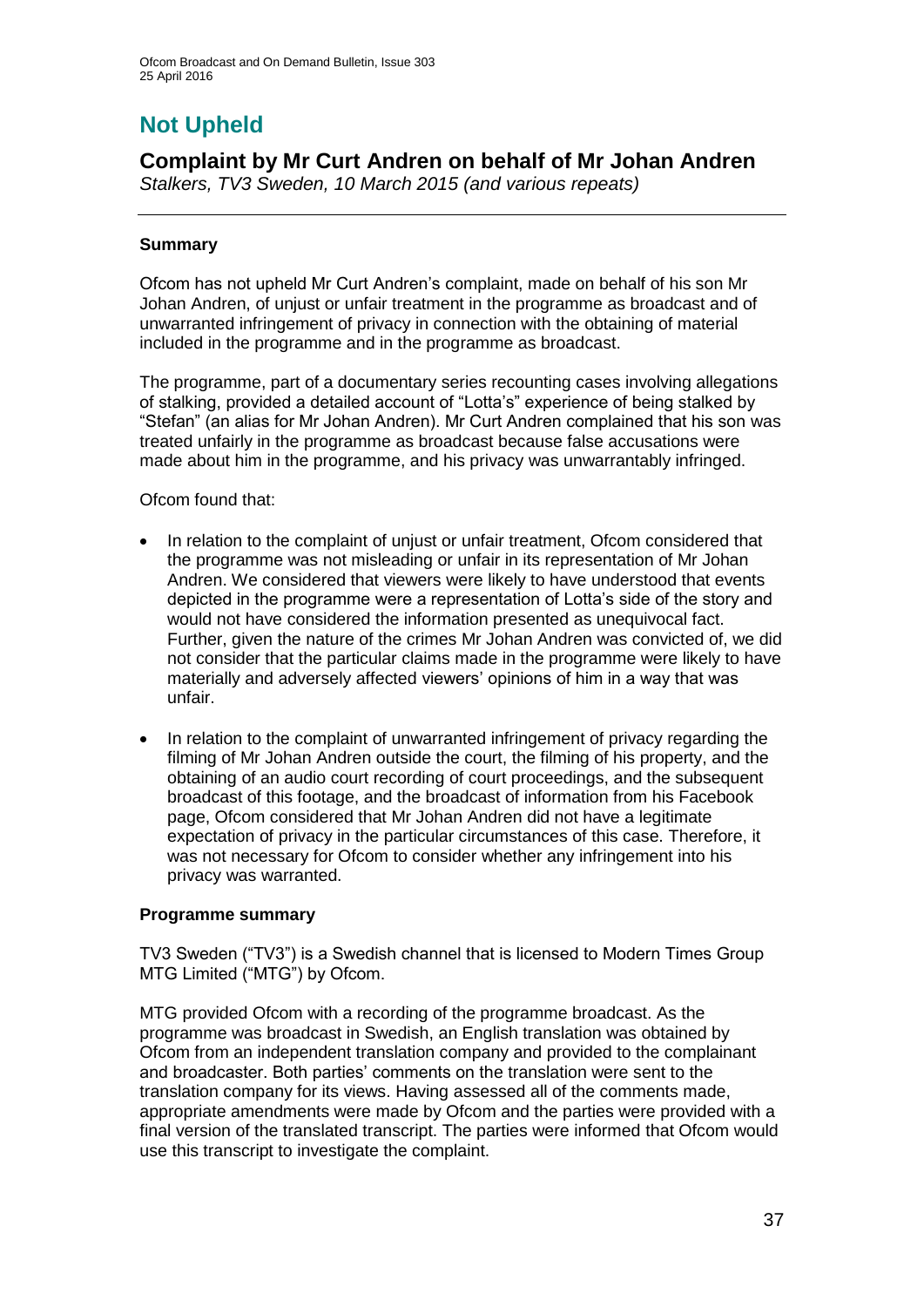On 10 March 2015, TV3 broadcast an edition of *Stalkers*, a documentary series which recounted cases involving allegations of stalking. This edition provided a detailed account of "Lotta's" experience of being stalked by "Stefan" (an alias for Mr Johan Andren). The programme was presented by Ms Jenny Gorman and included interviews with Lotta, her son "Max" and experts such as a criminologist and security consultants. The programme also included home recorded video footage demonstrating Lotta's recollection of events.

The programme's narrator introduced the programme:

*"Every year 150,000 Swedes are subjected to stalking. Despite this, only 72 people have ever been convicted since the law came into force in 2011. Stalkers intervenes when society has failed and try to help the people affected to regain their lives before it is too late"*.

Jenny then explained:

*"For over a year Lotta has been harassed by a man with whom she had had a short but intensive relationship with. He threatens and stalks her, but worst of all, he goes after her 13 year old son".*

Lotta explained how she and Stefan had met at a party but a few years earlier Stefan had asked her if they could be friends on Facebook. She said:

*"I accepted his friendship request because I thought here is probably an interesting guy: he had several thousand friends"*.

At this point, footage of Stefan's Facebook page was shown scrolling down the screen. Various people's names and photographs were displayed.

Lotta explained that after two months she felt that she had to end her relationship with Stefan. She said that on a trip away together, she had agreed to let Stefan take Max to play Laserdome, however, she explained that:

*"But the only thing he could think of doing meanwhile, was to go to a pub in the vicinity and drink, so he was drunk when he collected Max".*

She continued:

*"I got this horrible feeling in my stomach – I already had it earlier in the day – I probably had it even before we travelled really, but this trip was really the culmination".*

She said that the next morning:

*"…he became totally weird…I did not understand what was happening. He had been off drinking – just drank something straight down. Then there was nothing to discuss, this is just to conclude – now he just has to go. I can't have anything more to do with him"*.

At this time, close up obscured images of Stefan's face were shown along with images of him holding a glass of wine.

Lotta explained that after ending the relationship, that was when *"Stefan began the harassment"*.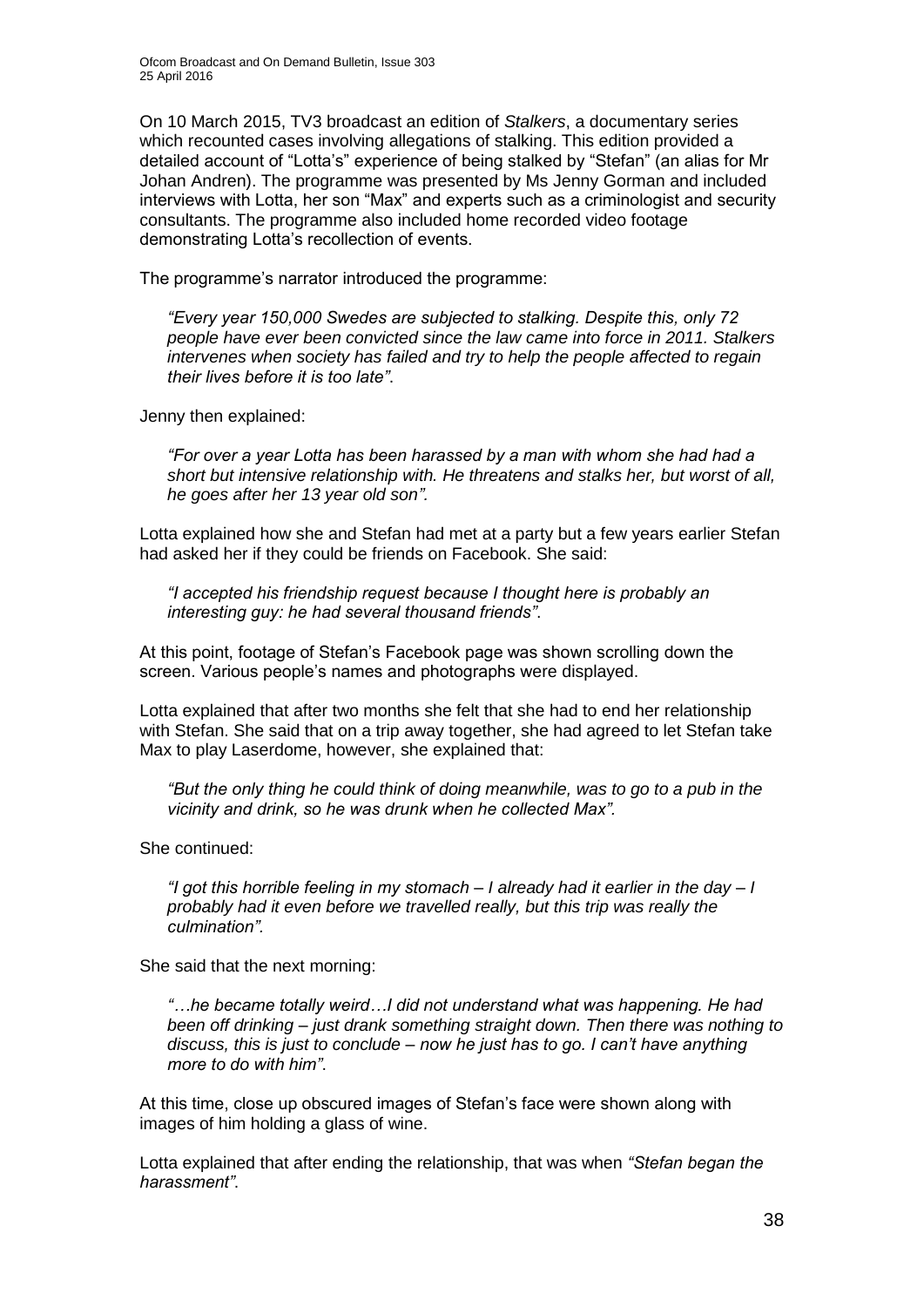She spoke about the effect Stefan's actions had had on her and her son and how they were afraid of him. She read out various text messages that she said they had received from Stefan. She said, for example, that Stefan had written to Max:

*"This is how it is Max: your dad is a heavy alcoholic and drug addict. That is why your mum left him, but only after several years. She also partied really hard"*.

Lotta said that less than an hour after Stefan being released by the police for questioning over his behaviour, he had come to their house. She said:

*"This is really what I have been afraid of all the time – that he would show up – he has got us to feel insecure and threatened all the time and suddenly he is actually standing right there in the middle of the window. And I was standing down here in the kitchen. And it turns to chaos here".*

Max later said: *"…I thought I was going to die".*

Lotta added: *"He* [Max] *screamed straight out 'mum, mum I don't want to die, mum, mum*'*"*.

The programme's narrator then explained:

*"Our security expert Janne went to Gothenburg to meet Lotta and to find out more details about her stalker in order to map his routines before a future confrontation".*

Later in the programme Max was shown speaking to Jenny. He said:

*"But then I had nightmares and all*…*The worst nightmares were probably when he and I were mates. He had said to me – as far as I remember, anyway – that he had chopped my mum up into small pieces. And I cried and cried, I remember that he tried to comfort me"*.

The programme then cut to Jenny speaking with an unnamed *"author and criminologist"* who explained:

*"Stefan is a relationship stalker. He has had a relationship with the woman. It does not matter whether it has been short or a longer one. It is a relationship that has been terminated. The trigger for this stalking is that she has terminated this relationship…He is a person who tries to humiliate, irritate, disturb, make it known that he is there in the wings, so that she will think about him"*.

The programme then cut back to Janne and Lotta; Janne asked:

*"With regard to his house and accommodation, it is a building situated in the centre of town?"*

Lotta responded that this was correct.

Footage of the outside of Stefan's building was then shown.

Janne explained: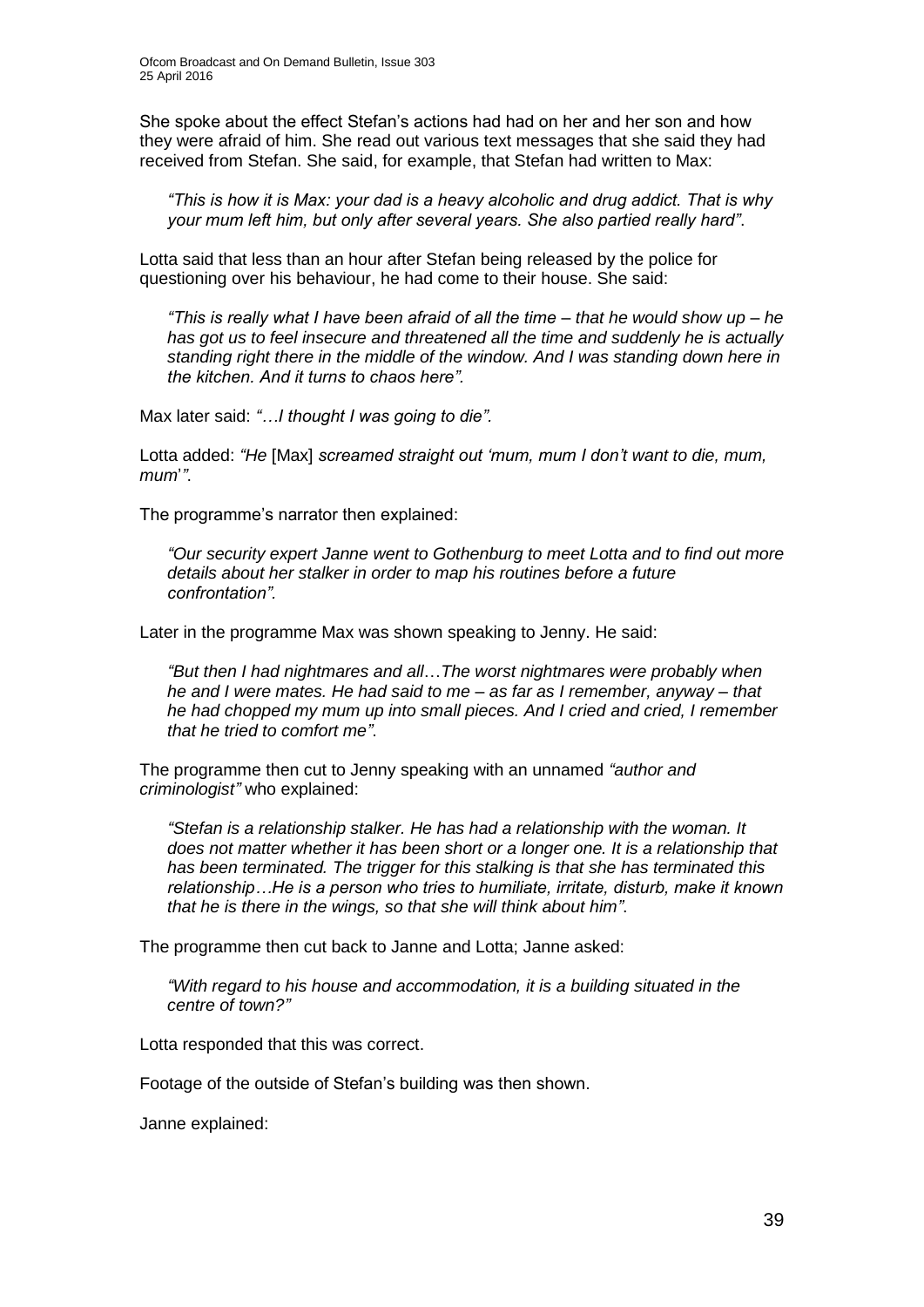*"Now we're going to see if we can try to find him somewhere here. It isn't exactly*  easy, as he seems to be a person who does not follow any specific routines. The *only fixed place he has, really, is his home"*.

The programme's narrator then stated:

*"Janne and his colleague head out to the address where Stefan is registered as a resident"*.

A close up image of a map was shown, though the text appeared out of focus.

Janne and his colleague were shown driving to Stefan's house. Janne's colleague stated:

*"We'll have to see if he is out and about now. He appears to be tired in the mornings. On the third floor there is a balcony. That is his bedroom and the window on the left where the light is on, is his sitting room"*.

Footage of the outside of Stefan's flat was shown and the programme's narrator explained:

*"Janne's colleague takes a look in the entrance and concludes that the name of the man we are looking for is written there and that the lights are on in the flat in which we have found out that he is living in. Despite lots of reports to the police, Stefan does not stop terrorising Lotta. He is now on his third injunction but all the time he comes up with new ways to stalk her"*.

The programme's narrator later explained:

*"Stefan uses the surrounding world to constantly remind Lotta that he exists. In addition to* [signing her up to] *competitions, surveys and dating sites, Stefan has also reported her to the Social Welfare Board for child neglect. Her private email and work emails have been intercepted, which has resulted in chaos at the company where she works"*.

Various emails were then shown.

Following this, a caption stated *"After the break"* and Lotta said: *"The worst case scenario that I have been afraid of all the time* [is] *that he is going to shoot me"*.

After a commercial break, home filmed footage was shown taken from the inside of Lotta's house looking out the window as she could be heard saying:

*"Now I don't know exactly what is happening here. I just hear strange sounds outside and it is soon nine in the evening. And the dog has gone completely nuts. Normally the dog does not react this way and it feels really scary. I hear sounds and I don't know where they are coming from – whether it is up on the patio or not. Now about a quarter of an hour has passed, and the dog is still very tense and my pulse rate is 200. I don't dare go down and see what it is*…*"*.

Lotta then explained that on a separate occasion, she had arrived home at about 2am from a night out, and had received a text message which was shown:

*"You have commissioned anonymous little idiots to call and make death threats. If you want to 'talk' about it then I'll see you soon. Listen after the Harley sound!"*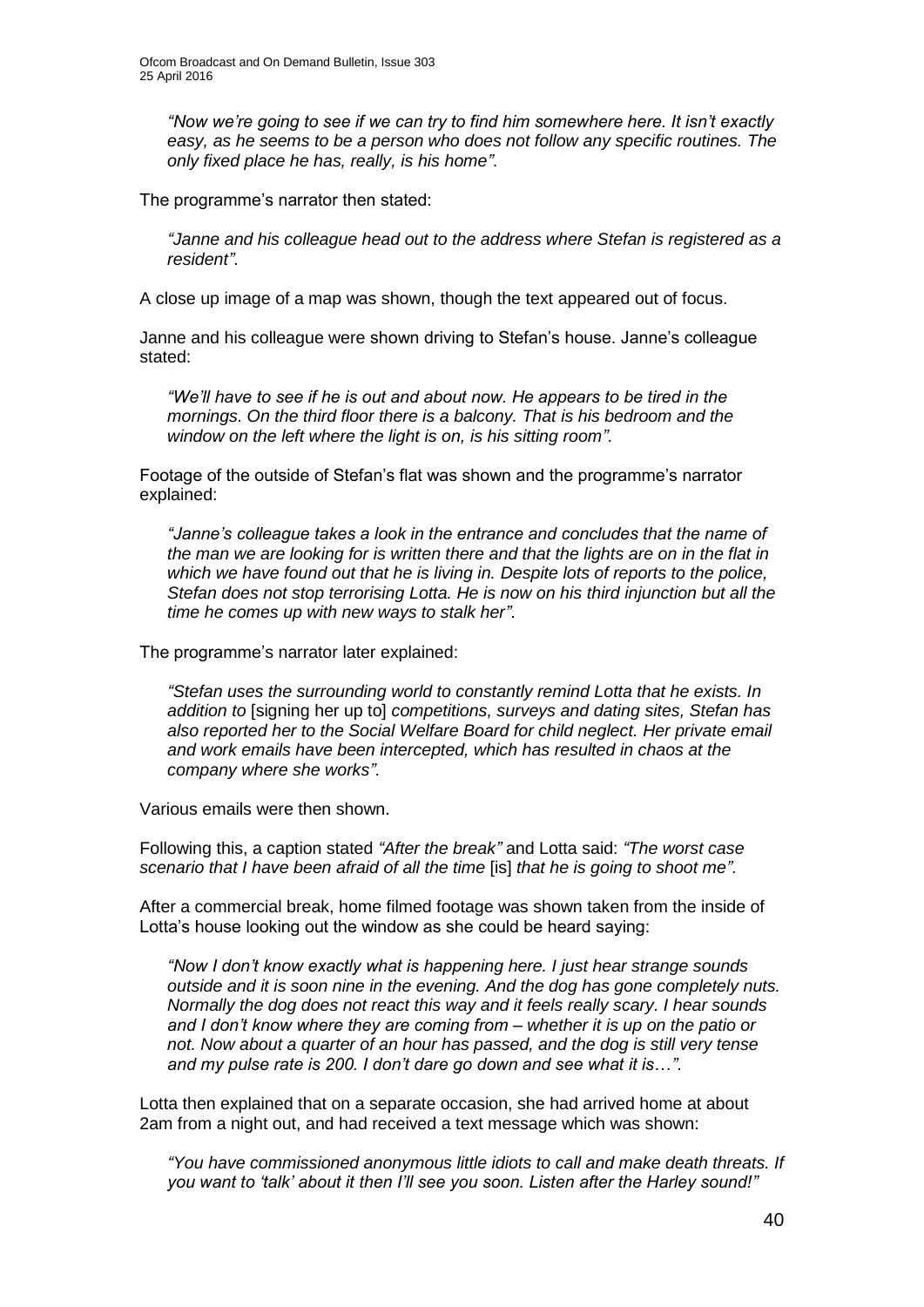The name *"HAWChap* [Hells Angels West Chapter]*"* appeared at the top of the message.

Later in the programme, footage of the outside of Stefan's flat was shown again. Janne's colleague stated:

*"There is a light on in his flat. He may be at home, but it also may be timers that start when motion-activated. He may be sitting in a local pub in the vicinity".*

The programme's narrator stated:

*"Our security experts continue to watch the address where we believe Stefan is"*.

Lotta then spoke about the physical affect the stress had had on her son and explained how she felt as a mother:

*"You feel completely heartbroken. You have to try and give the security you can provide. The worst case scenario that I have been afraid of the whole time is that he is going to shoot me…or that he will take Max or kill one of us. Yes, that's the tough thing, that has been the hardest thing the whole time"*.

Later in the programme, further footage of the outside of Stefan's flat was shown. The following exchange then occurred:

| Janne:             | "Let's see if he's at home now                                            |
|--------------------|---------------------------------------------------------------------------|
| Janne's colleague: | I think that I saw the light from the TV from in there. Wait a<br>little. |
| Janne:             | It appears to be the same lights as earlier.                              |
| Janne's colleague: | "Yes, but I saw – there was something. I think the TV was on.             |
| Janne:             | Yes, it looks like it actually".                                          |

The programme's narrator then stated:

*"After just over 20 hours outside Stefan's address our security experts still haven't had a glimpse of him. Janne's colleague has gone out once again to check the building"*.

Janne's colleague stated: *"Yes, he's at home. You can see that the TV is on"*.

The programme's narrator then explained:

*"We know that Stefan has been summoned to a trial and if our security experts have not managed to map his routines with the help of surveillance, there will be a chance to confront him there. What we do know, on the other hand is that Stefan has not appeared earlier when he was summoned"*.

Footage of the outside of Stefan's flat was shown again and the programme's narrator explained:

*"It is early morning in Gothenburg. Stefan has been summoned to a District Court hearing in Alingas and Janne and his companion are on the way to Stefan's*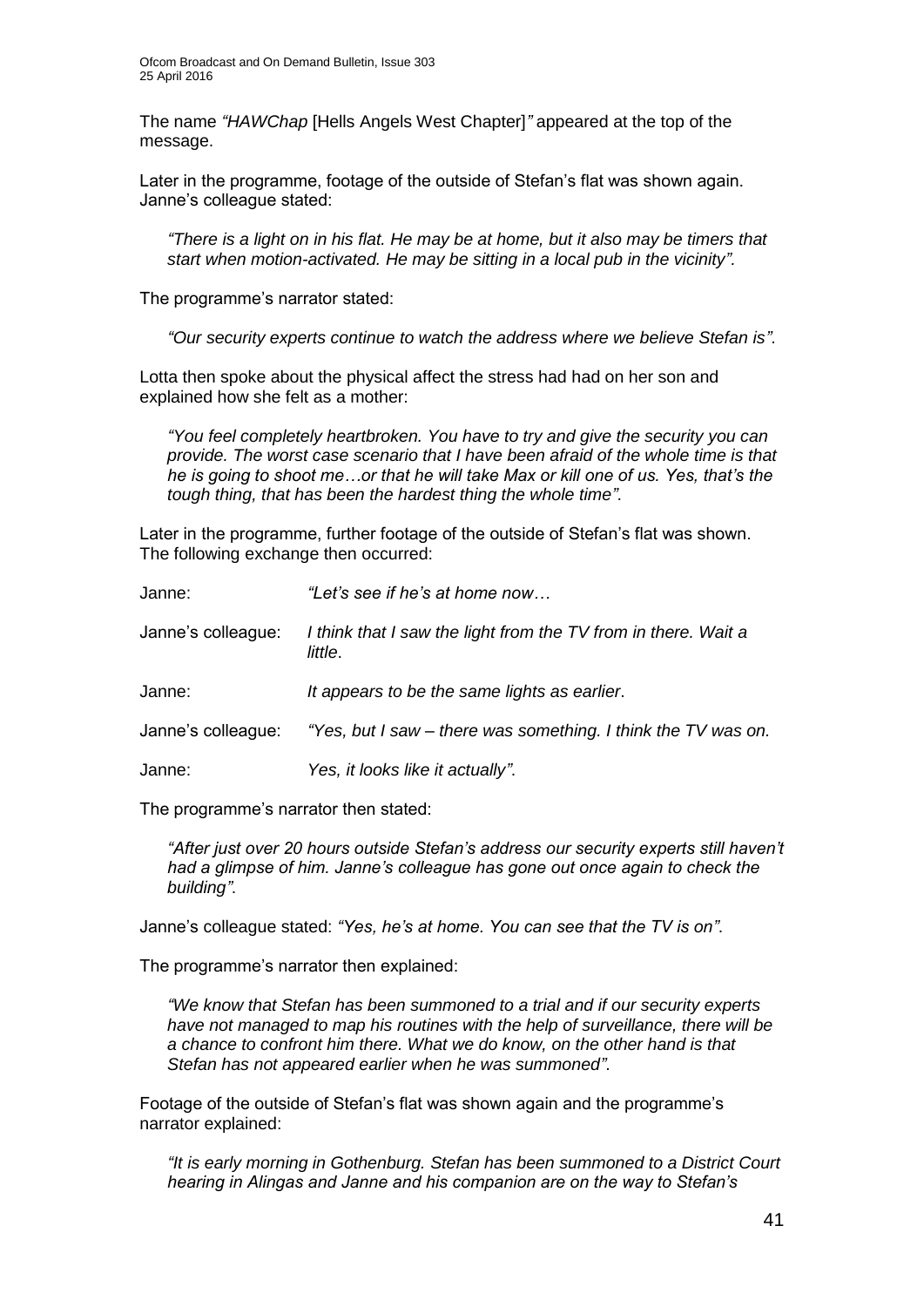*address in order to keep an eye on the entrance during the hours of the morning. Stefan has been summoned to hearings previously and did not appear. So that we can be sure of executing the confrontation, Stefan needs to be there. When they park, they suddenly notice a man who could be Stefan…Janne's colleague jumps out of the car and can confirm that it is actually Stefan"*.

Obscured footage of Stefan from a distance crossing the street was shown.

The two security experts were then shown following Stefan's car. Footage of Stefan's car was included but the registration number was obscured.

The programme's narrator then stated:

*"Janne and his colleague follow Stefan to Alingas District Court where I am waiting. Our plan is to confront Stefan after the hearing. Stefan stands accused of, among other things, harassment and several cases of violating injunctions. From a distance we see how Stefan arrives at the court".*

A partial audio recording of the court proceedings was then played. Stefan was heard being interviewed in court about his relationship with Lotta and Max.

Jenny was then shown discussing with Janne what he thought Stefan's reaction would be to them waiting outside the court for him. Janne said:

*"He is not a violent person as far as we believe. He may try to avoid us and get away from there. Or it may well be that he believes in his story".*

Jenny was then shown approaching Stefan, his parents and his lawyer (their faces were all obscured) outside the court. Jenny asked if she could ask Stefan a few questions. He responded *"No".*

Stefan, his parents and his lawyer were shown trying to walk away from Jenny and the camera crew. The following exchange ensued:

| Jenny:           | "How can you expose a 12 year old boy to what you do? Did you<br>know he has nightmares? He can't go to school.                                                                |
|------------------|--------------------------------------------------------------------------------------------------------------------------------------------------------------------------------|
| Stefan's father: | He doesn't feel all that great either, I can tell you, and nor will you<br>if you carry on.                                                                                    |
| Jenny:           | You know something? He doesn't need to go after a 12 year old<br>child. And I am talking to him. He can't go to school. He can't play<br>table tennis. He can't [interrupted]. |
| Stefan:          | I don't want to. Please.                                                                                                                                                       |
| Jenny:           | Live a normal life.                                                                                                                                                            |
| Stefan:          | Please, I don't wish to be in a TV programme.                                                                                                                                  |
| Jenny:           | Can you just say that you will stop then?                                                                                                                                      |
| Stefan:          | I linaudible]. Yes I stop linaudible]. I am not going to say anything.                                                                                                         |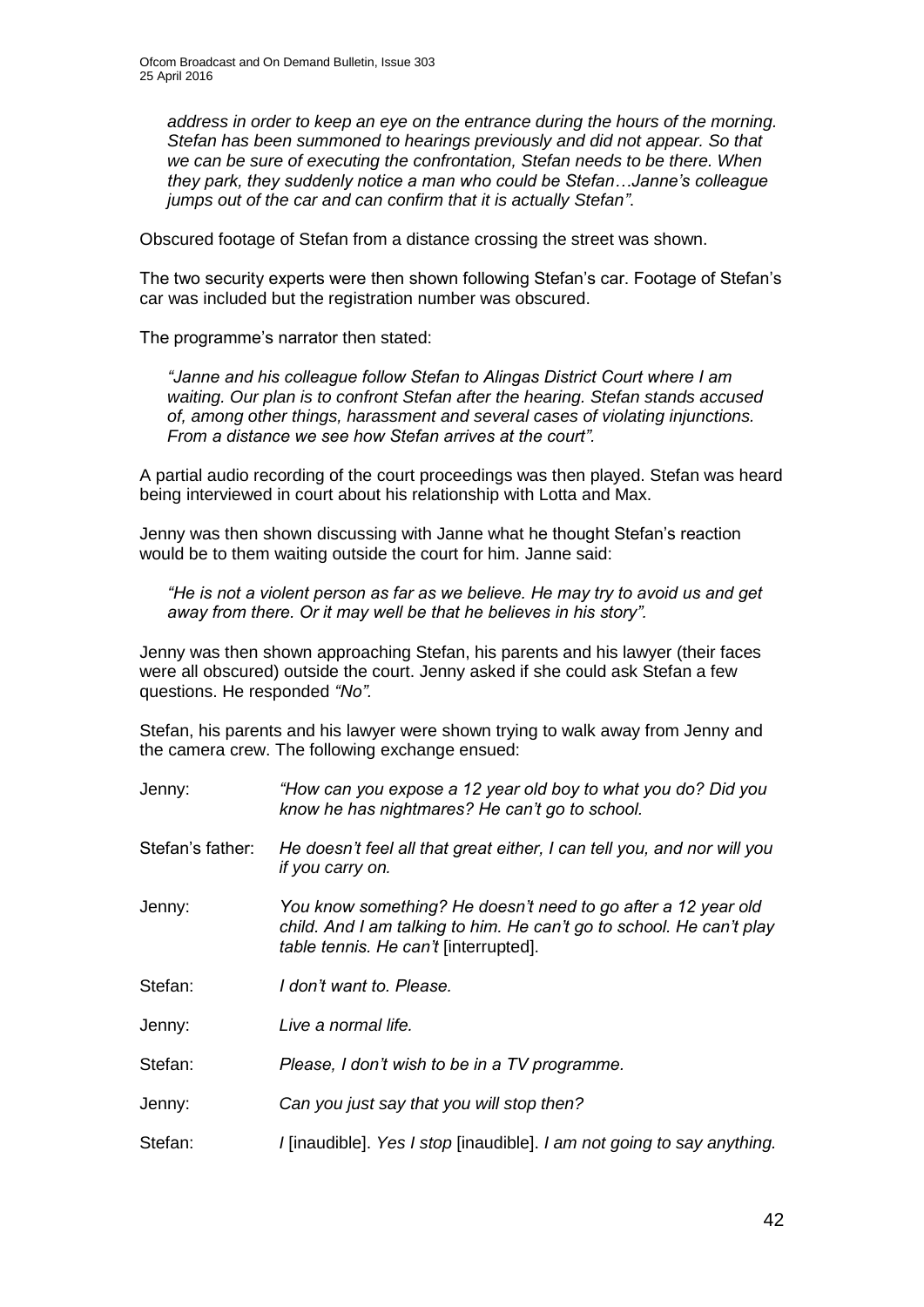Ofcom Broadcast and On Demand Bulletin, Issue 303 25 April 2016

| Jenny:  | I have read your Facebook entries under false aliases, your text<br>messages. Two weeks ago you sent 'Listen to the Harley sound'.<br>Everything can be traced to you, unfortunately. The evidence is<br>quite clear in this case. I just want to know why you do it. She<br>finished it and you carry on anyway. It can't be good for you or for<br>her, can it, and above all it's no good for Max who is 12 years old.<br>$\cdot$ |
|---------|--------------------------------------------------------------------------------------------------------------------------------------------------------------------------------------------------------------------------------------------------------------------------------------------------------------------------------------------------------------------------------------------------------------------------------------|
| Jenny:  | Can you say that hereafter you will stop contacting Lotta and Max?                                                                                                                                                                                                                                                                                                                                                                   |
| Stefan: | Yes, I stopped [contacting Lotta and Max] a long, long time ago. I<br>have felt like shit because of these things.                                                                                                                                                                                                                                                                                                                   |
|         |                                                                                                                                                                                                                                                                                                                                                                                                                                      |
| Stefan: | I haven't done this. I don't want to be in [inaudible] to broadcast<br>this                                                                                                                                                                                                                                                                                                                                                          |
|         | $\cdots$                                                                                                                                                                                                                                                                                                                                                                                                                             |
| Jenny:  | Okay. Can you just say that you are going to stop, that's all?                                                                                                                                                                                                                                                                                                                                                                       |
| Stefan: | Yes, but I don't want you to show me on TV.                                                                                                                                                                                                                                                                                                                                                                                          |
| Jenny:  | Just say you are going to stop.                                                                                                                                                                                                                                                                                                                                                                                                      |
| Stefan: | I did stop, a year ago.                                                                                                                                                                                                                                                                                                                                                                                                              |
| Jenny:  | No you haven't.                                                                                                                                                                                                                                                                                                                                                                                                                      |
| Stefan: | Yes I have.                                                                                                                                                                                                                                                                                                                                                                                                                          |
| Stefan: | $\cdots$<br>I haven't done a load of things that she is alleging. I have been<br>[inaudible]".                                                                                                                                                                                                                                                                                                                                       |

During this exchange, Stefan, his parents and his lawyer were shown trying to evade Jenny and the camera crew. Jenny was shown repeatedly blocking their path. Stefan was then shown getting into a car.

The programme's narrator stated:

*"A few weeks after our confrontation, Stefan is found guilty of several of the crimes which he has been charged with. He is sentenced to probation with special conditions for harassment and violation of injunctions".*

Lotta then commented on the outcome:

*"That he gets away lightly as usual. That was the first thing I thought about. It would have felt better if he had been locked up for a while"*.

Lotta later stated that Stefan had *"started again"* and had for example *"contacted several hundred people on Facebook"*.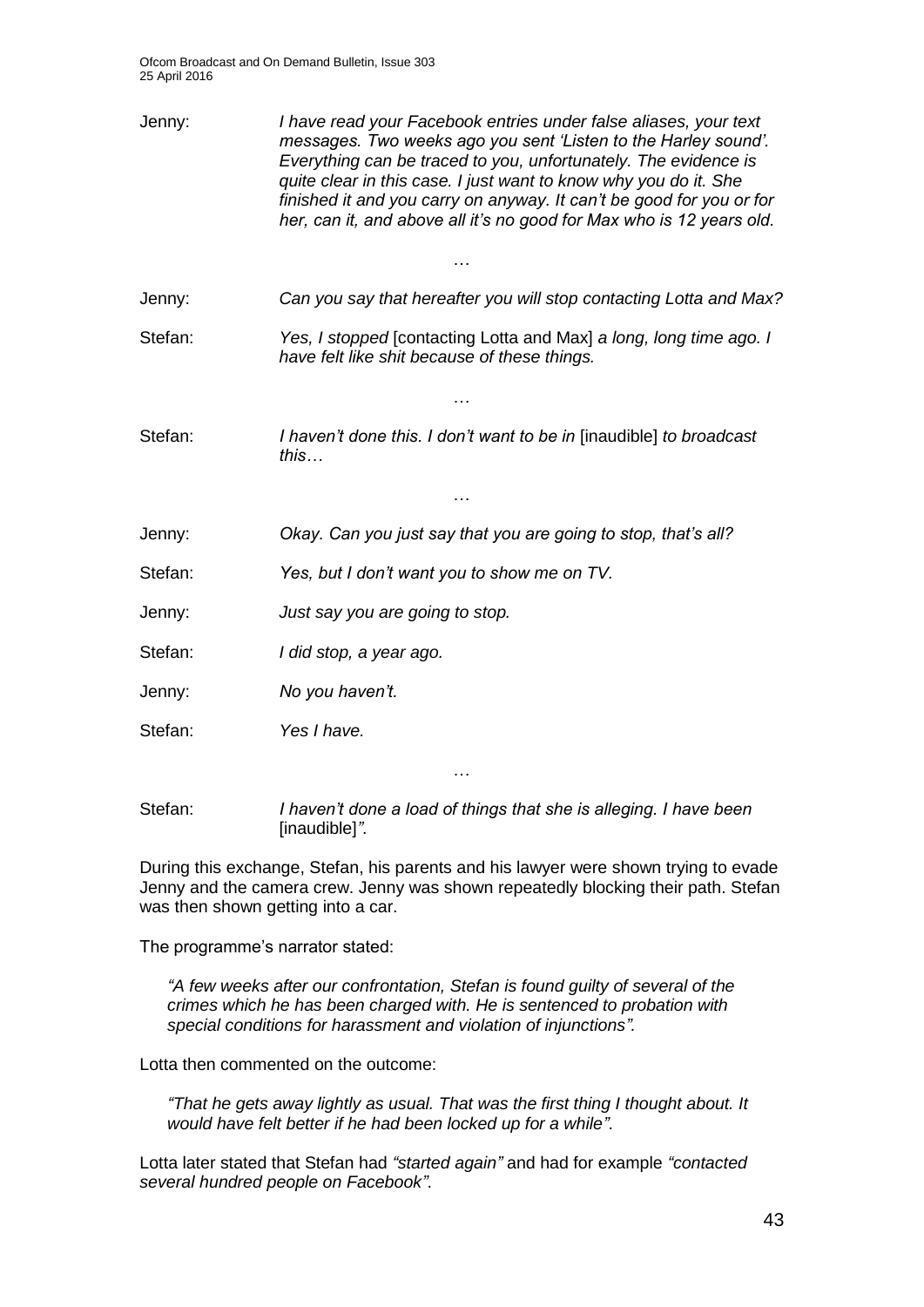The expert *"author and criminologist"* then stated:

*"My advice to Lotta is to report every violation of injunctions. Be very determined when she talks to the police and say that I know it is this person. It is your job to prove it. I know that it is this person, and my suggestion to the police is that they start a preliminary investigation and start investigating this problem"*.

Jenny then said:

*"Let justice take its course against him, quite simply, and you'll carry on collecting piles of evidence".*

The programme ended with Lotta stating that she was pleased that she had taken part in the programme.

#### **Summary of the complaint and the broadcaster's response**

#### **Complaint**

#### *Unjust or unfair treatment*

- a) Mr Curt Andren complained that Mr Johan Andren was treated unjustly or unfairly in the programme as broadcast because false accusations were made against him which damaged his reputation. In particular, the programme stated that Mr Johan Andren:
	- i) Was a *"stalker"*. The programme stated that Mr Johan Andren had been *"*…*found guilty of several of the crimes which he has been charged with. He is sentenced to probation with special conditions for harassment and violation of injunctions"*. The complainant said that this was untrue and provided Ofcom with an extract from a document entitled 'Alingas District Court Judgement' (dated 11 March 2014) which stated that: "Johan Andren shall therefore be found guilty of breach of [his] contact ban on three occasions and not for unlawful stalking".
	- ii) Had sent a threatening SMS text message to Lotta. The text message which appeared in the programme stated: "You have commissioned anonymous little idiots to call and make death threats. If you want to 'talk' about it then I'll see you soon. Listen after the Harley sound!" The name "HAWChap" (Hells Angels West Chapter) appeared at the top of the message. The complainant said that this was a criminal organisation, and that the programme had implied that his son had been behind the message sent and that he had connections with HAWChap. The complainant said that his son neither sent this message nor had connections with HAWChap.
	- iii) Had signed Lotta up to various competitions, surveys and dating sites to *"remind Lotta that he exists"*. The complainant said that this was untrue.
	- iv) *"*…*has been summoned to hearings previously and did not appear".* The complainant said that a previous trial had been postponed once due to legal reasons and that a new date had been set.
	- v) Was potentially violent and had caused Lotta and her son to fear for their lives. For example, Lotta stated in the programme that: *"The worst-case scenario that I have been afraid of the whole time is that he is going to shoot*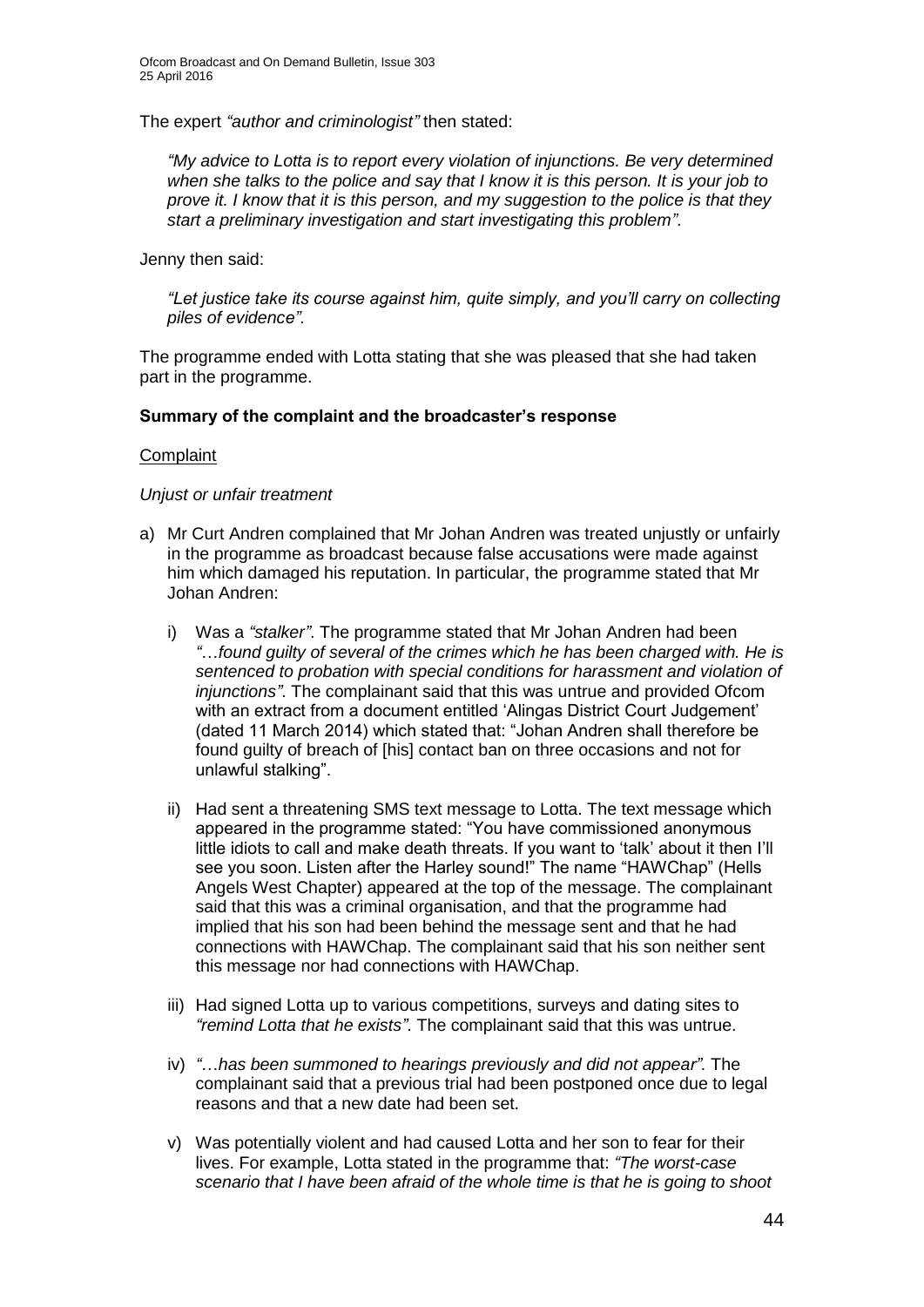*me"*. The complainant said that his son had never been in possession of any weapon. He also said that the security consultant working with the programme makers stated in the programme that his son was *"*…*not a violent person as far as we believe"*.

- vi) Had caused distress to Lotta's son. The programme claimed that due to Mr Johan Andren's actions, Lotta's son's health had suffered, he had taken time off school, and had stopped playing table tennis.
- vii) Had once driven Lotta's son Max home whilst in an "intoxicated condition". The complainant said that this had never happened.

### *Unwarranted infringement of privacy*

- b) Mr Curt Andren complained that his son's privacy was unwarrantably infringed in connection with the obtaining of material included in the programme because:
	- i) The programme makers attempted to interview him without warning outside the court. The complainant explained that after being in court for seven hours "…we [Mr Johan Andren, his mother, his lawyer and himself] were almost instantly attacked by some strange people with moveable recording equipment". He said that his son had told the programme makers that "I haven't done anything" and "I don't want to participate in this programme" but that "Jenny is very persevering and hunts Johan around".
	- ii) Footage of the outside of his flat was filmed for inclusion in the programme.
	- iii) An audio recording of the court proceedings against him was obtained by the programme makers.
- c) Mr Curt Andren also complained that his son's privacy was unwarrantably infringed in the programme as broadcast because:
	- i) Footage of him was included in the programme without his consent. The complainant argued that his son was identifiable from the footage included in the programme. While his face was obscured, and he was referred to by an alias name ("Stefan") in the programme, his voice could be heard. The complainant explained that: "Absolutely nobody has missed to recognize him [Johan]".
	- ii) Footage of the outside of his flat was included in the programme.
	- iii) Footage of his Facebook page, showing a list of his friends, was included in the programme.
	- iv) An audio recording of the court proceedings against him was included in the programme.

By way of background to the complaint, Mr Curt Andren explained that his son's health had deteriorated since the broadcast of the programme. He described his son as "…a man without hope, totally diminished as a person". He said that his son no longer wanted to live in or even visit his own apartment and was "…afraid to his life even to go out for a walk…".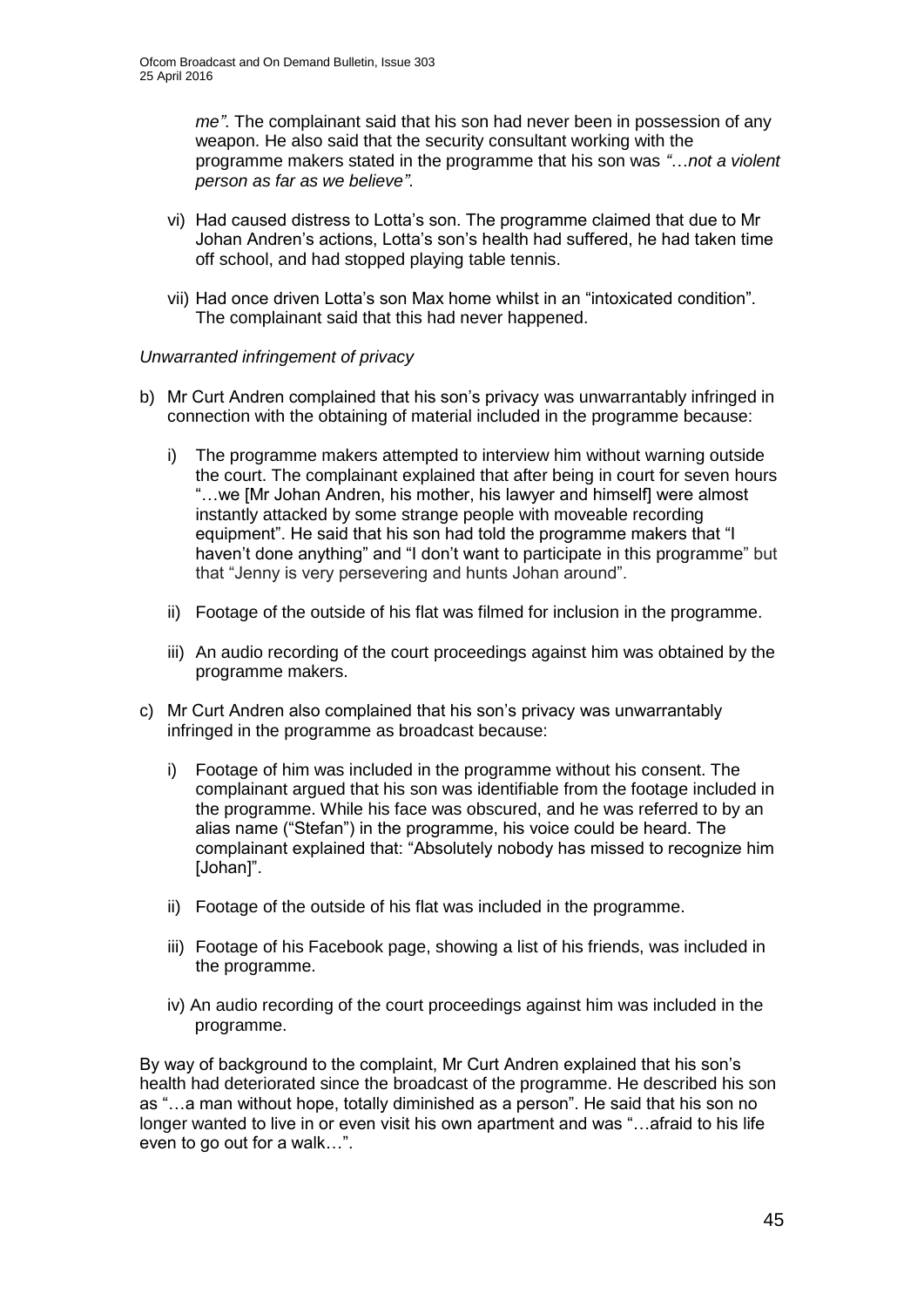#### The broadcaster's response

Before addressing the specific heads of complaint, MTG began by providing background information on the programme. It said that "'Stalkers' is an investigative programme which aims to address and highlight the issue of stalking, as this is an increasing problem in Sweden. According to national statistics 150,000 people are victims of persecution and harassment every year and eight people are killed by a stalker". Further, MTG stated that a new law was introduced in Sweden in 2011 specifically to deal with stalking, explaining that "[p]rior to this, the perpetrator could only be charged with certain individual crimes committed while stalking, such as assault, threats and violation of restraining orders". MTG went on to explain that the purpose of the programme was to: "…put an end to the stalking by gathering evidence against the stalker and confronting them".

MTG explained that the programme had featured "Lotta", a single mother who lived in a mid-size town in Sweden. It said that Lotta had met Mr Johan Andren at a party and that they had dated for a time. It said that when Lotta ended the relationship, Mr Johan Andren had started to "harass" her and that Lotta was then "…living in constant fear, not knowing what Johan was capable of and what his next move would be". MTG said that the programme gave viewers an insight into how Mr Johan Andren's actions had affected the lives of Lotta and her son, "…to the extent that they now avoided going out".

MTG said that the evidence against Mr Johan Andren had been carefully reviewed by the programme's experts (a criminologist who specialised in stalking and an expert on safety issues). It said that the programme's presenter, Ms Gorman ("Jenny"), had then confronted Mr Johan Andren about his alleged stalking of Lotta. It said that during this confrontation, Mr Johan Andren had admitted to harassing Lotta and her son and had told the programme makers that he had stopped harassing her a year ago.

MTG pointed out that Mr Johan Andren had been "…found guilty [of] harassment and [of] violating three restraining orders. He was sentenced to probation". MTG provided Ofcom with a copy of the court's decision of 11 March 2014.

#### *Unjust or unfair treatment*

- a) MTG addressed each of the sub-heads of complaint in turn.
	- i) MTG said that Mr Johan Andren had been found guilty of harassing Lotta's 12 year old son, "Max"; Mr Johan Andren had sent numerous "offensive and unsuitable" texts and messages to Max via his phone and Facebook. It said that the court had also found Mr Johan Andren guilty of breaching three restraining orders and that as a consequence, he had been sentenced to probation and ordered to pay damages to Lotta and her son.
	- ii) MTG said that Lotta had received the text message in question a few minutes after arriving home one evening. It said that given Mr Johan Andren had previously violated his restraining order, Lotta suspected that it had been sent by him. MTG said that the sender of the text was not revealed in the programme and the programme did not link Mr Johan Andren to "HAWChap".
	- iii) In relation to the complaint that the programme stated incorrectly that Mr Johan Andren had signed Lotta up to various competitions, surveys and dating sites, the broadcaster said that Lotta was explaining her version of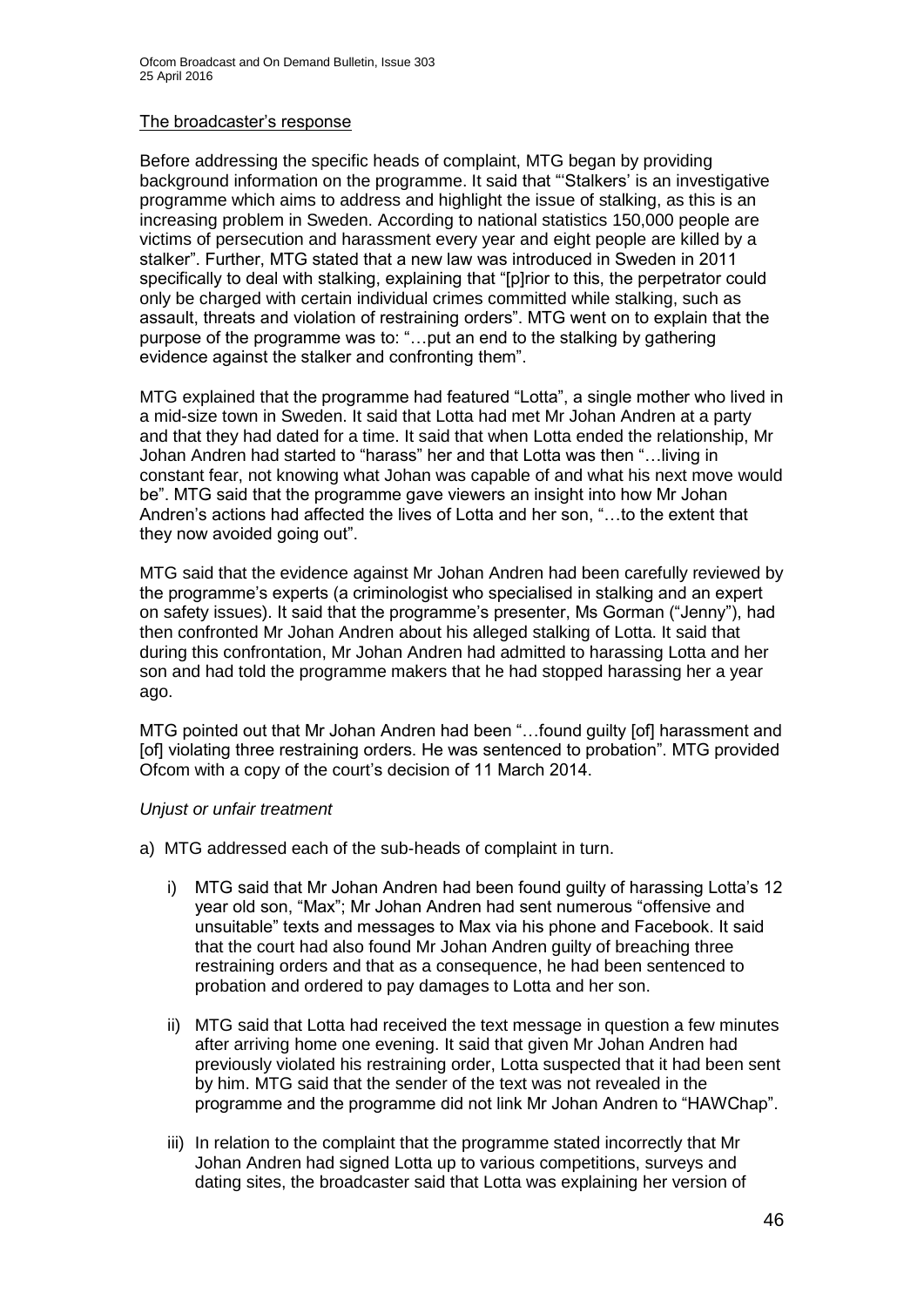events. It said that based on Mr Johan Andren's previous behaviour and the fact that he had violated restraining orders and harassed Lotta and her son, Lotta "…had every reason to believe that Johan is the one behind this".

- iv) MTG acknowledged that the reasons for Mr Johan Andren being absent from court "were not adequately explained in the programme". However, it said that the omission of this information did not result in any material unfairness towards Mr Johan Andren or damage to his reputation.
- v) In relation to the complaint that the programme stated that Mr Johan Andren was potentially violent and had caused Lotta and her son to fear for their lives, MTG said that Lotta and her son could not have known what Mr Johan Andren was capable of. It said that they had both been subjected to harassment by Mr Johan Andren and their natural instinct was therefore to be afraid of him. MTG said that the programme did not present Mr Johan Andren to be as dangerous as Lotta and her son had thought he was at the time. It said that it was important that Lotta be able to speak freely about her experience and that Lotta's experience of the situation was different to that of the security consultant. It said that no one other than Lotta could have known how she was feeling at the time she was being harassed and "A person harassed does not always think rational thoughts as they experience fear on a daily basis".
- vi) MTG pointed out that Max had been only 12 at the time of filming and that he had not previously encountered anything like this in his reasonably sheltered life. It said that Max had received "highly offensive" text messages from Mr Johan Andren about his mother that would have likely been distressing for any young boy. It said that Max had been most afraid when Mr Johan Andren had appeared outside their house one evening unexpectedly. It said that Mr Johan Andren had looked through the kitchen window and that Lotta had noticed and "expressed her fear" and Max had "feared for his life". It said that Mr Johan Andren had been in violation of a restraining order by visiting their home on that evening. It said that the complainants were not in a position to judge "how [Max] did or did not react to the situation he was subjected to or what possible consequences this might have had on [Max's] life and quality of life".
- vii) With regards to the complaint that the programme stated that Mr Johan Andren had driven Lotta's son whilst in an "intoxicated condition", MTG said that while the programme stated that Mr Johan Andren was in an "intoxicated condition" when he collected Max from Laserdome on the day in question, neither the programme's narrator nor Lotta stated or implied that Mr Johan Andren was in a car when he collected Max.

#### *Unwarranted infringement of privacy*

- b) In response to the complaint that Mr Johan Andren's privacy was unwarrantably infringed in connection with the obtaining of material included in the programme, MTG stated the following:
	- i) MTG said that it did not consider there had been an unwarranted infringement of Mr Johan Andren's privacy. It said that the experts featured in the programme had carefully reviewed the evidence against Mr Johan Andren, including determining that they had identified the correct individual, and that Jenny had then confronted Mr Johan Andren with a view to "give Johan a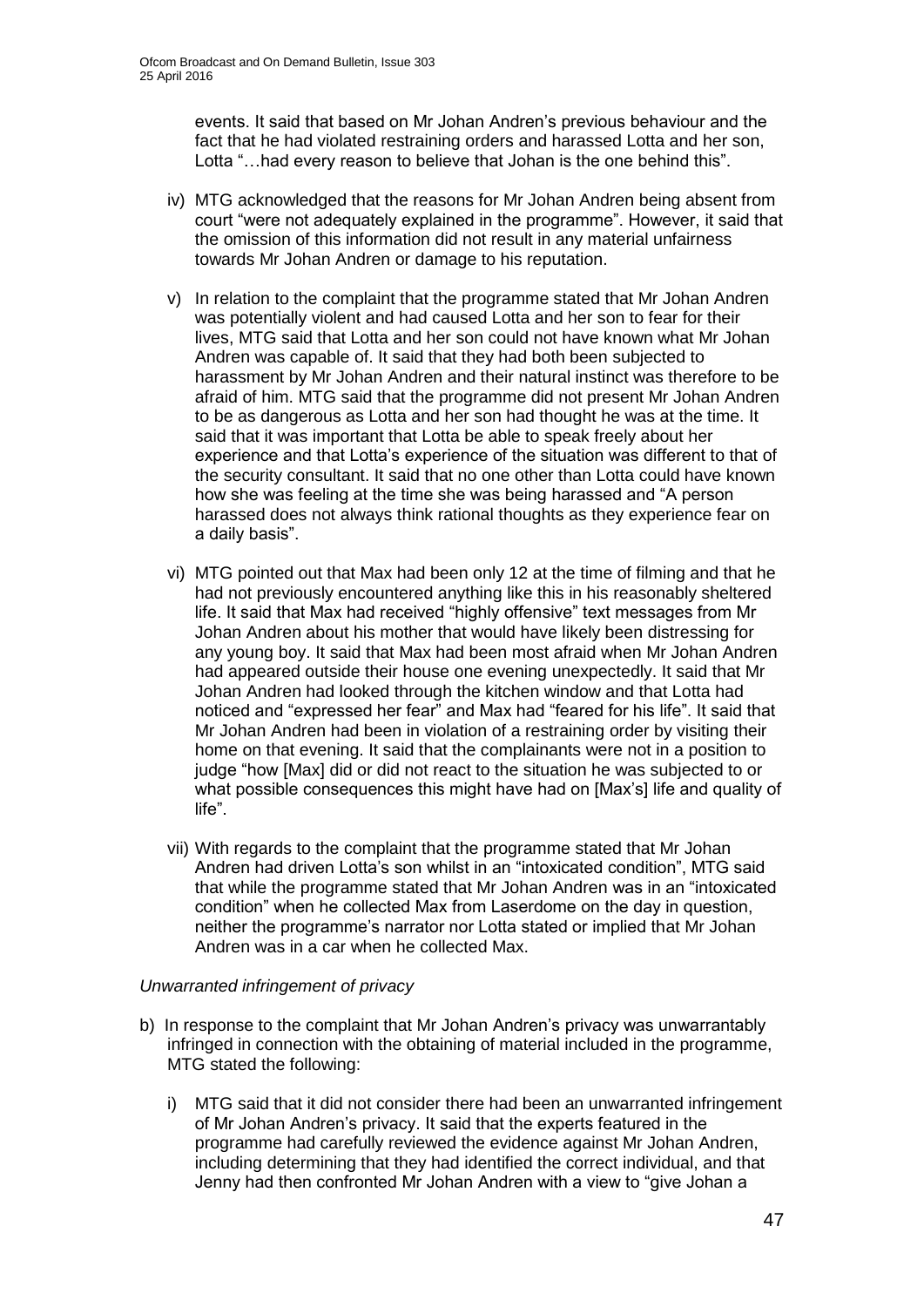chance to give his side of the story and to also give him the chance to say he would stop [harassing Lotta and her son]". It said that Jenny had informed Mr Johan Andren about the distress he had caused, especially with regards to Lotta's 12 year old son. MTG said that in the unedited footage of the confrontation, Mr Curt Andren admitted that "he did not appreciate what his son had done to [Max]". It said that it was important to note that Mr Johan Andren had been found guilty of harassing Max and of violating a number of restraining orders.

- ii) MTG said that the footage of the outside of Mr Johan Andren's flat was filmed on a street in the city centre of Sweden's second biggest city. It said that many of the buildings were identical in a street over 980 meters long. It said that it would be "more or less impossible" to identify Mr Johan Andren's address based on the footage included in the programme. It also said that the location of filming was not discussed in the programme.
- iii) MTG said that unless there were special circumstances, trials in Sweden were open to the public and that verdicts were also publicly available. It also said that Mr Johan Andren's identity was not disclosed in the clip of the audio recording included in the programme.
- c) In response to the complaint that Mr Johan Andren's privacy was unwarrantably infringed in the programme as broadcast, MTG stated the following:
	- i) MTG said that Mr Johan Andren's face had been obscured to make him unidentifiable in the broadcast programme.
	- ii) MTG said that the footage of the outside of Mr Johan Andren's flat was filmed on a street in the city centre of Sweden's second biggest city. It said that many of the buildings were identical in a street over 980 meters long. It said that it would be "more or less impossible" to identify Mr Johan Andren's address based on the footage included in the programme. It also said that the location of filming was not discussed in the programme.
	- iii) MTG said that neither Mr Johan Andren nor his friends had a legitimate expectation of privacy with regards to information on Facebook. It said that Mr Johan Andren could not possibly have been identified from the footage shown of his friends on Facebook. It also said that Mr Johan Andren's name was not shown on screen. MTG therefore said that there was no infringement of Mr Johan Andren's privacy.
	- iv) MTG said that unless there were special circumstances, trials in Sweden were open to the public and that verdicts were also publicly available. It also said that Mr Johan Andren's identity was not disclosed in the clip of the audio recording included in the programme.

## **Ofcom's Preliminary View**

Ofcom prepared a Preliminary View that Mr Curt Andren's complaint, made on behalf of his son Mr Johan Andren, should not be upheld. Both parties were given the opportunity to make representations on the Preliminary View. The complainant made representations which are summarised below. The broadcaster did not submit any representations.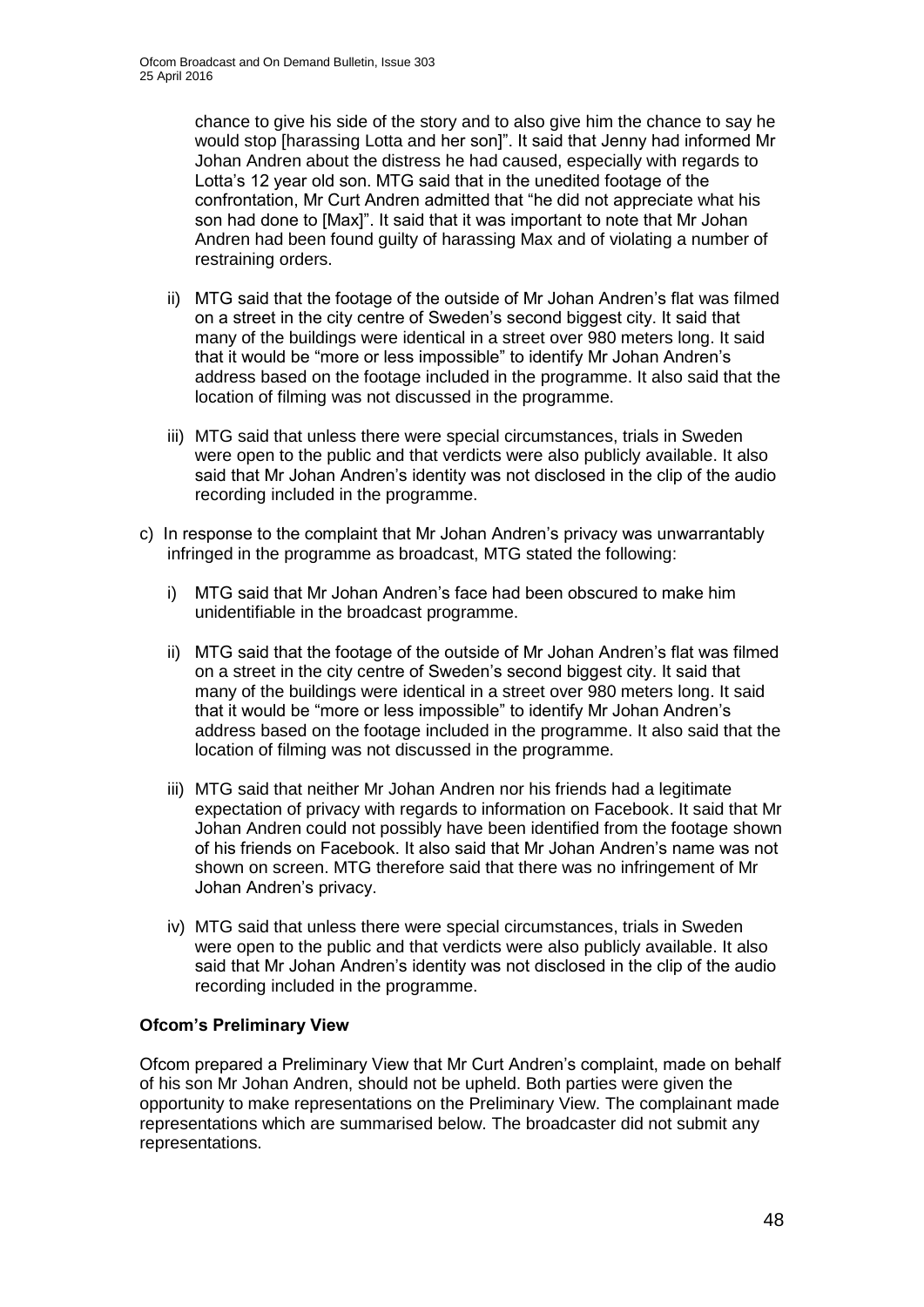#### Mr Curt Andren's representations

*Unjust or unfair treatment*

Mr Curt Andren said:

- With regard to the court judgment, Mr Johan Andren had been convicted of a breach of the 'no contact' order on three occasions, and not unlawful harassment. On that basis, Mr Johan Andren could not be called "a stalker". Mr Curt Andren said that the programme had presented the charges against his son as being more severe than they actually were and that Ofcom had similarly done so by accepting the broadcaster's representations in its Preliminary View.
- The programme had wrongfully linked Mr Johan Andren with HAWChap (Hells Angels West Chapter).
- Mr Johan Andren had not signed Lotta up to various competitions.
- The programme stated that *"Stefan has been summoned to hearings previously and did not appear"*. Mr Curt Andren reiterated that this had damaged his son's reputation and had resulted in material unfairness.
- It was unfair to say that Mr Johan Andren's behaviour towards Lotta and her son had caused them to fear for their lives as he had never acted violently towards either of them. Further, statements were included in the programme with the intention of making Lotta and her son's situation seem worse than it was.

#### *Unwarranted infringement of privacy*

Mr Curt Andren said:

- With regard to the filming of footage of Mr Johan Andren outside the court, he was satisfied with how Ofcom had "described our experiences" and understood that the programme makers could not be prevented from filming in circumstances such as this, but felt that "…morally it is quite astonishing to do so, after 7 hours in cort [sic]!"
- In relation to both the filming and broadcast of footage of Mr Johan Andren's flat, his son's flat location was identifiable from the footage included in the programme. In particular, Mr Curt Andren said that the programme clearly stated the floor on which his son's apartment was located and showed a restaurant on the ground floor of the building which was well-known to people living in Gothenburg. The footage also showed the names of local supermarkets and a barber shop located near to Mr Johan Andren's house. Mr Curt Andren also said that while he agreed that his son's property was on a long street, the houses were not identical to one another. In Mr Curt Andren's view, these factors taken together helped to make his son's address identifiable.
- In relation to both the obtaining and inclusion in the programme of the audio recording of the court proceedings, together with other factors, the audio recording "…makes it very likely for people who know him, to recognize [Mr Johan Andren]".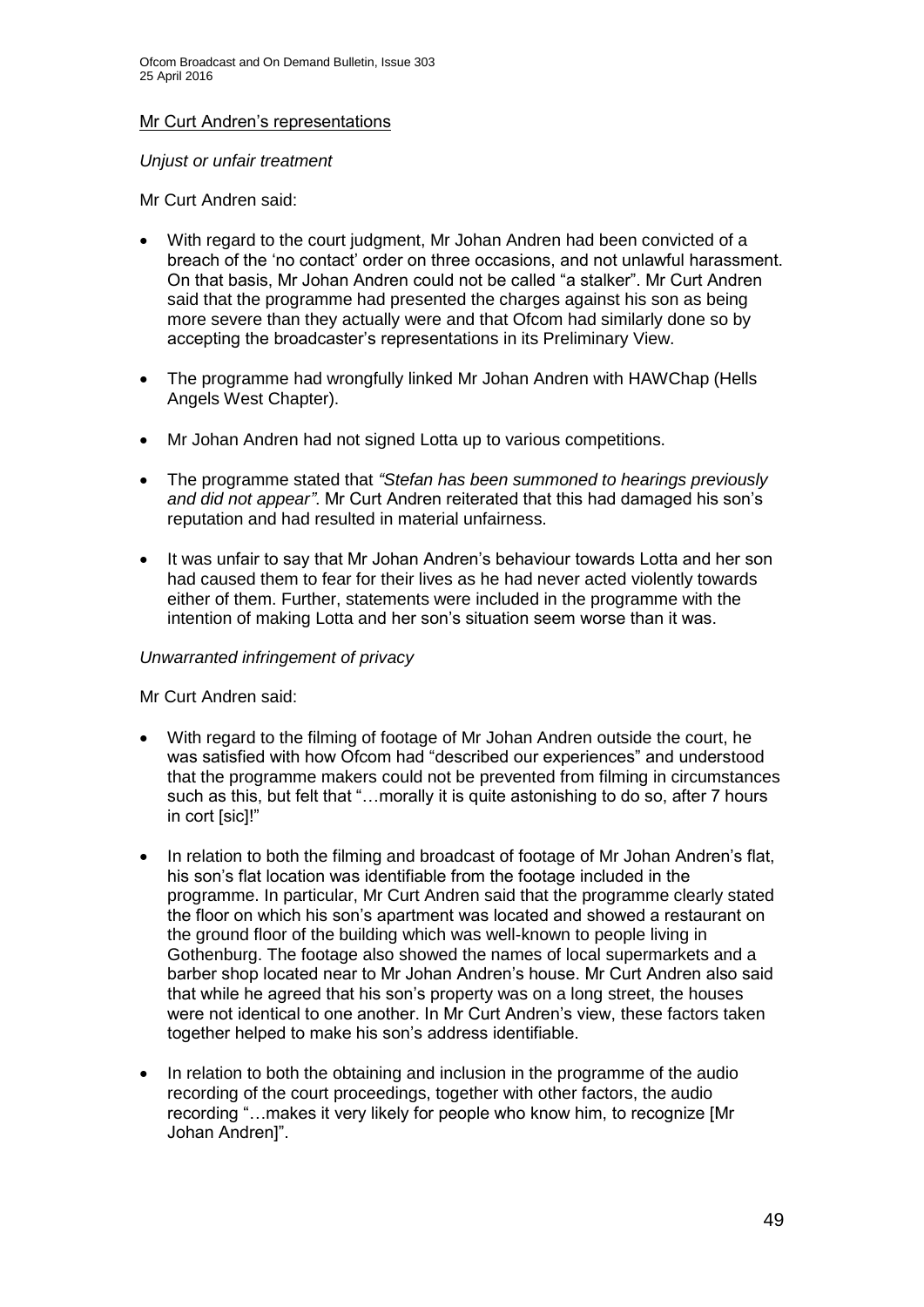Ofcom Broadcast and On Demand Bulletin, Issue 303 25 April 2016

- In relation to the inclusion in the programme of footage of Mr Johan Andren outside the court, Mr Curt Andren did not agree that his son was unidentifiable from this footage. In particular, he stated that people who knew Mr Johan Andren could see "the contours of his face and identify the shape of his face and hairstyle, and together with his voice detect that this person has to be Johan".
- In relation to the inclusion in the programme of footage from Mr Johan Andren's Facebook page showing the faces of some of his friends, Mr Curt Andren stated that this was "going somewhat too far".

#### **Decision**

Ofcom's statutory duties include the application, in the case of all television and radio services, of standards which provide adequate protection to members of the public and all other persons from unjust or unfair treatment and unwarranted infringement of privacy in, or in connection with the obtaining of material included in, programmes in such services.

In carrying out its duties, Ofcom has regard to the need to secure that the application of these standards is in the manner that best guarantees an appropriate level of freedom of expression. Ofcom is also obliged to have regard, in all cases, to the principles under which regulatory activities should be transparent, accountable, proportionate and consistent and targeted only at cases in which action is needed.

In reaching its decision, Ofcom carefully considered all the relevant material. This included a recording of the programme as broadcast and translated transcript, both parties' written submissions, and supporting documentation. Ofcom also took careful account of the representations made by the complainant in response to being given the opportunity to comment on Ofcom's Preliminary View on this complaint. After careful consideration of Mr Curt Andren's representations, we concluded that the points raised did not materially affect the outcome of Ofcom's decision not to uphold the complaint.

#### *Unjust or unfair treatment*

a) When considering and deciding complaints of unjust and unfair treatment, Ofcom has regard to whether the broadcaster's actions ensured that the programme as broadcast avoided unjust or unfair treatment of individuals and organisations, as set out in Rule 7.1 of the Code.

Ofcom considered the complaint that Mr Johan Andren was treated unjustly or unfairly in the programme as broadcast because false accusations were made against him which had damaged his reputation.

Before considering the substance of the complaint, it was necessary for Ofcom to assess whether or not Mr Johan Andren was identifiable in the programme. For the reasons detailed at head c) i) of the Decision below, we considered on balance, that Mr Johan Andren was identifiable as "Stefan" from the footage, albeit only to a small and limited number of individuals who knew Mr Johan Andren and had knowledge of the events depicted in the programme.

In assessing whether Mr Johan Andren had been treated unjustly or unfairly we considered each of the various sub-heads of the complaint in turn. In doing so, we had particular regard to Practice 7.9 of the Code. This states that before broadcasting a factual programme, broadcasters should take reasonable care to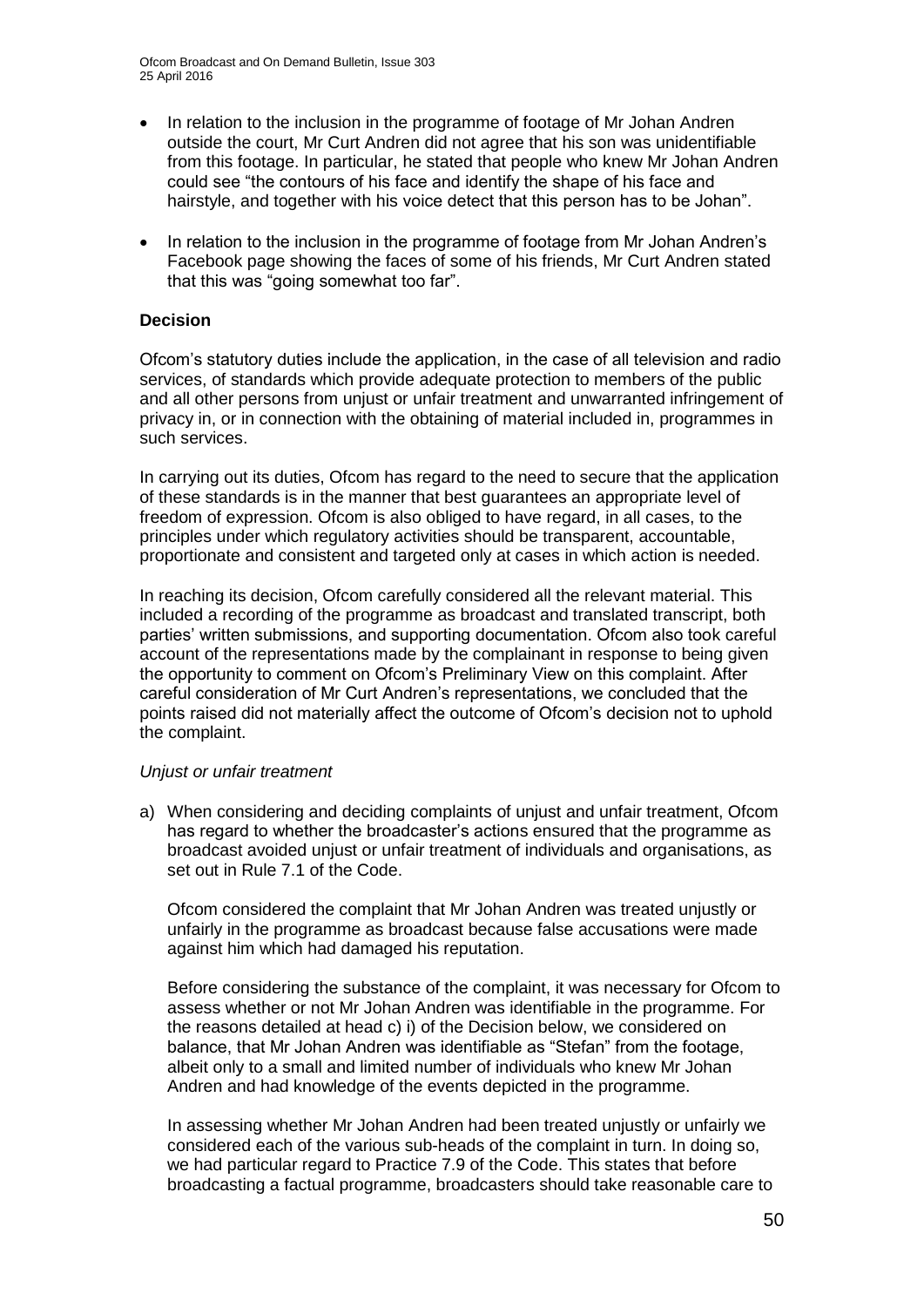satisfy themselves that material facts have not been presented, disregarded or omitted in a way that is unfair to an individual or organisation. It is important to clarify from the outset that Ofcom is unable to make findings of fact in relation to the allegations made about Mr Johan Andren. Rather, our role is to consider whether, by broadcasting certain comments, the broadcaster treated Mr Johan Andren unfairly and, in particular, whether it took reasonable care not to present, disregard or omit material facts in a way that was unfair to him.

i) Ofcom considered the complaint that the programme alleged that Mr Johan Andren was a *"stalker"*. The programme stated that Mr Johan Andren had been *"*…*found guilty of several of the crimes which he has been charged with. He is sentenced to probation with special conditions for harassment and violation of injunctions"*. The complainant said that this was untrue and provided Ofcom with an extract from a document entitled "Alingas District Court Judgment" (dated 11 March 2014) which stated that: "Johan Andren shall therefore be found guilty of breach of [his] contact ban on three occasions and not for unlawful stalking".

Having carefully viewed the programme and examined the translated transcript of it, we noted in particular the following comments made in relation to Mr Johan Andren who was referred to as "Stefan" throughout the programme:

Jenny stated:

*"For over a year Lotta has been harassed by a man with whom she had had a short but intensive relationship with. He threatens and stalks her, but worst of all, he goes after her 13 year old son".*

Lotta explained that after ending the relationship, *"Stefan began the harassment*".

An expert criminologist stated:

*"Stefan is a relationship stalker. He has had a relationship with the woman. It does not matter whether it has been short or a longer one. It is a relationship that has been terminated. The trigger for this stalking is that she has terminated this relationship…He is a person who tries to humiliate, irritate, disturb, make it known that he is there in the wings, so that she will think about him".*

The programme's narrator stated:

*"Despite lots of reports to the police, Stefan does not stop terrorising Lotta. He is now on his third injunction, but all the time he comes up with new ways to stalk her"*.

The programme's narrator later stated:

*"Stefan stands accused of, among other things, harassment and several cases of violating injunctions".*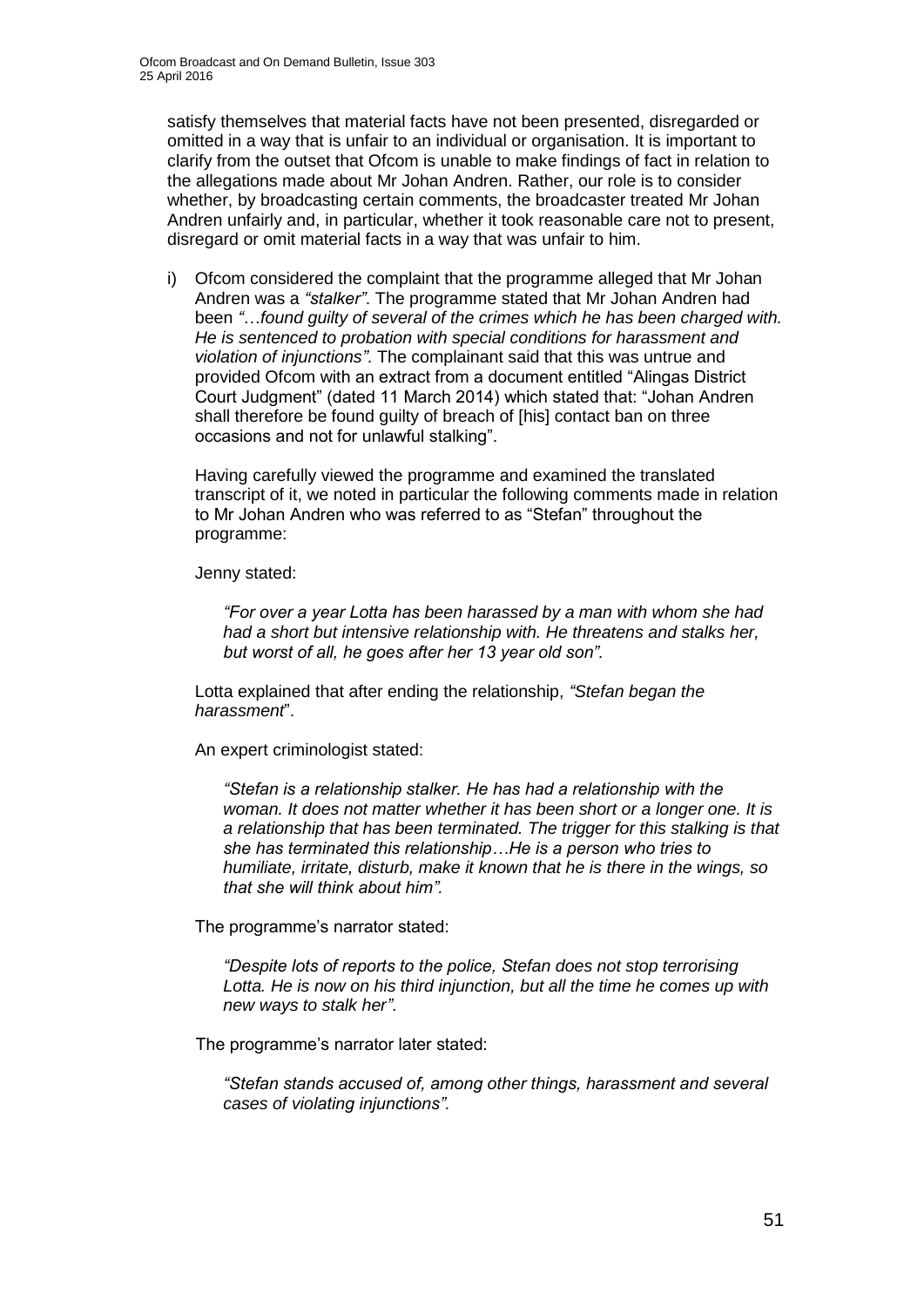And:

*"A few weeks after our confrontation, Stefan is found guilty of several of the crimes which he has been charged with. He is sentenced to probation with special conditions for harassment and violation of injunctions".*

Ofcom considered that the language used throughout the programme to describe Mr Johan Andren and his behaviour was accusatory in nature, and would have left viewers in no doubt that, in the view of the programme makers, Mr Johan Andren had stalked Lotta and her son. We considered that this was a serious claim which had the clear potential to materially and adversely affect viewers' opinion of Mr Johan Andren.

We then considered whether the inclusion of the allegation resulted in unfairness to him. Ofcom acknowledged the broadcasters' right to freedom of expression and that they must be able to broadcast programmes of matters of interest to viewers freely, including the ability to express views and critical opinions without undue constraints. However, this freedom comes with responsibility and an obligation on broadcasters to comply with the Code and, with particular reference to this case, avoid unjust or unfair treatment of individuals or organisations in programmes.

Ofcom recognised that there was disparity between the interpretations given by the two parties on the court judgment and the crimes committed by Mr Johan Andren. Therefore, Ofcom commissioned an independent translator to translate the document. The independent translation of the court decision referred to Mr Johan Andren having committed the crimes of "harassment" and "breach of no contact order".

From the broadcaster's representations, it was Ofcom's understanding that the specific offence of "stalking" had been introduced in Sweden in 2011 and that prior to this people could only be charged with a series of other related offences, including "harassment". It was not clear to Ofcom whether the convictions for "harassment" and "breach of no contact order" in this case constituted "stalking" within the definition of Swedish criminal law, or whether these were separate offences. Ofcom did not consider, however, that the references to "stalking" which were made in the programme resulted in unfairness to Mr Johan Andren. This was because, whether or not the offences were technically characterised as "stalking", the fact remained that Mr Johan Andren had been found guilty in a Swedish court of law of making unlawful approaches to Lotta and her son on a number of occasions.

Given the above factors, we considered that it was not misleading or unfair to have referred to Mr Johan Andren as a "stalker" in the programme.

ii) We next considered the complaint that the programme stated that Mr Johan Andren had sent a threatening SMS text message to Lotta.

We noted that in the programme Lotta explained that one minute after arriving home late after a night out, she had received a text message. Lotta read the text message out and it was also shown:

*"You have commissioned anonymous little idiots to call and make death threats. If you want to 'talk' about it then I'll see you soon. Listen after the Harley sound!"*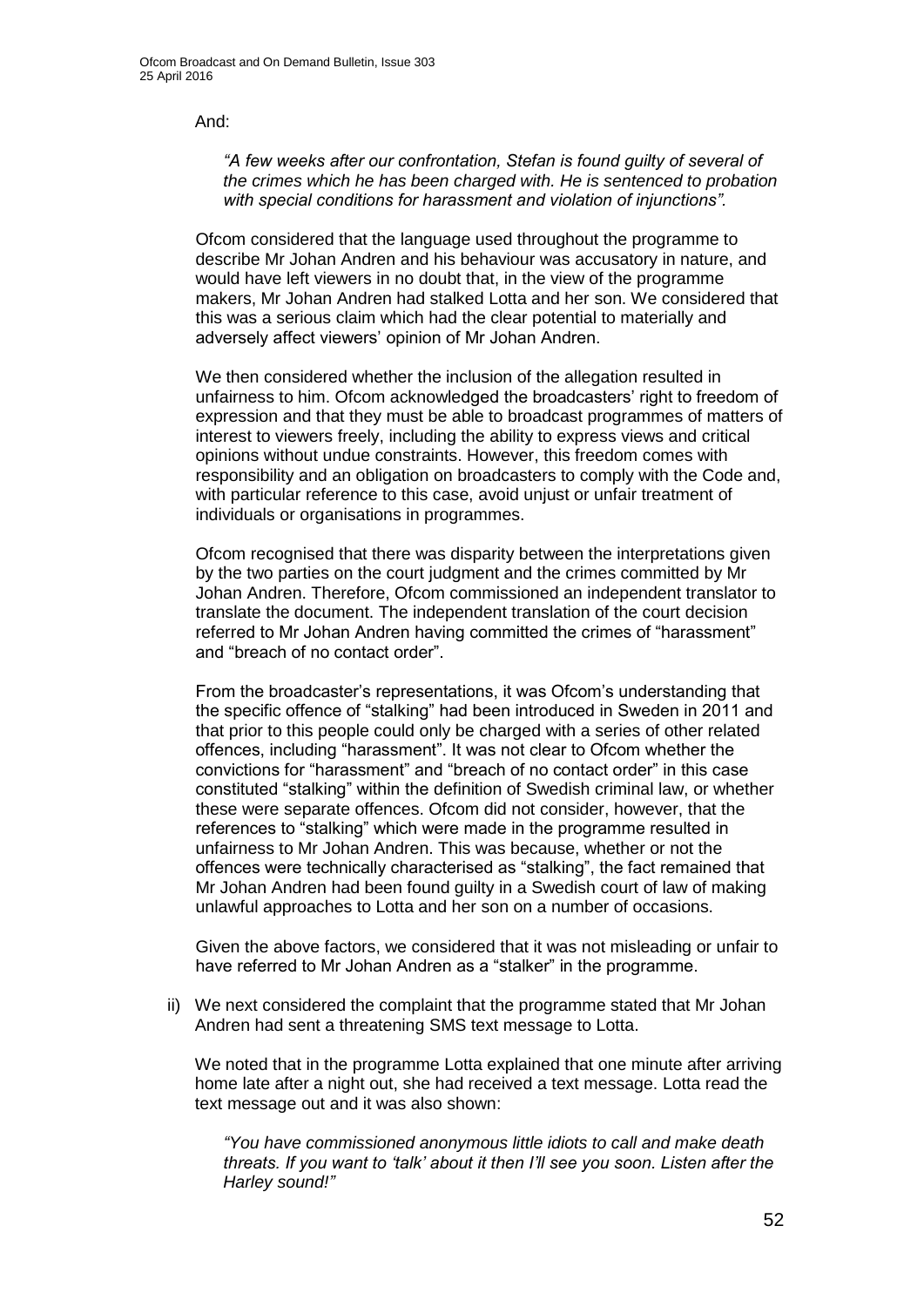The name *"HAWChap* [Hells Angels West Chapter]*"* appeared at the top of the message.

The complainant said that the programme implied that his son had been the author of the message sent and that he had connections with HAWChap, a criminal organisation. He said that his son had neither sent the message, nor had connections with HAWChap.

As outlined above, it is not for Ofcom to investigate and adjudicate on whether information broadcast is factually correct or not, but rather to consider whether the inclusion of specific information amounted to unjust or unfair treatment of an individual and/or organisation. In this case we noted that the programme was about stalkers and was presented from the point of view of a victim of harassment, Lotta. The programme included Lotta and her son's recollections of events and a number of dramatic reconstructions of them. Ofcom was of the view that, owing to this format, it was reasonable to assume that viewers would understand that the events depicted in the programme, including in this case Lotta's claim that she had received a text message, were a representation of only one side of what had happened. In this context we did not consider that viewers would view the information presented in the programme as unequivocal fact.

In addition, we noted that Lotta simply stated in the programme that she had received the text message and contacted the police. Neither Lotta nor the programme makers stated that Mr Johan Andren was responsible for sending the text message or that he had affiliations with Hells Angels.

We also noted that Mr Johan Andren had been found guilty of harassment and of violating restraining orders, and that he had sent text messages to Lotta and Max which had formed part of that harassment. We therefore considered that given the nature of the crimes that Mr Johan Andren was convicted of, whether or not he had sent the specific text message referring to HAWchap (and neither the programme's narrator nor Lotta stated explicitly that this was the case), the inclusion of this information in the programme was unlikely to have materially and adversely affected viewers' perception of Mr Johan Andren in a way that was unfair to him.

Given the above factors, Ofcom considered that there was no unjust or unfair treatment in this respect.

iii) We considered the complaint that the programme stated that Mr Johan Andren had signed Lotta up to various competitions, surveys and dating sites to *"remind Lotta that he exists"*. The complainant said that this was untrue.

We noted that the programme's narrator stated: *"He is now on his third injunction but all the time he comes up with new ways to stalk her"*. Following which Lotta explained that she started receiving *"strange"* telephone calls. She said:

*"For a long time we have been inundated with telephone calls. I have had everything from participating in surveys about wanting to lose weight to me wanting to win a year's supply of fast food, or to join Greenpeace. I was registered on dating sites for bisexuals and lesbians and everything.*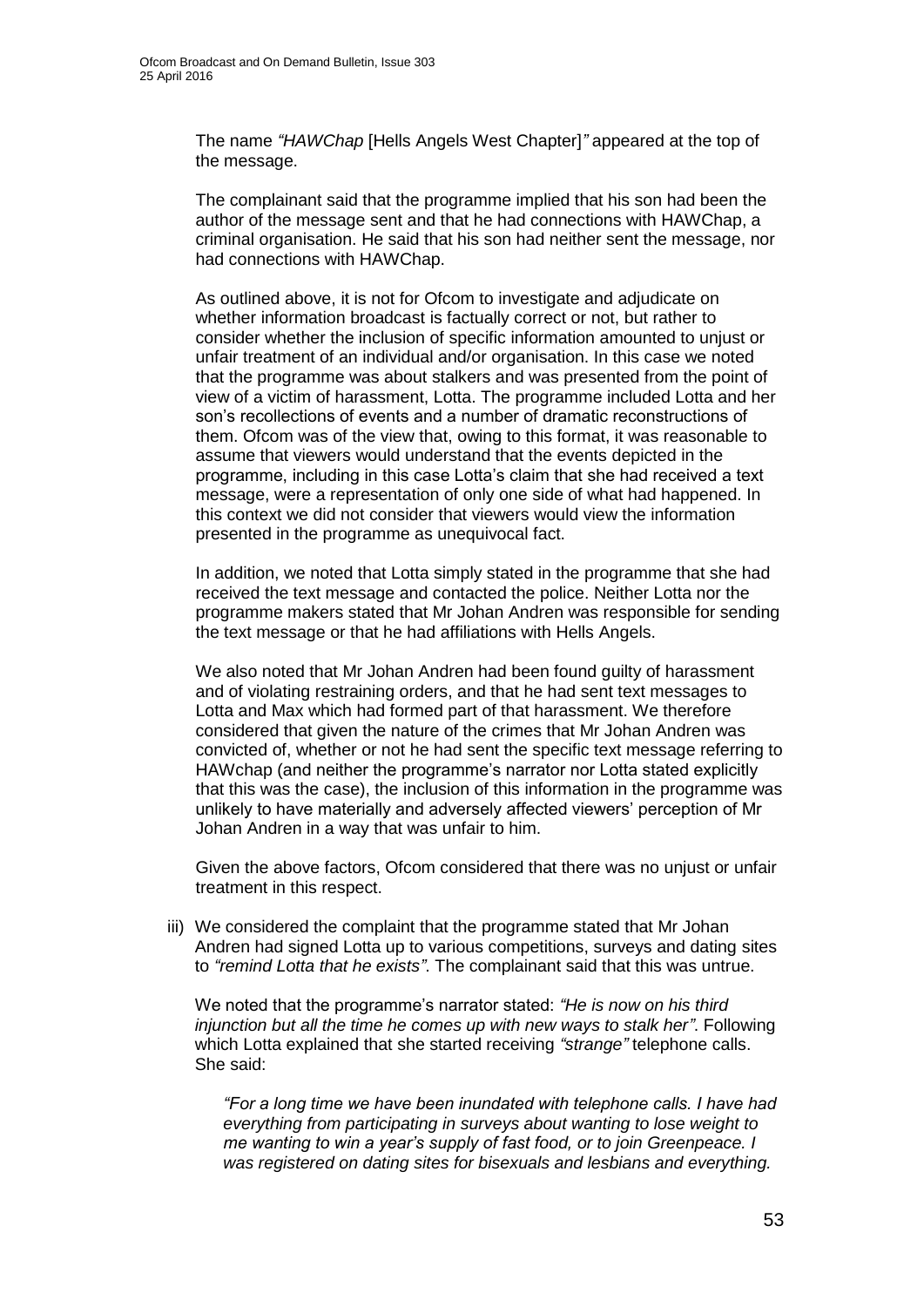*It has just rung, rung, rung here…I have a stalker that participates for me in lots of surveys…"*.

The programme's narrator then further explained:

*"Stefan uses the surrounding world to constantly remind Lotta that he exists. In addition to* [signing her up to] *competitions, surveys and dating sites, Stefan has also reported her to the Social Welfare Board for child neglect. Her private email and work emails have been intercepted, which has resulted in chaos at the company where she works"*.

As outlined above at head a) ii), it is not for Ofcom to investigate and adjudicate on whether information broadcast is factually correct or not.

Also, as above, in this case we noted that the programme was about stalkers and was presented from the point of view of a victim of harassment, Lotta. The programme included Lotta and her son's recollections of events and a number of dramatic reconstructions of them. Ofcom was of the view that, owing to this format, it was reasonable to assume that viewers would understand that the events depicted in the programme, including Lotta's claim that she had received various unwanted telephone calls and been registered to various online sites et cetera, were a representation of only one side of what had happened. In this context we did not consider that viewers would view the information presented in the programme as unequivocal fact.

To the extent that viewers may have concluded that Mr Andren was responsible for signing Lotta up to various competitions, surveys and dating sites however, the inclusion of this information in the programme was unlikely to have materially and adversely affected viewers' perception of Mr Johan Andren in a way that was unfair to him. This was because Mr Andren had been found guilty in a Swedish court of law of harassment and violating restraining orders with respect to Lotta, irrespective of whether or not he had been responsible for signing her up to these various sites.

Given the above factors, Ofcom considered that there was no unjust or unfair treatment in this respect.

iv) We considered the complaint that the programme stated that Mr Johan Andren: *"*…*has been summoned to hearings previously and did not appear"*. The complainant said that this was misleading as a previous trial had been postponed once due to legal reasons and that a new date had been set.

We noted that the programme's narrator stated:

*"Stefan has been summoned to a District Court hearing in Alingas and Janne and his companion are on the way to Stefan's address in order to keep an eye on the entrance during the hours of the morning. Stefan has been summoned to hearings previously and did not appear"*.

Given the above comments, we considered that the programme made clear that Mr Johan Andren had not attended a previous court hearing as scheduled. On this basis, Ofcom was of the view that some viewers may have reasonably assumed that Mr Johan Andren had deliberately sought to avoid court. We therefore considered that this information constituted a serious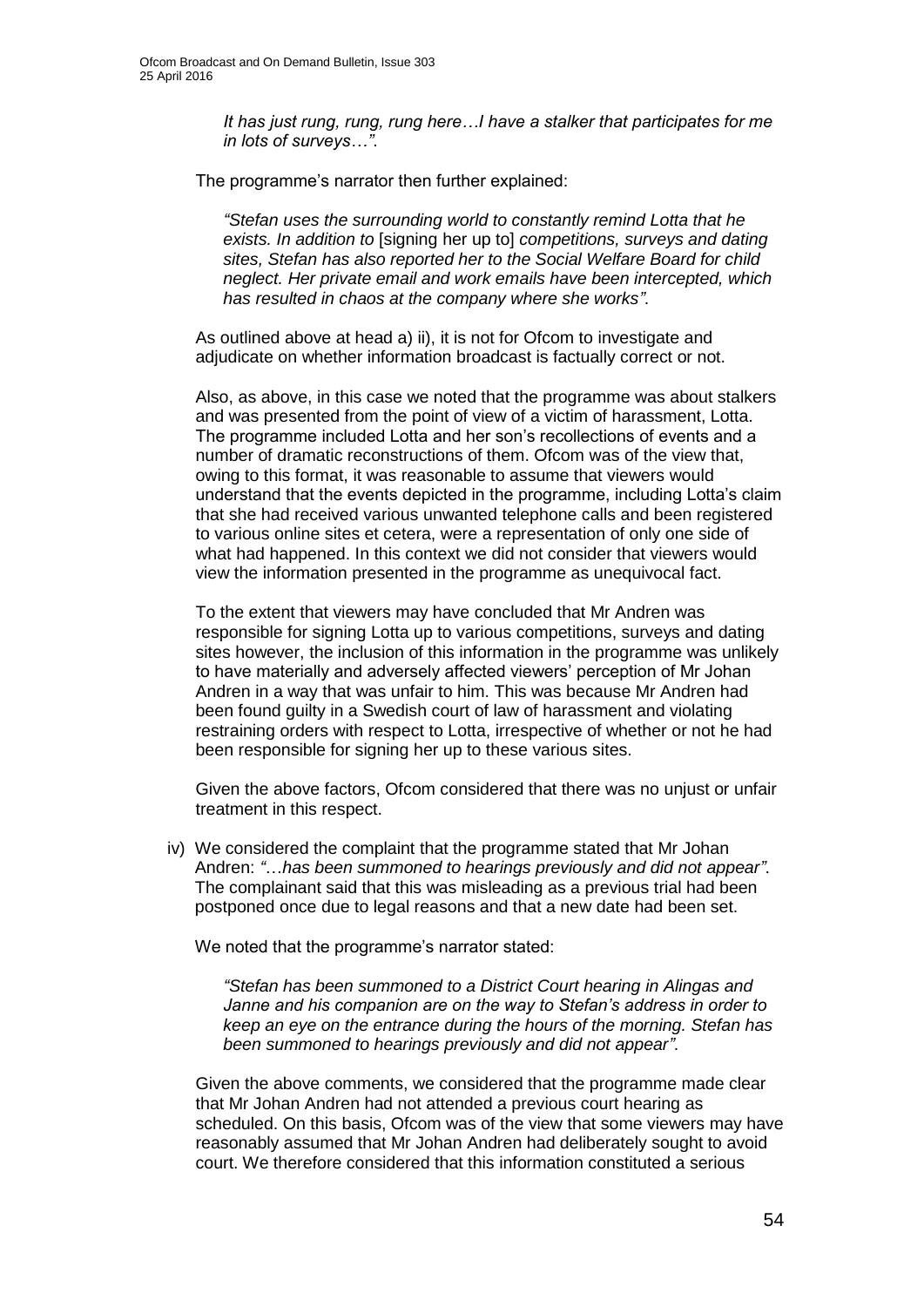allegation which had the potential to materially and adversely affect viewers' opinions of Mr Johan Andren.

We next considered whether the inclusion of this allegation resulted in unfairness to Mr Johan Andren. In doing so, Ofcom acknowledged the broadcaster's right to freedom of expression, as outlined above at head a) i).

We noted that in response to this head of complaint, MTG said that it acknowledged that the reasons for Mr Johan Andren being absent from court "were not adequately explained in the programme".

As previously stated above, we noted that Mr Johan Andren had been found guilty of harassment and of violating restraining orders. Given this, we considered that whether or not the broadcaster had included in the programme the reasons for Mr Johan Andren's previous court absence, this was unlikely to have materially and adversely affected viewers' perception of him in a way that was unfair.

Ofcom therefore considered that there was no unjust or unfair treatment in this respect.

v) We next considered the complaint that the programme stated that Mr Johan Andren was potentially violent and had caused Lotta and her son to fear for their lives. For example, Lotta stated in the programme that: *"The worst-case scenario that I have been afraid of the whole time is that he is going to shoot me"*. The complainant said that his son had never been in possession of any weapon. He also said that the security consultant working with the programme makers stated in the programme that his son was *"*…*not a violent person as far as we believe"*.

We noted that throughout the programme, Lotta spoke about the fact that she and her son had felt afraid of Mr Johan Andren and that they had obtained a dog for "*extra protection*". Lotta explained, for example, that less than an hour after Mr Johan Andren had been released by the police for questioning over his behaviour, he had come to their house. She said:

*"This is really what I have been afraid of all the time – that he would show up – he has got us to feel insecure and threatened all the time and suddenly he is actually standing right there in the middle of the window. And I was standing down here in the kitchen. And it turns to chaos here".*

Max later said: *"*…*I thought I was going to die"*.

Lotta added: *"He* [Max] *screamed straight out 'mum, mum I don't want to die, mum, mum*'*"*.

Later in the programme Max also said:

*"The worst nightmares were probably when he and I were mates. He had said to me – as far as I remember, anyway – that he had chopped my mum up into small pieces. And I cried and tried, I remember that he tried to comfort me"*.

Lotta spoke about the physical effect the stress had had on her son and explained how she felt as a mother: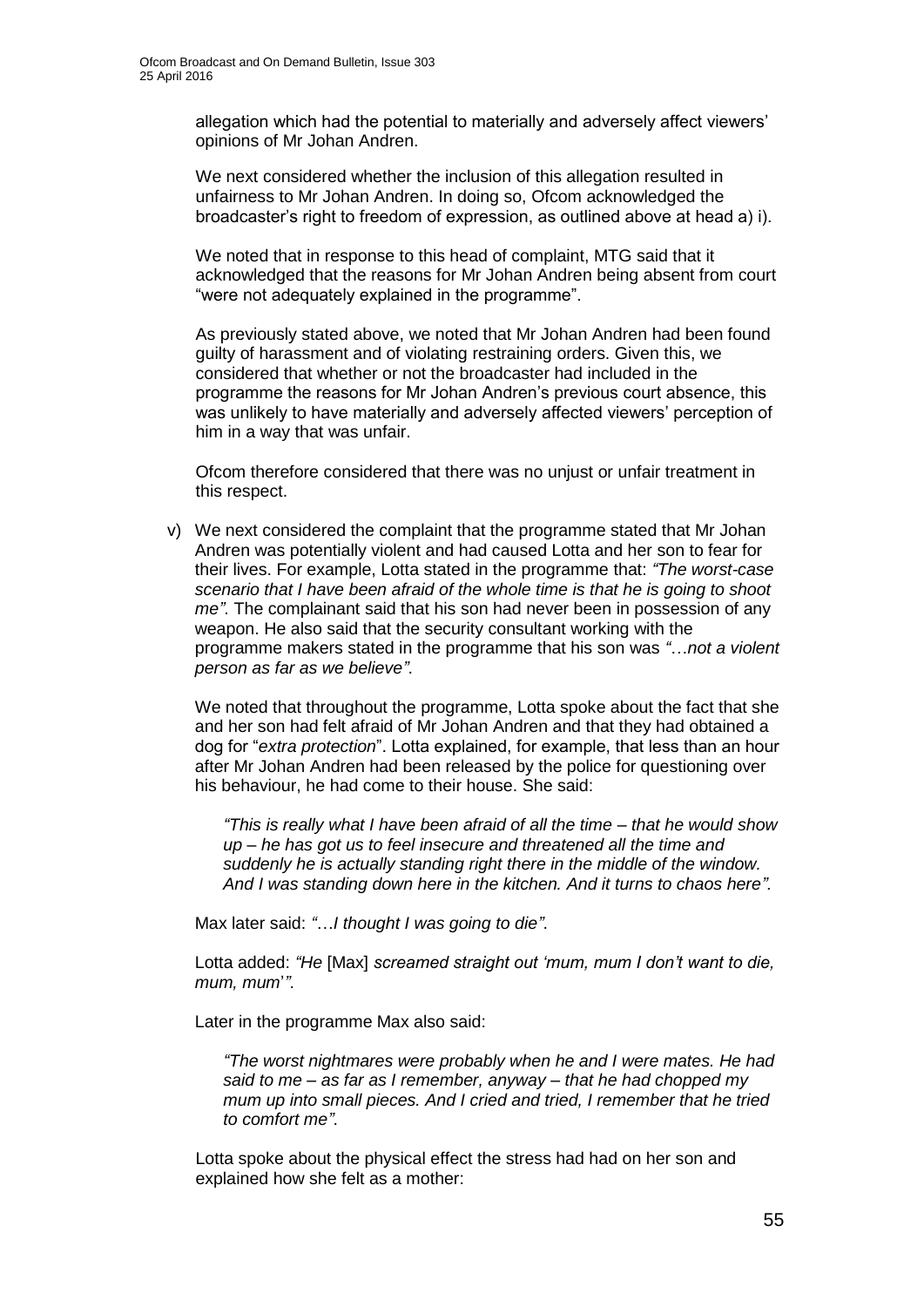*"You feel completely heartbroken. You have to try and give the security you can provide. The worst case scenario that I have been afraid of the*  whole time is that he is going to shoot me...or that he will take Max or kill *one of us. Yes, that's the tough thing, that has been the hardest thing the whole time".*

As above, in this case we noted that the programme was about stalkers and was presented from the point of view of a victim of harassment, Lotta. The programme included Lotta and her son's recollections of events and a number of dramatic reconstructions of them. Ofcom was of the view that, owing to this format, viewers would reasonably understand that the statements made by Lotta and her son reflected their personal feelings and responses to events as they had experienced them, rather than being presented as unequivocal facts.

To the extent that viewers may have come to the conclusion that Lotta and her son were fearful of Mr Johan Andren, however, we noted that Mr Johan Andren had been found guilty of harassment and of violating restraining orders in relation to both Lotta and her son. Given the nature of the offences Mr Johan Andren had committed, the inclusion in the programme of information relating to Lotta and her son's personal experiences was unlikely to have materially and adversely affected viewers' perception of Mr Johan Andren in a way that was unfair to him.

We also noted that while Jenny and Max expressed a fear of Mr Johan Andren throughout the programme, the programme did not state that Mr Johan Andren had actually acted in a violent manner, or that he was in possession of a weapon. We also noted that the security expert had explained to Jenny: *"He* [Mr Johan Andren] *is not a violent person as far as we believe"*.

Given the above factors, Ofcom considered that there was no unjust or unfair treatment in this respect.

vi) We considered the complaint that the programme stated that Mr Johan Andren had caused distress to Lotta's son. Mr Curt Andren said that the programme claimed that due to Mr Johan Andren's actions, Lotta's son's health had suffered, he had taken time off school, and had stopped playing table tennis.

We noted that throughout the programme, Lotta, Jenny and Max spoke about the effect Mr Johan Andren's actions had had on Lotta's son Max.

Max expressed his fear of Mr Johan Andren during the programme. He said, for example: *"*…*I thought I was going to die"*.

Max also spoke about the fact that he had missed school because of Mr Johan Andren's actions and that he found it *"very difficult to concentrate"*.

He spoke about the fact that he suffered nightmares:

*"The worst nightmares were probably when he and I were mates. He had said to me – as far as I remember, anyway – that he had chopped my*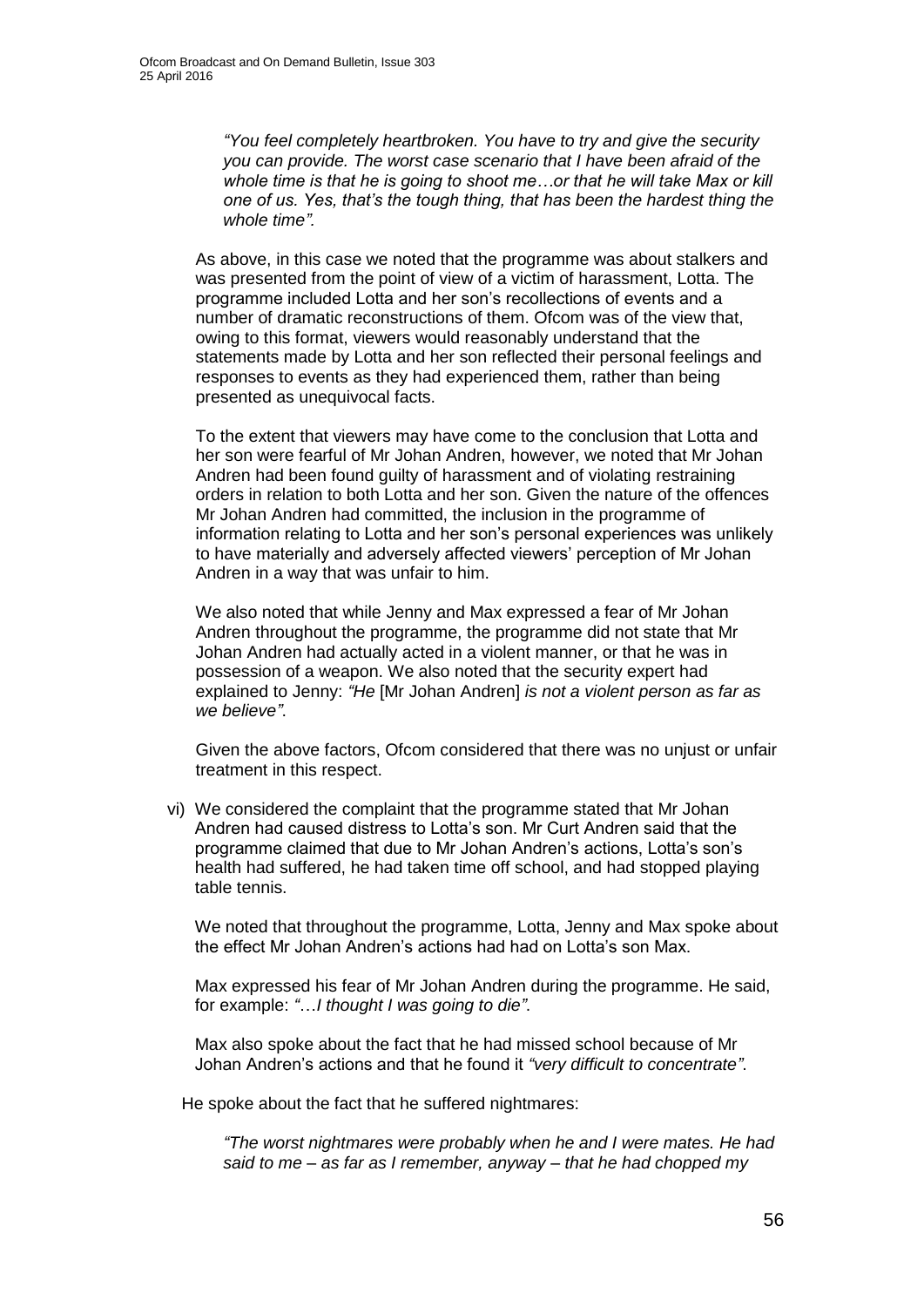*mum up into small pieces. And I cried and tried, I remember that he tried to comfort me"*.

Lotta explained:

*"He still feels very bad. He is absent from school, at home a lot. He gets infection after infection and…vomits and has a stomach-ache"*.

Jenny addressed Mr Johan Andren outside the court house. She asked him:

*"How can you expose a 12 year old boy to what you do? Did you know he has nightmares? He can't go to school…You know something? He doesn't need to go after a 12* year *old child. And I am talking to him. He can't go to school. He can't play table tennis. He can't* [interrupted]*"*.

As above, owing to the format of the programme, viewers would reasonably understand that the statements made by Lotta and her son reflected their personal feelings and responses to events as they had experienced them, rather than being presented as unequivocal facts.

Further, Mr Johan Andren was found guilty of harassment and of violating restraining orders, and in the Court judgment against him, we noted that he had been ordered to pay compensation to Lotta's son in the sum of 6,000 kroner. Given this, the inclusion in the programme of the statements set out above was unlikely to have materially and adversely affected viewers' perception of Mr Johan Andren in a way that was unfair to him.

Given the above factors, Ofcom considered that there was no unjust or unfair treatment in this respect.

vii) We considered the complaint that the programme stated that Mr Johan Andren had once driven Lotta's son Max home whilst in an "intoxicated condition". The complainant said that this had never happened.

We noted that in the programme Lotta explained that Mr Johan Andren and her son had gone to play Laserdome and that:

*"*…*it turned out that Max thought it was such fun so he begged to stay. They rang and checked if it was okay with me – and it was okay. But the only thing he could think of doing meanwhile, was to go to a pub in the vicinity and drink, so he was drunk when he collected Max"*.

As above, owing to the format of the programme, we considered that viewers would reasonably understand that the statements made by Lotta and her son reflected their personal feelings and responses to events as they had experienced them, including their perception of how much Mr Johan Andren may or may not have had to drink, rather than being presented as unequivocal facts.

In addition, we noted that neither Lotta nor the programme's narrator stated that Mr Johan Andren had driven a car after having consumed alcohol, only that he had *"collected"* Max. We also noted that the complainant acknowledged that his son had consumed some alcohol while supervising Lotta's son. He stated in a letter to Ofcom dated 25 May 2015: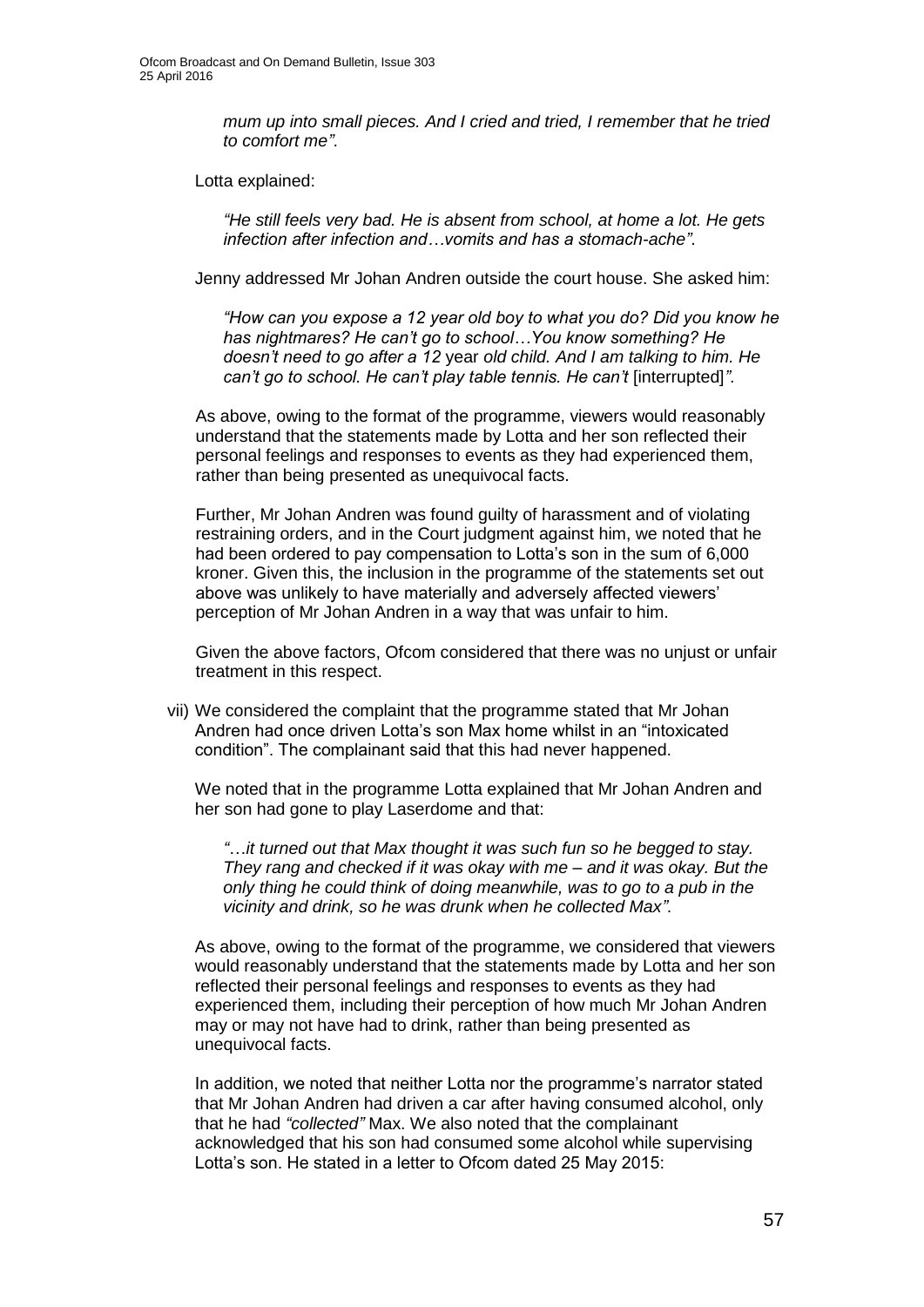*"*Johan found a saloon that had that play. He paid for all the games, but had very little to do himself. In a nearby local he drank during these hours 3 bottles 33cl of beer, still having *full* control over Max*"*.

Given the above factors, we considered that the inclusion of this information in the programme was unlikely to have materially and adversely affected viewers' perception of Mr Johan Andren in a way that was unfair to him.

Ofcom therefore considered that there was no unjust or unfair treatment in this respect.

### *Unwarranted infringement of privacy*

In Ofcom's view, the individual's right to privacy has to be balanced against the competing right of the broadcaster to freedom of expression. Neither right as such has precedence over the other and where there is a conflict between the two, it is necessary to intensely focus on the comparative importance of the specific rights. Any justification for interfering with or restricting each right must be taken into account and any interference or restriction must be proportionate.

This is reflected in how Ofcom applies Rule 8.1 of the Code, which states that any infringement of privacy in programmes or in connection with obtaining material included in programmes must be warranted.

In addition to this Rule, Section Eight (Privacy) of the Code contains "practices to be followed" by broadcasters when dealing with individuals or organisations participating in, or otherwise directly affected by, programmes, or in the making of programmes. Following these practices will not necessarily avoid a breach of Rule 8.1 and failure to follow these practices will only constitute a breach where it results in an unwarranted infringement of privacy.

b) Ofcom first considered Mr Curt Andren's complaint that his son's privacy was unwarrantably infringed in connection with the obtaining of material included in the programme.

In considering this part of the complaint, we had regard to Practices 8.5 and 8.9 of the Code. Practice 8.5 states that any infringement of privacy in the making of a programme should be with the person's and/or organisation's consent or be otherwise warranted. Practice 8.9 states that the means of obtaining material must be proportionate in all the circumstances and in particular to the subject matter of the programme.

Given that we understood that Mr Johan Andren suffered from mental health problems and that his parents had power of attorney over his affairs, we also took into account Practice 8.21 which states that where a programme features an individual under sixteen or a vulnerable person $<sup>1</sup>$  in a way that infringes privacy,</sup> the appropriate consent must be obtained unless the subject matter is trivial or uncontroversial and the participation minor, or it is warranted to proceed without consent.

We considered each of the various sub-heads of the complaint in turn.

<sup>1</sup>  $1$  The Code's definition of a vulnerable person includes those with mental health problems.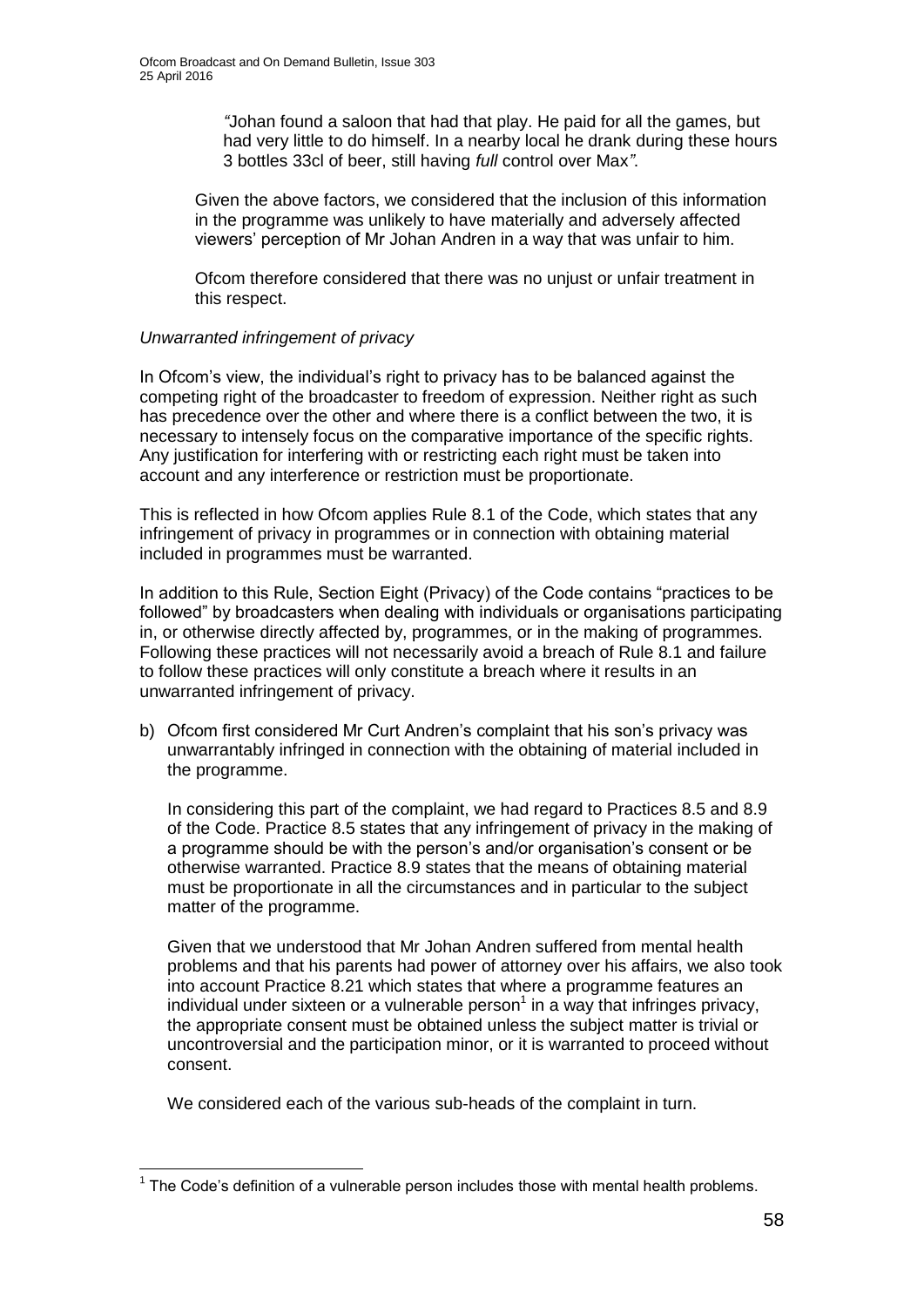i) The programme makers attempted to interview Mr Johan Andren without warning outside the court. The complainant explained that after being in court for seven hours "…we [Mr Johan Andren, his mother, his lawyer and himself] were almost instantly attacked by some strange people with moveable recording equipment". He said that his son had told the programme makers that "I haven't done anything" and "I don't want to participate in this programme" but that "Jenny is very persevering and hunts Johan around".

With regards to this sub-head of complaint, we also took into account Practices 8.7 and 8.11 of the Code. Practice 8.7 states that:

"If an individual or organisation's privacy is being infringed, and they ask that the filming, recording or live broadcast be stopped, the broadcaster should do so, unless it is warranted to continue".

Practice 8.11 states that:

"Doorstepping for factual programmes should not take place unless a request for an interview has been refused or it has not been possible to request an interview, or there is good reason to believe that an investigation will be frustrated if the subject is approached openly, and it is warranted to doorstep. However, normally broadcasters may, without prior warning interview, film or record people in the news when in public places".

Ofcom began by assessing whether or not Mr Johan Andren had a legitimate expectation of privacy with regard to the circumstances in which footage of him was filmed for inclusion in the programme. The Code's statement on the meaning of "legitimate expectation of privacy" makes clear that such an expectation:

"…will vary according to the place and nature of the information, activity or condition in question, the extent to which it is in the public domain (if at all) and whether the individual concerned is already in the public eye. There may be circumstances where people can reasonably expect privacy even in a public place...".

In considering whether Mr Johan Andren had a legitimate expectation of privacy, we first considered the nature of the material obtained. This included both the material included in the programme and the unedited footage.

We noted that Mr Johan Andren's complaint related to the obtaining of footage of him outside the court, which had been filmed and subsequently included in the programme without his consent. As set out in detail above in the 'Introduction and programme summary' section, the programme showed the presenter, Jenny, and a camera crew attempt to interview Mr Johan Andren in the street. Mr Johan Andren was shown with his parents and his lawyer (their faces were obscured) outside the court. Jenny requested if she could ask Mr Johan Andren a few questions and he declined. Mr Johan Andren, his parents and his lawyer were then shown trying to walk away from Jenny and the camera crew, however, they continued to follow them and ask questions. Jenny was shown repeatedly physically blocking their path. Mr Johan Andren was shown asking Jenny and the camera crew several times to stop and said *"Please, I don't wish to be in a TV programme"*. After some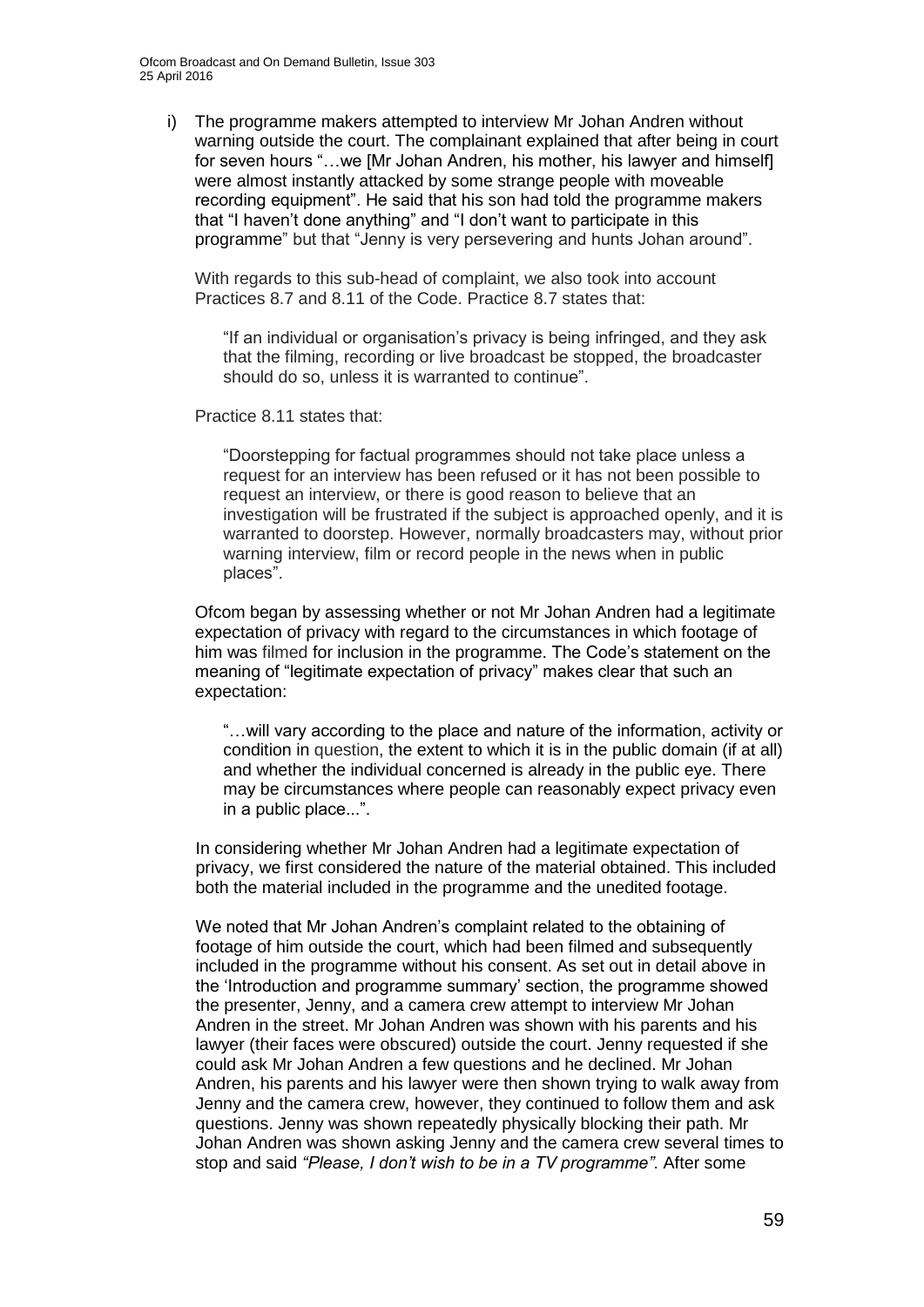time, Mr Johan Andren was shown leaving by getting into a car and being driven away.

We also took into account the fact that Mr Johan Andren was a potentially vulnerable person because we understood he suffered mental health problems and his parents had power of attorney over his affairs. We noted that in the unedited footage Mr Curt Andren asked Jenny and the camera crew repeatedly to stop harassing his son and to stop questioning him. He said to Jenny: "I don't think you should speak to him. I'm telling you that he is psychologically unwell".

We considered whether any private or sensitive information was revealed about Mr Johan Andren in the footage filmed for inclusion in the programme. We noted that Mr Johan Andren was filmed in a public street. We also noted that although conversations revealing details of his court case were filmed, we considered that information pertaining to the findings of the court (i.e. that he was convicted of a number of the offences as charged) was in the public domain. We therefore did not consider that the material recorded included any images or information of a particularly sensitive or private nature to Mr Johan Andren.

Given the above factors, we considered that Mr Johan Andren did not have a legitimate expectation of privacy with regards to the filming of the footage of him for inclusion in the programme.

Having come to the view that Mr Johan Andren did not have a legitimate expectation of privacy in relation to the filming of the footage of him, it was therefore unnecessary for Ofcom to consider whether any infringement of Mr Johan Andren's privacy was warranted.

Therefore, our Decision is that there was no unwarranted infringement of Mr Johan Andren's privacy in connection with the obtaining of material included in the programme.

ii) Footage of the outside of his flat was filmed for inclusion in the programme.

In assessing this head of the complaint, we began by assessing whether or not Mr Johan Andren had a legitimate expectation of privacy with regard to the circumstances in which footage of his property was filmed for inclusion in the programme. As stated above, the test applied by Ofcom as to whether a legitimate expectation of privacy arises is objective, fact sensitive and must always be judged in light of the circumstances in which the individual finds him or herself.

As set out in detail in the "Introduction and programme summary" section, footage of the outside of Mr Johan Andren's property was included in the programme. Ofcom noted that the programme made clear that the footage was filmed in Gothenburg and included footage of the outside of the building in which Mr Johan Andren lived, together with the following information:

*"With regard to his house and accommodation, it is a building situated in the centre of town?"*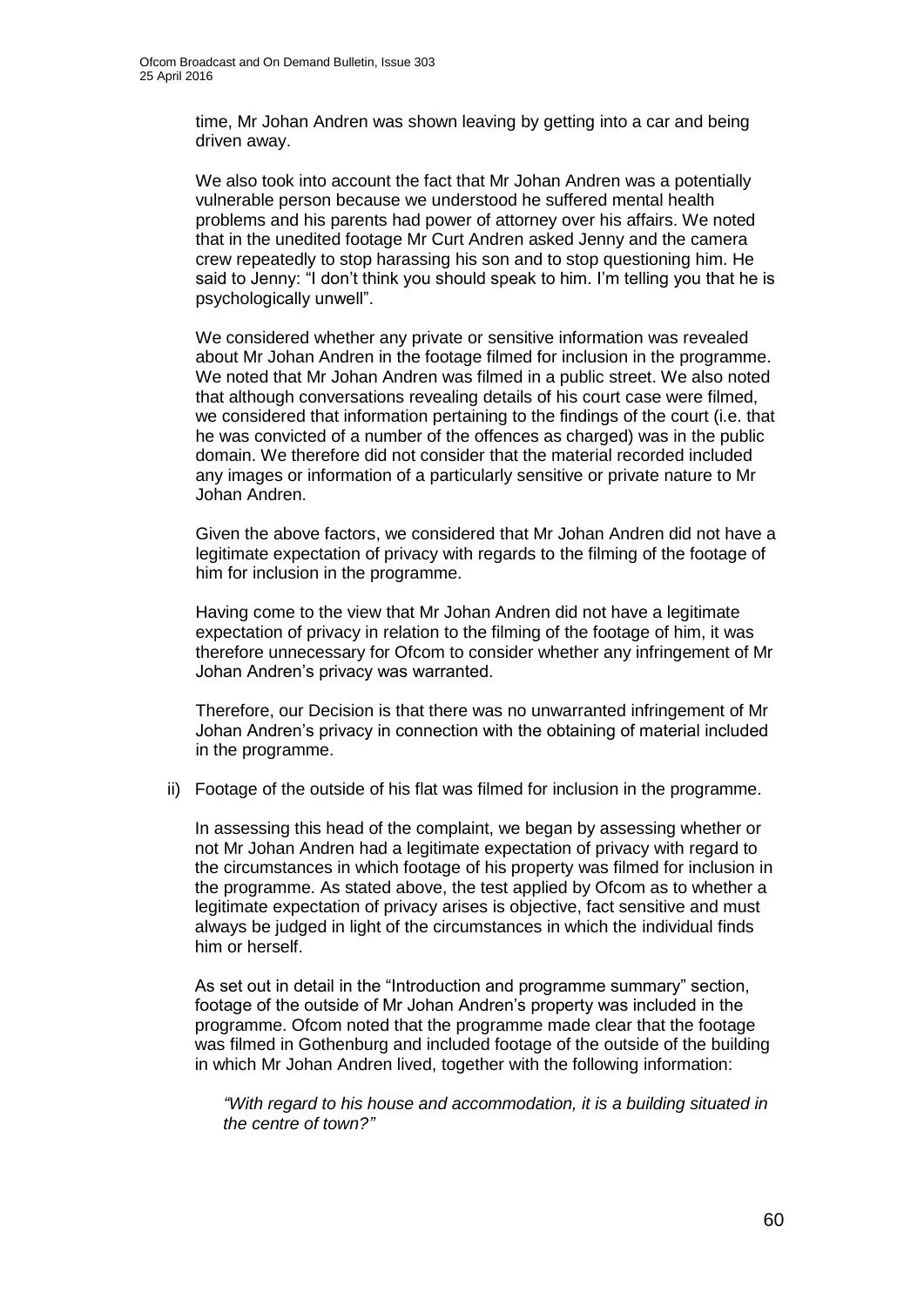And:

*"On the third floor there is a balcony. That is his bedroom and the window on the left where the* light *is on, is his sitting room"*.

However, we also noted that: the footage appeared to have been filmed openly and from a public street; Mr Johan Andren was not named in the programme as the occupant of the property; and the programme did not give details of Mr Johan Andren's specific address (i.e. it did not state the name of his street, nor give details of his building name or flat number).

Given this conclusion, Ofcom did not consider that Mr Johan Andren had a legitimate expectation of privacy. It was therefore unnecessary to consider this element of the complaint further.

Taking into account all the factors above, Ofcom therefore found that there was no unwarranted infringement of Mr Johan Andren's privacy in the filming of his property for inclusion in the programme.

iii) An audio recording of the court proceedings against him was obtained by the programme makers.

In assessing this head of the complaint, we began by assessing whether or not Mr Johan Andren had a legitimate expectation of privacy with regard to the circumstances in which an audio recording of the court proceedings against him was obtained by the programme makers for inclusion in the programme. As stated above, the test applied by Ofcom as to whether a legitimate expectation of privacy arises is objective, fact sensitive and must always be judged in light of the circumstances in which the individual finds him or herself.

We first considered the nature of the material obtained about Mr Johan Andren. As set out in detail in the "Introduction and programme summary" section, a partial recording of the court proceeding was included in the programme. In the recording Mr Johan Andren was heard being questioned about his relationship with Lotta and her son Max. Although Mr Johan Andren was not named, his voice was clearly audible.

Ofcom took the view that, ordinarily, information relating to an individual's personal relationships, may be regarded as being private and sensitive and therefore attract a legitimate expectation of privacy.

However, in this case we noted that the information was obtained from a court hearing. On the basis of the broadcaster's representations, Ofcom understands that court hearings held in Sweden are generally open to the public and that their verdicts are publicly available. We understood this to be the case with regard to Mr Johan Andren's court hearing. We therefore considered the information in question to have been in the public domain.

Taking all of the factors above into account, and in particular also the fact that Mr Johan Andren was found guilty of a number of the offences he was charged with, we considered that Mr Johan Andren did not have a legitimate expectation of privacy concerning the programme makers obtaining of the audio recording for inclusion in the programme.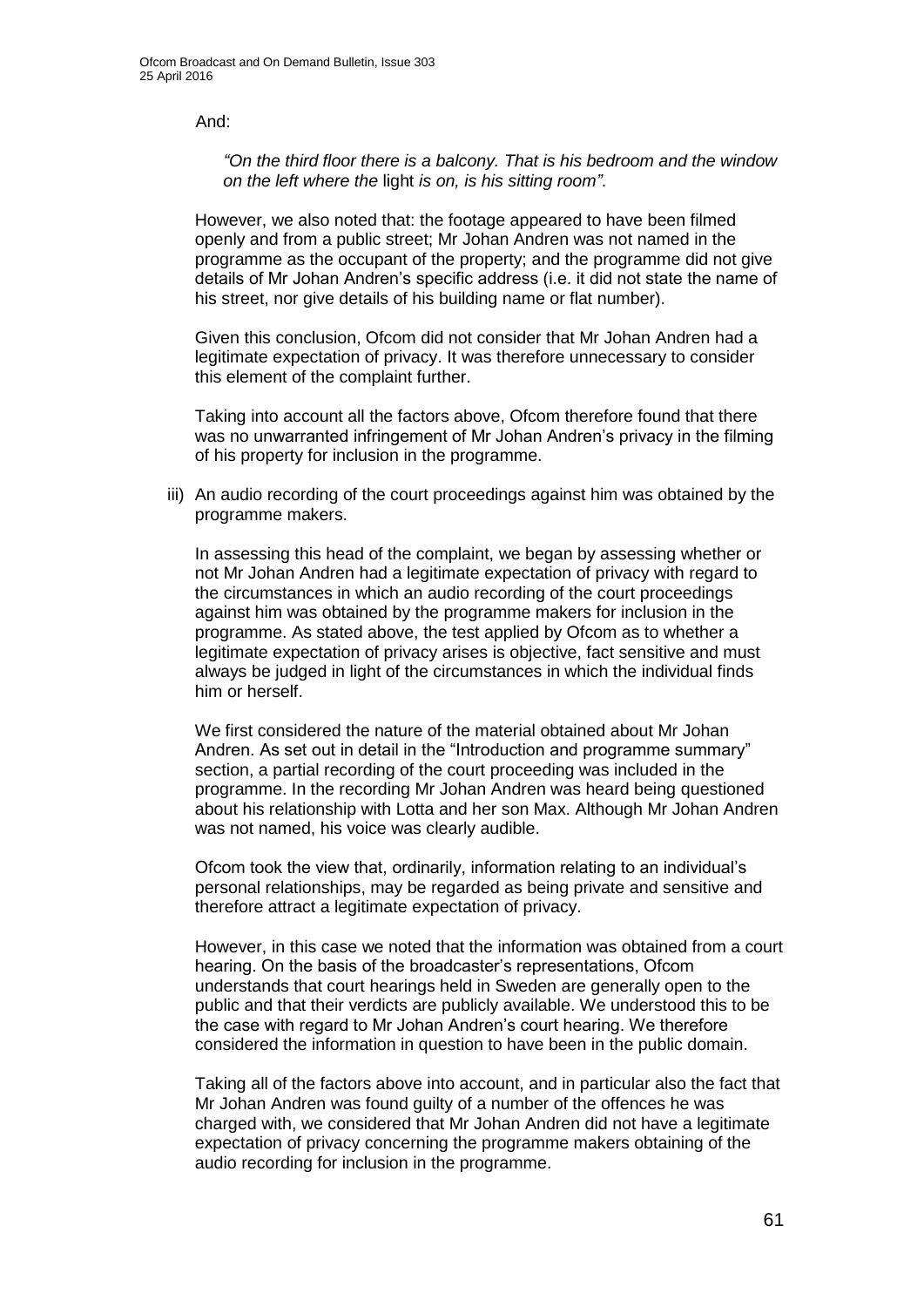Having decided on the particular facts of this case that Mr Johan Andren did not have a legitimate expectation of privacy, Ofcom did not need to consider the complaint any further, including the broadcaster's right to freedom of expression.

Ofcom's Decision is therefore that Mr Johan Andren's privacy was not unwarrantably infringed in connection with the obtaining of material included in the programme.

- c) Ofcom considered Mr Curt Andren's complaint that his son's privacy was unwarrantably infringed in the programme as broadcast. We considered each of the various sub-heads of the complaint in turn.
	- i) We considered the complaint that footage of Mr Johan Andren was included in the programme without his consent. The complainant argued that his son was identifiable from the footage included in the programme. While his face was obscured, and he was referred to by an alias name ("Stefan") in the programme, his voice could be heard. The complainant explained that: "Absolutely nobody has missed to recognize him [Johan]".

In assessing this element of the complaint, Ofcom had regard to Practice 8.4 which states that broadcasters should ensure that words, images or actions filmed or recorded in, or broadcast from, a public place, are not so private that prior consent is required before broadcast from the individual or organisation concerned, unless broadcasting without their consent is warranted and Practice 8.6 which states that any infringement of privacy in the making of a programme should be with the person's and/or organisation's consent or be otherwise warranted. We also had regard to Practice 8.21, as outlined above at head b).

In considering whether or not Mr Johan Andren's privacy was unwarrantably infringed in the programme as broadcast, Ofcom first assessed the extent to which he had a legitimate expectation of privacy in relation to the broadcast of the footage of him included in the programme. As stated above, the test applied by Ofcom as to whether a legitimate expectation of privacy arises is objective, fact sensitive and must always be judged in light of the circumstances in which the individual finds him or herself.

As set out in detail above at head b) i) and the "Introduction and programme summary" section, footage of Mr Johan Andren being questioned in the street about his court appearance was included in the programme. Mr Johan Andren's face was blurred and he was not named (he was referred to under the alias "Stefan"), however, his voice was clearly audible.

In assessing whether or not Mr Johan Andren had a legitimate expectation of privacy, we considered whether he was identifiable in the programme as broadcast.

We noted that Mr Curt Andren said that people had identified his son from the footage of him and the information about him and his relationship with Lotta included in the programme. In particular, he stated that people who knew Mr Johan Andren could see "the contours of his face and identify the shape of his face and hairstyle, and together with his voice detect that this person has to be Johan".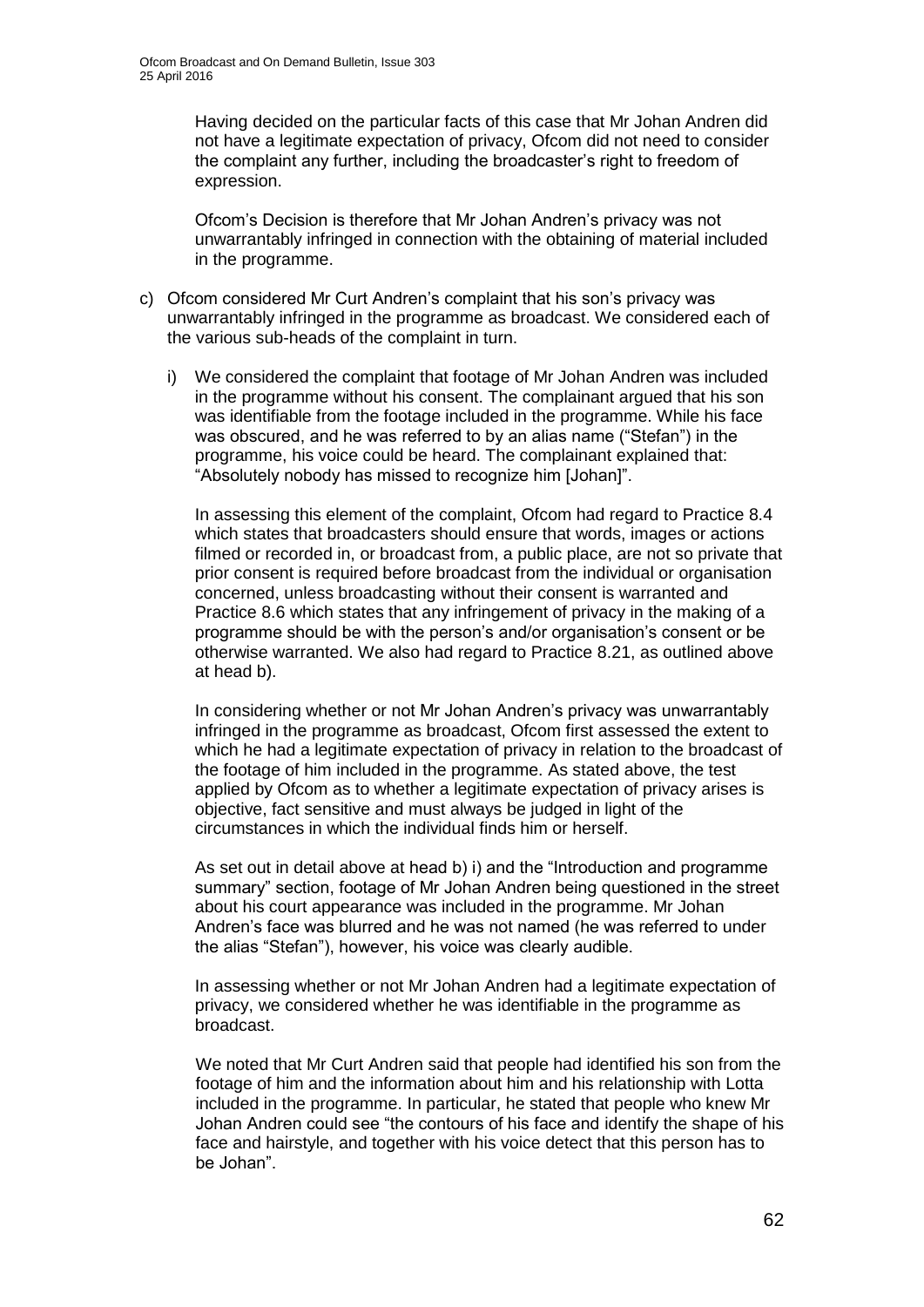We also noted however, MTG's point that: "In this episode of Stalkers TV3 decided to call Johan "Stefan" and to further protect Johan's identity he [was] blurred during the confrontation and no information that could potentially reveal his identity was exposed during the programme". We also noted that his parents' and lawyer's faces were blurred, providing further protection against Mr Johan Andren being identified.

Taking account of all the factors set out above, we took the view that, given the nature of the footage shown and, notwithstanding the information which was included about the events leading up to Mr Johan Andren being charged and convicted with harassment and breach of no contact order, it was unlikely that Mr Johan Andren was identifiable from the programme to anyone who did not already know him and was also aware of his previous relationship with Lotta and the events depicted in the programme.

It was Ofcom's view that for the same reasons, as outlined above at head b) i), Mr Johan Andren did not have a legitimate expectation of privacy with regards to the inclusion of the footage of him in the programme.

Having come to the view that Mr Johan Andren did not have a legitimate expectation of privacy, in relation to the inclusion of footage of him in the programme, it was unnecessary for Ofcom to consider whether any infringement of Mr Johan Andren's privacy was warranted.

Therefore, our Decision is that there was no unwarranted infringement of Mr Johan Andren's privacy in the broadcast of the material in these circumstances.

ii) Footage of the outside of his flat was included in the programme.

In considering this head of the complaint, we also took into account Practice 8.2 of the Code which states that information which discloses the location of a person's home or family should not be revealed without permission, unless it is warranted.

We began by assessing whether or not Mr Johan Andren had a legitimate expectation of privacy with regard to the circumstances in which footage of his property was broadcast in the programme. As stated above, the test applied by Ofcom as to whether a legitimate expectation of privacy arises is objective, fact sensitive and must always be judged in light of the circumstances in which the individual finds him or herself.

As set out in detail in the "Introduction and programme summary" section and head b) ii), footage of the outside of Mr Johan Andren's property was included in the programme. Ofcom noted that the programme made clear that the footage was filmed in Gothenburg and included footage of the outside of the building in which Mr Johan Andren lived, together with the following information:

*"With regard to his house and accommodation, it is a building situated in the centre of town?"*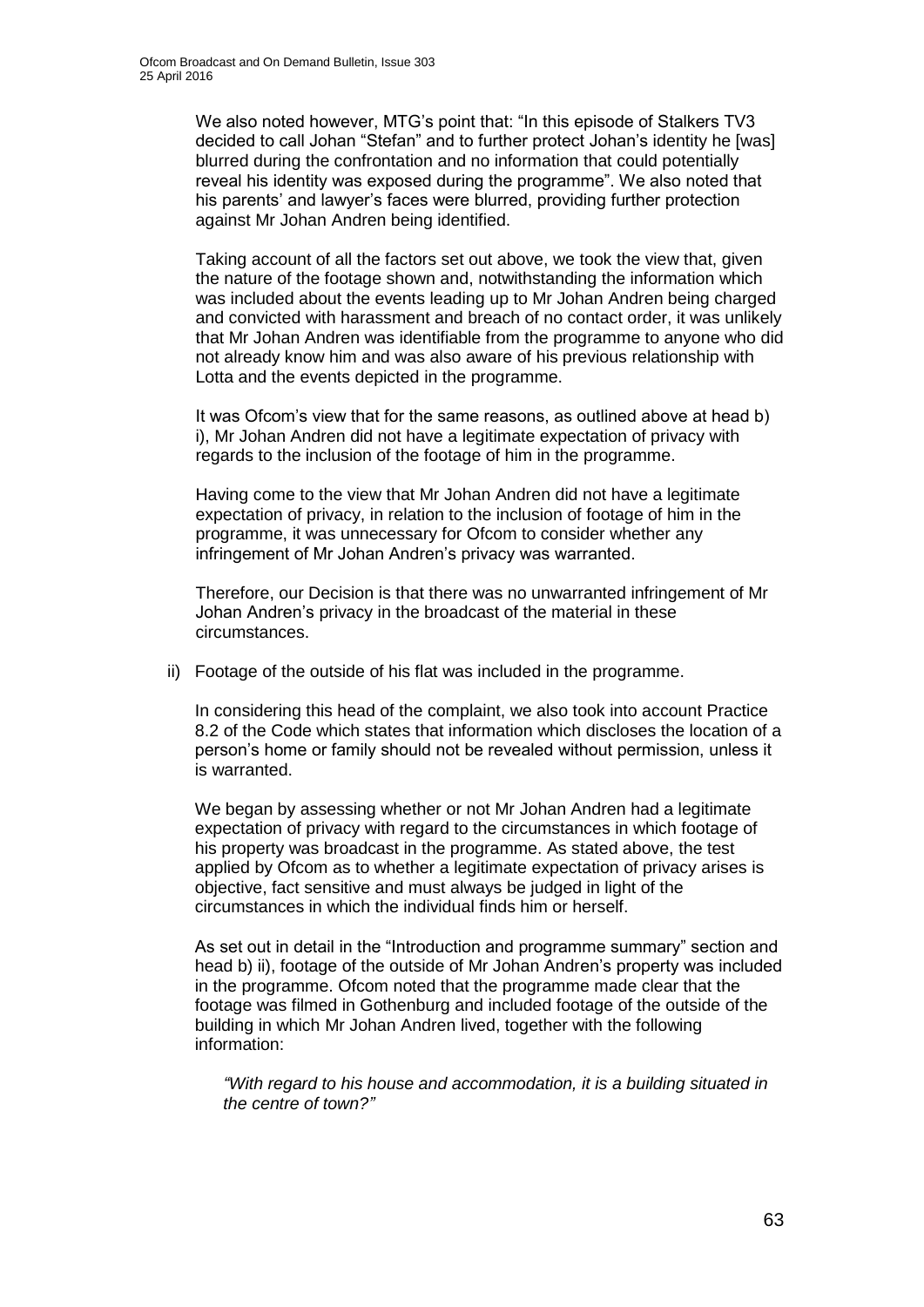And:

#### *"On the third floor there is a balcony. That is his bedroom and the window on the left where the light is on, is his sitting room"*.

However, we also noted that: the footage appeared to have been filmed openly and from a public street; Mr Johan Andren was not named in the programme as the occupant of the property; the programme did not give details of Mr Johan Andren's specific address (i.e. it did not state the name of his street, nor give details of his building name or flat number); and the footage of the area surrounding Mr Johan Andren's property which was shown in the programme included no particularly distinguishing features. We also noted the broadcaster's representations, that Mr Johan Andren's flat was filmed in the city centre of Sweden's second largest city, on a street which is almost one kilometre long, where many of the buildings appear to be indistinguishable from one another.

With respect to the point raised by Mr Curt Andren, that the location of his son's flat was identifiable from the inclusion in the broadcast footage of images of a local restaurant and shops, we noted first that the image of the restaurant was fleeting, and secondly that the footage had been taken from such a distance that it would have been very difficult (if not, impossible) for viewers to have reasonably identified the restaurant from the sign positioned outside. Although the name of the barber shop was reasonably legible from the footage as broadcast, it did not seem to Ofcom that there were any other distinguishing features which would make clear the nature of that enterprise, much less, its location, such that individuals who were not already familiar with the locale would be able to use it as a reference point for identifying the location of Mr Johan Andren's flat. Finally, with respect to the supermarket referred to by Mr Curt Andren, Ofcom noted that this was a part of a chain, where there were likely to be a number of other such shops located throughout Gothenburg.

We also took account of the broadcaster's representation that Gothenburg is Sweden's second largest city and that the footage was captured on a street in the city centre which is almost a kilometre long, where many of the buildings appear to be indistinguishable from one another. While Mr Curt Andren has disputed this point, stating that there is "great variation" in the houses situated on his son's street, it is Ofcom's view that, given the length of the street involved, and the size of Gothenburg more generally, it would have been difficult for individuals who were not already familiar with Mr Johan Andren's specific address to identify either the street, or the relevant part of that street, in which the footage had been taken..

On the basis of the facts set out above, to the extent that the location of Mr Johan Andren's flat may have been identifiable from the inclusion of the local restaurant and shops, it is Ofcom's view that it was unlikely that anyone to whom Mr Johan Andren and his property was not already known would have discerned the location of Mr Johan Andren's home from the programme as broadcast.

Given this conclusion, Ofcom did not consider that Mr Johan Andren had a legitimate expectation of privacy and it was unnecessary to consider this element of the complaint further.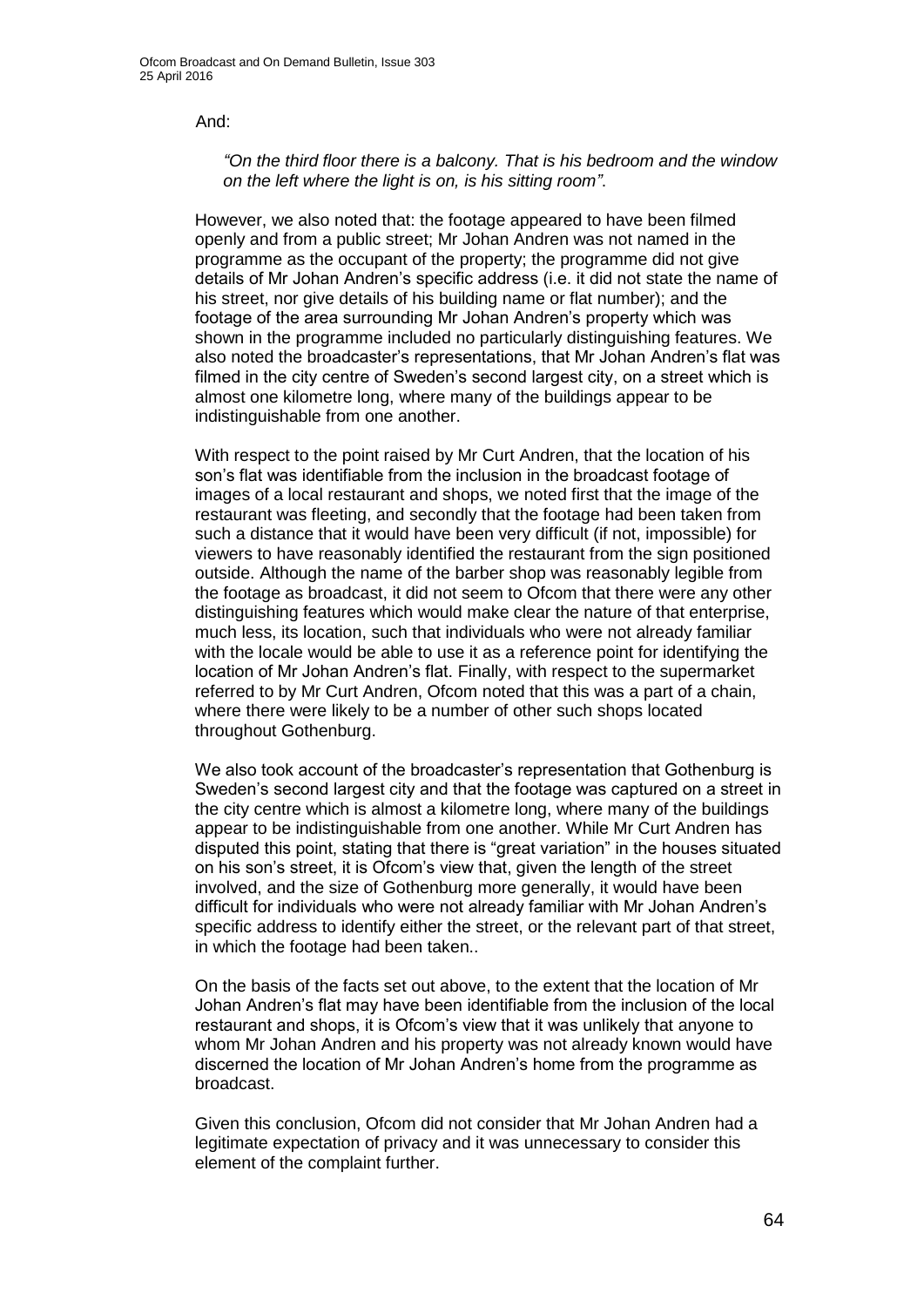Taking into account all the factors above, Ofcom therefore found that there was no unwarranted infringement of Mr Johan Andren's privacy in the programme as broadcast.

iii) Footage of his Facebook page, showing a list of Mr Andren's friends, was included in the programme.

In assessing this head of the complaint, we began by assessing whether or not Mr Johan Andren had a legitimate expectation of privacy with regard to the circumstances in which footage of his Facebook page was broadcast in the programme. As stated above, the test applied by Ofcom as to whether a legitimate expectation of privacy arises is objective, fact sensitive and must always be judged in light of the circumstances in which the individual finds him or herself.

We first considered whether Mr Johan Andren was identifiable in the programme as broadcast. As set out at head c) i), Ofcom took the view that, given the nature of the footage shown in the programme and, notwithstanding the information which was included about the events leading up to Mr Johan Andren being charged and convicted with "harassment" and "breach of no contact order", it was unlikely that Mr Johan Andren was identifiable from the programme to anyone who did not already know him and also knew of his previous relationship with Lotta and the events depicted in the programme.

We next considered the nature of the specific material in question included in the programme. As set out in detail in the "Introduction and programme summary" section, footage of Mr Johan Andren's Facebook page was shown scrolling down the screen. Various people's names and photographs were displayed. The information obtained from Facebook and included in the programme did not include any information about Mr Johan Andren himself.

Ofcom considered that while an individual's contacts, comments and photographs on Facebook may constitute private information in some circumstances, this in our view was dependent on factors such as how privacy settings were set up and who had access to the information posted and the nature of the information in question. In this case Ofcom did not know how the programme makers had accessed Mr Johan Andren's Facebook account – whether because he had: accepted them as a 'friend'; Lotta or Max still had access to his page which they in turn provided to the programme makers; or the information was at the time publicly accessible. Ofcom noted, however, that at least at the time of this complaint being investigated, Mr Johan Andren's Facebook account, including information as to who his linked 'friends' were, appeared to be publicly accessible and that he had not taken steps to ensure that this information was kept private. In any event, it appeared to Ofcom that the footage of the Facebook page showing a, selection of Mr Andren's friends was not inherently private or sensitive to Mr Andren as to give rise to a legitimate expectation of privacy in the broadcast of that material. We did not consider that simply revealing people linked to Mr Johan Andren via Facebook was sufficient in itself to constitute private and sensitive information about him in this case.

Given the above, we considered that Mr Johan Andren did not have a legitimate expectation of privacy concerning the broadcast of information taken from his Facebook page.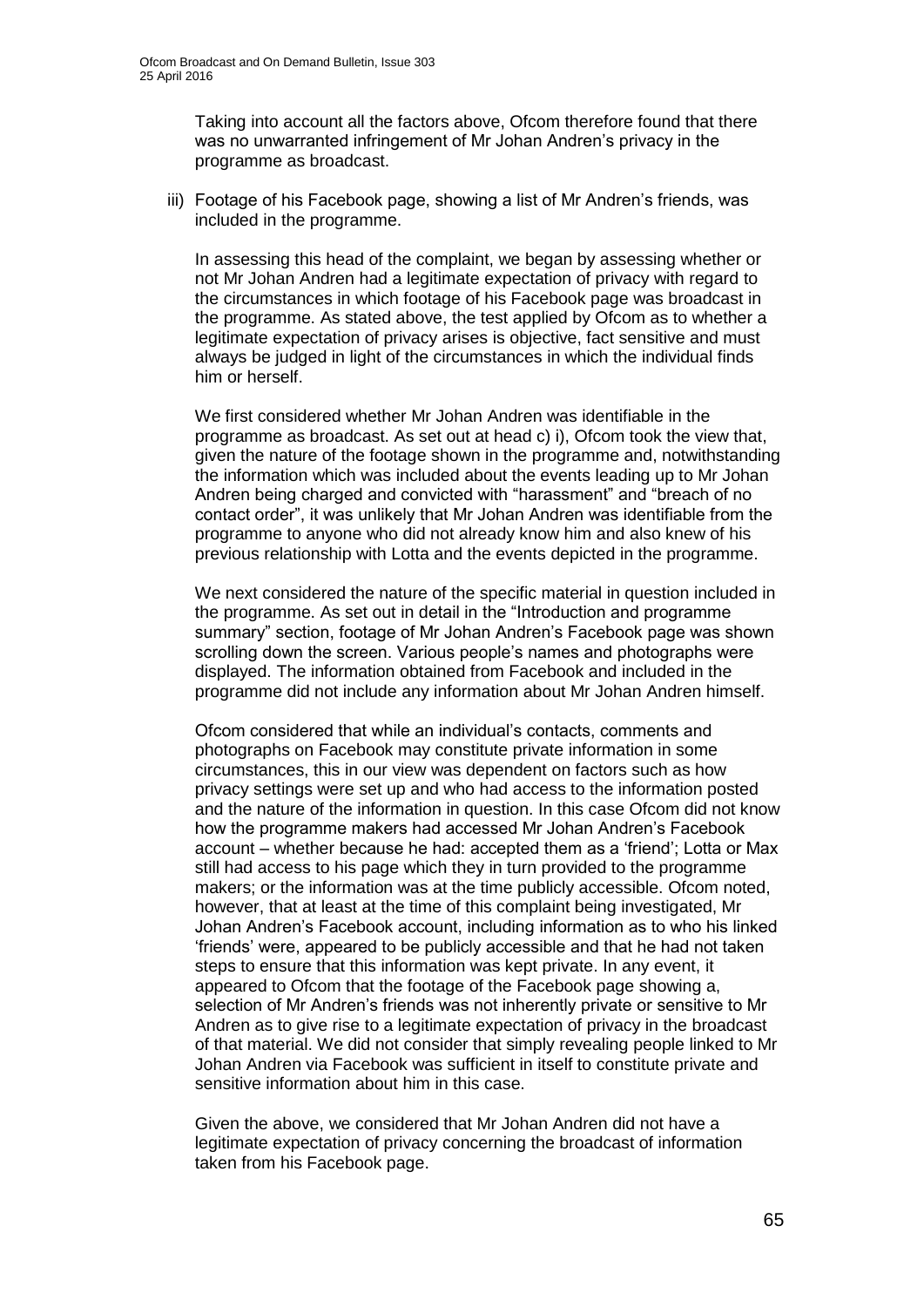Having decided on the particular facts of this case that Mr Johan Andren did not have a legitimate expectation of privacy, Ofcom did not need to consider the complaint any further, including the broadcaster's right to freedom of expression.

Ofcom's Decision is therefore that Mr Johan Andren's privacy was not unwarrantably infringed in the programme as broadcast.

iv) An audio recording of the court proceedings against him was included in the programme.

In assessing this head of the complaint, we began by assessing whether or not Mr Johan Andren had a legitimate expectation of privacy with regard to the circumstances in which an audio recording of the court proceedings against him was broadcast in the programme. As stated above, the test applied by Ofcom as to whether a legitimate expectation of privacy arises is objective, fact sensitive and must always be judged in light of the circumstances in which the individual finds him or herself.

We first considered whether Mr Johan Andren was identifiable in the programme as broadcast. As set out at head c) i), Ofcom took the view that, given the nature of the footage shown in the programme and, notwithstanding the information which was included about the events leading up to Mr Johan Andren being charged and convicted with "harassment" and "breach of no contact order", it was unlikely that Mr Johan Andren was identifiable from the programme to anyone who did not already know him and also know of his previous relationship with Lotta and the events depicted in the programme.

We next considered the nature of the specific material in question included in the programme about Mr Johan Andren. As set out in detail in the "Introduction and programme summary" section, a partial recording of the court proceeding was included in the programme. In the recording Mr Johan Andren was heard being questioned about his relationship with Lotta and her son Max. Although Mr Johan Andren was not named, his voice was clearly audible.

Ofcom took the view that, ordinarily, information relating to an individual's personal relationships may be regarded as being private and sensitive and therefore attract a legitimate expectation of privacy.

However, in this case, as noted above at head b) iii), the information was obtained from a court hearing. On the basis of the broadcaster's representations, Ofcom's understanding was that court hearings held in Sweden are generally open to the public and their verdicts publicly available. We understood this to be the case with regard to Mr Johan Andren's court hearing. We therefore considered the information in question to have been in the public domain.

Taking all of the factors above into account, and in particular the fact that Mr Johan Andren was found guilty of a number of the offences he was charged with, we considered that Mr Johan Andren did not have a legitimate expectation of privacy concerning the broadcast of the audio recording for inclusion in the programme.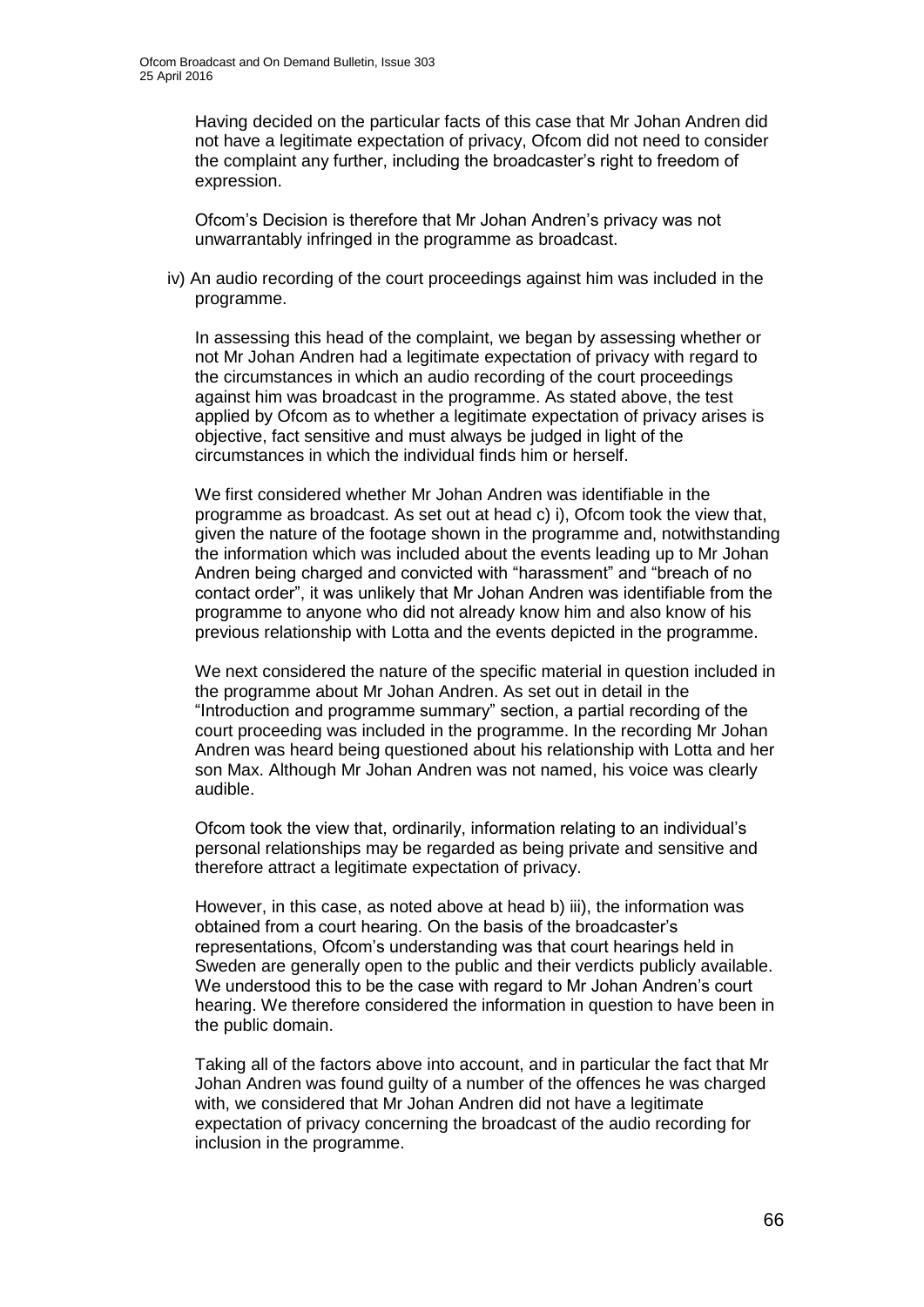Having decided on the particular facts of this case that Mr Johan Andren did not have a legitimate expectation of privacy, Ofcom did not need to consider the complaint any further, including the broadcaster's right to freedom of expression.

Ofcom's Decision is therefore that Mr Johan Andren's privacy was not unwarrantably infringed in the programme as broadcast.

**Ofcom has not upheld Mr Curt Andren's complaint, made on behalf of Mr Johan Andren, of unjust or unfair treatment and of unwarranted infringement of privacy in connection with the obtaining of material included in the programme, and in the programme as broadcast.**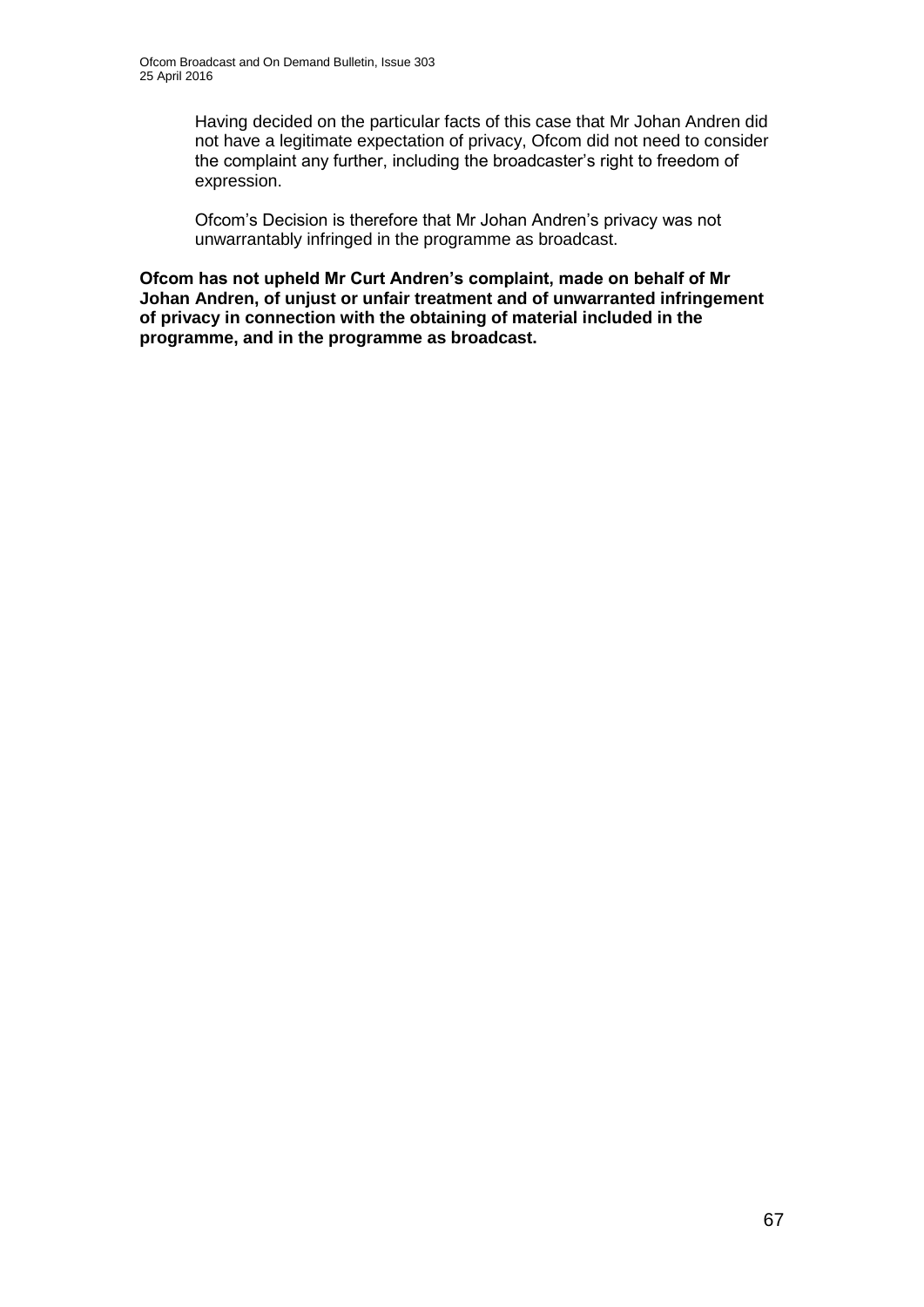# **Investigations Not in Breach**

Here are alphabetical lists of investigations that Ofcom has completed between 4 and 17 April 2016 and decided that the broadcaster or service provider did not breach Ofcom's codes, rules, licence conditions or other regulatory requirements.

#### **Investigations conducted under the Procedures for investigating breaches of content standards for television and radio**

| Programme                   | <b>Broadcaster</b> | <b>Transmission</b><br>date | <b>Categories</b>                      |
|-----------------------------|--------------------|-----------------------------|----------------------------------------|
| Clara Amfo<br>(Live Lounge) | BBC Radio 1        | 10/02/2016                  | <b>Generally Accepted</b><br>Standards |
| Programming                 | Flava              | 16/01/2016                  | Drugs, smoking,<br>solvents or alcohol |

For more information about how Ofcom conducts investigations about content standards on television and radio programmes, go to: <http://stakeholders.ofcom.org.uk/broadcasting/procedures/standards/>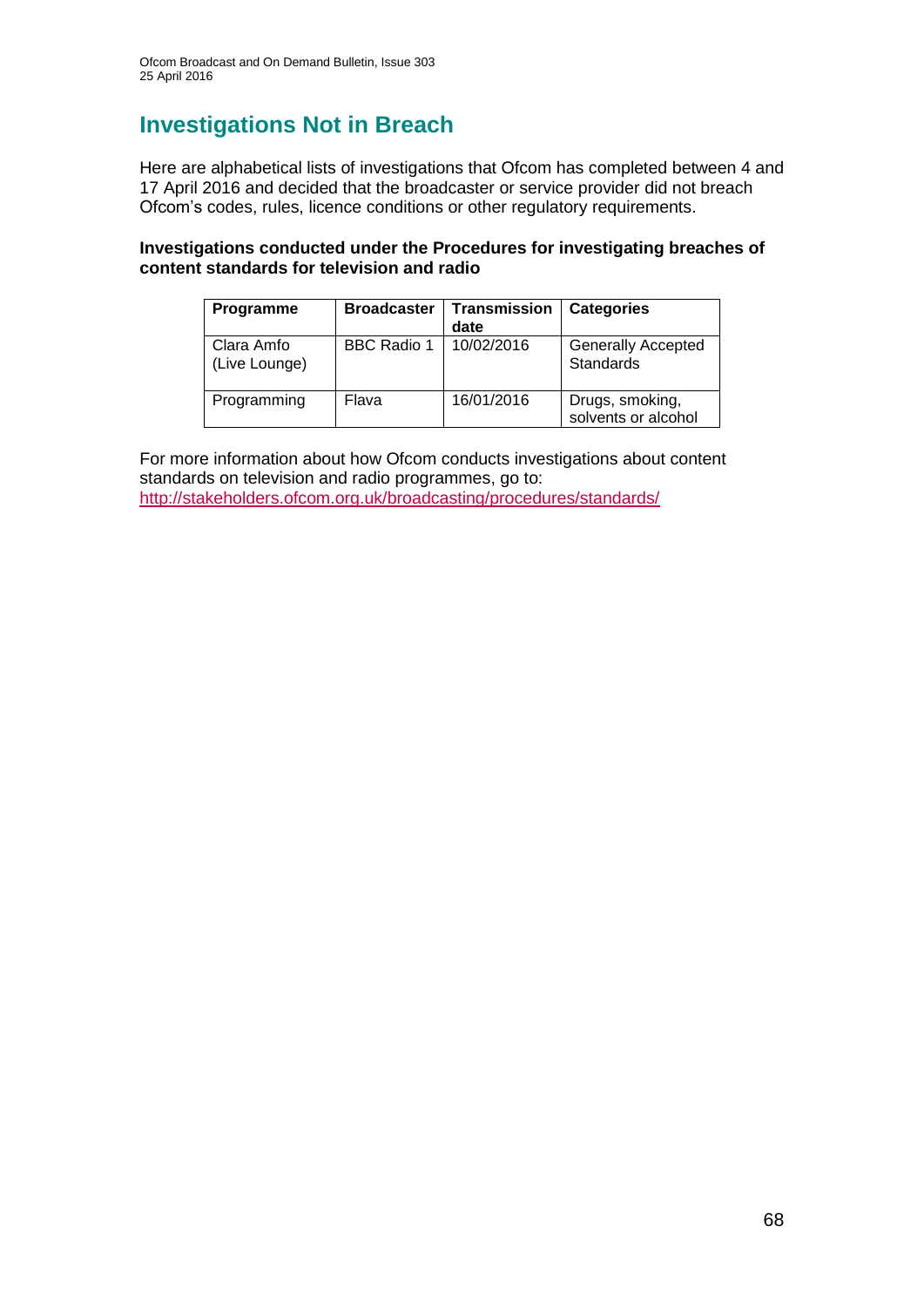# **Complaints assessed, not investigated**

Here are alphabetical lists of complaints that, after careful assessment, Ofcom has decided not to pursue between 4 and 17 April 2016 because they did not raise issues warranting investigation.

#### **Complaints assessed under the Procedures for investigating breaches of content standards for television and radio**

For more information about how Ofcom assesses complaints about content standards on television and radio programmes, go to: <http://stakeholders.ofcom.org.uk/broadcasting/procedures/standards/>

| Programme                                                                | <b>Broadcaster</b>    | <b>Transmission Date</b> | <b>Categories</b>                           | Number of<br>complaints |
|--------------------------------------------------------------------------|-----------------------|--------------------------|---------------------------------------------|-------------------------|
| Programming                                                              | 1 Ummah FM            | 21/02/2016               | Crime                                       | 1                       |
| The Yorkshire Vet<br>(trailer)                                           | $5*$                  | 08/04/2016               | Generally accepted<br>standards             | 1                       |
| Competitions                                                             | 5USA                  | Various                  | Competitions                                | $\overline{1}$          |
| <b>Christian O'Connell</b><br><b>Breakfast Show</b>                      | Absolute 80s          | 28/03/2016               | Generally accepted<br>standards             | $\mathbf{1}$            |
| <b>HMRC</b><br>advertisement                                             | <b>Absolute Radio</b> | 19/03/2016               | Political advertising                       | $\overline{1}$          |
| <b>News</b>                                                              | <b>Akaal Channel</b>  | 07/04/2016               | Generally accepted<br>standards             | $\mathbf{1}$            |
| Tabhe Ros Jageo                                                          | <b>Akaal Channel</b>  | 16/02/2016               | Crime                                       | $\overline{1}$          |
| <b>HM Government</b><br>advertisement for<br>The National Living<br>Wage | Attheraces            | 04/03/2016               | Political advertising                       | $\mathbf{1}$            |
| <b>BBC News at Six</b>                                                   | BBC <sub>1</sub>      | 28/03/2016               | Generally accepted<br>standards             | $\mathbf{1}$            |
| <b>BBC News at Ten</b>                                                   | BBC <sub>1</sub>      | 28/03/2016               | Generally accepted<br>standards             | $\overline{2}$          |
| <b>Boomers</b>                                                           | BBC <sub>1</sub>      | 08/04/2016               | Religious/Beliefs<br>discrimination/offence | 1                       |
| DIY SOS The Big<br><b>Build</b>                                          | BBC <sub>1</sub>      | 24/03/2016               | Gender<br>discrimination/offence            | $\overline{1}$          |
| EastEnders                                                               | BBC <sub>1</sub>      | 25/03/2016               | Generally accepted<br>standards             | $\mathbf{1}$            |
| EastEnders                                                               | BBC <sub>1</sub>      | 28/03/2016               | Generally accepted<br>standards             | $\overline{4}$          |
| EastEnders                                                               | BBC <sub>1</sub>      | 29/03/2016               | Violence and<br>dangerous behaviour         | $\overline{3}$          |
| Have I Got News for<br>You                                               | BBC <sub>1</sub>      | 08/04/2016               | Generally accepted<br>standards             | $\mathbf{1}$            |
| <b>MasterChef</b>                                                        | BBC <sub>1</sub>      | 14/04/2016               | Gender<br>discrimination/offence            | $\overline{1}$          |
| Match of the Day                                                         | BBC <sub>1</sub>      | 03/04/2016               | Advertising scheduling                      | $\mathbf{1}$            |
| Panorama - Inside<br>Europe's Terror<br><b>Attacks</b>                   | BBC <sub>1</sub>      | 23/03/2016               | Generally accepted<br>standards             | $\overline{1}$          |
| <b>Party Election</b><br>Broadcast by the<br><b>Green Party</b>          | BBC <sub>1</sub>      | 08/04/2016               | Under 18s in<br>programmes                  | 5                       |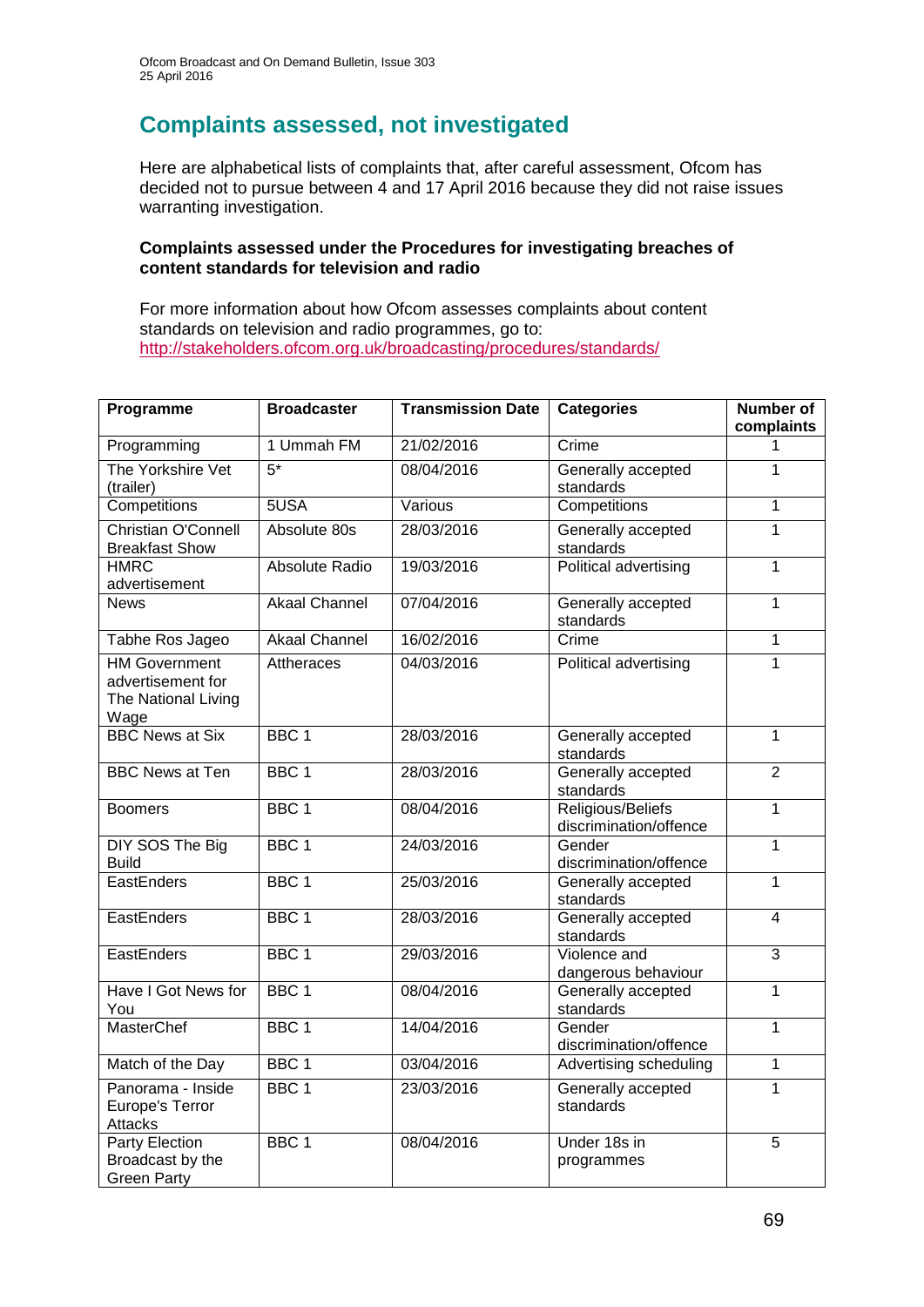| Programme                                                             | <b>Broadcaster</b>          | <b>Transmission Date</b> | <b>Categories</b>                   | <b>Number of</b><br>complaints |
|-----------------------------------------------------------------------|-----------------------------|--------------------------|-------------------------------------|--------------------------------|
| The Night Manager                                                     | BBC <sub>1</sub>            | 27/03/2016               | Race<br>discrimination/offence      | 1                              |
| The Voice UK                                                          | BBC <sub>1</sub>            | 26/03/2016               | Offensive language                  | 1                              |
| The Voice UK                                                          | BBC <sub>1</sub>            | 10/04/2016               | Generally accepted<br>standards     | 1                              |
| Undercover                                                            | BBC <sub>1</sub>            | 03/04/2016               | Violence and<br>dangerous behaviour | $\mathbf{1}$                   |
| War and Peace                                                         | BBC <sub>1</sub>            | 31/01/2016               | <b>Nudity</b>                       | 1                              |
| Party Election<br>Broadcast by the<br><b>Scottish Labour</b><br>Party | <b>BBC 1 Scotland</b>       | 05/04/2016               | Under 18s in<br>programmes          | 1                              |
| Bake Off Crème de<br>la Crème                                         | BBC <sub>2</sub>            | 02/04/2016               | Race<br>discrimination/offence      | 1                              |
| Into the Wild with<br>Gordon Buchanan                                 | BBC <sub>2</sub>            | 11/04/2016               | Offensive language                  | 1                              |
| Line of Duty                                                          | BBC <sub>2</sub>            | 31/03/2016               | Violence and<br>dangerous behaviour | 1                              |
| <b>Tribes, Predators</b><br>and Me                                    | BBC <sub>2</sub>            | 20/03/2016               | Animal welfare                      | $\overline{2}$                 |
| Victoria Derbyshire                                                   | BBC <sub>2</sub>            | 22/03/2016               | Generally accepted<br>standards     | $\mathbf{1}$                   |
| <b>BBC News</b>                                                       | <b>BBC News</b><br>Channel  | 01/04/2016               | Crime                               | $\mathbf{1}$                   |
| <b>Just A Minute</b>                                                  | <b>BBC Radio 4</b>          | 20/03/2016               | Offensive language                  | 1                              |
| The Archers                                                           | <b>BBC Radio 4</b>          | 03/04/2016               | Violence and<br>dangerous behaviour | $\overline{2}$                 |
| The Archers                                                           | <b>BBC Radio 4</b>          | 04/04/2016               | Violence and<br>dangerous behaviour | $\mathbf{1}$                   |
| The Archers                                                           | <b>BBC Radio 4</b>          | 08/04/2016               | Offensive language                  | $\mathbf{1}$                   |
| Good Morning<br>Wales                                                 | <b>BBC Radio</b><br>Wales   | 30/03/2016               | Gender<br>discrimination/offence    | $\mathbf{1}$                   |
| <b>Being Bilal</b>                                                    | <b>British Muslim</b><br>TV | 14/04/2016               | Violence and<br>dangerous behaviour | 1                              |
| <b>Champions League</b>                                               | <b>BT Sport Europe</b>      | 13/04/2016               | Due impartiality/bias               | 1                              |
| Robbie D Radio<br>Show                                                | <b>CFM Radio</b>            | 06/04/2016               | Offensive language                  | 1                              |
| <b>Beatrix Potter with</b><br>Patricia Routledge                      | Channel 4                   | 02/04/2016               | Generally accepted<br>standards     | 1                              |
| <b>Bernard Matthews'</b><br>sponsorship of The<br>Simpsons            | Channel 4                   | Various                  | Sponsorship credits                 | $\mathbf{1}$                   |
| <b>British Army Girls</b>                                             | Channel 4                   | 07/04/2016               | Offensive language                  | $\overline{2}$                 |
| Channel 4 News                                                        | Channel 4                   | 29/03/2016               | Generally accepted<br>standards     | $\overline{2}$                 |
| Channel 4 News                                                        | Channel 4                   | 31/03/2016               | Violence and<br>dangerous behaviour | 1                              |
| Formula 1                                                             | Channel 4                   | 03/04/2016               | Gender<br>discrimination/offence    | $\mathbf{1}$                   |
| Gogglebox                                                             | Channel 4                   | 01/04/2016               | Outside of remit / other            | 1                              |
| Gogglebox                                                             | Channel 4                   | 01/04/2016               | Violence and<br>dangerous behaviour | 1                              |
| Gogglebox                                                             | Channel 4                   | 03/04/2016               | Outside of remit / other            | $\mathbf{1}$                   |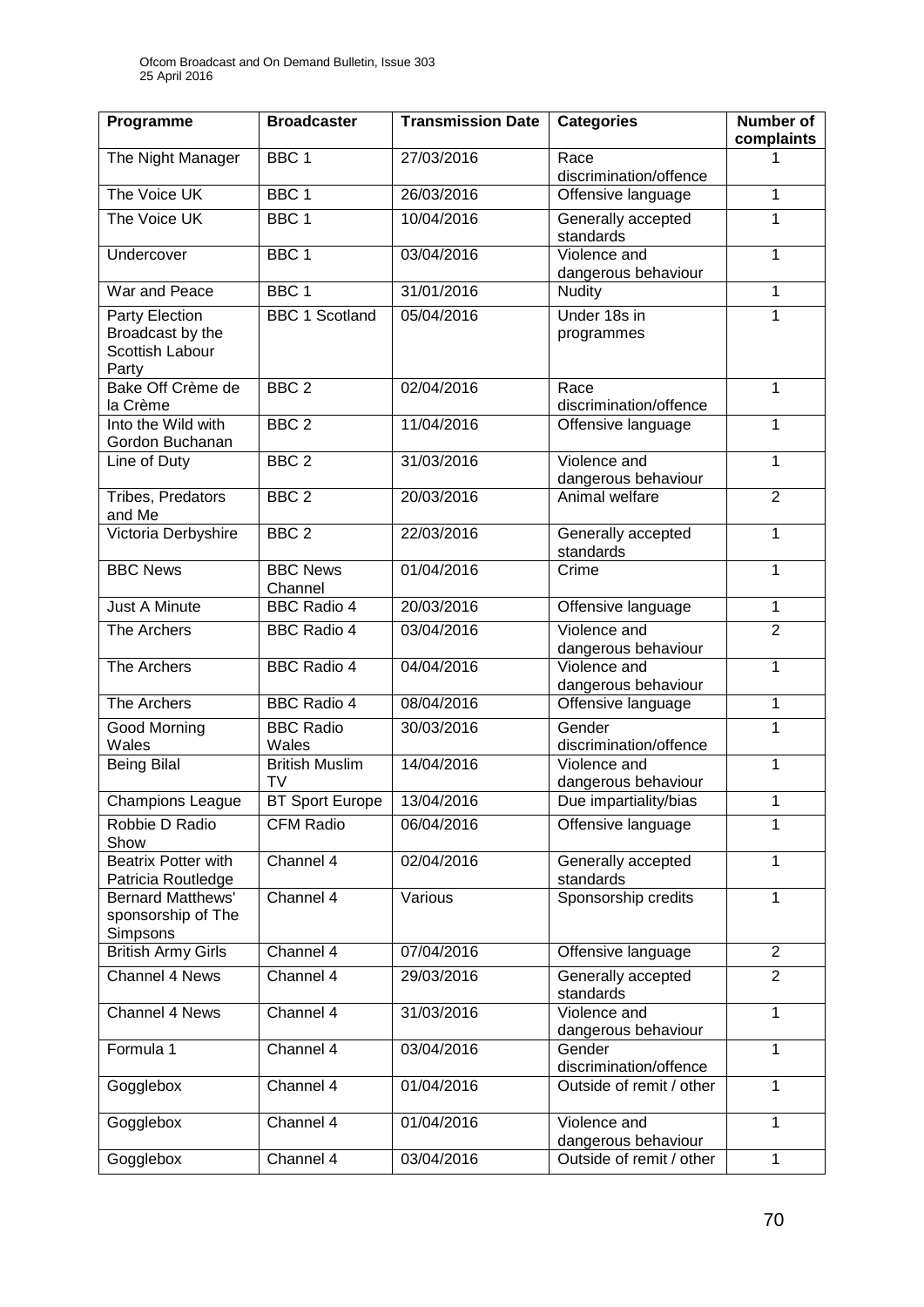| Programme                                                    | <b>Broadcaster</b> | <b>Transmission Date</b> | <b>Categories</b>                           | Number of<br>complaints |
|--------------------------------------------------------------|--------------------|--------------------------|---------------------------------------------|-------------------------|
| Gogglebox                                                    | Channel 4          | 08/04/2016               | <b>Disability</b><br>discrimination/offence | 1                       |
| Gogglebox                                                    | Channel 4          | 08/04/2016               | Due impartiality/bias                       | 1                       |
| Gogglebox                                                    | Channel 4          | 08/04/2016               | Offensive language                          | 1                       |
| Hollyoaks                                                    | Channel 4          | 31/03/2016               | Generally accepted<br>standards             | $\overline{2}$          |
| Hollyoaks                                                    | Channel 4          | 14/04/2016               | Generally accepted<br>standards             | $\mathbf{1}$            |
| President Trump:<br>Can He Really Win?                       | Channel 4          | 30/03/2016               | Due impartiality/bias                       | $\mathbf{1}$            |
| Rich Kids Go<br>Shopping                                     | Channel 4          | 04/01/2016               | Materially misleading                       | 1                       |
| Sex Box                                                      | Channel 4          | 04/04/2016               | Outside of remit / other                    | $\overline{2}$          |
| Sex Box                                                      | Channel 4          | 04/04/2016               | Sexual material                             | $\overline{7}$          |
| Sex Box                                                      | Channel 4          | 11/04/2016               | Generally accepted<br>standards             | 6                       |
| Sex Box                                                      | Channel 4          | 15/04/2016               | Generally accepted<br>standards             | $\mathbf{1}$            |
| The Crabbie's<br><b>Grand National</b><br>Festival (trailer) | Channel 4          | 30/03/2016               | Generally accepted<br>standards             | 1                       |
| The Island with Bear<br>Grylls                               | Channel 4          | 04/04/2016               | Generally accepted<br>standards             | 1                       |
| The Island with Bear<br>Grylls                               | Channel 4          | 04/04/2016               | Offensive language                          | 1                       |
| The Island with Bear<br>Grylls                               | Channel 4          | 11/04/2016               | Offensive language                          | $\overline{2}$          |
| The Last Leg                                                 | Channel 4          | 25/03/2016               | Generally accepted<br>standards             | 1                       |
| The Last Leg                                                 | Channel 4          | 25/03/2016               | Outside of remit / other                    | 1                       |
| The Last Leg                                                 | Channel 4          | 25/03/2016               | Religious/Beliefs<br>discrimination/offence | $\overline{2}$          |
| The Last Leg (Your<br>Mum)                                   | Channel 4          | 01/04/2016               | Due impartiality/bias                       | 1                       |
| The Last Leg (Your<br>Mum)                                   | Channel 4          | 01/04/2016               | Generally accepted<br>standards             | 1                       |
| The People Next<br>Door                                      | Channel 4          | 06/04/2016               | Generally accepted<br>standards             | $\overline{4}$          |
| The People Next<br>Door                                      | Channel 4          | 11/04/2016               | Generally accepted<br>standards             | 1                       |
| The Simpsons                                                 | Channel 4          | 24/03/2016               | <b>Disability</b><br>discrimination/offence | $\mathbf{1}$            |
| Weekend Brunch -<br><b>Grand National Day</b>                | Channel 4          | 09/04/2016               | Scheduling                                  | 1                       |
| Abducted: The<br>Carlina White Story                         | Channel $5$        | 18/03/2016               | Scheduling                                  | $\mathbf{1}$            |
| Benefits by the Sea:<br>Jaywick                              | Channel 5          | 29/03/2016               | Race<br>discrimination/offence              | $\mathbf{1}$            |
| Damaged                                                      | Channel 5          | 16/03/2016               | Generally accepted<br>standards             | $\mathbf{1}$            |
| Fail Army                                                    | Channel 5          | 25/03/2016               | Offensive language                          | 6                       |
| Fail Army                                                    | Channel 5          | 25/03/2016               | Scheduling                                  | 1                       |
| Fail Army                                                    | Channel 5          | 25/03/2016               | Violence and<br>dangerous behaviour         | $\overline{1}$          |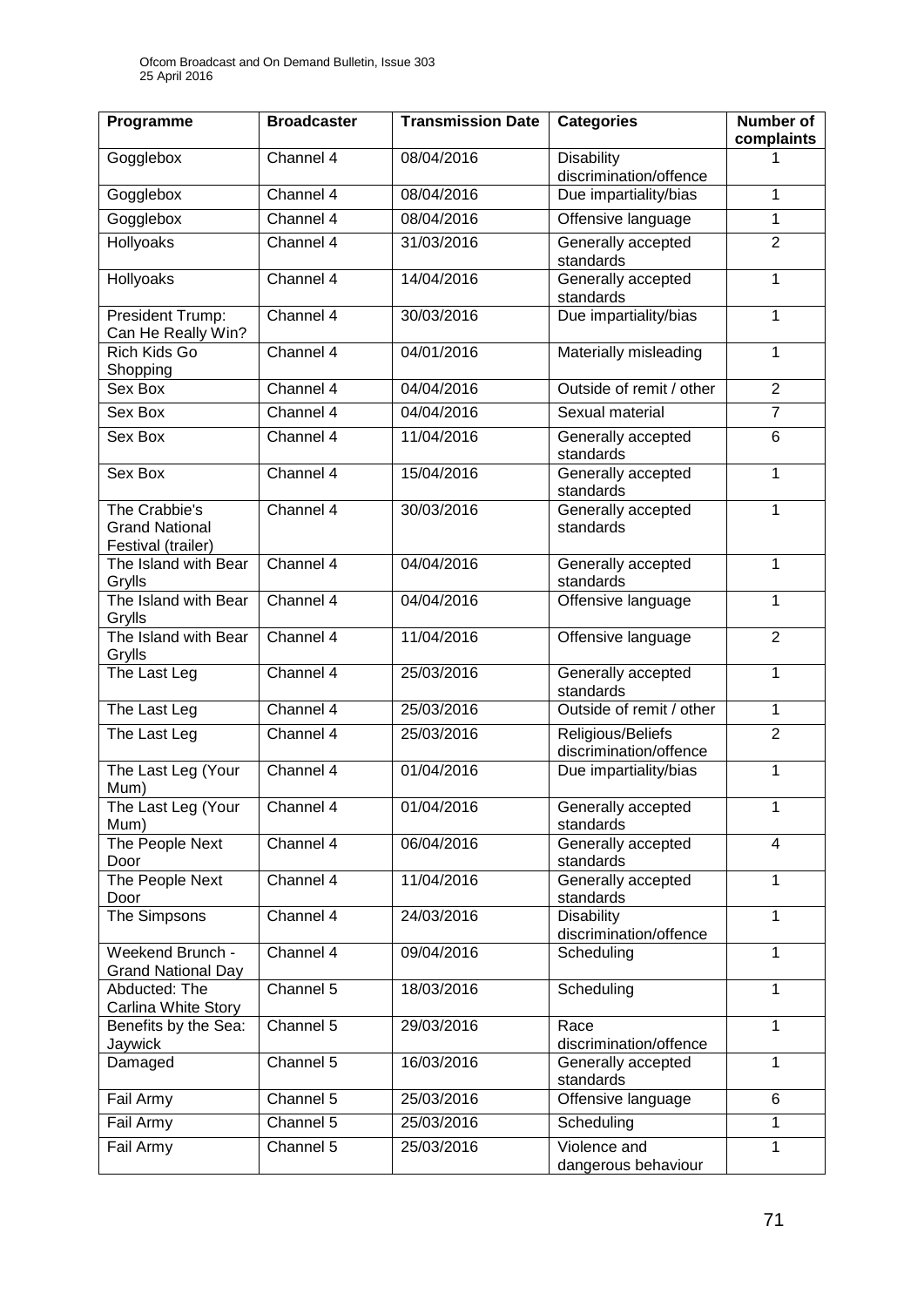| Programme                                                                | <b>Broadcaster</b> | <b>Transmission Date</b> | <b>Categories</b>                           | <b>Number of</b><br>complaints |
|--------------------------------------------------------------------------|--------------------|--------------------------|---------------------------------------------|--------------------------------|
| Gypsies on Benefits<br>and Proud                                         | Channel 5          | 22/03/2016               | Race<br>discrimination/offence              | 1                              |
| <b>NCIS: New Orleans</b>                                                 | Channel 5          | 26/03/2016               | Violence and<br>dangerous behaviour         | 1                              |
| The Dog Rescuers<br>with Alan Davies                                     | Channel 5          | 13/04/2016               | <b>Fairness</b>                             | 1                              |
| The Tube: Going<br>Underground                                           | Channel 5          | 11/04/2016               | Generally accepted<br>standards             | $\mathbf{1}$                   |
| The Wright Stuff                                                         | Channel 5          | 12/02/2016               | Generally accepted<br>standards             | 1                              |
| The Wright Stuff                                                         | Channel 5          | 25/03/2016               | Materially misleading                       | 1                              |
| Programming                                                              | <b>Channel AKA</b> | 16/01/2016               | Promotion of<br>products/services (TV)      | 1                              |
| Looped                                                                   | <b>CITV</b>        | 11/04/2016               | Generally accepted<br>standards             | 1                              |
| <b>Super Scoreboard</b>                                                  | Clyde 1            | 25/03/2016               | Materially misleading                       | 1                              |
| <b>Traffic Cops</b>                                                      | Dave               | 09/04/2016               | Materially misleading                       | 1                              |
| <b>Bear Grylls</b>                                                       | <b>DMAX</b>        | 19/03/2016               | Animal welfare                              | 1                              |
| 17 Again                                                                 | E <sub>4</sub>     | 02/04/2016               | Sexual material                             | 1                              |
| Charmed                                                                  | E <sub>4</sub>     | 08/04/2016               | Scheduling                                  | 1                              |
| Catch Me Daddy                                                           | Film4              | 23/03/2016               | Generally accepted<br>standards             | $\mathbf{1}$                   |
| <b>HM Government</b><br>advertisement for<br>The National Living<br>Wage | Film4              | 02/04/2016               | Political advertising                       | $\mathbf{1}$                   |
| The O'Reilly Factor                                                      | <b>Fox News</b>    | 17/03/2016               | Materially misleading                       | 1                              |
| The Brittas Empire                                                       | Gold               | 06/04/2016               | Offensive language                          | 1                              |
| <b>Bigfoot Captured</b>                                                  | H <sub>2</sub>     | 01/04/2016               | Outside of remit / other                    | 1                              |
| Ant and Dec's<br>Saturday Night<br>Takeaway                              | $\overline{ITV}$   | 02/04/2016               | Generally accepted<br>standards             | 1                              |
| <b>Bear Grylls: Mission</b><br>Survive                                   | $\overline{ITV}$   | 31/03/2016               | Generally accepted<br>standards             | $\overline{2}$                 |
| Bear Grylls: Mission<br>Survive                                          | <b>ITV</b>         | 06/04/2016               | Generally accepted<br>standards             | $\mathbf{1}$                   |
| Big Star's Little Star                                                   | <b>ITV</b>         | 06/04/2016               | Sexual material                             | 1                              |
| Big Star's Little Star                                                   | <b>ITV</b>         | 06/04/2016               | Sexual material                             | 1                              |
| <b>Britain's Got Talent</b>                                              | ITV                | 09/04/2016               | Animal welfare                              | $\overline{3}$                 |
| <b>Britain's Got Talent</b>                                              | <b>ITV</b>         | 09/04/2016               | Generally accepted<br>standards             | 1                              |
| <b>Britain's Got Talent</b>                                              | ITV                | 09/04/2016               | Offensive language                          | $\overline{3}$                 |
| <b>Britain's Got Talent</b>                                              | <b>ITV</b>         | 09/04/2016               | Violence and<br>dangerous behaviour         | 33                             |
| <b>Britain's Got Talent</b><br>(trailer)                                 | $\overline{IV}$    | 09/04/2016               | Generally accepted<br>standards             | $\overline{1}$                 |
| <b>Coronation Street</b>                                                 | <b>ITV</b>         | 01/04/2016               | <b>Disability</b><br>discrimination/offence | 5                              |
| <b>Coronation Street</b>                                                 | <b>ITV</b>         | 13/04/2016               | Materially misleading                       | $\overline{2}$                 |
| Emmerdale                                                                | <b>ITV</b>         | 05/04/2016               | Violence and<br>dangerous behaviour         | $\overline{2}$                 |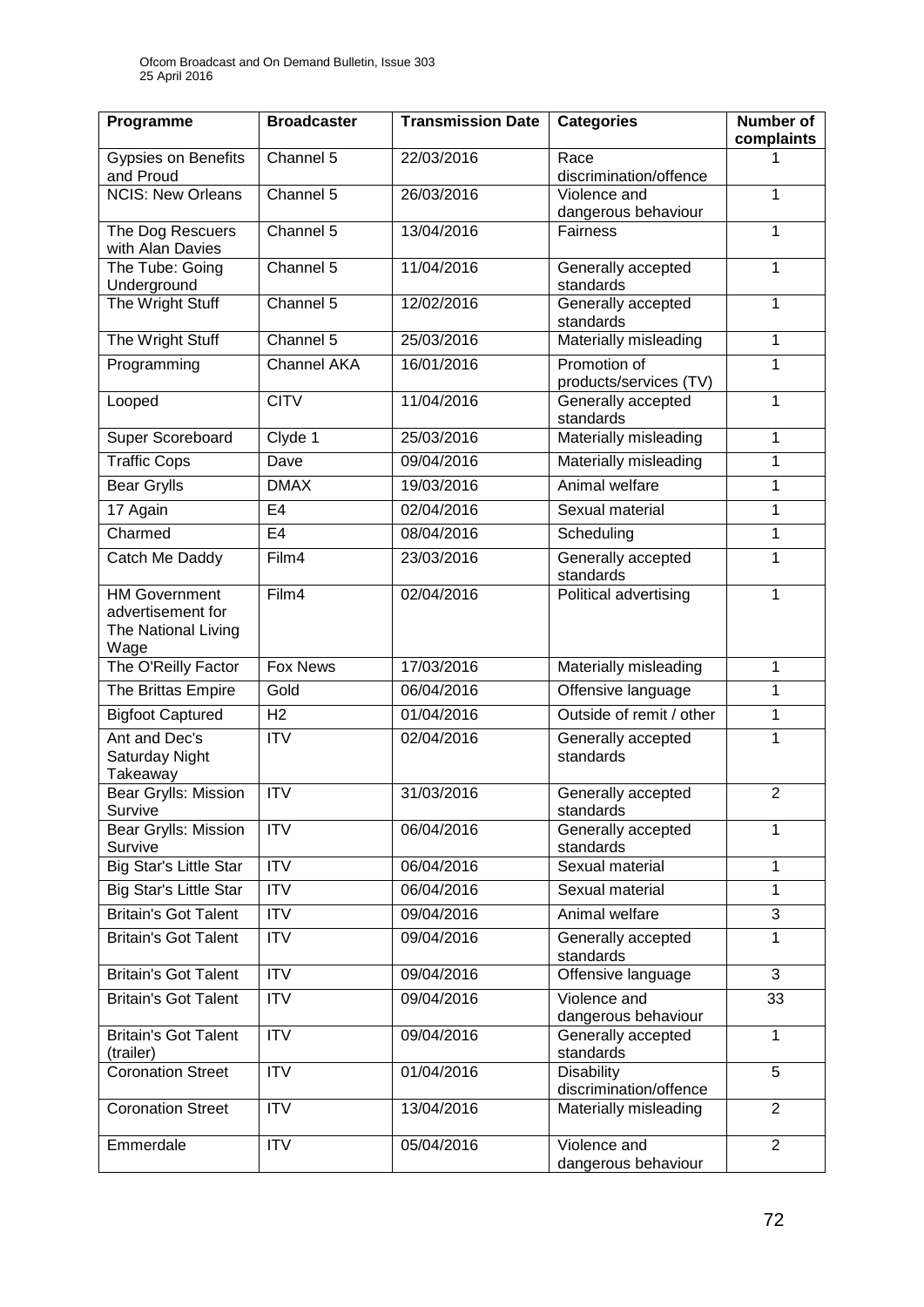| Programme                                                                      | <b>Broadcaster</b>      | <b>Transmission Date</b> | <b>Categories</b>                           | <b>Number of</b><br>complaints |
|--------------------------------------------------------------------------------|-------------------------|--------------------------|---------------------------------------------|--------------------------------|
| Emmerdale                                                                      | <b>ITV</b>              | 07/04/2016               | Drugs, smoking,<br>solvents or alcohol      | 1                              |
| Emmerdale                                                                      | <b>ITV</b>              | 13/04/2016               | Information/warnings                        | 1                              |
| Emmerdale                                                                      | <b>ITV</b>              | 14/04/2016               | Generally accepted<br>standards             | 1                              |
| Emmerdale                                                                      | <b>ITV</b>              | Various                  | Scheduling                                  | 1                              |
| Emmerdale                                                                      | <b>ITV</b>              | Various                  | Under 18s in<br>programmes                  | 1                              |
| <b>Further Tales from</b><br>Northumberland with<br>Robson Green               | <b>ITV</b>              | 11/04/2016               | Materially misleading                       | $\mathbf{1}$                   |
| <b>Good Morning</b><br><b>Britain</b>                                          | $\overline{ITV}$        | 14/03/2016               | Religious/Beliefs<br>discrimination/offence | $\overline{2}$                 |
| Good Morning<br><b>Britain</b>                                                 | <b>ITV</b>              | 16/03/2016               | Generally accepted<br>standards             | 1                              |
| <b>Good Morning</b><br><b>Britain</b>                                          | $\overline{\text{ITV}}$ | 06/04/2016               | Scheduling                                  | 1                              |
| <b>Good Morning</b><br><b>Britain</b>                                          | $\overline{\text{ITV}}$ | 07/04/2016               | Due impartiality/bias                       | $\mathbf{1}$                   |
| Good Morning<br><b>Britain</b>                                                 | $\overline{IV}$         | 11/04/2016               | Violence and<br>dangerous behaviour         | $\overline{2}$                 |
| Good Morning<br><b>Britain</b>                                                 | $\overline{\text{IV}}$  | 13/04/2016               | Due impartiality/bias                       | 1                              |
| Good Morning<br><b>Britain</b>                                                 | $\overline{\text{ITV}}$ | 13/04/2016               | Race<br>discrimination/offence              | $\mathbf{1}$                   |
| Grantchester                                                                   | <b>ITV</b>              | 06/04/2016               | Materially misleading                       | 1                              |
| Hillarys Blinds'<br>sponsorship of<br>Lorraine                                 | <b>ITV</b>              | 15/04/2016               | Sponsorship credits                         | 1                              |
| <b>HM Government</b><br>advertisement for<br>The National Living<br>Wage       | <b>ITV</b>              | 01/04/2016               | Political advertising                       | $\mathbf{1}$                   |
| Home Fires (trailer)                                                           | $\overline{ITV}$        | 02/04/2016               | Violence and<br>dangerous behaviour         | 1                              |
| International<br>Football                                                      | <b>ITV</b>              | 29/03/2016               | Drugs, smoking,<br>solvents or alcohol      | 1                              |
| <b>ITV Evening News</b>                                                        | ITV                     | 06/04/2016               | Due accuracy                                | $\overline{2}$                 |
| <b>ITV News at Ten</b><br>and Weather                                          | <b>ITV</b>              | 07/04/2016               | Generally accepted<br>standards             | 1                              |
| <b>ITV News at Ten</b><br>and Weather                                          | $\overline{\text{ITV}}$ | 07/04/2016               | Offensive language                          | $\mathbf{1}$                   |
| Loose Women                                                                    | <b>ITV</b>              | 13/04/2016               | Materially misleading                       | $\mathbf{1}$                   |
| Party Election<br>Broadcast by the<br><b>Green Party</b>                       | $\overline{IV}$         | 06/04/2016               | Under 18s in<br>programmes                  | $\overline{2}$                 |
| Party Election<br>Broadcast by the<br><b>Green Party</b>                       | <b>ITV</b>              | 08/04/2016               | Under 18s in<br>programmes                  | 3                              |
| Peugeot's<br>Sponsorship of ITV's<br>coverage of the RBS<br><b>Six Nations</b> | <b>ITV</b>              | 19/03/2016               | Sponsorship credits                         | $\mathbf{1}$                   |
| Piers: The Trump<br>Interview                                                  | $\overline{ITV}$        | 25/03/2016               | Due impartiality/bias                       | $\overline{2}$                 |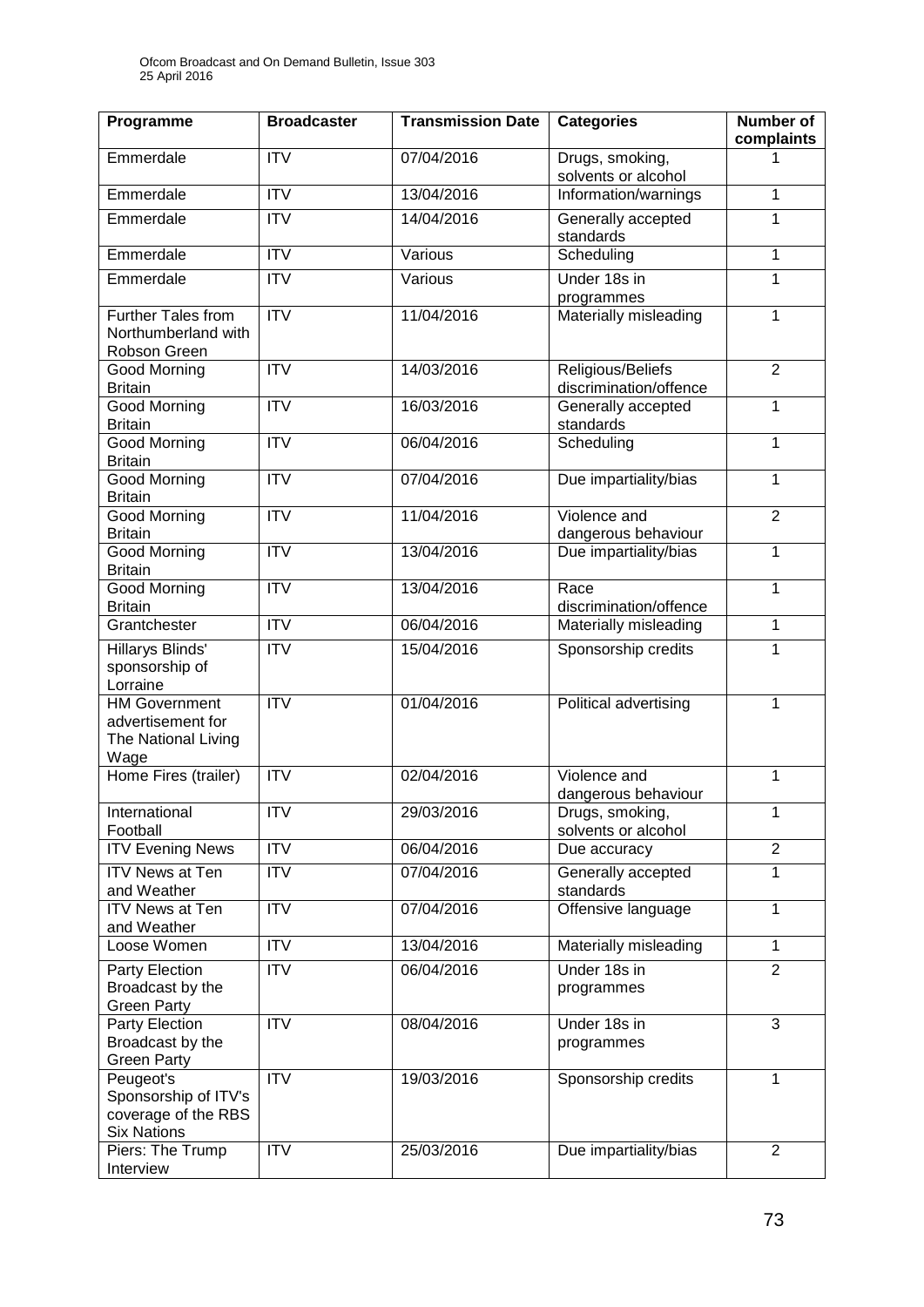| Programme                                                                             | <b>Broadcaster</b>        | <b>Transmission Date</b> | <b>Categories</b>                           | Number of<br>complaints |
|---------------------------------------------------------------------------------------|---------------------------|--------------------------|---------------------------------------------|-------------------------|
| Plebs (trailer)                                                                       | <b>ITV</b>                | 09/04/2016               | Offensive language                          | 1                       |
| <b>Six Nations Rugby</b>                                                              | $\overline{\text{IV}}$    | 12/03/2016               | Race<br>discrimination/offence              | $\overline{\mathbf{4}}$ |
| The Happy Egg<br>Company's<br>sponsorship of Good<br>Morning Britain<br>Local Weather | $\overline{\mathsf{ITV}}$ | Various                  | Sponsorship credits                         | 8                       |
| The Jeremy Kyle<br>Show                                                               | <b>ITV</b>                | 07/04/2016               | Generally accepted<br>standards             | $\overline{2}$          |
| This Morning                                                                          | <b>ITV</b>                | 09/03/2016               | Materially misleading                       | $\mathbf{1}$            |
| This Morning                                                                          | <b>ITV</b>                | 15/03/2016               | <b>Disability</b><br>discrimination/offence | $\mathbf{1}$            |
| This Morning                                                                          | $\overline{\text{IV}}$    | 13/04/2016               | Generally accepted<br>standards             | $\overline{2}$          |
| <b>Tipping Point</b>                                                                  | $\overline{\mathsf{ITV}}$ | 04/04/2016               | Fairness                                    | $\mathbf{1}$            |
| You're Back in the<br>Room                                                            | <b>ITV</b>                | 02/04/2016               | Materially misleading                       | $\mathbf{1}$            |
| <b>Britain's Got More</b><br>Talent                                                   | ITV2                      | 09/04/2016               | Gender<br>discrimination/offence            | $\mathbf{1}$            |
| <b>Britain's Got Talent</b>                                                           | ITV2                      | 10/04/2016               | Violence and<br>dangerous behaviour         | $\mathbf{1}$            |
| Celebrity Juice                                                                       | ITV2                      | 24/03/2016               | Religious/Beliefs<br>discrimination/offence | $\overline{2}$          |
| Emmerdale<br>Omnibus                                                                  | ITV2                      | 10/04/2016               | Generally accepted<br>standards             | $\mathbf{1}$            |
| <b>Midsomer Murders</b>                                                               | ITV3                      | 10/04/2016               | Outside of remit / other                    | $\mathbf{1}$            |
| The Queen's<br>Garden                                                                 | ITV3                      | 06/04/2016               | <b>Disability</b><br>discrimination/offence | $\mathbf{1}$            |
| <b>Dinner Date</b>                                                                    | <b>ITVBe</b>              | 09/04/2016               | Race<br>discrimination/offence              | $\overline{2}$          |
| The Only Way Is<br><b>Essex</b>                                                       | <b>ITVBe</b>              | 06/04/2016               | Generally accepted<br>standards             | $\mathbf{1}$            |
| Våra Pinsamma<br>Kroppar                                                              | Kanal 5                   | 17/03/2016               | Gender<br>discrimination/offence            | $\mathbf{1}$            |
| Mike Tolan                                                                            | <b>Key 103</b>            | 05/04/2016               | Generally accepted<br>standards             | 1                       |
| Nick Ferrari                                                                          | <b>LBC 97.3FM</b>         | 29/03/2016               | Generally accepted<br>standards             | $\mathbf{1}$            |
| Shelagh Fogarty                                                                       | <b>LBC 97.3FM</b>         | 13/04/2016               | <b>Disability</b><br>discrimination/offence | $\mathbf{1}$            |
| Steve Allen                                                                           | <b>LBC 97.3FM</b>         | 15/04/2016               | <b>Disability</b><br>discrimination/offence | 1                       |
| 8 Out of 10 Cats<br>Does Countdown                                                    | More4                     | 01/04/2016               | Offensive language                          | $\mathbf{1}$            |
| Car SOS                                                                               | More4                     | 27/03/2016               | Gender<br>discrimination/offence            | 1                       |
| Sex Box (trailer)                                                                     | More4                     | 01/04/2016               | Sexual material                             | $\mathbf{1}$            |
| Sex Box (trailer)                                                                     | More4                     | 03/04/2016               | Sexual material                             | 1                       |
| North West Stages<br>Rally                                                            | Motors TV                 | 08/04/2016               | Outside of remit / other                    | $\mathbf{1}$            |
| Geordie Shore                                                                         | <b>MTV</b>                | 07/04/2016               | Generally accepted<br>standards             | $\mathbf{1}$            |
| Charity appeal                                                                        | Noor TV                   | Various                  | Charity appeals                             | $\mathbf{1}$            |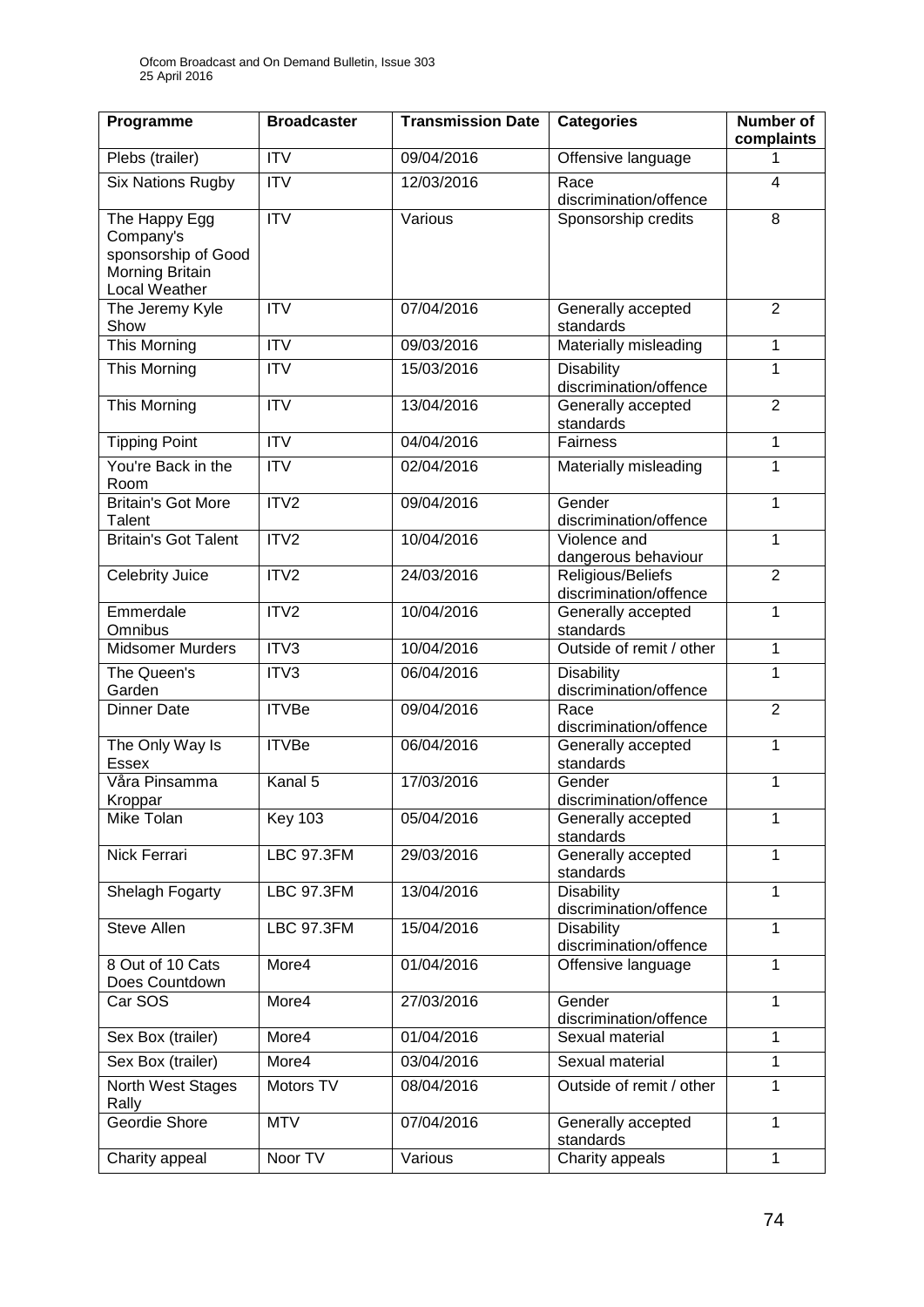| Programme                                             | <b>Broadcaster</b>      | <b>Transmission Date</b> | <b>Categories</b>                           | Number of<br>complaints |
|-------------------------------------------------------|-------------------------|--------------------------|---------------------------------------------|-------------------------|
| Themes for<br><b>Dreamers</b>                         | Phoenix FM<br>(Halifax) | 10/04/2016               | Scheduling                                  | 1                       |
| Safari Park<br>Adventure                              | Quest                   | 20/03/2016               | Violence and<br>dangerous behaviour         | 1                       |
| Johnny Vaughan                                        | Radio X                 | 12/04/2016               | Offensive language                          | $\overline{2}$          |
| <b>Station ident</b>                                  | Sam FM<br>(Solent)      | 03/03/2016               | <b>Disability</b><br>discrimination/offence | 1                       |
| <b>Sky Sports (trailer)</b>                           | <b>Sky Atlantic</b>     | 11/04/2016               | Offensive language                          | 1                       |
| Calvin Klein<br>Euphoria's<br>sponsorship US<br>Drama | <b>Sky Living</b>       | 24/03/2016               | Sponsorship credits                         | 1                       |
| Press Preview                                         | <b>Sky News</b>         | 25/03/2016               | Due impartiality/bias                       | 1                       |
| <b>Sky News</b>                                       | <b>Sky News</b>         | 12/04/2016               | Due impartiality/bias                       | 1                       |
| <b>Sky News Tonight</b><br>with Adam Boulton<br>& ..  | <b>Sky News</b>         | 07/04/2016               | Due impartiality/bias                       | 1                       |
| Sky News with Colin<br><b>Brazier</b>                 | <b>Sky News</b>         | 07/04/2016               | Due impartiality/bias                       | 1                       |
| Sunrise                                               | <b>Sky News</b>         | 12/03/2016               | Due accuracy                                | 1                       |
| A League of Their<br>Own                              | Sky1                    | 09/04/2016               | Outside of remit / other                    | 1                       |
| <b>STV News and</b><br>Weather                        | $\overline{\text{STV}}$ | 24/03/2016               | Elections/Referendums                       | 1                       |
| <b>STV News at Six</b>                                | <b>STV</b>              | 04/04/2016               | Elections/Referendums                       | 1                       |
| <b>Comedy Horror</b><br>Season promotion              | Syfy                    | 04/03/2016               | Violence and<br>dangerous behaviour         | 1                       |
| <b>Drivetime</b>                                      | Talksport               | 08/04/2016               | Religious/Beliefs<br>discrimination/offence | 1                       |
| Sports Bar                                            | Talksport               | 28/03/2016               | Generally accepted<br>standards             | 1                       |
| The Alan Brazil<br>Sports Breakfast                   | Talksport               | 08/04/2016               | Drugs, smoking,<br>solvents or alcohol      | 1                       |
| Boogie and Arlene                                     | Tay FM                  | 26/03/2016               | Generally accepted<br>standards             | 1                       |
| Programme trailers                                    | <b>TV3 Sweden</b>       | 26/03/2016               | Scheduling                                  | 1                       |
| Debate Night                                          | Ummah Channel           | 30/03/2016               | Crime                                       | 1                       |
| <b>Sky Atlantic</b><br>programme trailers             | Various                 | Various                  | Outside of remit / other                    | 1                       |
| <b>Teletext</b>                                       | Various                 | Various                  | Religious/Beliefs<br>discrimination/offence | 1                       |
| <b>Wild Africa</b>                                    | Yesterday               | 25/03/2016               | Race<br>discrimination/offence              | 1                       |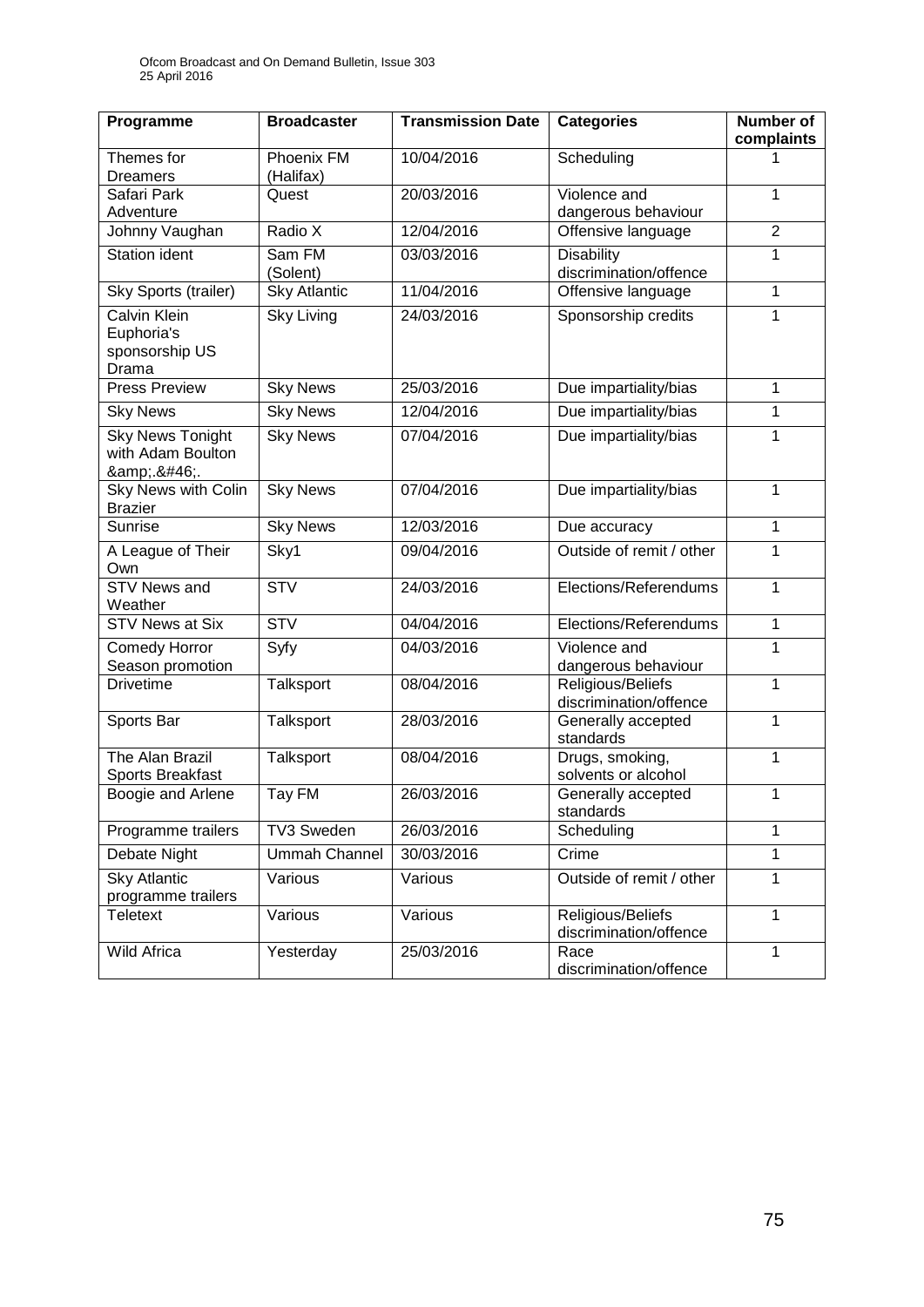#### **Complaints assessed under the General Procedures for investigating breaches of broadcast licences**

For more information about how Ofcom assesses complaints about broadcast licences, go to: [http://stakeholders.ofcom.org.uk/broadcasting/procedures/general](http://stakeholders.ofcom.org.uk/broadcasting/procedures/general-procedures/)[procedures/](http://stakeholders.ofcom.org.uk/broadcasting/procedures/general-procedures/)

| Licensee                     | <b>Licensed service</b> | <b>Categories</b>      |
|------------------------------|-------------------------|------------------------|
| <b>Community Development</b> | Raai FM                 | <b>Key Commitments</b> |
| <b>Horizons Limited</b>      |                         |                        |

## **Complaints assessed under the Procedures for investigating breaches of rules for On Demand programme services**

| Programme                   | Service name   | <b>Service</b><br>provider | <b>Categories</b>                  | Number of<br>complaints |
|-----------------------------|----------------|----------------------------|------------------------------------|-------------------------|
| <b>Six Nations</b><br>Rugby | <b>ITV Hub</b> | 12/03/2016                 | Race<br>discrimination/<br>offence |                         |

For more information about how Ofcom assesses complaints about on demand services, go to: [http://stakeholders.ofcom.org.uk/binaries/broadcast/on](http://stakeholders.ofcom.org.uk/binaries/broadcast/on-demand/rules-guidance/procedures-investigating-breaches.pdf)[demand/rules-guidance/procedures-investigating-breaches.pdf](http://stakeholders.ofcom.org.uk/binaries/broadcast/on-demand/rules-guidance/procedures-investigating-breaches.pdf)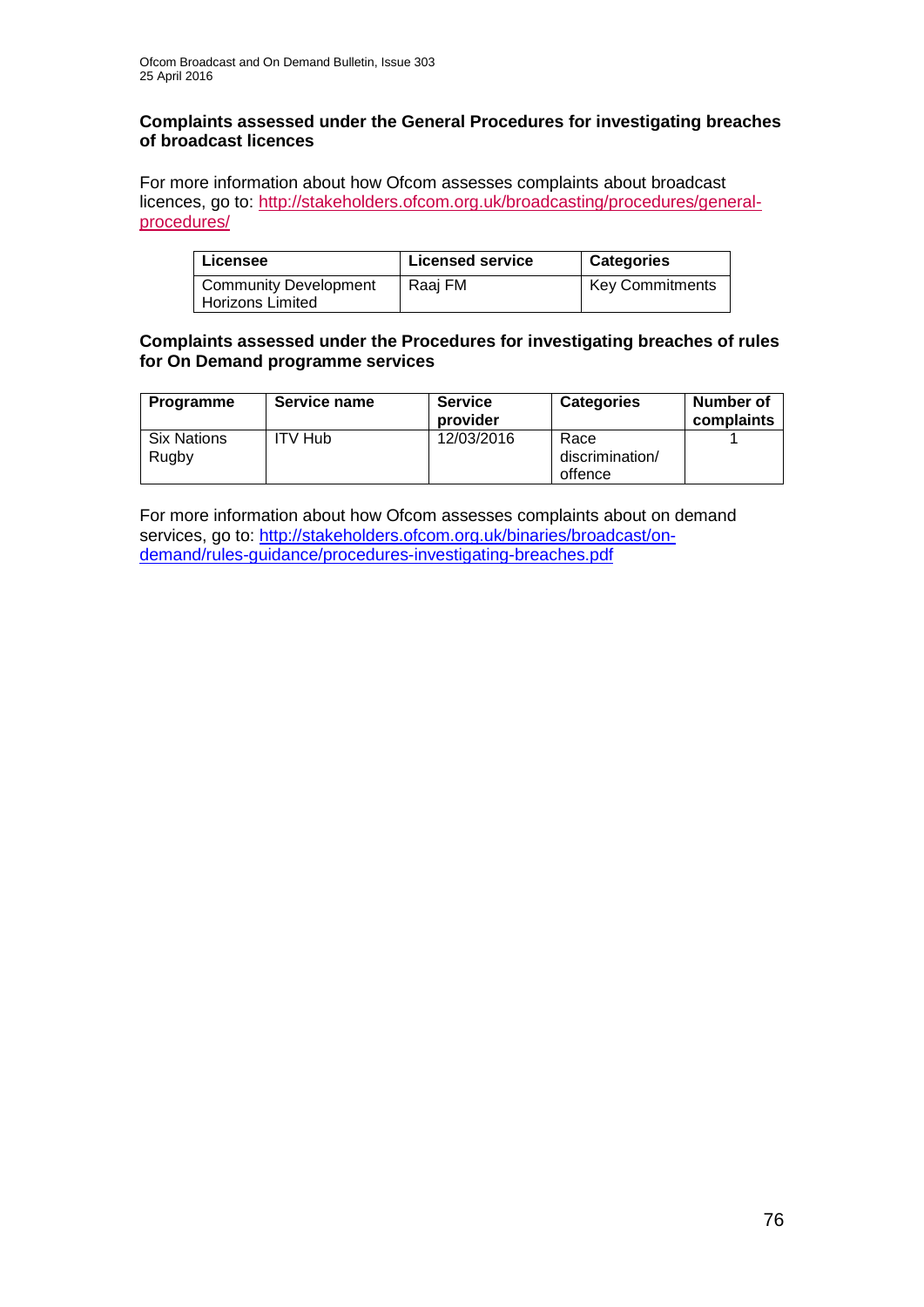# **Complaints outside of remit**

Here are alphabetical lists of complaints received by Ofcom that fell outside of our remit. This is because Ofcom is not responsible for regulating the issue complained about. For example, the complaints were about the content of television, radio or on demand adverts, accuracy in BBC programmes or an on demand service does not fall within the scope of regulation.

For more information about what Ofcom's rules cover, go to: [http://consumers.ofcom.org.uk/complain/tv-and-radio-complaints/what-does-ofcom](http://consumers.ofcom.org.uk/complain/tv-and-radio-complaints/what-does-ofcom-cover/)[cover/](http://consumers.ofcom.org.uk/complain/tv-and-radio-complaints/what-does-ofcom-cover/)

## **Complaints about television or radio programmes**

For more information about how Ofcom assesses complaints about television and radio programmes, go to:

<http://stakeholders.ofcom.org.uk/broadcasting/procedures/standards/>

| Programme              | <b>Broadcaster</b>         | <b>Transmission Date</b> | <b>Categories</b>               | <b>Number of</b><br>complaints |
|------------------------|----------------------------|--------------------------|---------------------------------|--------------------------------|
| <b>BBC News at Six</b> | BBC <sub>1</sub>           | 11/04/2016               | Due impartiality/bias           | 1                              |
| <b>BBC News at Six</b> | BBC <sub>1</sub>           | 13/04/2016               | Due impartiality/bias           | 1                              |
| <b>BBC News at Ten</b> | BBC 1                      | 12/04/2016               | Elections/Referendums           | 1                              |
| <b>Final Score</b>     | BBC <sub>1</sub>           | 02/04/2016               | Materially misleading           | 1                              |
| <b>Daily Politics</b>  | BBC <sub>2</sub>           | Various                  | Due impartiality/bias           | 1                              |
| <b>BBC News</b>        | <b>BBC News</b><br>Channel | 02/04/2016               | Due impartiality/bias           | $\mathbf{1}$                   |
| <b>BBC News</b>        | <b>BBC News</b><br>Channel | 09/04/2016               | Due impartiality/bias           | $\mathbf{1}$                   |
| <b>BBC News</b>        | <b>BBC News</b><br>Channel | 14/04/2016               | Due impartiality/bias           | 1                              |
| <b>BBC News</b>        | <b>BBC News</b><br>Channel | Various                  | Due impartiality/bias           | $\mathbf{1}$                   |
| Programming            | <b>BBC Radio 4</b>         | 07/04/2016               | Due impartiality/bias           | 1                              |
| Advertisement          | <b>CBS Reality</b>         | 05/04/2016               | Advertising content             | 1                              |
| Advertisement          | Channel 4                  | 02/04/2016               | Advertising content             | 1                              |
| Advertisement          | Channel 5                  | 04/04/2016               | Advertising content             | $\overline{7}$                 |
| Advertisement          | Channel 5                  | 09/04/2016               | Advertising content             | 1                              |
| Programming            | <b>Create and Craft</b>    | 27/03/2016               | Generally accepted<br>standards | 1                              |
| Advertisement          | Crime and<br>Investigation | 11/04/2016               | Advertising content             | $\mathbf{1}$                   |
| Advertisement          | Film4                      | 10/04/2016               | Advertising content             | $\overline{2}$                 |
| Advertisement          | Good Food                  | 06/04/2016               | Advertising content             | 1                              |
| Advertisement          | <b>History Channel</b>     | 05/04/2016               | Advertising content             | $\mathbf{1}$                   |
| Advertisement          | ITV                        | 03/04/2016               | Advertising content             | $\overline{\mathbf{4}}$        |
| Advertisement          | <b>ITV</b>                 | 05/04/2016               | Advertising content             | 1                              |
| Advertisement          | <b>ITV</b>                 | 08/04/2016               | Advertising content             | 1                              |
| Advertisement          | <b>ITV</b>                 | 09/04/2016               | Advertising content             | 9                              |
| Advertisement          | <b>ITV</b>                 | 10/04/2016               | Advertising content             | 1                              |
| Advertisement          | ITV2                       | 04/04/2016               | Advertising content             | 1                              |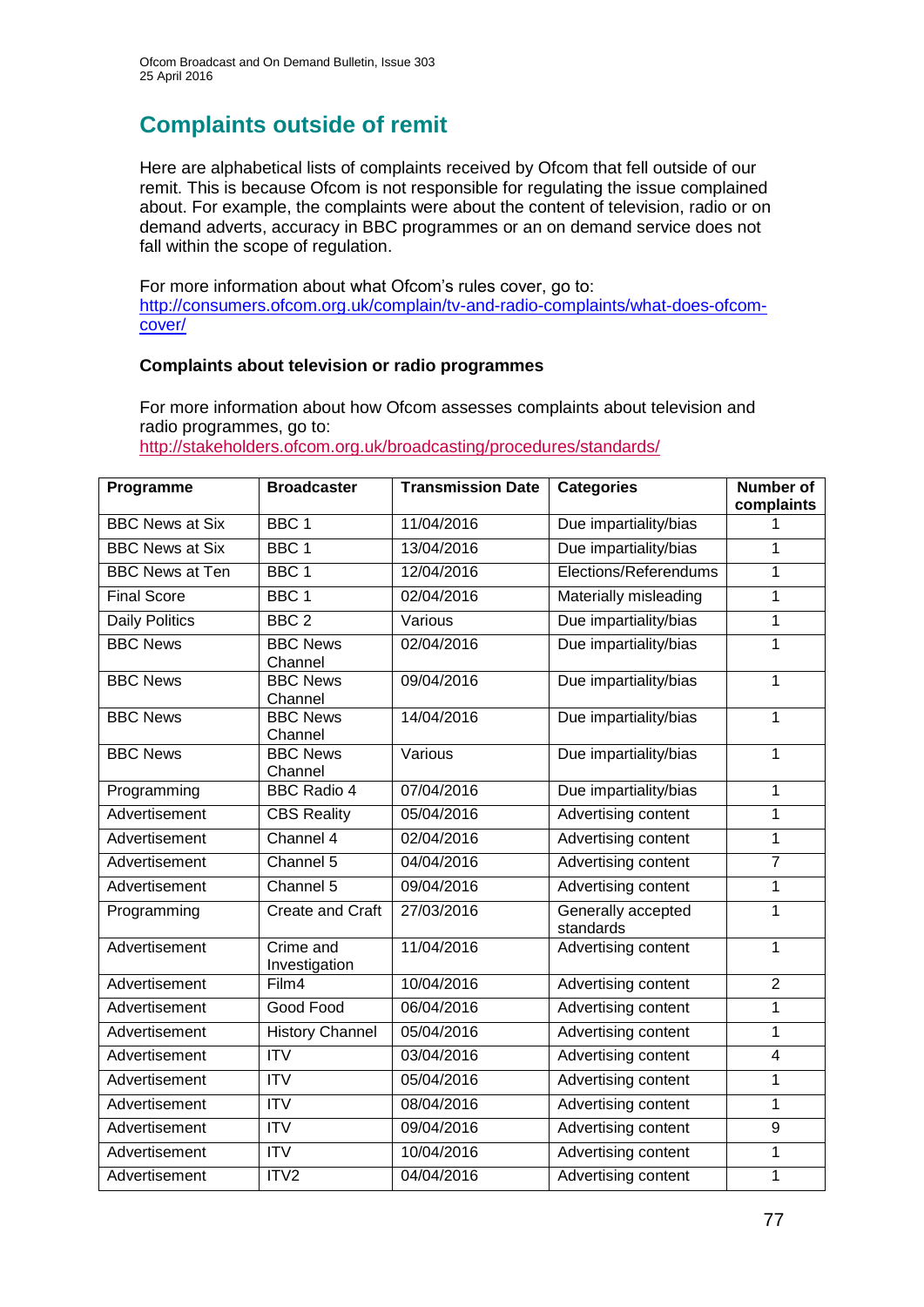| Programme     | <b>Broadcaster</b>                  | <b>Transmission Date</b> | <b>Categories</b>   | <b>Number of</b><br>complaints |
|---------------|-------------------------------------|--------------------------|---------------------|--------------------------------|
| Advertisement | ITV <sub>3</sub>                    | 04/04/2016               | Advertising content |                                |
| Advertisement | <b>ITVBe</b>                        | 03/04/2016               | Advertising content |                                |
| Advertisement | <b>ITVBe</b>                        | 05/04/2016               | Advertising content |                                |
| Advertisement | <b>LBC 97.3FM</b>                   | 06/04/2016               | Advertising content | 1                              |
| Advertisement | N/A                                 | 07/04/2016               | Advertising content | 1                              |
| Advertisement | Really                              | 03/04/2016               | Advertising content | $\overline{2}$                 |
| Advertisement | Sky Living                          | 02/04/2016               | Advertising content |                                |
| Advertisement | <b>Sky News</b>                     | 06/04/2016               | Advertising content | 1                              |
| Advertisement | Sky Sports 1                        | 03/04/2016               | Advertising content | 4                              |
| Advertisement | <b>Sky Sports</b><br><b>News</b>    | 05/04/2016               | Advertising content |                                |
| Advertisement | <b>Sky Sports</b><br>News HQ        | 06/04/2016               | Advertising content | 1                              |
| Advertisement | <b>Sky Sports</b><br>News HQ / Sky1 | 08/04/2016               | Advertising content | 1                              |
| Advertisement | <b>Travel Channel</b>               | 08/04/2016               | Advertising content | 1                              |
| Advertisement | Various                             | 11/04/2016               | Advertising content | 1                              |
| Advertisement | Various                             | Various                  | Advertising content |                                |

#### **Complaints about broadcast licences**

For more information about how Ofcom assesses complaints about broadcast licences, go to: [http://stakeholders.ofcom.org.uk/broadcasting/procedures/general](http://stakeholders.ofcom.org.uk/broadcasting/procedures/general-procedures/)[procedures/](http://stakeholders.ofcom.org.uk/broadcasting/procedures/general-procedures/)

| <b>Licensed service</b> | Licensee | <b>Categories</b>                            |
|-------------------------|----------|----------------------------------------------|
| Magic 105.4             |          | Magic 105.4 Limited   Outside of remit/other |

#### **Complaints about on demand services**

| Programme     | Service name                                 | <b>Accessed date</b> | <b>Categories</b>      | Number of<br>complaints |
|---------------|----------------------------------------------|----------------------|------------------------|-------------------------|
| Advertisement | <b>ITV Hub</b>                               | 12/04/2016           | Advertising<br>content |                         |
| Programming   | www.blakemason.com                           | n/a                  | Other                  | 1                       |
| Programming   | www.boynapped.com                            | n/a                  | Other                  | 1                       |
| Programming   | www.brutaltops.com                           | n/a                  | Other                  | 8                       |
| Programming   | www.hardbritlads.com                         | n/a                  | Other                  |                         |
| Programming   | www.missvelour.com                           | n/a                  | Other                  |                         |
| Programming   | www.ukhotjocks.com                           | n/a                  | Other                  |                         |
| Programming   | www.uknakedmen.com                           | n/a                  | Other                  |                         |
| Programming   | www.ukscallylads.com                         | n/a                  | Other                  |                         |
| Programming   | www.willwrightwebcammodel.<br>blogspot.co.uk | n/a                  | Other                  |                         |
| Programming   | YouTube                                      | n/a                  | Other                  |                         |

For more information about how Ofcom assesses complaints about on demand services, go to: [http://stakeholders.ofcom.org.uk/binaries/broadcast/on](http://stakeholders.ofcom.org.uk/binaries/broadcast/on-demand/rules-guidance/rules_and_guidance.pdf)[demand/rules-guidance/rules\\_and\\_guidance.pdf](http://stakeholders.ofcom.org.uk/binaries/broadcast/on-demand/rules-guidance/rules_and_guidance.pdf)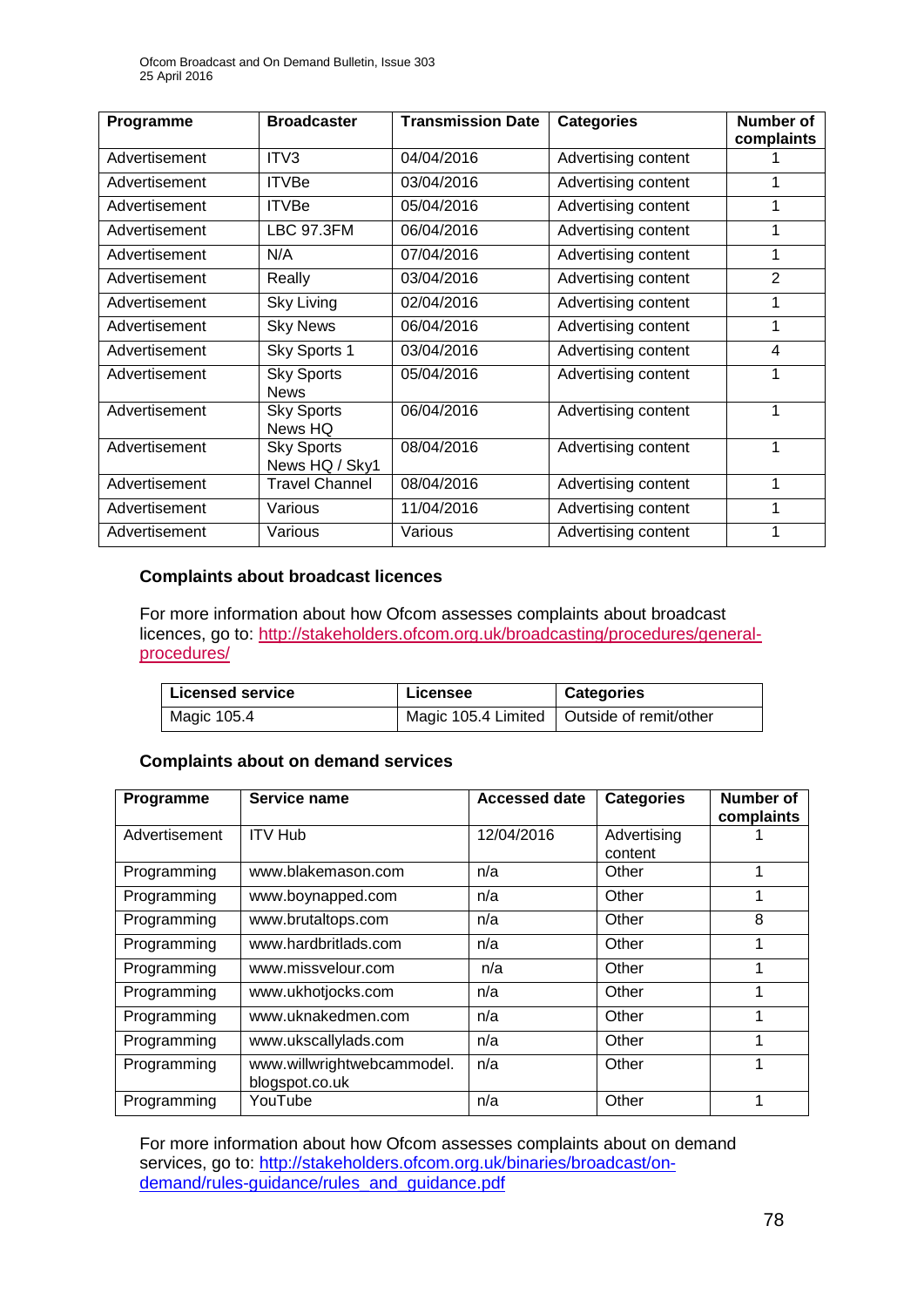## **Investigations List**

If Ofcom considers that a broadcaster or service provider may have breached its codes, rules, licence condition or other regulatory requirements, it will start an investigation.

**It is important to note that an investigation by Ofcom does not necessarily mean the broadcaster or service provider has done anything wrong. Not all investigations result in breaches of the codes, rules, licence conditions or other regulatory requirements being recorded.**

Here are alphabetical lists of new investigations launched between 4 and 17 April 2016.

**Investigations launched under the Procedures for investigating breaches of content standards for television and radio**

| Programme                      | <b>Broadcaster</b> | <b>Transmission date</b> |
|--------------------------------|--------------------|--------------------------|
| The Chris Evans Breakfast Show | <b>BBC Radio 2</b> | 18 March 2016            |
| <b>Football Tonight</b>        | BT Sport 1         | 19 March 2016            |
| <b>Tritio Matra</b>            | Channel i          | 24 December 2015         |
| Paddy's Sunday Dinner          | Metro Radio        | 27 March 2016            |
| The Garage                     | Quest+1            | 11 March 2016            |
| Going Underground              | RT                 | various                  |

For more information about how Ofcom assesses complaints and conducts investigations about content standards on television and radio programmes, go to: <http://stakeholders.ofcom.org.uk/broadcasting/procedures/standards/>

**Investigations launched under the Procedures for the consideration and adjudication of Fairness and Privacy complaints**

| <b>Programme</b>      | <b>Broadcaster</b> | <b>Transmission date</b> |
|-----------------------|--------------------|--------------------------|
| A New Life in the Sun | Channel 4          | 1 March 2016             |
| Good Morning Britain  | ITV <sub>1</sub>   | 1 March 2016             |
| Sawal Yeh Hai         | <b>ARY News</b>    | 7 February 2016          |

For more information about how Ofcom considers and adjudicates upon Fairness and Privacy complaints about television and radio programmes, go to: <http://stakeholders.ofcom.org.uk/broadcasting/procedures/fairness/>